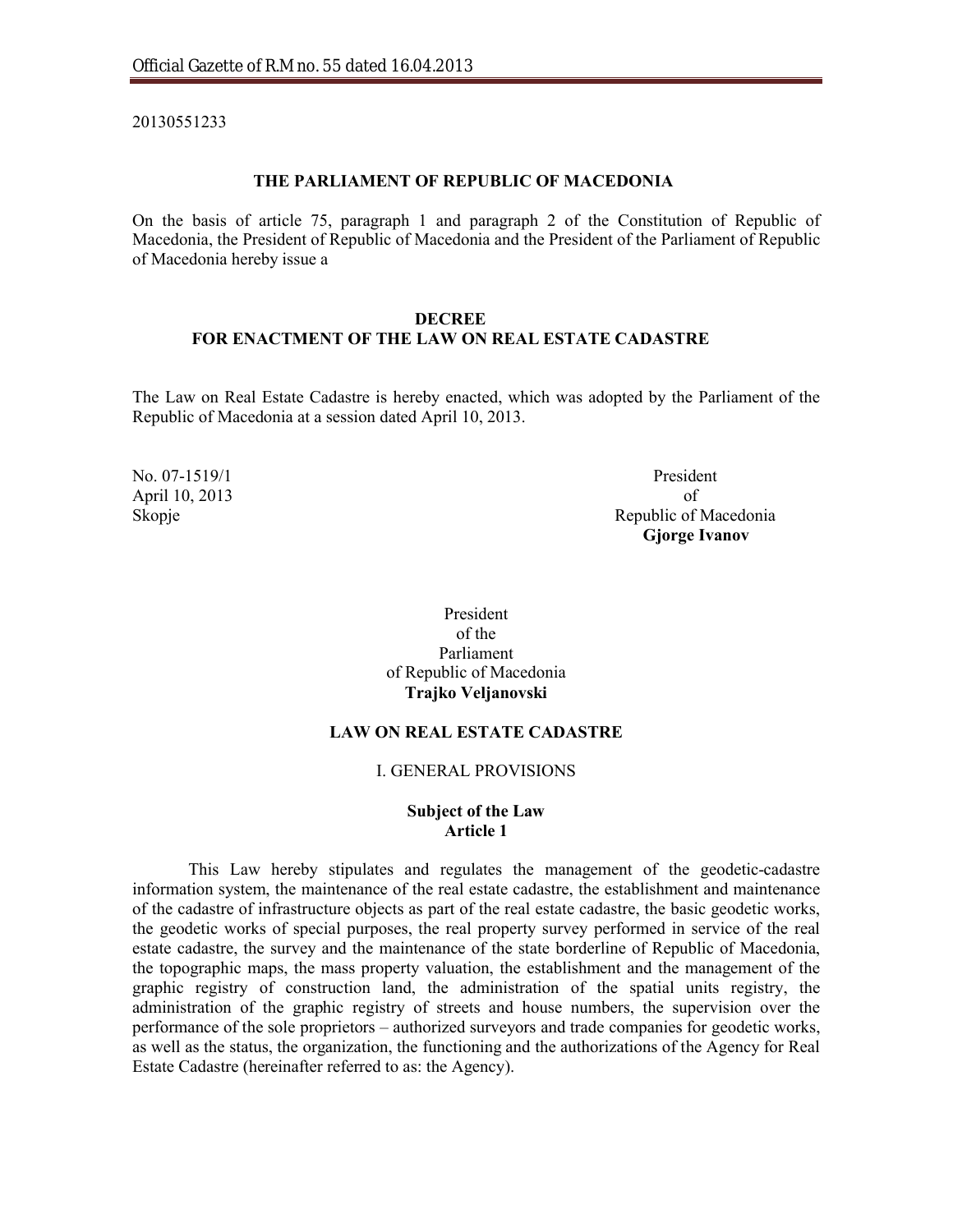# **Definitions Article 2**

Separate terms used in this Law shall have the following meaning:

1. "Geodetic-cadastral information system" is an integrated and unique information system in the Republic of Macedonia which enables acquisition, processing, maintenance, management, use, distribution, issuance and a single access to the data from the real estate cadastre, the basic geodetic works, the geodetic works of special purposes, the real property survey performed in service of the real estate cadastre, the survey and the maintenance of the state borderline of Republic of Macedonia, the topographic maps, the spatial units registry, the graphic registry of streets and house numbers and the registry of construction land and other data of significance to the real properties;

2. "Real estate cadastre" is a public book which records the right to ownership and the other real property rights, real property rights data, as well as other rights and facts whose registration is defined by law;

3. "Real Property" is the land, buildings, special and common parts of buildings, and other objects and infrastructure objects,

4. "Authorized Officer" is a person authorized to perform registration of the real property rights in the real estate cadastre, to perform i.e. process changes in the established real estate cadastre, and to produce and issue data from the geodetic-cadastre information system;

5. "Cadastre units" are cadastre parcel and cadastre municipality;

6. "Cadastre parcel" is a basic cadastre unit which is a part of a land not smaller than  $1m^2$ , defined with borders, located within a cadastre municipality and is in possession of a certain ownership right holder(s).

7. "Cadastre municipality" is a cadastre unit comprising one inhabited area, unless otherwise stipulated by this law.

8. "Infrastructure object" is an object in the field of traffic (land, water and air traffic) underground and aboveground installation (line) and electronic communication networks and means, with all their supporting installations;

9. "Right holder" is any natural person, legal entity, the Republic of Macedonia or a local selfgovernment unit and the city of Skopje, to whose title the real property right is registered in the Real Estate Cadastre;

10."Spatial data" are detail point coordinates which define the real property within the single state reference system and state cartographic projection;

11."Descriptive data" is data which describes the features and the characteristics of the real property (the land use, land class, place name, number of building or special, i.e. common part of a building or another object, entrance, floor, area, volume, identifier and type of infrastructure objects, length/height, value and other), the real property rights and the real property right holders, which as descriptive data are registered in a form of numeric or textual record;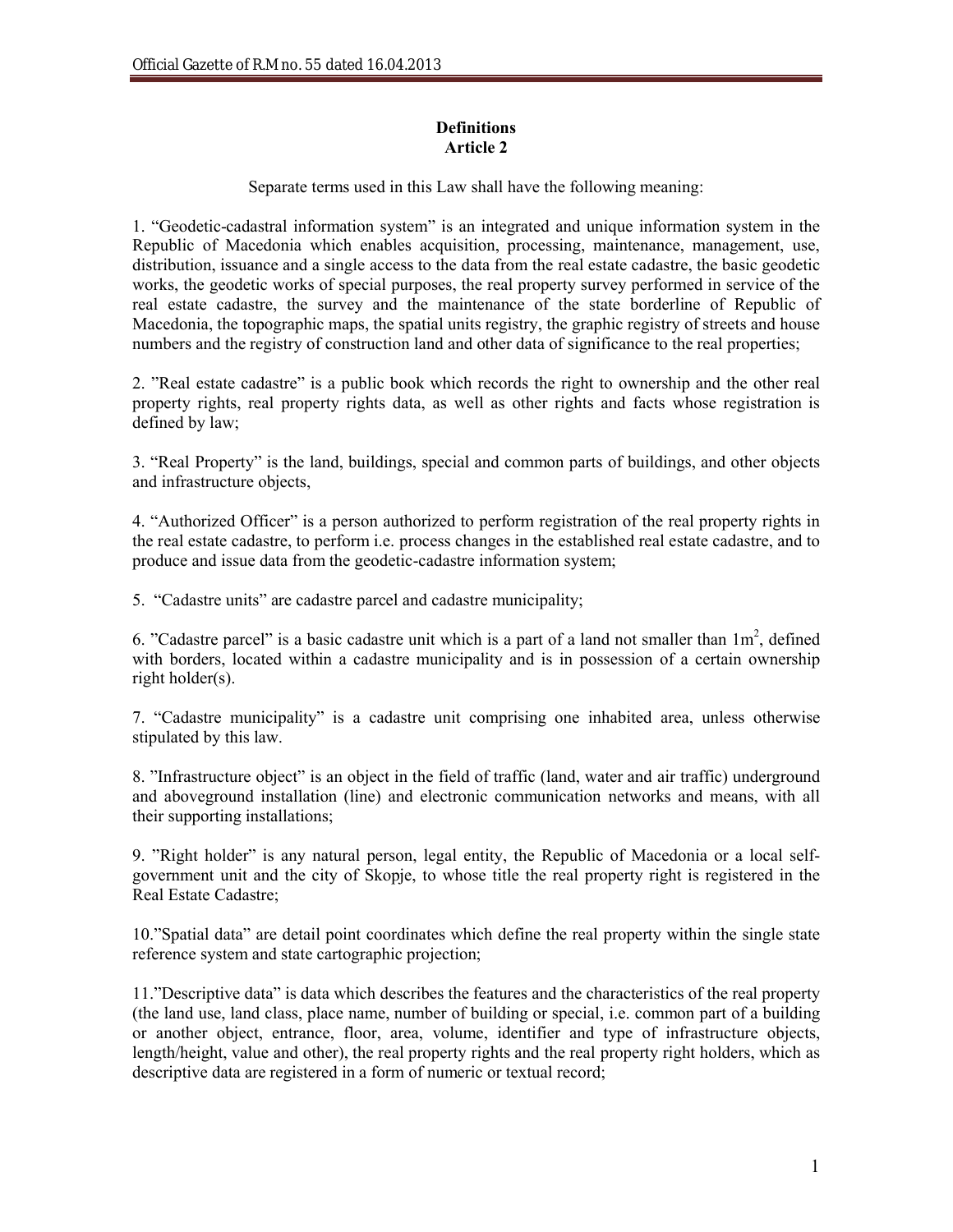12. "Mass property valuation" is a model by which the Agency determines the market value of the real properties registered in the real estate cadastre.

13."Basic geodetic works" are the works which include the definition of the state geodetic datum, the cartographic projection and the reference networks used to establish the basic geodetic reference system of permanent and homogeneous geodetic points in reference to which the definition of the spatial data is performed.

14."State reference system" is a coordinate system, comprised of a sum of numerical constants, required for defining the position and the other features of the geodetic points and the objects on the territory of R. Macedonia;

15." Geodetic Reference Networks" are the trigonometric, polygonometric, polygonal, linear, leveling, gravimetric, astrogeodetic and GNSS networks established throughout the entire territory of the Republic of Macedonia;

16." Real Property Survey" is a procedure of acquisition, processing and formatting of spatial and descriptive real property data in service of the real estate cadastre;

17. "Authorized Surveyor" is a natural person which has acquired an authorization for performance of geodetic works in compliance with this Law.

18."Geodetic Report" is a geodetic technical documentation for the performed basic geodetic works, the real property survey in service of the Real Estate Cadastre and the maintenance of the state borderline of Republic of Macedonia, the geodetic works for special purposes which are of influence for the real estate cadastre and the geodetic works performed for the purpose of producing topographic maps;

19."Cadastre map" is a visual graphic layout of the horizontal projection of the properties in the sole state reference system and the state cartographic projection;

20. "Map of infrastructure objects" is a visual graphic layout of the horizontal and vertical projection of the infrastructure objects in the sole state reference system and the state cartographic projection;

21. "Geodetic Works for Special Purposes" are the geodetic works related to spatial planning (updating of geodetic layers), production of numeric data for real properties which are of service for realization of the urban plans and urban planning documentation, as well as for settling of legal property affairs in reference to real properties of influence to the Real Estate Cadastre;

22. "Spatial Unit" is a limited part of the space, established for the purpose of recording, acquisition and processing of statistical and other type of data which are of interest to the R. Macedonia.

23. "Registration applicant" is a real property right holder, its legal representative, proxy, authorized representative, legal successor of the deceased ownership right holder, interested individual or an individual authorized to request registration according the law.

24. "Ex-officio registration" is a registration of the ownership right and other real rights in the real estate cadastre of R. Macedonia and updating of data from the real estate cadastre, as well as in other cases foreseen by this law.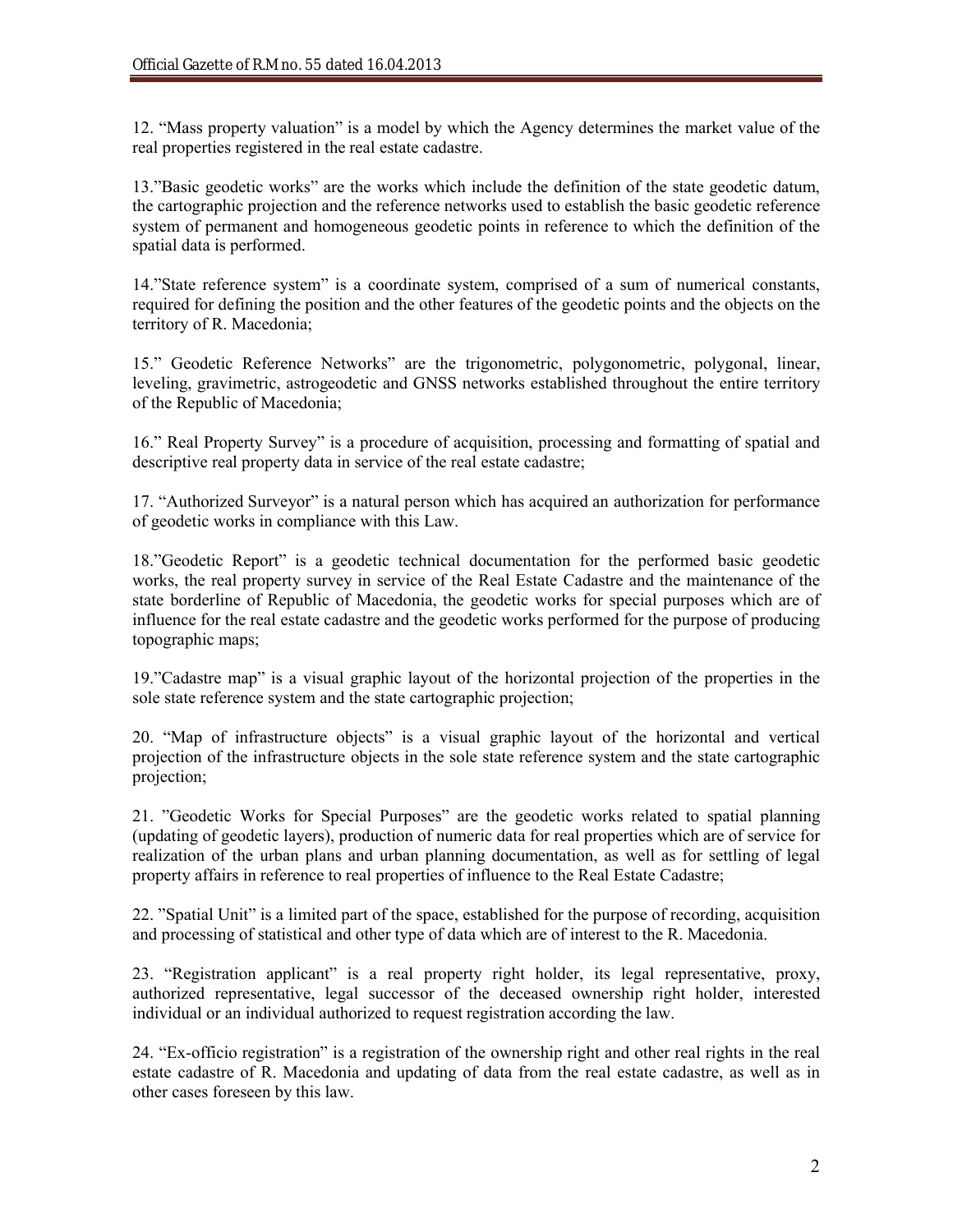25. "State Borderline" is a cross line of the vertical plain and the surface of the earth by which the territory of Republic of Macedonia is separated from the neighboring countries.

26. "Centralized database" is a database set up and maintained at a single physical location, with a possibility for access to the same from multiple locations.

27. "Information Infrastructure" is a system comprised of communication networks, IT equipment and software solutions, enabling uninterrupted electronic flow of information.

28. "Metadata" is data that describe spatial and descriptive data.

#### **Public Interest Article 3**

The works related to the establishment and the maintenance of the Real Estate Cadastre, the setting of the points from the geodetic reference networks, as well as the management of the Geodetic-Cadastre Information System (hereinafter referred as GCIS) are works of public interest.

#### **Strategic Plan and Annual Program Article 4**

(1) The establishment and the maintenance of the real estate cadastre, the performance of the basic geodetic works, the geodetic works for special purposes, the real property survey in service of the real estate cadastre, the survey and the maintenance of the state borderline of Republic of Macedonia, the mass property valuation, the establishment and the administration of the graphic registry of construction land, the production of the topographic maps and the maintenance of the spatial units registry, the administration of the graphic registry of streets and house numbers, shall be performed on a basis of a Strategic Plan and an Annual Program for implementation of the strategic plan.

(2) The Strategic Plan stipulated in paragraph 1 of this Article shall be adopted by the Government of Republic of Macedonia, at the motion of the Agency for Real Estate Cadastre for a period of 4 (four) years, and when needed can be amended i.e. supplemented within a period of two years.

(3) The Annual Program stipulated in paragraph 1 of this Article shall be adopted by the Agency for Real Estate Cadastre and endorsed by the Government of Republic of Macedonia.

(4) The Plan and the Program stipulated in paragraph 1 of this Article shall determine the type and the scope of the works, the resources necessary for their implementation and the sources of funds.

## **International cooperation, consultant services and trainings Article 5**

(1) The Agency for Real Estate Cadastre cooperates with the relevant bodies or institutions from other countries in the field of geodesy, law, real estate cadastre and information technology for the purpose of the advancement and technical development of the GCIS.

(2) The Agency may provide consultant services and carry out trainings in the country and abroad, for works in the area of establishing and maintenance the real estate cadastre, geodetic and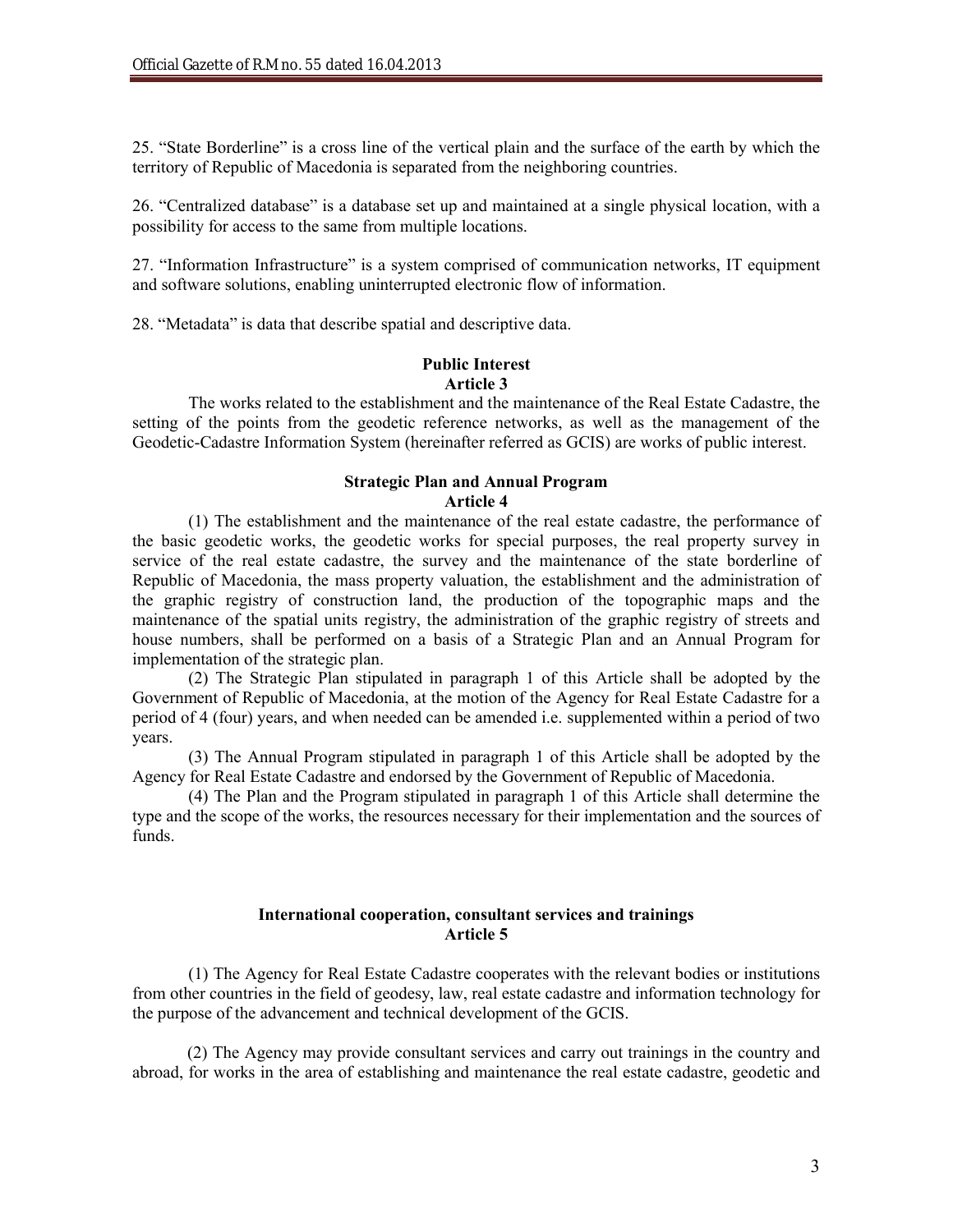IT works for the purpose of establishment, management, advancement and technical development of the GCIS.

(3) The consultant services and the trainings stipulated in paragraph 2 of this article are carried out by experts employed at the Agency, as well as thru engagement of external domestic and foreign natural and legal entities on the basis of a signed contract with the Agency.

(4) The revenues generated from providing the consultant services and trainings stipulated in paragraph 2 of this article are paid to a special self-financing account of the Agency.

(5) Up to two thirds from the revenues stipulated in paragraph 4 of this article are used for the payment of external domestic and foreign natural and legal entities carrying out the consultant services and trainings, while the rest of the revenues stipulated in paragraph 4 of this article shall be used for the modernization, advancement and equipping of the Agency.

## **II. AGENCY FOR REAL ESTATE CADASTRE**

## **Legal Status of the Agency for Real Estate Cadastre Article 6**

(1) The Agency is a legal entity, having rights, liabilities and responsibilities stipulated by this Law.

(2) The Agency has a Statute.

(3) The Agency's headquarters are located in Skopje.

(4)For its performance, the Agency shall report to the Government of the Republic of Macedonia.

# **Operative Principles Article 7**

The Agency shall operate on the principles of legitimacy, expertise, efficiency, transparency, service-orientation, professionalism and liability for the work performed and the results achieved.

## **Competences of the Agency Article 8**

(1) The Agency is authorized to:

- Manage the geodetic-cadastre information system;
- Perform basic geodetic works;
- Perform real property survey;
- Perform survey and maintenance of the state borderline
- Perform geodetic works for special purposes
- Establish and maintain the real estate cadastre;
- Perform mass valuation of real properties registered in the real estate cadastre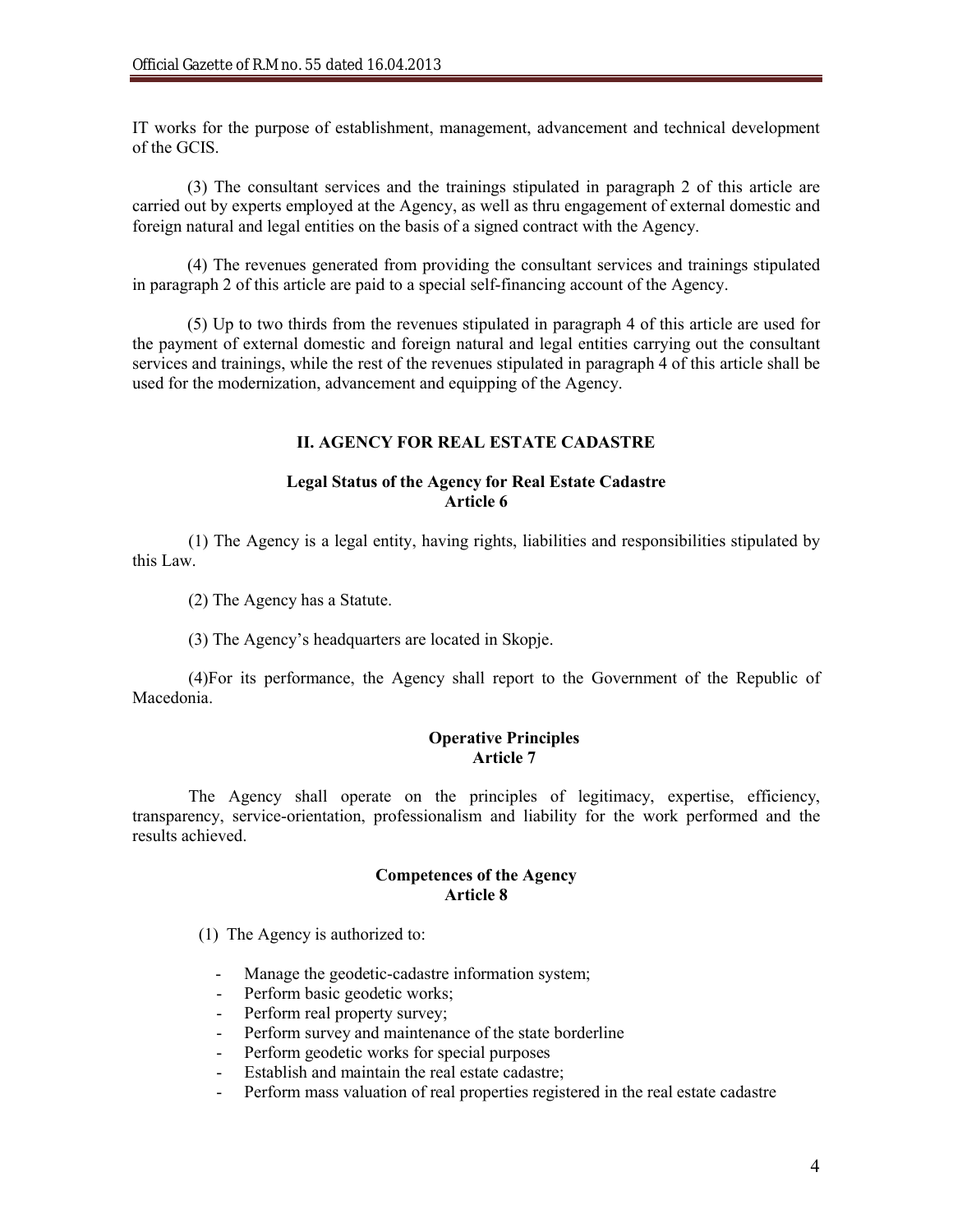- Establish and administer the graphic registry of construction land;
- Produce topographic maps;
- Administer a spatial units register;
- Administer graphic registry of streets and house numbers,
- Establish, maintain and provide public access to the National Spatial Data Infrastructure in compliance with a separate law;

Monitor and supervise the performance of the sole proprietors – authorized surveyors and the trade companies for geodetic works.

(2) The survey and the maintenance of the state borderline as well as the geodetic works for special purposes of significance to the Republic of Macedonia shall be performed by the Agency.

(3) The geodetic works for special purposes stipulated in paragraph 2 of this Article are defined by a Decision enacted by the Government of Republic of Macedonia.

## **Bodies of the Agency Article 9**

(1) The bodies of the Agency are a Steering Board and Director.

(2) The Agency shall be managed by a Steering Board, comprised of 5 members representing the Ministry of Justice, Ministry for Transport and Communications, Ministry of Finance, the Ministry of Environment and Spatial Planning and the Ministry of Agriculture, Forestry and Water Economy.

## **Appointment and dismissal of the Steering Board Members Article 10**

(1) The members of the Steering Board shall be appointed and dismissed by the Government of Republic of Macedonia for a period of five years, without a right to re-election.

(2) The Steering Board members shall elect a Chairman at the first session of the Steering Board. The elected Chairman must be a member of the Steering Board.

(3) When a certain member of the Steering Board ceases to perform his/her duty before the end of his/her term, another member shall be appointed for the remainder of the term of the replaced member.

(4) The Government of R. Macedonia can dismiss the Chairman or a Steering Board member before the end of the term:

- Upon his/her request;
- If sentenced with an effective court ruling for a committed criminal act to imprisonment longer than 6 months;
- He/she has been imposed a violation sanction injunction to perform a profession, activity or a management position within the institution;
- Long term severe illness, which prevents the performance of the obligations:
- Loss of business competence; and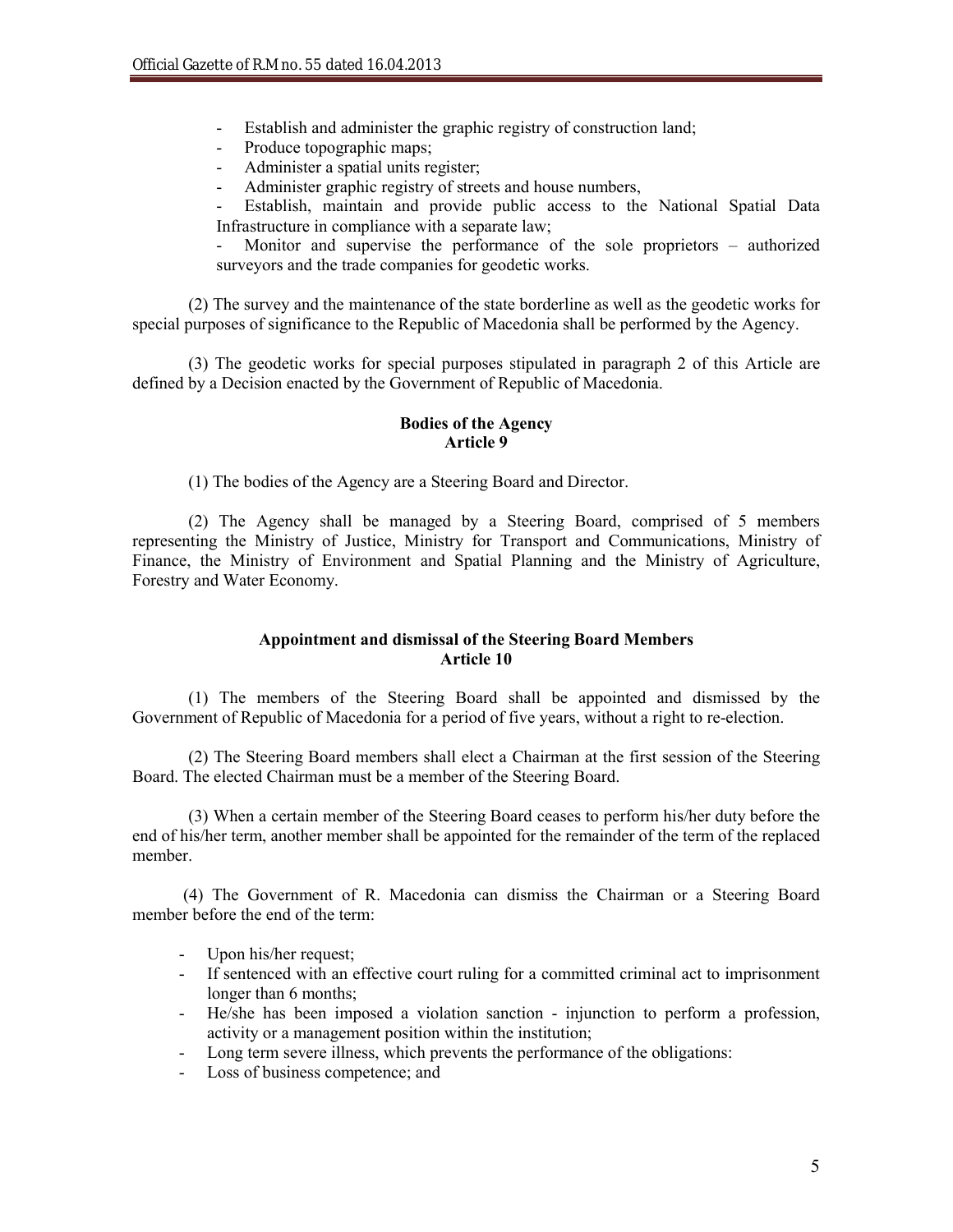- If identified that during the performance of the function, the person by himself/herself or together with another member of the Steering Board has acted against the basic postulates of the law, which can be identified from the Audit Report on the degree of implementing the legal competences of the Agency.
- Due to unskilled, unprofessional and inadequate performance of the function Chairman or member of the Steering Board in the area of the material and financial performance, identified in the Audit report.

#### **Authority and method of work of the Steering Board of the Agency Article 11**

#### (1)

- (1) The Steering Board of the Agency shall perform the following activities:
- Enact Statute of the Agency, endorsed by the Government of R. Macedonia;
- Enact Operative Proceedings;
- Propose a Strategic Plan for the Agency;
- Adopt an Annual Program for implementation of the Strategic plan of the Agency;
- Adopt an Annual Financial Plan;
- Adopt Annual Performance Report;
- Enact bylaws for implementation of this Law;
- Enact acts for salaries, salary surcharges and other compensations for the assisting staff, as well as acts for evaluation of the assisting staff in the Agency.
- Enforce Acts prescribing the manner of achieving cooperation, providing consultant services and trainings as well as the manner of distribution and use of the revenues stipulated in Article 5 of this Law.
- Adopt Tariff Lists stipulated with this Law,
- Enact a decision on the amount of the fee for sitting the exam for acquiring an authorization for an authorized surveyor, as well as a decision for confirming an authorization of a foreign geodetic engineer.
- Other works, stipulated by this Law, other laws and the Statute of the Agency.

(2) Bylaws from paragraph 1, line 7 of this Article shall be published in the Official Gazette of the Republic of Macedonia.

(3) The Steering Board shall work and decide during sessions.

## **Director and deputy Director Article 12**

(1) The Agency shall be managed by a Director. The Agency's Director shall have a deputy.

(2) The Director and the Deputy Director of the Agency shall be appointed and dismissed by the Government of the Republic of Macedonia for a period of five years with a possibility of another re-election.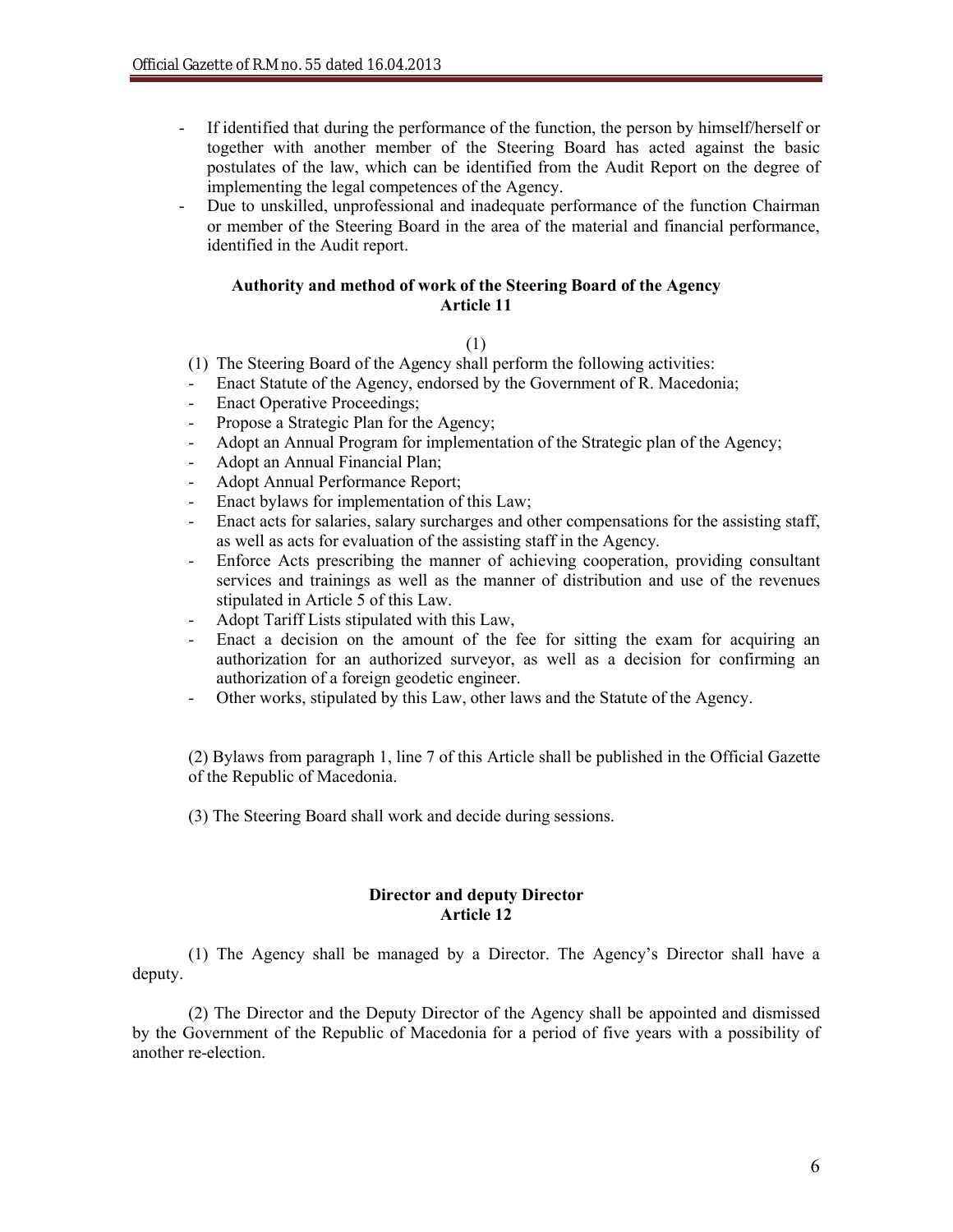(3) The Deputy Director shall replace the Director with all its authorizations and responsibilities during the management, in case when the Director is absent or is not in a position to perform the function due to illness or other reasons. The Deputy Director can perform the scope of duties entrusted by the Director.

#### **Selection of Director and Deputy Director Article 13**

(1) The selection of a Director and a Deputy Director shall be performed through a public notice.

(2) The right to participate in the public notice have all natural persons that meet the following requirements:

- Have a university degree of at least VII/1 or 300 credits according to the ECTS, and

- Have at least five years of working experience after the graduation, out of which at least three years working experience at a management position.

(3) The public notice referred to in paragraph (2) of this Article is advertised by the Steering Board of the Agency. The selection of candidates is also performed by the Steering Board of the Agency.

## **Dismissal of the Director and the Deputy Director Article 14**

The Director and the Deputy Director of the Agency may be dismissed before the end of the term:

- If its ineffectual and incompetent work causes disruption in the Agency's performance and causes damage identified in a procedure compliant to Law,

- Does not work or act according the Law, the Statute and the Acts of the Agency, or if unjustifiably does not enforce the Steering Board decisions or acts against the Steering Board's decisions,

- If sentenced with an effective court ruling for a committed criminal act to imprisonment longer than 6 months,

- If he/she has been imposed a violation sanction - injunction to perform a profession, activity or a management position within the institution,

- Long term severe illness, which prevents the performance of the obligations,

- Loss of the business competence,

- Failure to submit a Report in compliance to article 15 paragraph 2 of this Law i.e. If after the expiration of the deadline identified in the same paragraph, the person does not rectify the omissions and/or if within the same deadline, omissions and/or financial losses are again identified in his/her performance; and

- Upon his/her request.

# **Duties performed by the Director Article 15**

(1) The Director of the Agency shall perform the following works: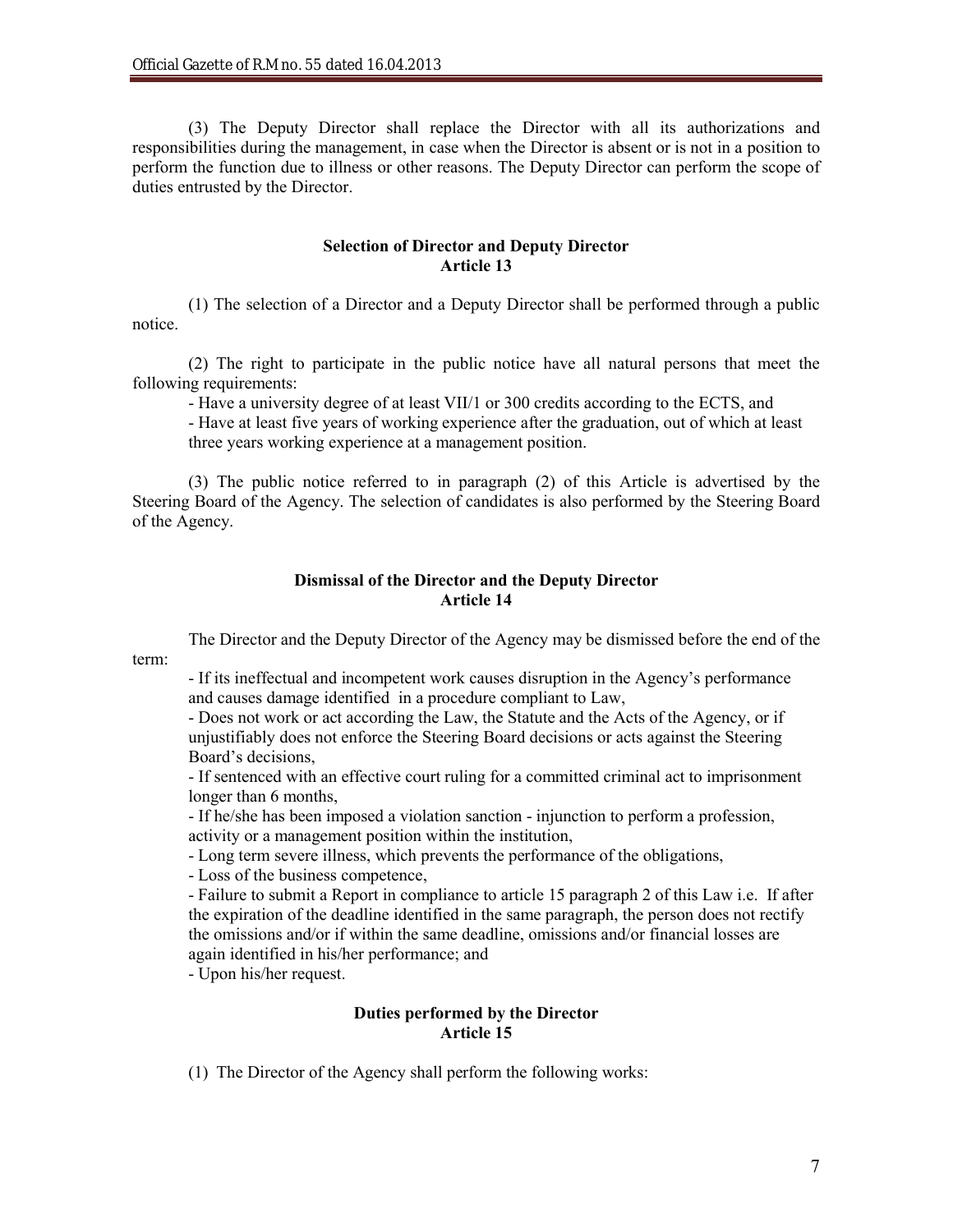- Represent the Agency in front of the authorized bodies, with the exception of representation in front of the relevant courts, in which case the State Attorney of Republic of Macedonia is to represent the Agency;
- Organize the work and manage the expert departments/sectors of the Agency;
- Execute the decisions brought by the Steering Board;
- Produce and propose to the Steering Board: Strategic Plan, Annual Program for implementation of the Strategic Plan, Annual Financial Plan and an Agency Performance Report for the previous year;
- Draft and propose to the Steering Board bylaws for implementation of this Law;
- Propose Tariff Lists stipulated with this Law;
- Propose Acts for organization and systematization of the working positions within the Agency in compliance to Law;
- Propose and implement acts for salary, salary surcharges and other compensations as well as acts for evaluation of the assisting staff in the Agency;
- Propose and execute the Act which prescribes the manner of achieving the cooperation, the execution of the consultant services and trainings as well as the manner of distribution/division and use of the revenues stipulated in article 5 of this Law;
- Looks after the Agency's legitimate performance and the spending of the finances of the Agency;
- Issue Guidelines regarding the implementation of this Law and the bylaws enacted thereof;
- Enact separate acts for the employees in the area of the working relations;
- Enact a decision for deprival or limitation of the public authorizations of the Chamber of sole proprietors – authorized surveyors and trade companies for geodetic works (hereinafter referred as the Chamber),
- issue and revoke an authorization for the production of cartographic products,
- Issue approval for use of cartographic products,
- Issue, extend, confirm and revoke an authorization for a authorized surveyor,
- Issue a certificate to the authorized surveyors for the attended continuous training in the area of geodetic works,
- Issue and revoke a license for surveying work in case of Article 128, paragraph (6) of this Law and
- Decide upon other issues stipulated by Law and the Statute of the Agency.

(2) The Director of the Agency is obliged to submit an Agency Performance Report to the Government of the R. Macedonia on semi-annual basis. If the Report identifies omissions and/or losses in the financial performance of the Agency, the Director is obliged to eliminate the omissions and the losses in the following six months.

(3) The Director and the Deputy Director shall perform their duties in the highest professional manner.

# **Authorization to perform works Article 16**

(1) The Director of the Agency may authorize certain employee of the Agency to sign acts, resolve certain issues and perform other works within the Agency's competence, except for acts and works which according to Law are exclusively under the Director's competence.

(2) The Director of the Agency may at any time revoke the authorization stipulated in paragraph 1 of this article.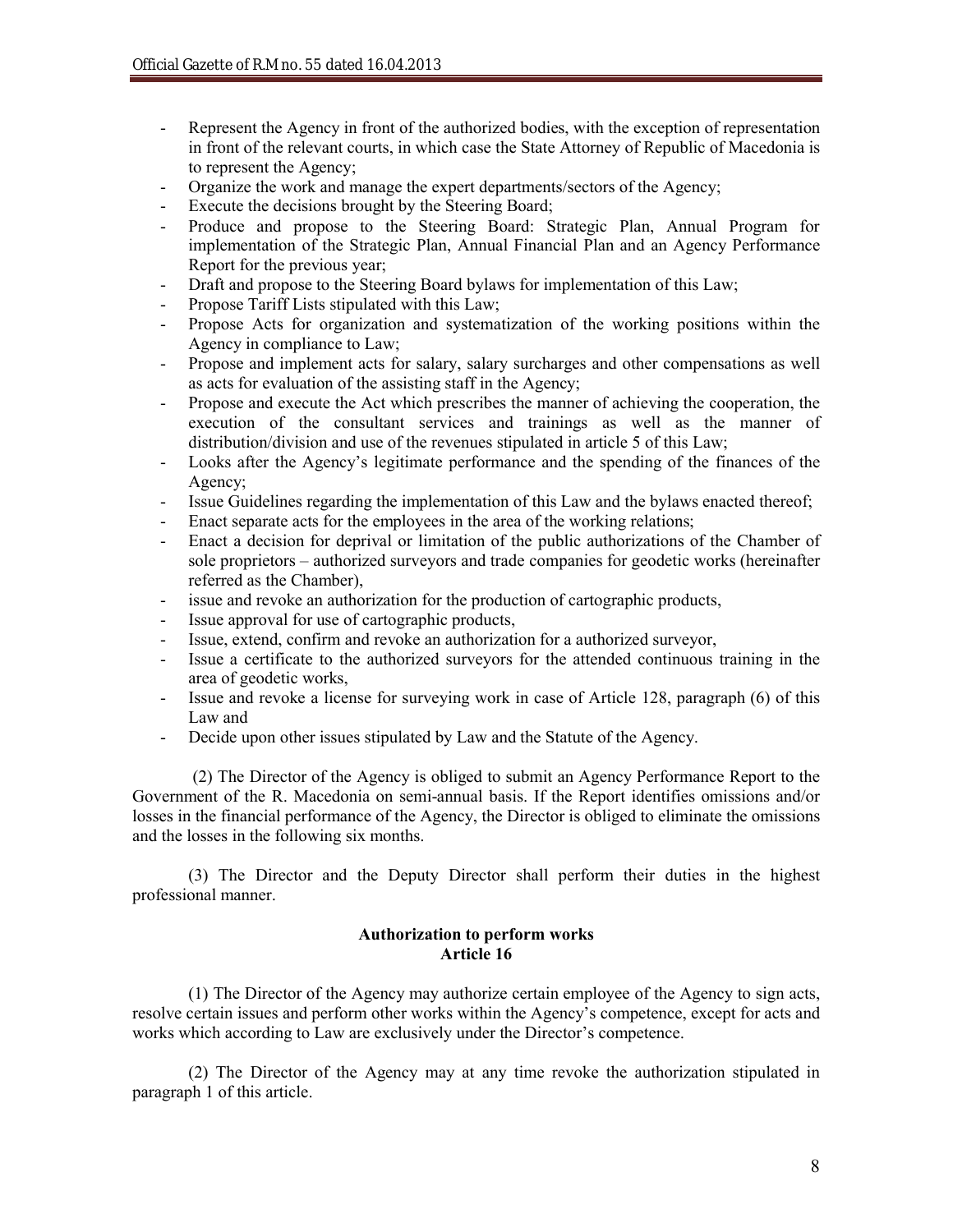(3) The authorization stipulated in paragraph 1 of this article does not prevent the Director to perform activities under his/her competence.

# **Defining the Internal Organization Article 17**

(1) The Agency shall perform the activities within its scope of work through the Headquarters, the Center for REC – Skopje, the sectors for real estate cadastre, the departments for real estate cadastre and the cadastre front-desks.

(2) The work of the Sectors which refers to the real estate cadastre for the municipalities in the Skopje statistics region according to the nomenclature of territorial units for statistics (NTUS), is coordinated by the Center for REC – Skopje.

(3) The Sectors stipulated in paragraph 1 of this article shall be established according to the statistics regions defined by the nomenclature of territorial units for statistics (NTUS).

## **Statute of the Agency Article 18**

The Agency has a Statute which specifically regulates:

- The works under the competence of the Agency as well as the method of performing the works,
- The authorities of the Steering Board and the Director;
- The method of selection and dismissal of the Steering Board members and the Director;
- The rights, the liabilities and the responsibilities of the employees;
- The internal and the international collaboration of the Agency.
- Other issues of significance to the Agency's performance.

## **Financing of the Agency Article 19**

(1) The funds required for performance of the Agency shall be provided from the Budget of the R. Macedonia, revenues generated from fees, donations and other sources in compliance to Law.

(2) The revenues from the fees stipulated in paragraph 1 of this Article shall be used to cover the expenses for the day-to-day performance and operation of the agency, development, and other surcharges for the employees and for performance of other activities.

(3) Provided that the Agency's performance generates higher revenues than expenditures, the surplus funds shall be used for modernizing, advancement of the work and equipping the Agency, as well as for training, advancement and rewarding the employees.

## **Sources of Funds on contractual basis Article 20**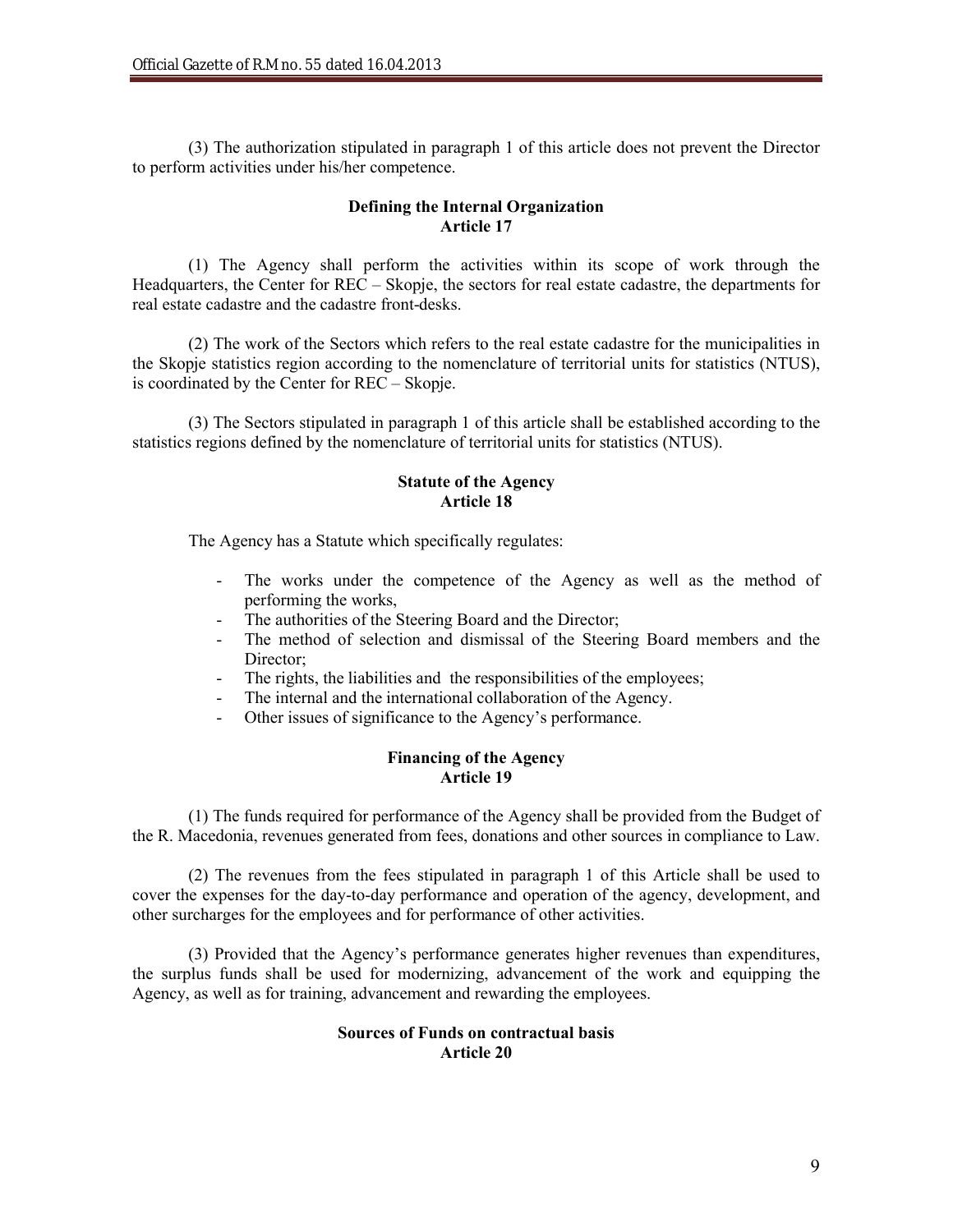(1) The local self-government units and the other natural and legal entities may also contribute in providing resources for implementation of the Strategic Plan, the Annual Program for implementation of the Strategic Plan and the Annual Financial Plan on basis of a contract, signed with the Agency.

(2) The resources for implementing separate projects and use of services, which are not envisaged with the Strategic Plan, the Annual Programs for implementation of the Strategic Plan and the Annual Financial Plan of the Agency, shall be provided by the project clients i.e. the clients requesting the services, on basis of a contract signed with the Agency.

# **Expert department Article 21**

The expert department of the Agency shall be comprised by the civil servants and the assisting staff of the Agency.

## **Application of the regulations on the Rights, Obligations and Liabilities of the employees Article 22**

(1) In reference to the rights, responsibilities and liabilities resulting from the working relation of the Civil Servants, the provisions from the Law on Civil Servants as well as the provisions in the area of health, pension and disablement insurance, the General Collective Agreement of the public sector of R. Macedonia and the Collective Agreement of the Agency shall be applied.

(2) In reference to the rights, responsibilities and liabilities resulting from the working relation of the Assisting Staff, the provisions stipulated in the Law on Working Relations, the Law on establishment of state commission for deciding in a administrative procedure and a procedure of working relation of second instance, the provisions in the area of health, pension and disablement insurance, the General Collective Agreement of the public sector of R. Macedonia and the Collective Agreement of the Agency shall be applied.

#### **Civil servants with specific working obligations and specificity of the performance of their special obligations, tasks and authorizations Article 23**

(1) The Civil servants in the Agency performing works related to the establishment and maintenance of the real estate cadastre, the management and administering of the GCIS, works stipulated in article 241 of this Law, control over the establishment and maintenance of the real estate cadastre, due to the specific nature of the work assignments and the specifics in performing special duties and authorization, shall receive a 5% increase in their basic salary and additions to their salary.

(2) The civil servants performing works in the field of Information Communication Technology in service of the GCIS shall receive 30% increase to their basic salary and additions to their salary due to the specific nature or type of working tasks and due to the specificity of the performance of the special obligations, tasks and authorizations.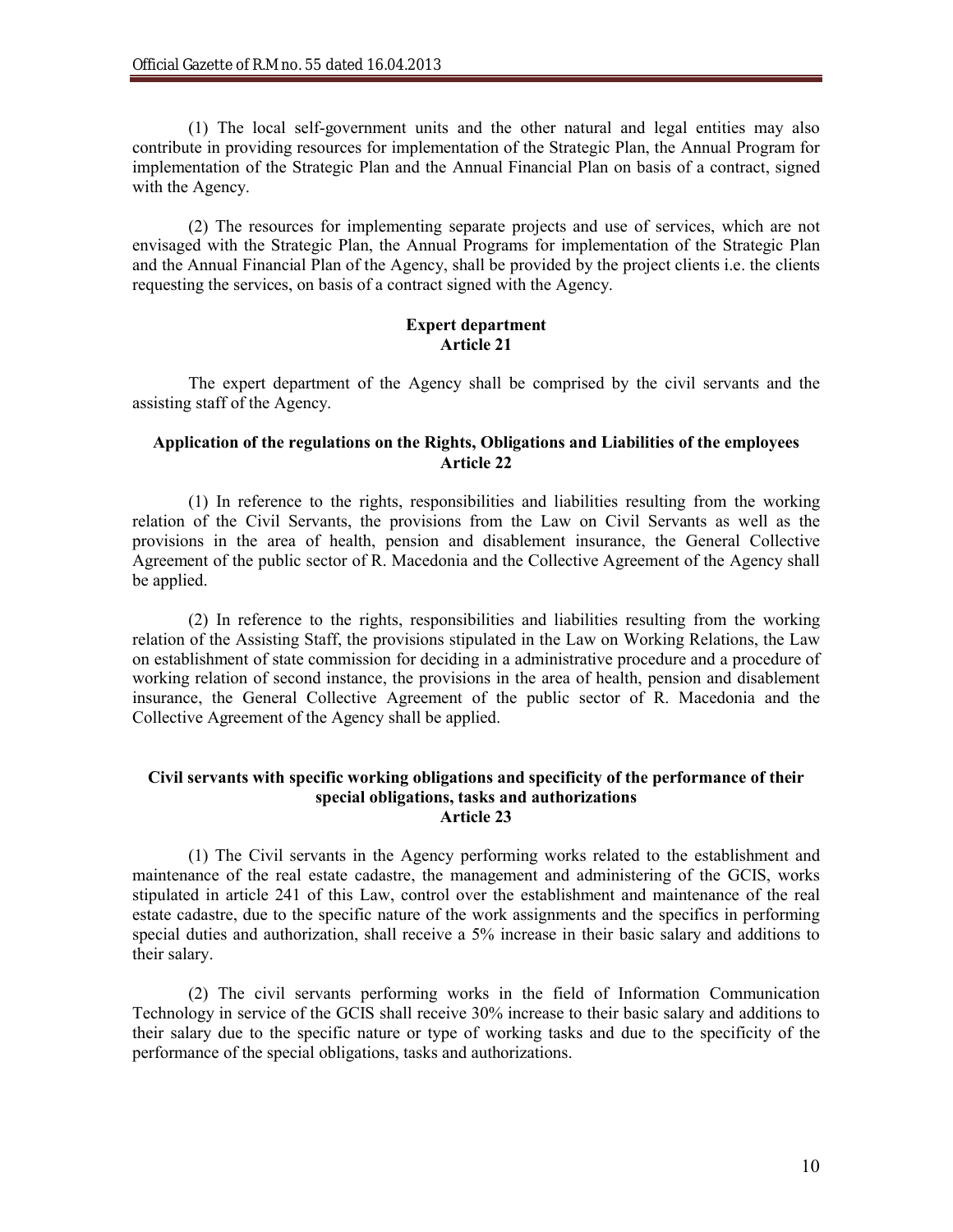## **Appropriate and fair representation Article 24**

The procedure for recruiting Agency staff shall apply the principle of appropriate and fair representation of citizens from all communities, in all professions stipulated by Law and shall obey the criteria for qualifications and competence.

## **Conflict of Interests Article 25**

(1) The Agency's employee must not exercise or perform any other function, duty or profession for profit which is in conflict with the performance of its working obligations.

(2) The Agency's employee must not be registered as a sole proprietor – authorized surveyor nor can act as an owner or a partner in a trade company for geodetic works.

(3) The Agency's employee must not perform works in competence of the sole proprietors – authorized surveyors and trade companies for geodetic works stipulated in paragraph 2 of this article.

# **Cease of employment in case of conflict of interests Article 26**

(1) The employment of Agency employees shall cease with a Decision enacted by the Director of the Agency, if identified that the employees act contrary to article 25 of this Law.

(2) Against the decision for cease of employment stipulated in paragraph 1 of this article, the civil servants in the Agency can lodge a complaint to the Agency for Administration, and the assisting staff in the Agency can lodge a complaint to the state commission for deciding in an administrative procedure and a procedure of working relation of second instance.

# **III. GEODETIC-CADASTRE INFORMATION SYSTEM**

# **Content and management of the Geodetic – Cadastre Information System Article 27**

(1) The GCIS shall contain spatial and descriptive data from the real estate cadastre, the basic geodetic works, the real property survey, the state borderlines, the geodetic works for special purposes, for the property value, the topographic maps, the spatial unit registry, the graphic registry of streets and house numbers and the graphic registry of construction land.

(2) The Agency shall administer the data from the GCIS in a manner which provides their acquisition, processing, maintenance, protection as well as their use, access, distribution/issuance to the interested entities.

## **Form and safekeeping of data from the GCIS Article 28**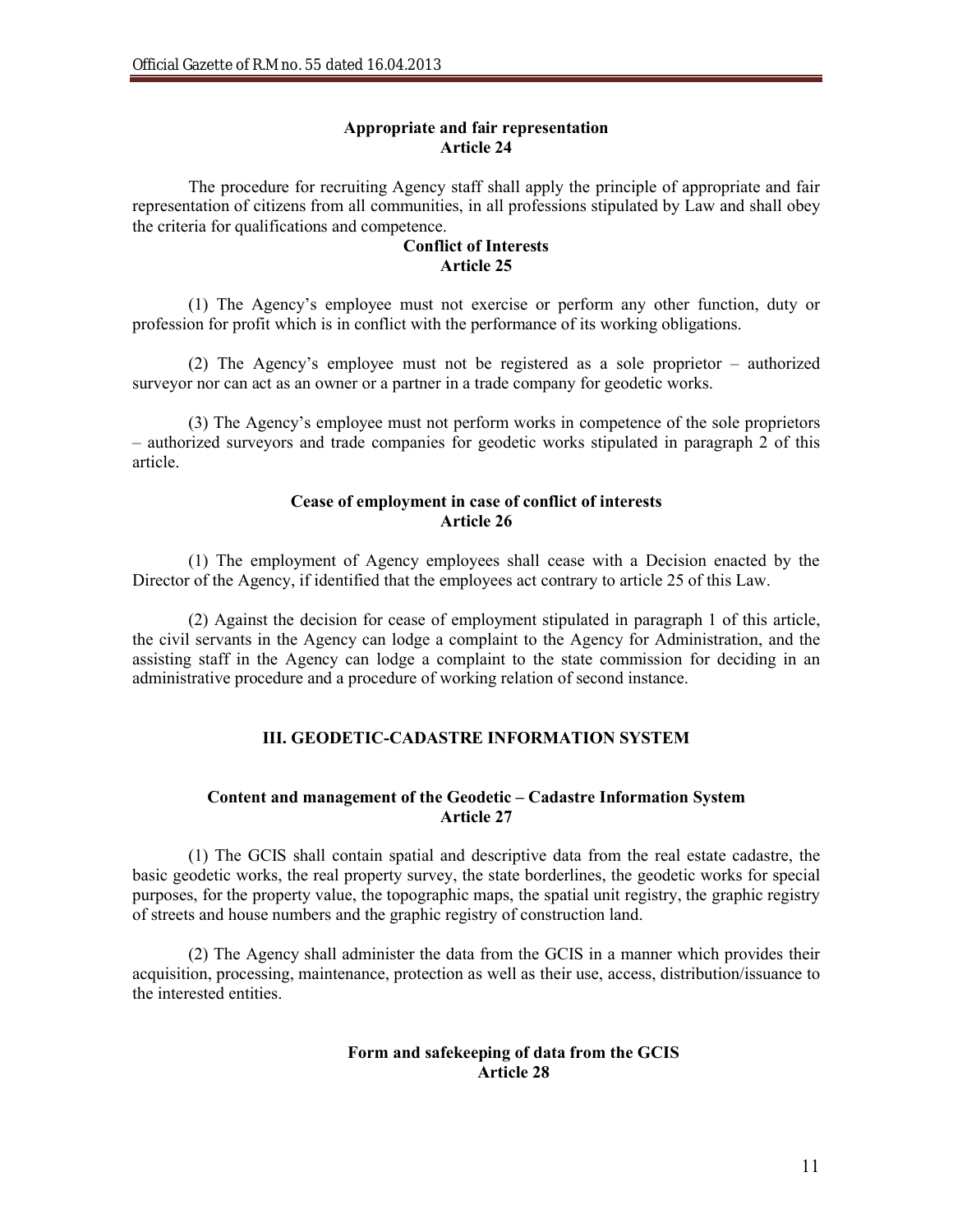(1) The GCIS shall be administered in electronic and/or paper form.

(2) The GCIS data in paper form shall be safe kept in special rooms, conditions and storage equipment in order to be permanently protected.

(3) The electronic GCIS data shall be organized and safe kept in a centralized database, which is an integral part of the information infrastructure of the Agency.

(4) The Agency shall provide for the safety of the data in electronic form in GCIS by safe keeping a safety copy of the data at a physically separate location.

#### **Acquisition, processing and maintenance of the GCIS data Article 29**

(1) The GCIS data which are collected during the performance of the authorizations stipulated in article 8, paragraph 1, point 2, 3, 4, 5, 6, 7, 8, 9, 10 and 11 of this Law, shall be processed and maintained in electronic and/or paper form.

(2) The GCIS data in electronic form are processed and maintained using licensed software.

(3) The GCIS data in paper form are maintained with direct processing of the paper/written medium.

#### **Access, Distribution and Issuance of GCIS data**

## **Article 30**

(1) GCIS shall enable access, distribution, issuance and use of data to all interested entities in compliance with law.

(2) The GCIS data in paper form can be directly accessed at the official premises of the Agency, in presence of an authorized officer employed at the Agency.

(3) The clients can access and distribute the data from the centralized database through a global electronic network connected to the Agency's local electronic network.

(4) The access to the data from GCIS in electronic form is strictly controlled, with different levels of accessibility.

(5) The GCIS data may be issued in paper or in electronic form.

(6) The GCIS data stipulated in paragraph (5) of this article can be obtained by the interested entities in form of information or in form of a public document.

## **Distribution and issuance of data from the GCIS through other entities**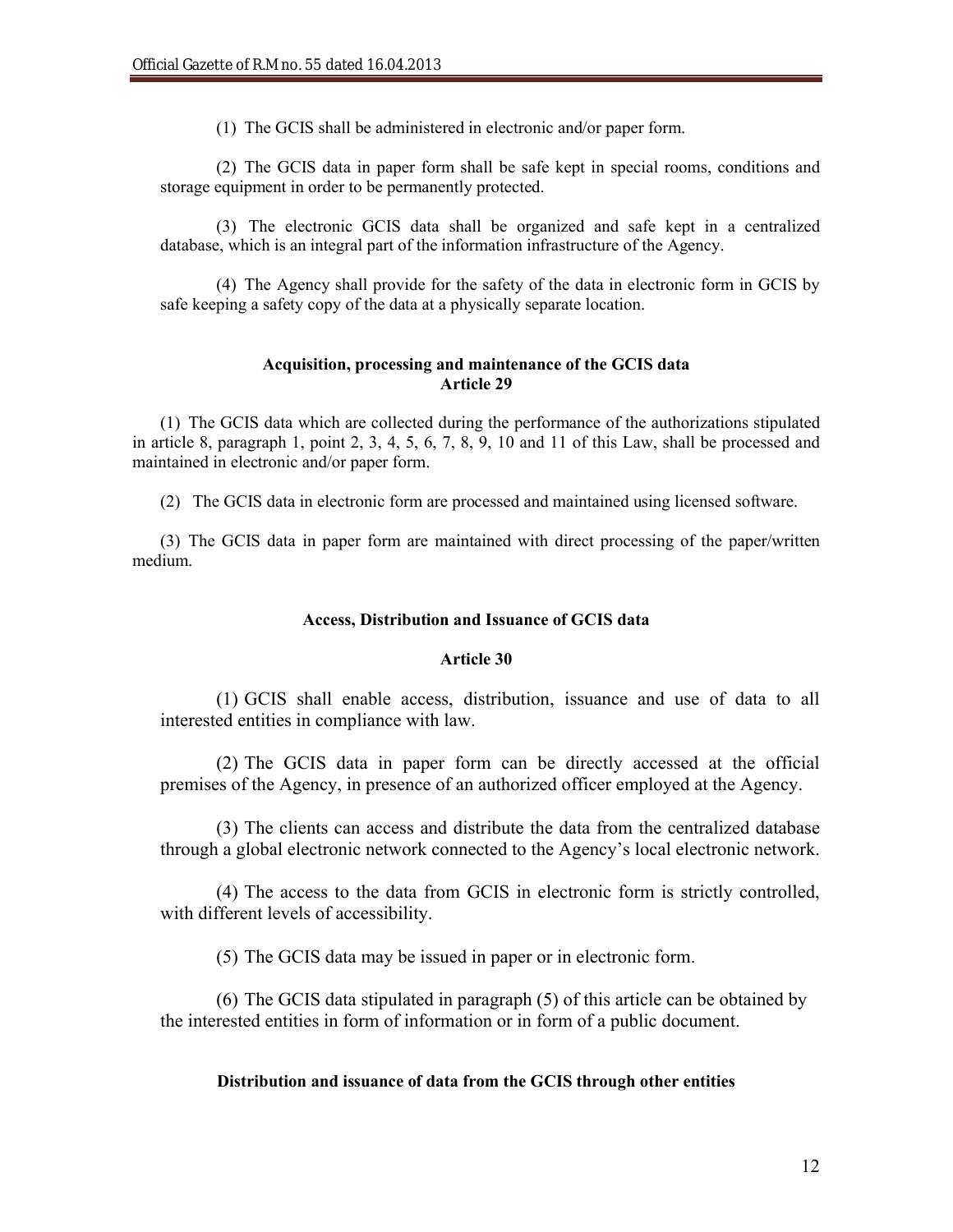## **Article 31**

(1) Distribution of the data from the GCIS in electronic form can be performed by the Agency through other state bodies, public enterprises and other legal entities. The stated entities shall receive the data in electronic form signed by the Agency with a valid certificate issued by an authorized issuer, while the end clients shall receive data in paper form verified with a signature and a seal of the issuing entity and they shall be considered public documents.

(2) The manner of distribution of the data via the entities stipulated in paragraph 1 of this article shall be defined with a separate contract signed by the Director of the Agency with the legal entities.

## **Protection of the GCIS data**

#### **Article 32**

(1) The Agency shall undertake legal, organizational and technologic procedures and measures to secure and protect the GCIS data in order to prevent illicit acquisition, processing, safeguarding, use or transfer of data, accidental or intentional change or destruction of the data, as well as illegal reallocation of the data outside the Agency's premises.

(2) The information infrastructure of the Agency provides a strictly controlled access to GCIS with a different level of accessibility.

#### **Use of data from the GCIS**

#### **Article 33**

(1) The GCIS data shall be used only for the intent for which they have been issued without changes to the form and the content.

(2) The GCIS data may be used by the interested entities also for forming new products with added value, with the objective of achieving commercial objectives.

(3) The manner of use of the data stipulated in paragraph 2 of this article shall be defined with a separate contract to be signed by the Director of the Agency with the individuals managing the interested entities.

#### **Interoperability**

## **Article 34**

(1) The Agency shall participate in the performance of the administrative services via electronic means in compliance with the Law on Electronic management, together with the ministries, the other bodies of the state administration, the organizations defined by law and other state enterprises, courts, state prosecution offices and state attorney's offices, legal and other entities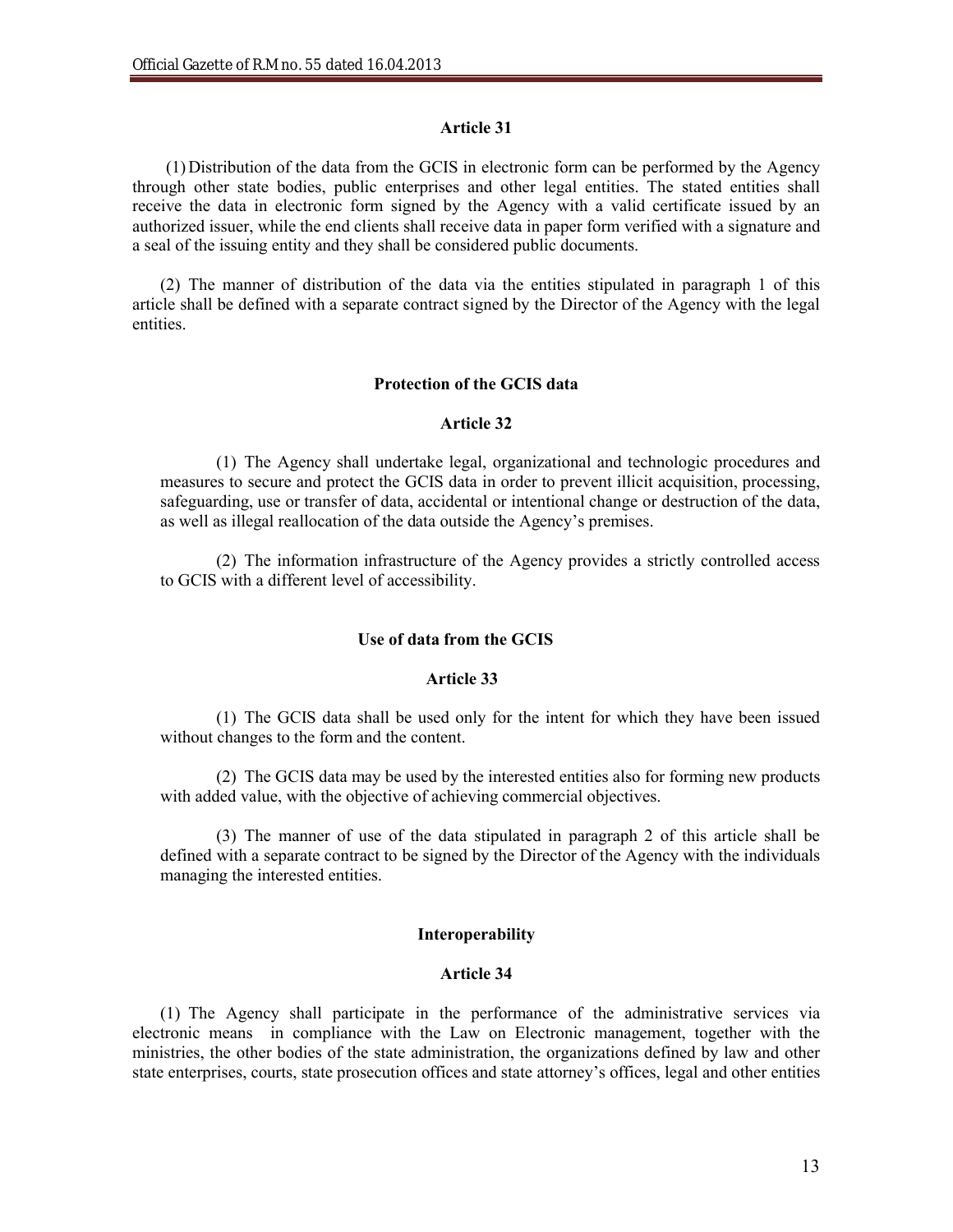which have been granted by law the right to perform public authorizations, the bodies of the local self government units, the city of Skopje and the municipalities of the city of Skopje.

(2) In the performance of the services stipulated in paragraph 1 of this article, the Agency shall provide access to all data and documents related to the required administrative services via electronic means in accordance with the law, in a manner that permits their recovery and safekeeping.

## **Collocation Article 35**

The Agency may safe keep the data from the GCIS at its facilities in an adequate server by means of collocation of a server or to use the services of third entities/operators.

## **Fee for use and inspection of GCIS data Article 36**

(1) A fee shall be charged for use and inspection of the GCIS data, except when the data are issued for the needs of the ministries. If the ministries require the data for the use of third parties, they shall be charged a fee for use of the same.

(2) The amount of the fee for use and inspection of the GCIS data shall depend on the actual expenses for the preparation of the data, the type of the data (descriptive/spatial), the content of the data (for visual layout per unit: meter for length/height/depth and square/cubic meter; for descriptive data per the scope of the data), the form of the data (electronic/paper), the quantity of the data (number of identical issued data) and other.

(3) In case of an increased volume of submitted requests from a same applicant for use of the data, the Agency may sign a contract with the applicant which will prescribe the manner of payment for the data.

# **Bylaws Article 37**

(1) The manner of access, distribution, issuance, use, safeguarding and protection of the GCIS data shall be prescribed by the Steering Board of the Agency.

(2) The amount of the fee for use and inspection of the GCIS data shall be determined by a Tariff List enacted by the Steering Board of the Agency and endorsed by the Government of R. Macedonia.

# **IV. BASIC GEODETIC WORKS**

#### **Scope of the basic geodetic works**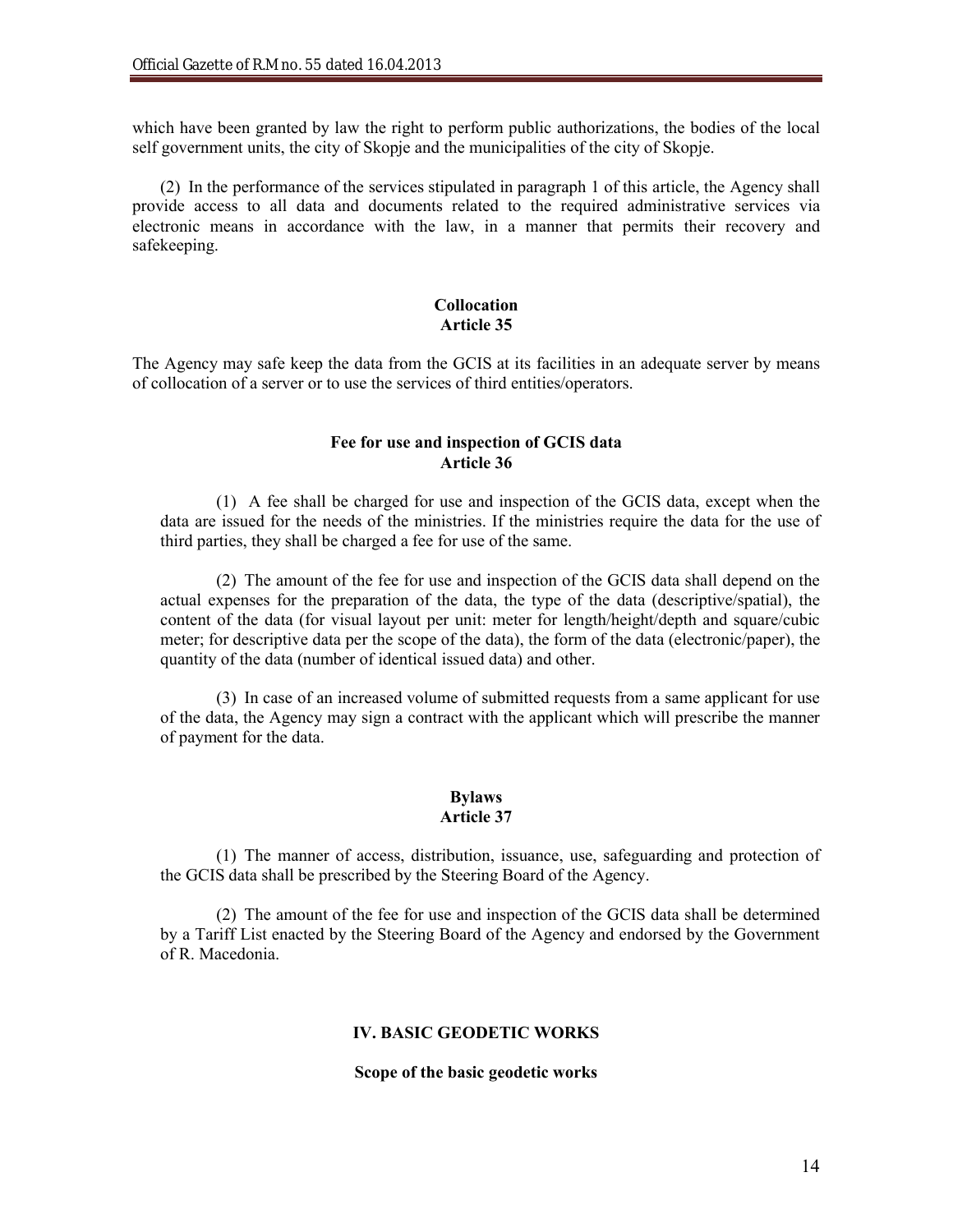## **Article 38**

The basic geodetic works enable establishment, maintenance and monitoring of the State geodetic reference system of Republic of Macedonia (hereinafter referred as the State Reference System) as well as revitalization, control, expansion and design of the current geodetic reference networks and establishment and maintenance of the state reference cartographic projection:

# **State Reference System**

## **Article 39**

**(1)** The state reference shall include the following reference systems:

- **–** Spatial (three-dimensional) reference system;
- **–** Horizontal (two-dimensional) reference system;
- **–** Vertical (one-dimensional) reference system;
- **–** Gravimetric reference system; and
- **–** Astronomic reference system.

(2) For the survey in service of the establishment and maintenance of real estate cadastre, the preparation of topographic maps, the maintenance of the state borderline, as well as for performance of geodetic works for special purposes, the horizontal reference system shall be applied.

(3) For the infrastructure objects during the establishment and maintenance of real estate cadastre, updating of the geodetic layers, as well as for the preparation of topographic maps, in addition to the horizontal, the vertical reference system shall also be applied.

(4) The Reference Systems referred to in paragraph (1) of this Article shall be defined by the official geodetic datum and cartographic projections.

## **Spatial reference system Article 40**

The spatial reference system is a terrestrial three-dimensional coordinate system which, by definition of the coordinate origin, the orientation of the coordinate axes, scale, units of length and time evolution coincides with the European terrestrial reference system - European Terrestrial Reference System 1989 (hereinafter referred to ETRS 89).

#### **Horizontal reference system**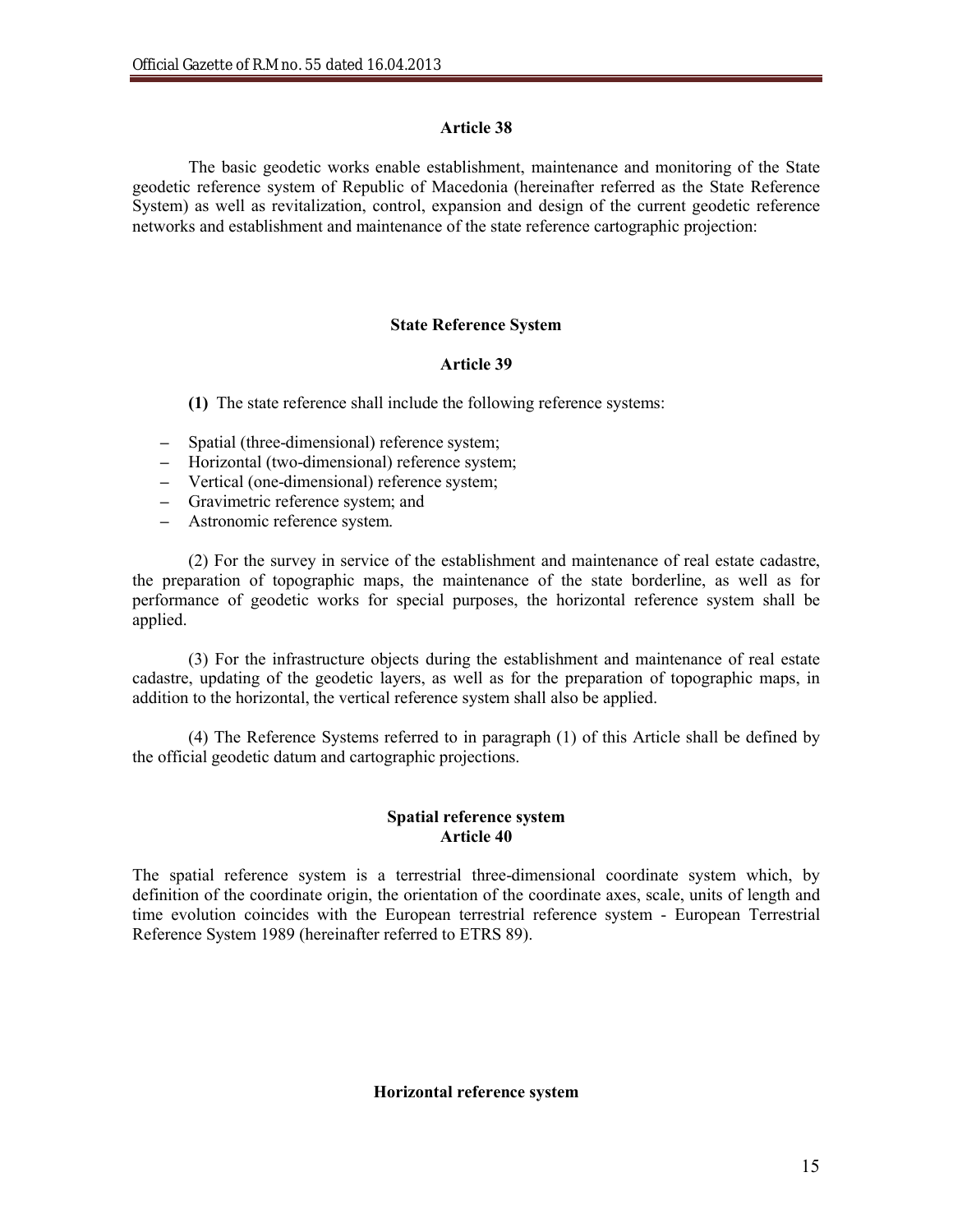## **Article 41**

(1) Horizontal reference system is a two-dimensional coordinate system defined according to the parameters of the Bessel ellipsoid (Bessel, 1841) and its orientation point in Hermanskugel (Hermannskogel).

(2) The position of the points and objects in the horizontal reference system is defined with two dimensional curvilinear coordinates i.e. geodetic longitude and latitude determined in reference to the Equator and the prime meridian Greenwich.

(3)

The defined position of the points and objects in the horizontal reference system shall be expressed by two-dimensional rectangular coordinates within the framework of the state cartographic projection.

## **State Cartographic Projection**

## **Article 42**

(1) The State cartographic projection in the Republic of Macedonia is Gauss- Krieger and has the following characteristics:

- Conformal, transversal, cylindrical projection with 3 degree meridian zone of translation;
- The central meridian is the twenty first meridian in reference to Greenwich; and
- Earth ellipsoid, Bessel 1841.

(2) The parameters of the state project stipulated in paragraph 1 of this article are:

- Scale in the central meridian 0.9999
- Shifting according to the y-axis 500000 meters
- Shifting according to the x-axis 0

# **Vertical Reference System Article 43**

(1) The vertical reference system is a one-dimensional coordinate system in which the reference surface is defined, in terms of which the heights of the points are expressed.

(2) The position of points in the vertical reference system is expressed by ellipsoid and physically defined heights.

(3) The reference area for defining the ellipsoid heights is the level of the ellipsoid of the reference system GRS 80.

(4) The reference area for defining the physical heights is the quasigeoid and geoid.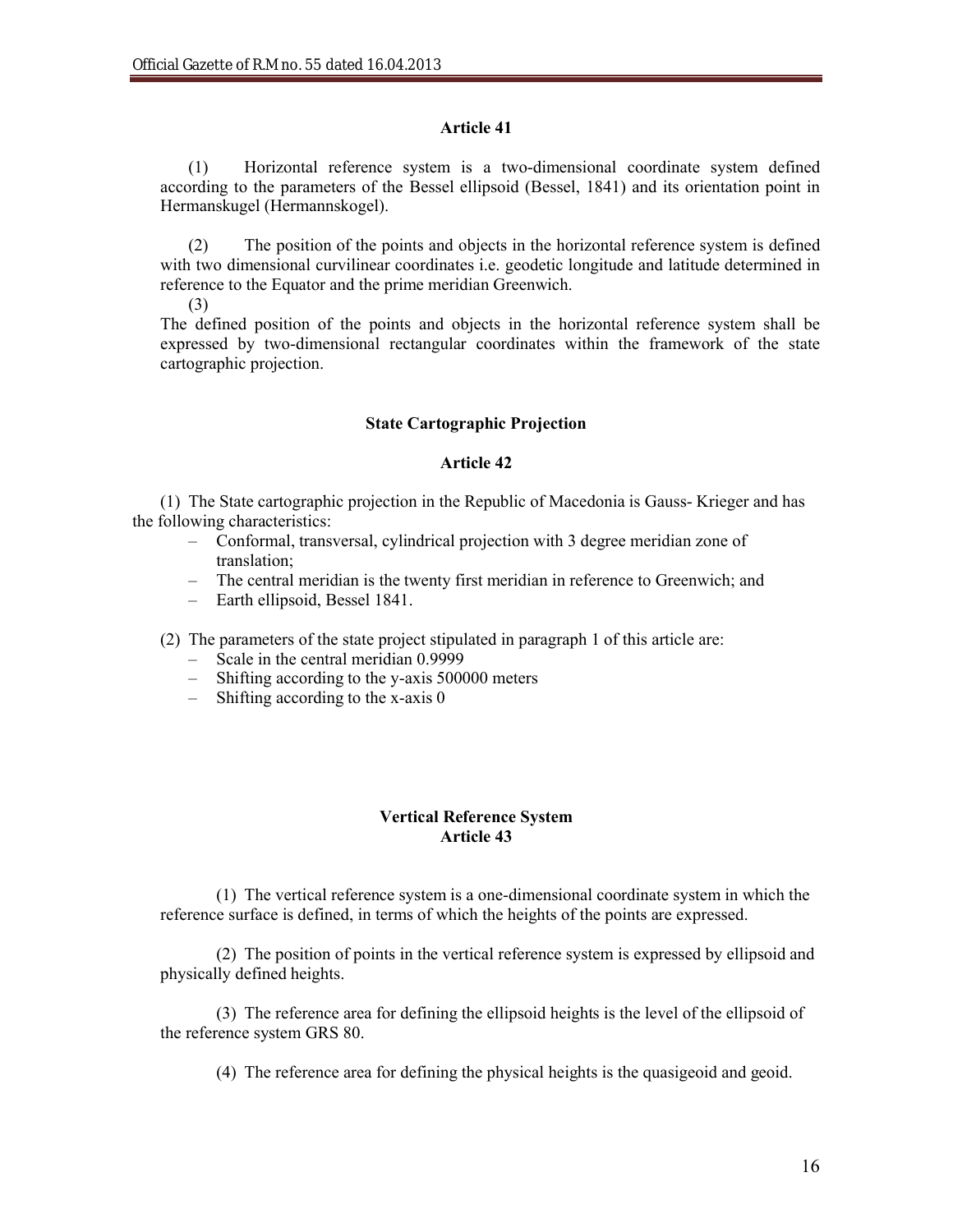#### **Gravimetric reference system Article 44**

(1) The gravimetric reference system is a system in which are carried out gravimetrical determinations of the absolute and relative accelerations of the force of gravity.

(2) The Reference system in paragraph (1) of this Article shall be based on the international gravity standardization network IGSN 71 (International Gravity Standardization Network 1971).

## **Astronomical reference system Article 45**

The astronomical reference system is an inertial three dimensional coordinate system, in which the coordinate beginning, the orientation of the coordinate axis, the scale, the length and the time units, the time evolution and the fundamental constants coincide with the international reference system ICRS (International Celestial Reference Systems)

#### **Materialization of the reference systems Article 46**

Materialization of the reference systems referred to in Article 39 paragraph (1) of this Law shall be performed by placing and maintenance of the geodetic reference networks composed of geodetic points specified by coordinates in the appropriate reference system.

## **Geodetic reference networks Article 47**

Geodetic reference networks are the basis for conducting survey in service of: real estate cadastre, spatial units, the state borderlines, topographic maps, geodetic works for special purposes, determining the Earth gravitational field, geodynamic researches and more.

## **Positioning of points from the geodetic reference networks Article 48**

(1) The point from the geodetic reference networks shall be positioned on state-owned real properties.

(2) Notwithstanding paragraph (1) of this Article, if the points from the geodetic reference networks are positioned on a real property under the ownership of natural persons and legal entities or under the ownership of the local self-government units and the city of Skopje, the positioning of the point shall be made after prior resolving of the legal-property affairs, in accordance with law.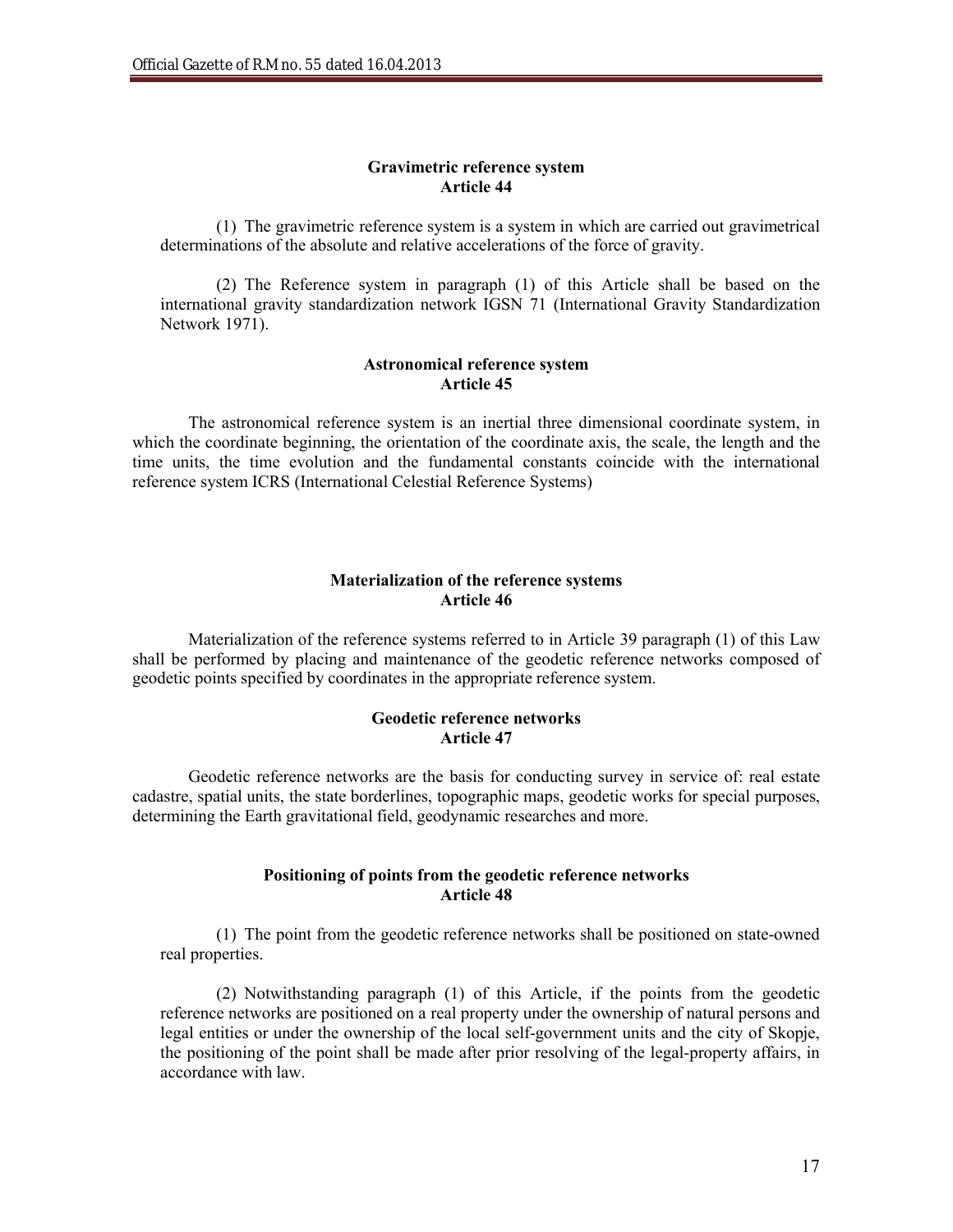(3) Minutes shall be produced by an expert from the Agency for the positioning of the reference network points stipulated in paragraph 1 and 2 of this law.

(4) Maintaining of the points from the geodetic reference networks is done ex officio or at the proposal of the sole proprietor-licensed surveyor or trading company for geodetic works, when during the on-site inspection it has been determined that points are removed, damaged, destroyed or relocated without a proper authorization.

#### **Safeguarding the reference network points Article 49**

(1) The points of the reference networks positioned on the real property must not be removed, destroyed, damaged or relocated without a proper authorization.

(2) The right holders of the real property, in which the reference network points have been positioned, are obliged to report to the Agency each removal, damaging, relocation or demolishment of the points within 15 days from the day of such discovery.

# **Damage, displacement or destruction of the reference network points Article 50**

(1) If construction or other type of works are performed on the real property where the reference network points are positioned, which can damage, relocate or destroy the points, the Contractor of the works is obliged to inform the Agency at least 15 days prior the commencement of such works.

(2) The expenses for relocating the points and the activities related to determining the parameters and the dimensions for integration of the points shall be borne by the Contractor of such works.

# **Geodetic Report for basic geodetic works**

## **Article 51**

For the performed field geodetic works of the basic geodetic works, a Geodetic Report shall be produced, comprising the geodetic-technical documentation.

#### **Metadata for the geodetic points Article 52**

(1) The Agency shall produce metadata for the geodetic points in compliance with international metadata standards.

(2) The metadata shall be safe kept, maintained and browsed in the metadata catalogue, under the jurisdiction of the Agency.

#### **Redefining the reference systems Article 53**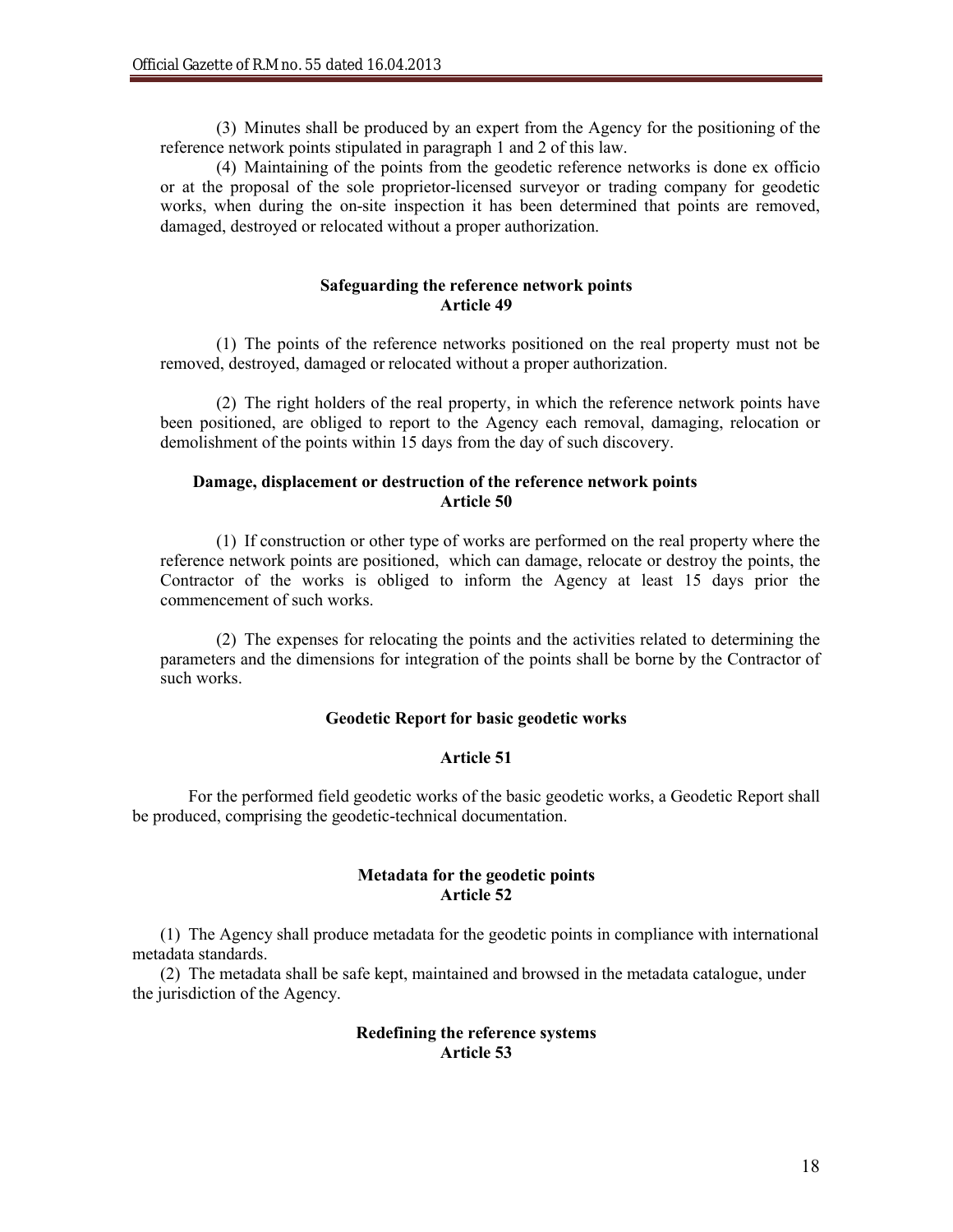(1) The Agency shall carry out activities to determine the parameters and components for the redefinition of geodetic reference systems referred to in Article 39, paragraph 1, items 1, 2, 3 of this Law and of the state projection of Article 42 of this Law, in accordance with accepted international reference systems.

(2) After the determination of the parameters and components referred to in paragraph (1) of this Article, the Agency shall perform the redefinition of geodetic reference systems referred to in Article 39 paragraph 1 items 1, 2, 3 and of the state projection in Article 42 of this Law, on the basis of which a new national reference system and state cartographic projection will be established.

(3) The Government of R. Macedonia, at the proposal of the Agency for Real Estate Cadastre shall enact a decision for start of the use of the new state reference system and state cartographic projection of paragraph (2) of this Article.

## **Bylaws Article 54**

The manner of performance of the basic geodetic works, the placement and the maintenance of the points from the geodetic reference systems, the determination of the parameters and components, the redefining of the geodetic reference systems and of the state cartographic projection, as well as the form and the content of the Geodetic Report for the performed basic geodetic works shall be prescribed by the Steering Board of the Agency.

## **V. REAL PROPERTY SURVEY**

## **Subject of the Survey Article 55**

Subject to the real property survey (hereinafter referred as "the survey") is a procedure of acquisition of spatial and descriptive data for the state borderline, the borderline of the cadastre municipality, the cadastre parcels, buildings, separate and common parts of buildings and other structures, infrastructure objects, as well as their processing and formatting in service of the establishment and maintenance of the Real Estate Cadastre.

## **Survey accuracy Article 56**

During the survey stipulated in article 55 of this law, the spatial data shall be collected with an accuracy conditioned by the scale of the map on which they are presented.

## **Performance of the survey Article 57**

(1) The survey in the service of the establishment of the real estate cadastre and the survey for the purpose of maintaining the REC are performed at the request of a client.

(2) The survey is carried out ex officio by the Agency during the maintenance of the REC in service of registration of real properties owned by the Republic of Macedonia, in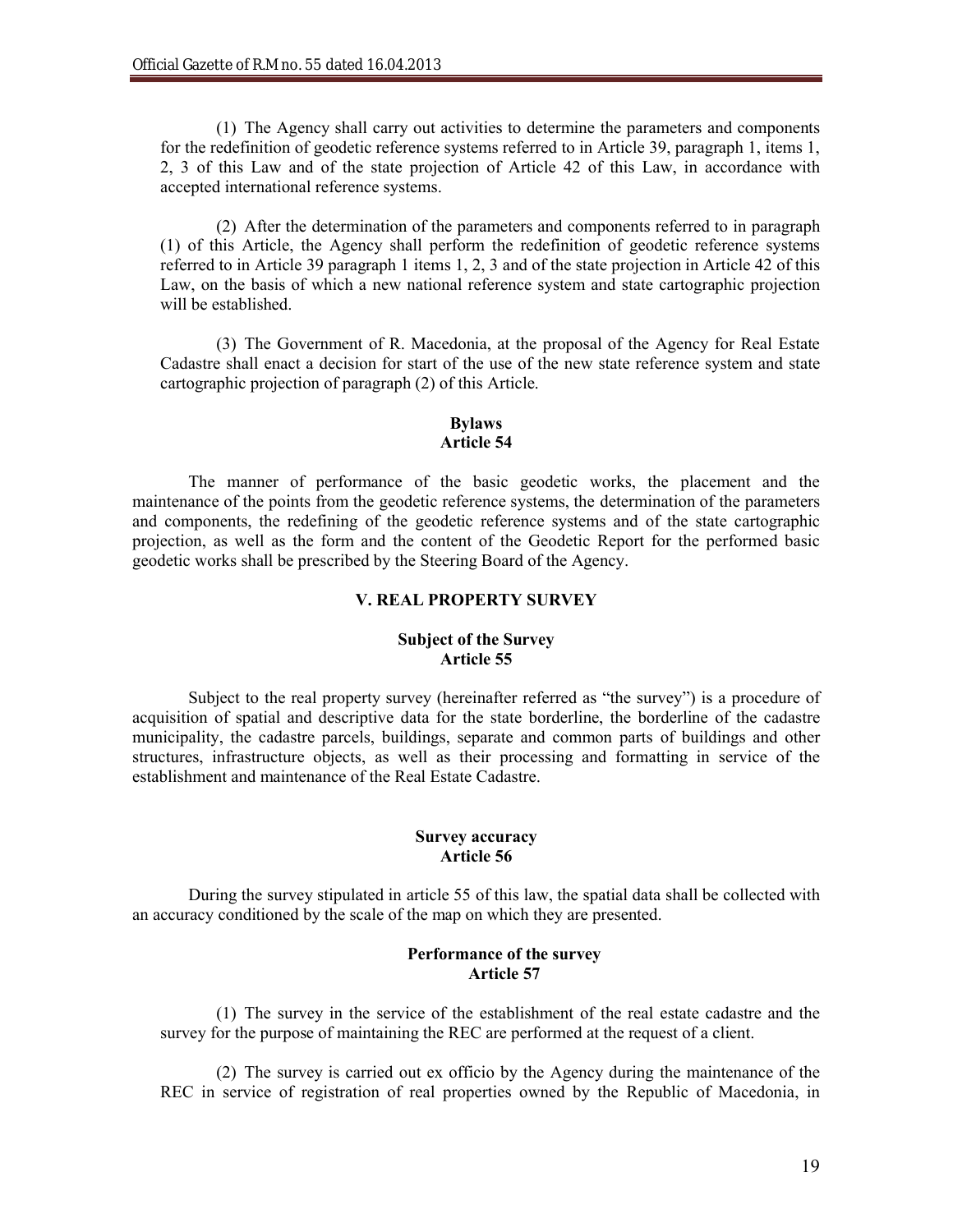service of the updating of the data from the REC under ex officio for real properties which remained with unregistered rights, as well as in service of the maintenance of the state borderline.

(3) The survey in service of updating the data from the REC is performed ex officio for cadastral municipalities which before the entry into force of the real estate cadastre were part of the land cadastre established on the basis of an inventory (inventory cadastre) and for which the percentage of unregistered rights during the establishment of the REC is greater than 20%.

## **State Borderline Article 58**

(1) With the survey of the state borderline is performed tagging and collecting spatial and descriptive data for border points.

(2) During the survey of the state borderline an orthophoto map is prepared in a scale of 1:2500.

(3) Spatial Data for the border points are the spatial coordinates determined by applying the classical geodetic methods or GNSS methods in the state coordinate system and the geographic coordinates specified in WGS84 and/or ETRS89.

(4) Descriptive data for the borderline points are the names of the states that border and the number of border point.

(5) For the performed survey of the state borderline a Geodetic Report is produced, containing the geodetic-technical documentation.

## **Interstate coordination Article 59**

(1) The works referred to in Article 58 of this Law shall be carried out in accordance with this Law, the provisions that govern and define the state borderline and international agreements signed with neighboring countries, ratified in accordance with the Constitution of the Republic of Macedonia.

(2) The competent state entities are obliged to provide the AREC experts, who carry out the work referred to in Article 58 of this law, an uninterrupted movement in the border zone.

# **Maintenance of border points Article 60**

The maintenance of the border points includes recovery of damaged or destroyed border points, for which a report shall be prepared by an expert from the Agency.

#### **Bylaws Article 61**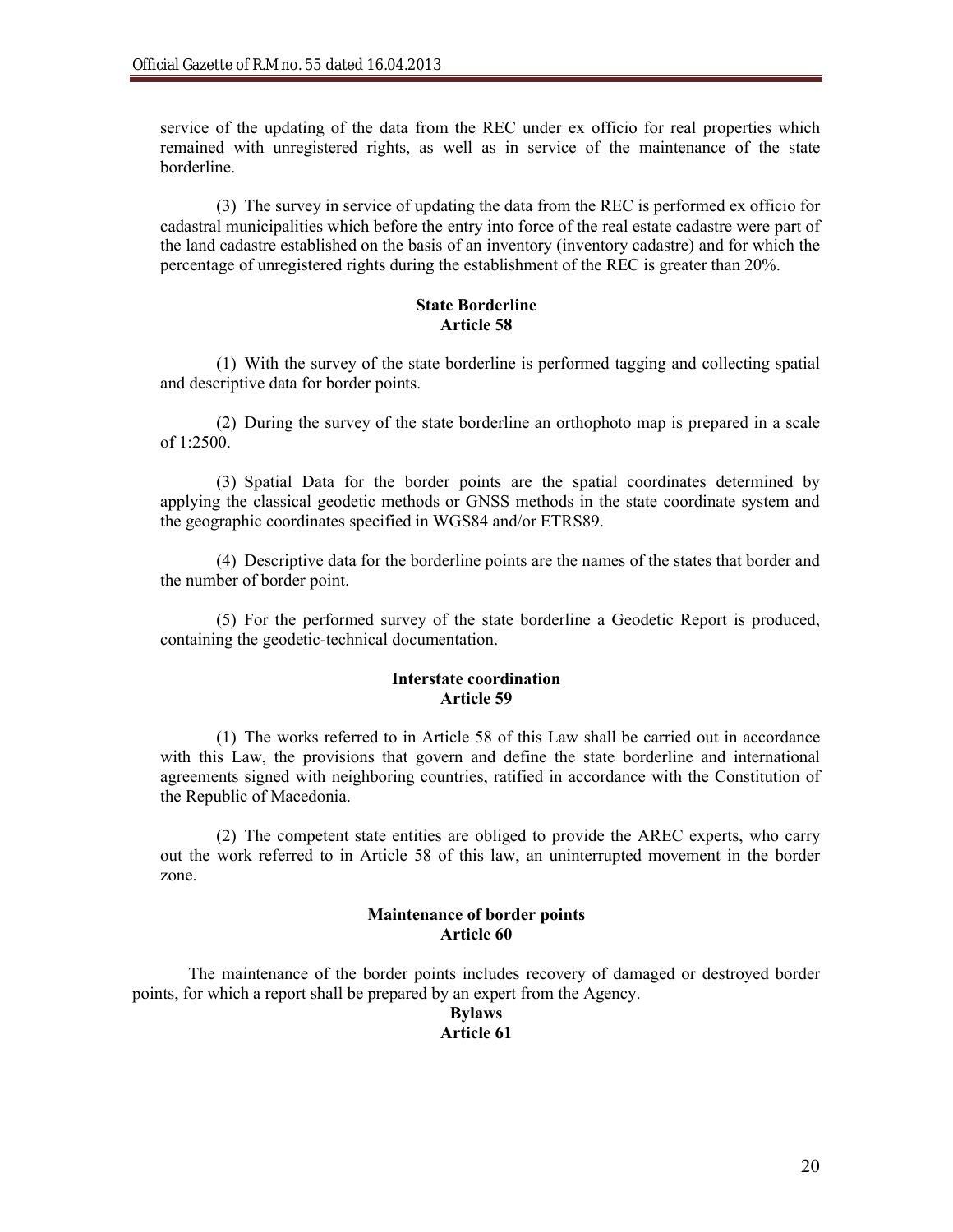The manner of performance of the survey of the state borderline, the form and content of the geodetic report of the performed survey of the state borderline, as well as the manner of maintenance of the border points shall be prescribed by the Steering Board of the Agency.

## **Boundaries and scope of a cadastre municipality Article 62**

(1) The cadastre municipality as a basic cadastre unit, as a rule, covers an area of one settlement and all real properties within its borderline.

(2) The borderline of the cadastre municipality represents a polygon which is topologically defined with spatial data of the border points and lines of the parcels, which are common for the neighboring cadastre municipalities.

(3) Notwithstanding paragraph (1) of this Article, a cadastral municipality may cover areas of two or more populated settlements, part of the populated settlement or parts of more populated settlements.

(4) The borderline of the cadastre municipality is marked by setting boundary marks.

# **Changing boundaries of cadastral municipalities Article 63**

The Government of Republic of Macedonia, at the proposal of the Agency, shall enact a decision for changing the borderlines of cadastral municipalities.

## **Authority for maintenance of the cadastre municipalities Article 64**

The maintenance of cadastral municipalities with established real estate cadastre, under the competence of the Agency, shall be performed by the Center for Real Estate Cadastre - Skopje and Sectors for REC in the Republic of Macedonia.

#### **Bylaws Article 65**

The method of changing the borderlines of cadastral municipalities, as well as the determination of cadastral municipalities under authority of maintenance of the Center for Real Estate Cadastre Skopje and the sectors for REC in the Republic of Macedonia, is prescribed by the Steering Board of the Agency.

# **Cadastral parcel data Article 66**

(1) For the cadastral parcel data are collected spatial 2D data and descriptive data which are organized in a centralized database.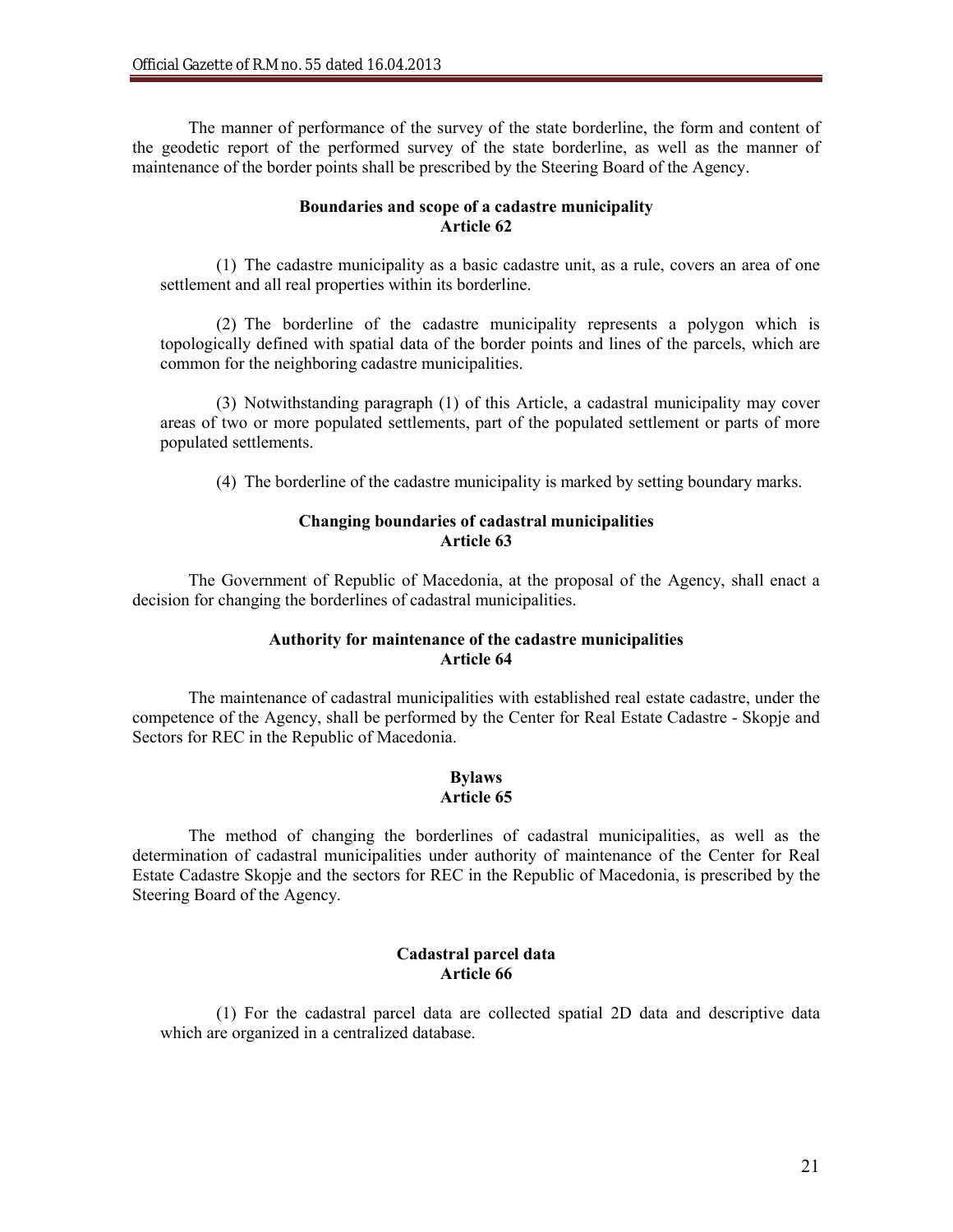(2) The spatial data for the cadastral parcel referred to in paragraph (1) of this Article, are the coordinates of the border points which topologically define the polygon and form the borderline of the cadastral parcel.

(3) Descriptive data of the cadastral parcel are number of cadastral parcel, name place / address, cadastral culture and class, area, as well as data on the right holders of the cadastral parcel.

## **Single identification number of a cadastre parcel Article 67**

(1) The cadastre parcel is marked with a single identification number within the GCIS, which is used for its connection with all the other spatial and descriptive real property data.

(2) The single identification number stipulated in paragraph 1 of this article is defined by the sequence number of the organizational unit within the Agency under whose authority is the cadastre municipality, the number of the cadastre municipality and the number of the cadastre parcel.

## **Buildings, separate and common parts of buildings and other objects Article 68**

(1) Subject to survey in service of the real estate cadastre are the buildings, separate and common parts of buildings and other objects that represent a functional unit permanently positioned on a cadastre parcel.

(2) For buildings, separate and common parts of buildings stipulated in paragraph 1 of this article shall be collected:

- Spatial data for the footprint of the building;
- Internal area data;
- Data for the use, the number of floors, the number of the building, the entrance number, the number of the separate part (apartment) and the number of the common part of the building; and
- Data for the right holders of the building or the separate and common parts of the building.

(3) For the objects/buildings stipulated in paragraph 1 of this article, like damns, open sport fields, parks, squares, green areas, facilities for separation of material for production of concrete, concrete foundations, asphalt foundations and other, the following shall be collected:

- Spatial data for the footprint
- Data for open area
- Data for the use
- Data for the right holders

(4) For the seating bleachers in closed/open sport fields, data for the area of the seating bleacher in horizontal projection shall be collected.

(5) For other objects of the type fish ponds, granaries, reservoirs, pools and others which may be underground, on surface and above ground as well as for others for which data for the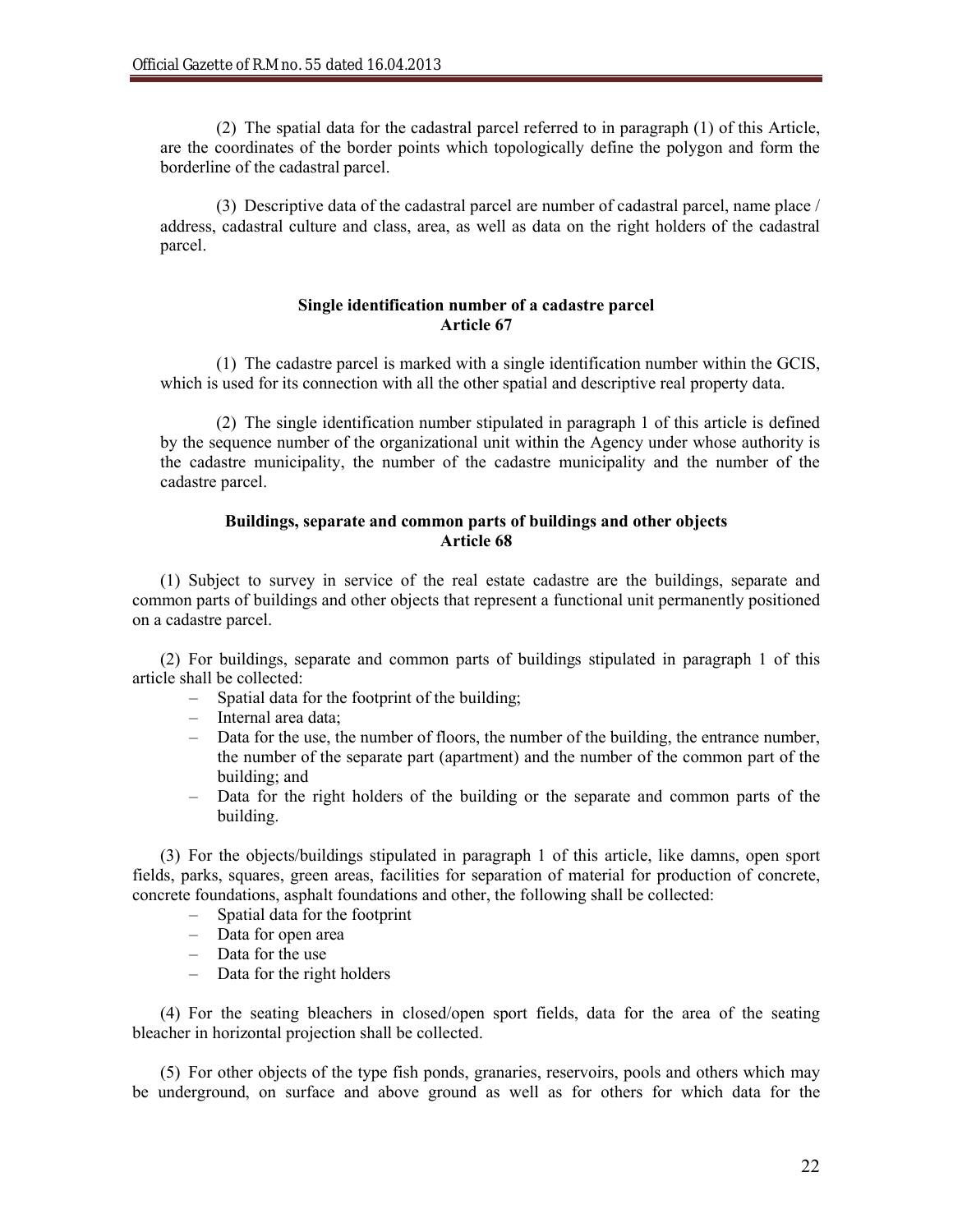internal/open area is not collected, besides the data from paragraph 3, point 1, 3, and 4 of this article, descriptive data for the volume shall be collected.

(6) The spatial data for the footprint of the building and other objects stipulated in paragraph 1 of this article, during the survey shall be collected in 2D and visualized through the cadastre map.

#### **Unique identifier for the buildings, separate and common parts of the buildings and other objects Article 69**

Buildings, separate and common parts of buildings and other objects are defined by a unique identifier in GCIS by the ordinal number of the organizational unit at the Agency in whose jurisdiction the cadastral municipality is, the number of cadastral municipality, cadastral parcel number, the number of building/object, the entrance number, floor number and the number of separate i.e. common part of the building.

## **Geodetic Report from the survey during the maintenance of the real estate cadastre Article 70**

(1) For the performed survey of cadastral parcels, buildings, separate and common parts of the buildings and other objects, in service of maintaining the REC (registration of properties that remained with unregistered rights, processing of changes on the registered real properties and corrections of errors) a geodetic report shall be produced containing the geodetic-technical documentation of the performed survey.

(2) The producer of the geodetic report shall be liable for the accuracy of the spatial and descriptive data for the real properties contained in geodetic report.

#### **Survey of infrastructure objects Article 71**

(1) Subject to survey are also the infrastructure objects which may be located underground, on the surface and above ground.

(2) During the survey of infrastructure objects referred to in paragraph (1) of this Article spatial and descriptive data shall be collected.

(3) Spatial data are 3D coordinates of the breaking points per position and height, as well as for the characteristic points for the infrastructure objects, which topologically shape or form the infrastructure objects.

(4) Descriptive data are: identification number of the infrastructure objects, type of infrastructure objects in the basic classification, type of sub-classification within the basic classification, length / height / area, personal and address data of the entities - rights holders of infrastructure objects (ID number, title/name-surname, place/ address) and other information specific to the infrastructure object.

## **Unique identifier for infrastructure objects Article 72**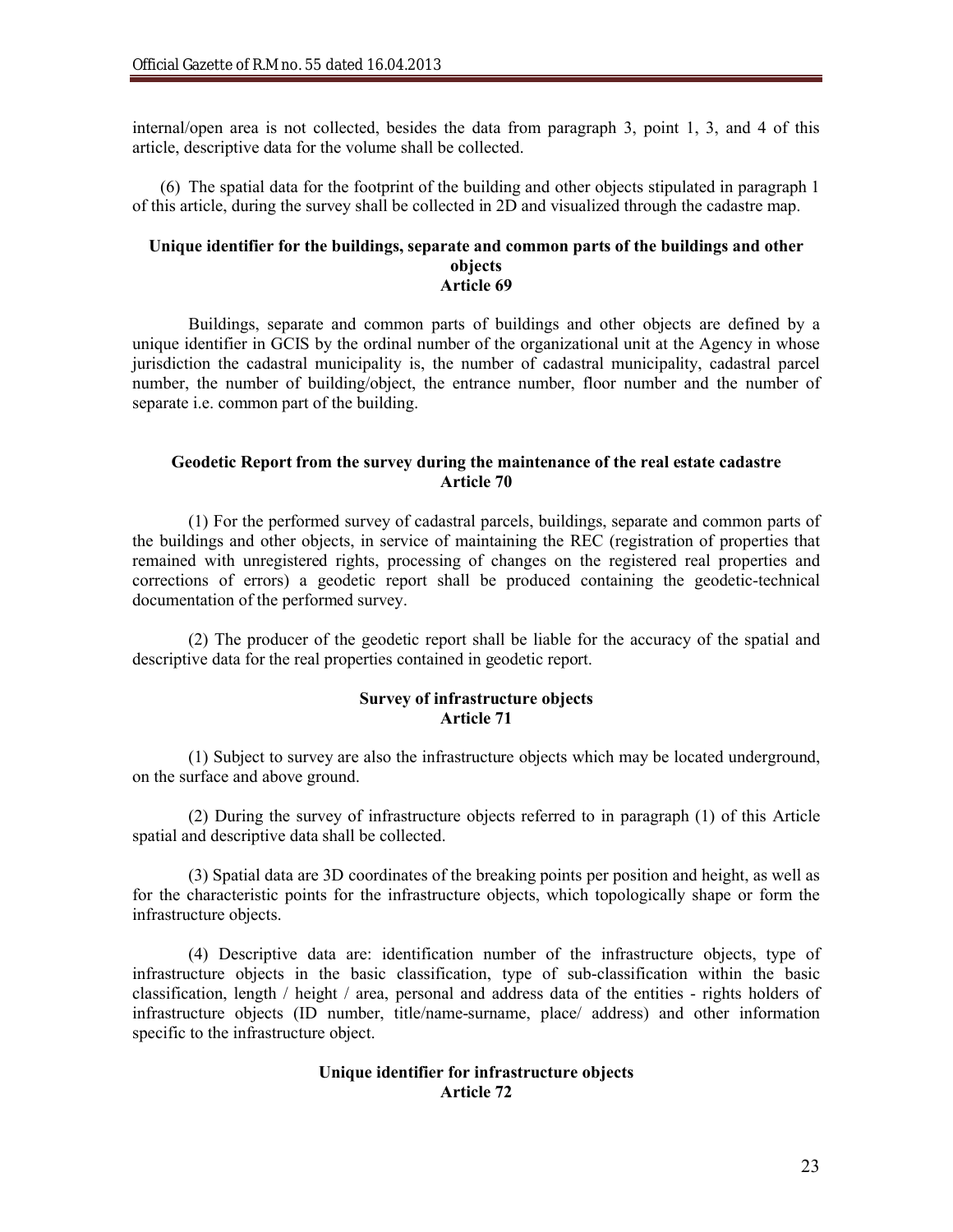(1) Infrastructure objects are marked with a unique identifier within the GCIS, which are associated with all other spatial and descriptive data for the infrastructure.

(2) The unique identifier referred to in paragraph (1) of this Article is composed of a prefix and identifier for the infrastructure object.

(3) The Agency determines the prefix, and the identifier is determined by the right holder of the infrastructure object.

## **Geodetic report for the infrastructure objects Article 73**

(1) For the performed survey of the infrastructure objects in the service of the establishment and maintenance of real estate cadastre, a geodetic report shall be produced for the infrastructure objects which will contain the geodetic-technical documentation.

(2) The producer of the geodetic report shall be liable for the accuracy of the real property spatial and descriptive data contained in geodetic report.

# **Bylaws Article 74**

The manner of execution of the survey, the form and content of the geodetic reports of the performed survey stipulated in Article 70 and Article 73 of this Law shall be prescribed by the Steering Board of the Agency.

## **Cadastre classification**

#### **Article 75**

(1) The cadastre classification of land entails definition of the method of land use and land class for each cadastral parcel within one cadastral municipality, on the basis of the natural and the economic conditions for agricultural, forest and other production of the existing land culture.

(2) Natural conditions for agricultural, forest and other manufacture, in terms of paragraph 1 of this Article are the peadologic features of the land, the climate, the location, its exposition and the water regime, while the economic conditions represent the development of the road infrastructure and its remoteness from the market.

# **Cadastre land use and class Article 76**

(1) Cadastre culture is the land on which are determined the method and the possibilities of land exploitation for agricultural, forest and other production.

(2) According the method of land use, the land can be classified as fertile, infertile land and land under water.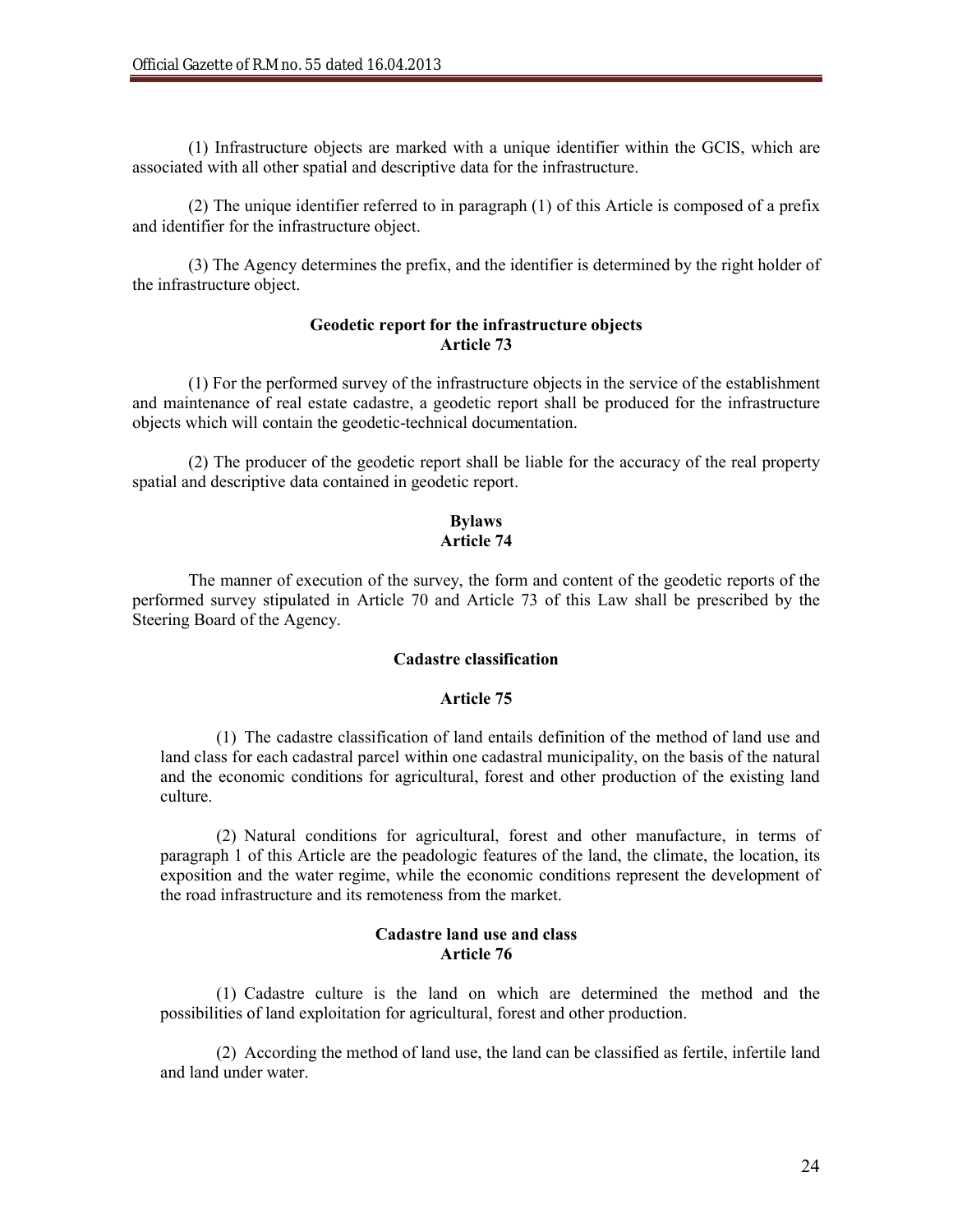(3) The fertile land is classified as fields, rice fields, gardens, orchards, vineyards, meadows, pastures, forests, giant reeds and marshlands.

(4) Fertile land is classified in eight cadastral classes.

(5) The infertile lands are classified as naturally infertile land (dales, stonemasons and other) and as artificially infertile land which represents land for which an urban plan or urban planning documentation has been enacted (urban non-constructed land, urban constructed land).

(6) The land under water is classified as land under running waters (streams and rivers) and land under standing waters (natural and artificial lakes and swamps).

(7) The infertile lands and the land under waters are not classified in cadastre classes.

## **Determining the land use and class Article 77**

For the purpose of defining the land use of the fertile land and the classes of the fertile land, benchmark lands shall be established within the cadastre district for each method of land use and land class separately.

# **Benchmark lands Article 78**

Benchmark lands are individual cadastre parcels used to determine the average yield of agricultural, forest and other type of production for a certain land class.

# **Defining benchmark lands and changing the land use and class Article 79**

The defining of benchmark lands within the cadastre municipality and the definition and the change of land use and land class shall be performed by the Agency.

## **Change of cadastre land use and class Article 80**

- (1) Change of land use and land class in the real estate cadastre shall be performed at the request of a client.
- (2) Notwithstanding paragraph 1 of this article, change of a cadastre land use and class may be performed by ex officio:

– at the request of the body responsible for carrying out activities in the field of agriculture, forestry and water management, with an enclosed act for the established change of cadastre land use or class and

– At the request of the state administration body responsible for performing works in area of spatial planning and local government units, supplemented with an excerpt from the urban plan or urban planning documentation.

# **Bylaws Article 81**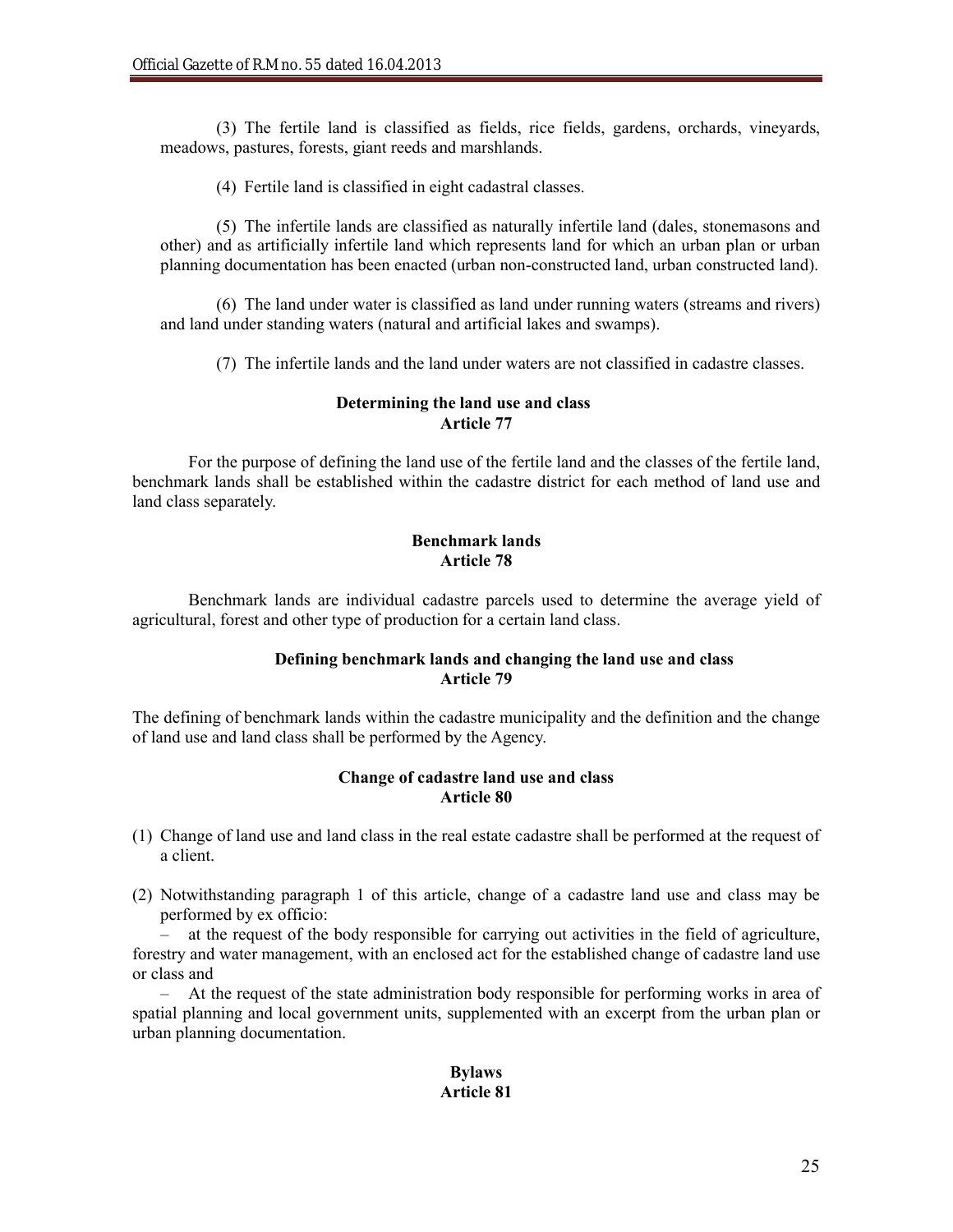The method of the cadastre classification of land as well as the definition and the registration of the change in the cadastre land use and class shall be prescribed by the Steering Board of the Agency.

# **Processing, modeling and data visualization Article 82**

(1) Data from the survey of real property (cadastral parcels, buildings and other objects) are processed, modeled and visualized through cadastral maps.

(2) Data from the survey of infrastructure objects are processed, modeled and visualized through maps of infrastructure objects.

(3) The processing, shaping and visualization of data in digital maps is performed with licensed software.

(4) Maintaining the changes in the data on the maps referred to in paragraph (1) and paragraph (2) of this Article shall be carried out with accuracy of the produced maps.

# **Digitization of cadastral maps Article 83**

(1) For the cadastral municipalities for which a real estate cadastre has been established based on analog cadastral maps, the Agency shall perform the digitization of the analogue cadastral maps. When it is determined during the digitization that the boundaries of some of the cadastral parcels cannot be digitalized, the actual situation of the cadastral parcel shall be inspected and the data obtained from the inspection shall be complied with data from official records and applied to the digital cadastral plan. By putting into use the database of the digital cadastral maps, the data obtained from the digital cadastral maps shall be used.

(2) When during the digitalization of the cadastre maps differences are identified between the area of the cadastre parcels in the digital cadastre maps and the area from the cadastre registry book, where the differences are bigger than  $\Delta P \leq 0.0007^* M^* \sqrt{P}$  (where P is the area of the cadastre parcel and M is the scale of the cadastral map), the Agency under ex officio procedure shall enact a confirmation of the digital surface that is delivered to the person registered as the holder of the right of the cadastral parcel.

(3) The Confirmation of digital surface is drafted after inspection in the official records and the drawing up of minutes for the facts and the expert findings for the differences in the area.

(4) The confirmation referred to in paragraph (3) of this article shall be submitted in the manner prescribed in Article 187 of this Law.

(5) The new area of the cadastral parcels, arising under paragraph (1) and paragraph (2) of this Article shall be entered ex officio in the property list.

(6) For the application of the database of digital cadastral maps for each cadastral municipality, the Director of the Agency shall enact a decision.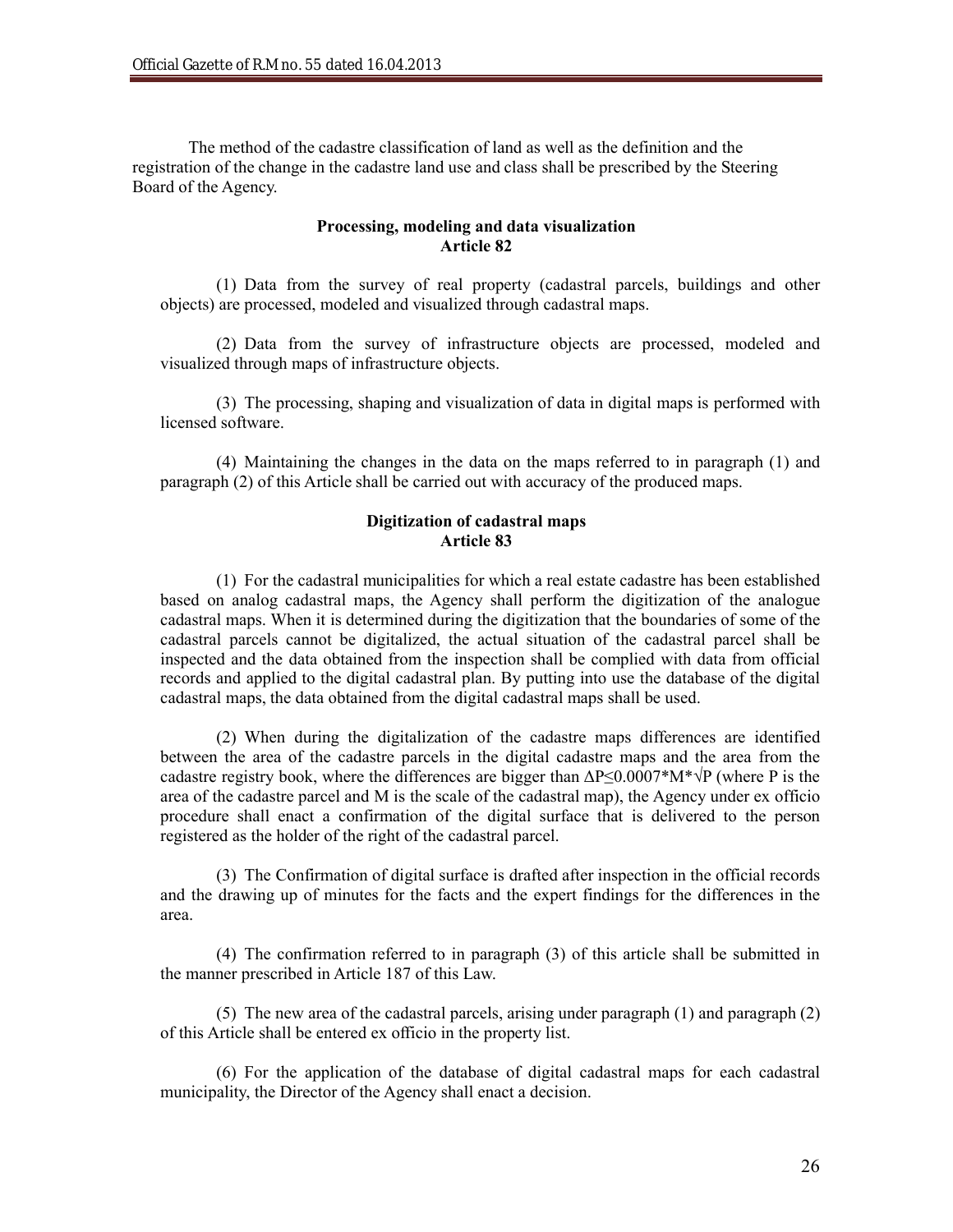(7) The decision referred to in paragraph (4) of this Article shall be published in the "Official Gazette of the Republic of Macedonia.

## **Metadata Article 84**

(1) The Agency, for the cadastral maps and the maps of infrastructure objects shall produce metadata in accordance with international metadata standards.

(2) The metadata are stored, maintained and browsed in the metadata catalog of Article 52.

# **Bylaws Article 85**

The method of processing, shaping and visualization of data from the cadastral maps and the maps of infrastructure objects, the form and content of the digital area certificate, and the method of preparation of metadata shall be prescribed by the Steering Board of the Agency.

# **VI. GEODETIC WORKS FOR SPECIAL PURPOSES**

# **Scope of performing geodetic works for special purposes Article 86**

The performing of geodetic works for special purposes includes the preparation of updated geodetic maps related to spatial planning, geodetic reports in the service of the implementation of urban plans and urban-planning documentation as well as geodetic reports for resolution of legalproperty affairs of influence to the real estate cadastre in proceedings before the competent courts, state bodies, public services and bodies of local self-government and the City of Skopje and before other authorities.

## **Types of geodetic works for special purposes Article 87**

(1) The geodetic works for special purposes may be field and office works.

(2) Field geodetic works for special purposes are carried out by performing real property survey, office processing, modeling and visualization of data collected with the survey.

(3) Office geodetic works for special purposes are carried out by transferring data from urban plans and urban-planning documentation on the cadastral maps, through their office processing, modeling and visualization.

## **Geodesy works for special purposes performed by the Agency Article 88**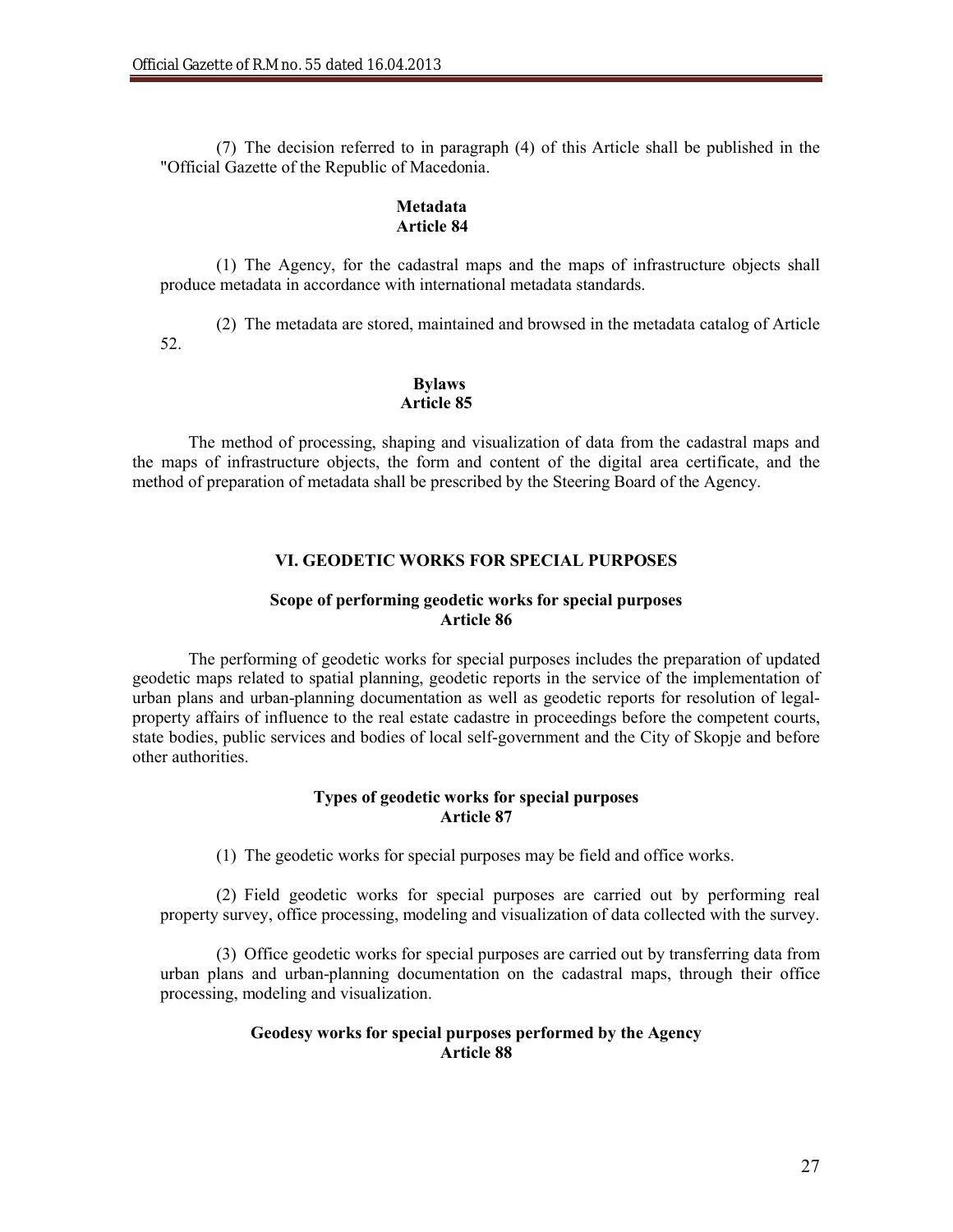(1) The office geodetic works for special purposes related to the production of numerical data for the implementation of urban plans and urban planning documentation shall be executed by Agency.

(2) The fee for performing office geodetic works for special purposes of paragraph (1) of this article depends on the number of cadastral parcels, or their parts comprising the construction parcel, as well as the actual costs required for the preparation of numerical data, and is expressed through a unit number of the cadastral parcels.

#### **Geodetic report for special purposes Article 89**

For the performed geodetic works for special purposes a Geodetic Report shall be prepared, containing the geodetic-technical documentation.

## **Bylaws Article 90**

(1) The fee for performing office geodetic works for special purposes of Article 88 paragraph (2) of this Law shall be prescribed by the Steering Board of the Agency with a Tariff list, endorsed by the Government of the Republic of Macedonia.

(2) The manner of execution of the geodetic works for special purposes, as well as the form and content of the geodetic reports for the performed geodetic works for special purposes, shall be prescribed by the Steering Board of the Agency.

# **VII. TOPOGRAPHIC MAPS**

# **The authority responsible for production of topographic maps and orthophoto Article 91**

The Agency is responsible for the production of topographic maps, preparation of orthophoto maps and cartographic database management.

#### **Classification of topographic maps Article 92**

Depending on the scale in which they are produced, the topographic maps are classified as:

-Large scale, in a scale of 1:25000 and 1:50000 -Mid scale, in a scale 1:100000 and 1:200000 and/or 1:250000 -Small scale, in a scale of 1:500000 and 1:1000000.

#### **Survey for production of topographic maps**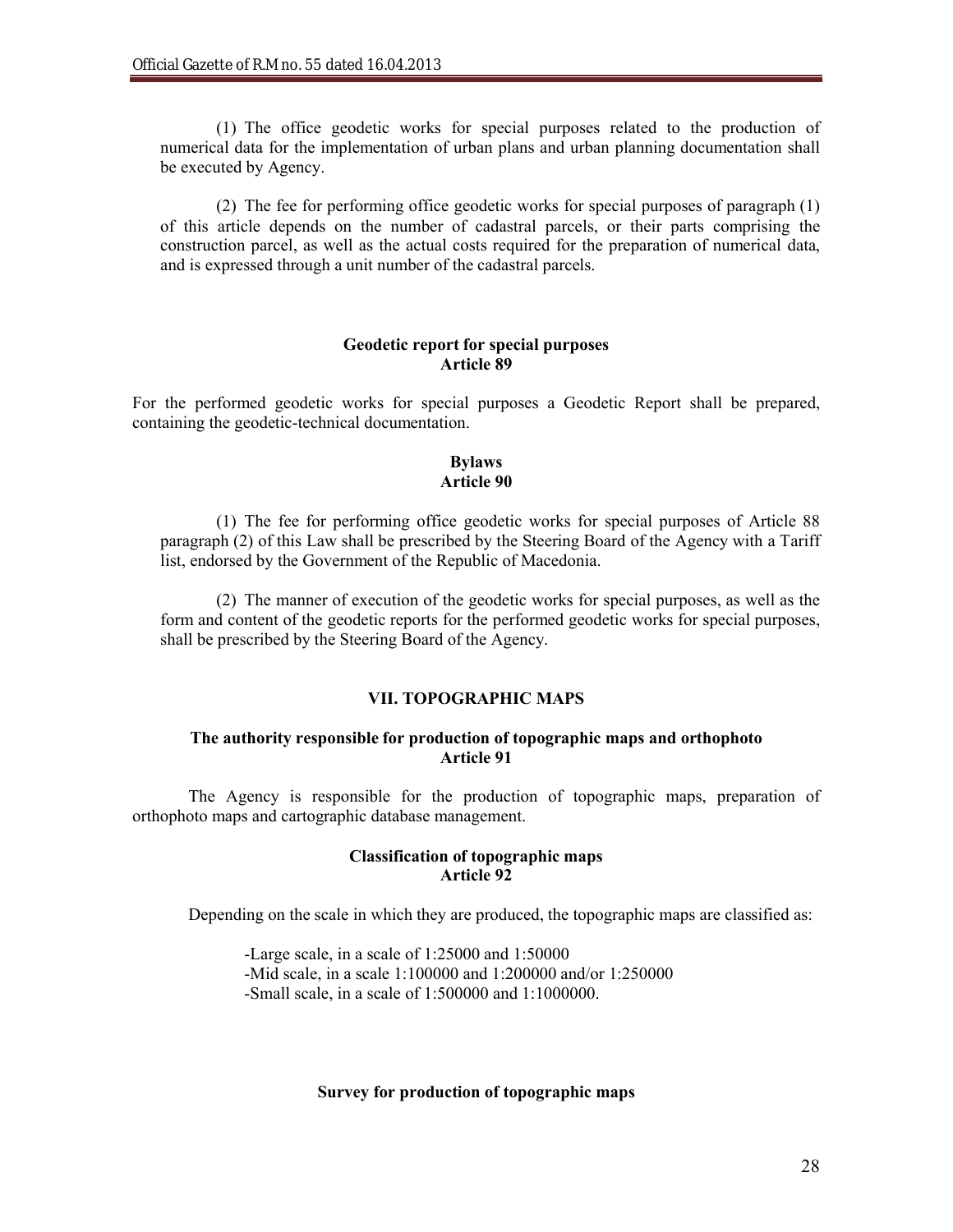## **Article 93**

The survey for the purpose of production of topographic maps includes a survey of topographic objects and terrain with an accuracy determined by the scale in which they are made, collecting their qualitative and quantitative properties, as well as collecting data on the geographical names.

# **Form of the data from the topographic maps Article 94**

(1) Topographic maps are produced in digital form based on data from the performed survey in accordance with cartographic standards.

(2) Data from topographic maps are organized in a cartographic database in vector and raster formats.

## **Organization of data from topographic maps Article 95**

(1) Digital topographic data in vector form are organized according to the spatial data infrastructure in:

- Administrative areas,
- Classification of land
- Road infrastructure,
- Railway Infrastructure
- Hydrographic infrastructure
- Small objects,
- Topographic features and
- Textual records.

(2) The digital cartographic data are organized according to the nomenclature of topographic maps based on the scale.

# **Updating topographic maps Article 96**

(1) The update of the topographic maps enables harmonization of data from the topographic maps with the actual situation on the field.

(2) The update stipulated in paragraph (1) of this Article may be carried out with a survey of the actual situation or using data from orthophoto map developed on the basis of a performed aerial survey.

(3) The Agency has the authority to perform aerial survey in service of the production of orthophoto maps every 5 years.

## **Metadata for Topographic Maps Article 97**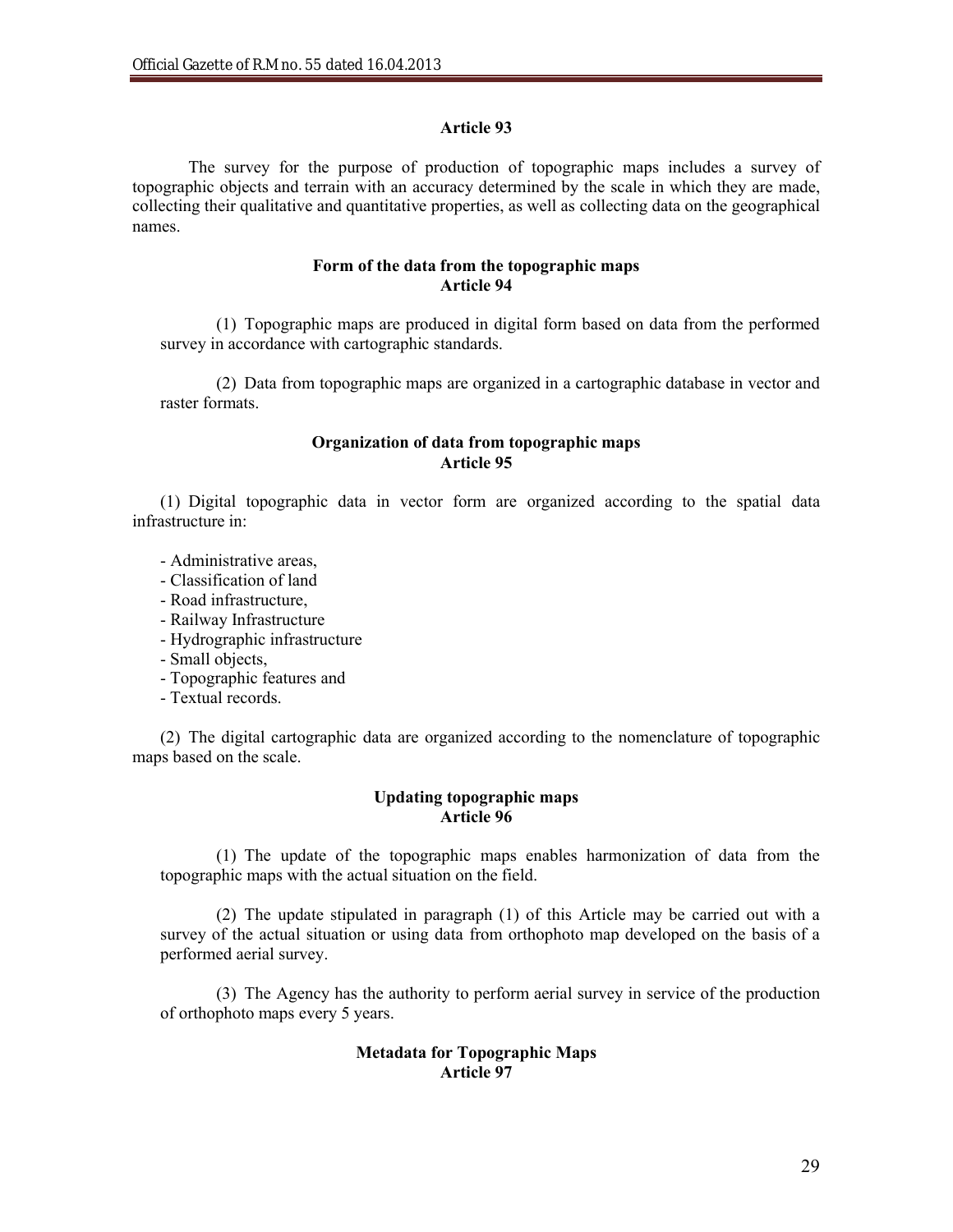(1) The Agency produces metadata for the topographic maps, in accordance with international metadata standards.

(2) The metadata is stored, maintained and browsed in the metadata catalog of Article 52 of this Law.

#### **Geodetic report for topographic maps Article 98**

For the completed survey in service of the preparation and updating of topographic maps a geodetic report is produced for topographic maps, containing the geodetic - technical documentation.

## **Cartographic products Article 99**

(1) In addition to the matters referred to in Article 91 of this Law, the Agency is responsible for making overview, thematic and school maps, overview sheets of maps, map publications, atlases, albums, models.

(2) The cartographic products referred to in paragraph (1) of this Article can also be produced by other legal entities with a previously issued authorization by the Agency, on the basis of submitted request.

(3) The legal entities referred to in paragraph (2) of this Article shall be registered in the appropriate register in the Central Registry for the performing of this activity, to have a licensed software for preparation of the products referred to in paragraph (1) of this Article and appropriate equipment and facilities for the preparation of cartographic products

(4) For the issuance of the authorization referred to in paragraph (2) of this Article a fee shall be paid in an amount which depends on the costs made for the inspection of the compliance with the requirements of paragraph (3) of this Article.

(5) For authorizations issued under paragraph (2) of this Article, the Agency shall keep records.

(6) The Agency shall perform supervision over the legal entities referred to in paragraph (2) of this Article, and in case of failure to meet the requirements of paragraph (3) of this Article, the Director of the Agency shall adopt a decision to revoke the authorization.

(7) The legal entity who has been deprived of the authorization referred to in paragraph (6) of this Article, cannot acquire new authorization within three years from the deprival of the authorization.

(8) The decision of the Agency under paragraph (6) of this Article shall be final and enforceable, and a lawsuit against the same is allowed before the Administrative Court within 15 days of receipt of the decision.

(9) The detailed conditions referred to in paragraph (3) of this Article, as well as the necessary documentation for compliance with the requirements shall be prescribed by the Steering Board of the Agency.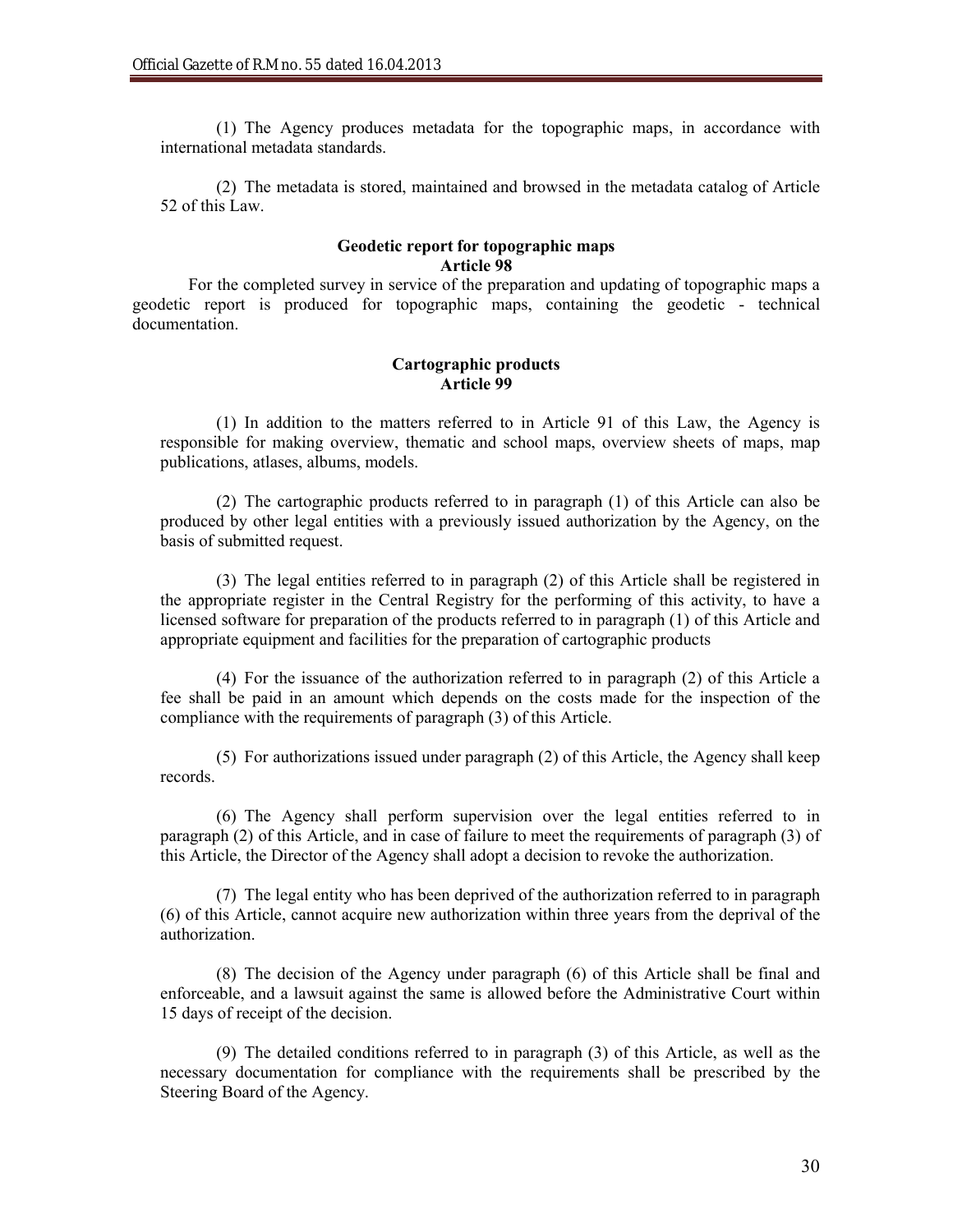# **Mandatory basis for thematic maps Article 100**

Data referring to the hydrographical, road and railway infrastructure, topographical features and administrative areas referred to in Article 95 of this Law are mandatory in the preparation of thematic maps.

## **Consent for the issuance of cartographic products Article 101**

(1) Legal entities that produce cartographic products are required before the use of the cartographic products to submit a request for consent from the Agency.

(2) The consent in paragraph (1) of this Article shall be issued by the Agency once it is determined that in the preparation of cartographic products, the legal entity used data from the GCIS and that the required fee has been paid in accordance with this Law.

(3) The consent in paragraph (1) of this Article shall be issued by the Agency within 15 days of receipt of the request for consent.

(4) For the issue of the consent for use of cartographic product, a fee shall be paid to the Agency. The fee depends on the scope and content of cartographic products.

# **Bylaws Article 102**

(1) The method of production of topographic maps, orthophoto maps and cartographic products, as well as the form and content of the geodetic report for topographic maps, as well as the form and content of the authorization form stipulated in Article 99, paragraph 2 of this Law as well as the consent stipulated in Article 101, paragraph 2 of this Law, shall be prescribed by the Steering Board of the Agency.

(2) The fee for issuing consent/authorization for the production of cartographic products, as well as the fee for issuing consent/authorization for use of cartographic products referred to in Article 101 of this Law shall be determined by the Tariff list adopted by the Agency's Steering Board, and endorsed by the Government of the Republic of Macedonia.

# **VIII. SOLE PROPRIETORS - AUTHORIZED SURVEYORS AND TRADE COMPANIES FOR GEODETIC WORKS**

#### **Works performed by sole proprietors – authorized surveyors and trade companies for geodetic works Article 103**

(1) The field geodetic works, with the exception of the works from the survey stipulated in Article 8, paragraph 2 and article 57, paragraph 2 of this law, referring to the basic geodetic works, the survey in service of the establishment and the maintenance of the real estate cadastre and the geodetic works of special purposes, shall be performed by sole proprietors -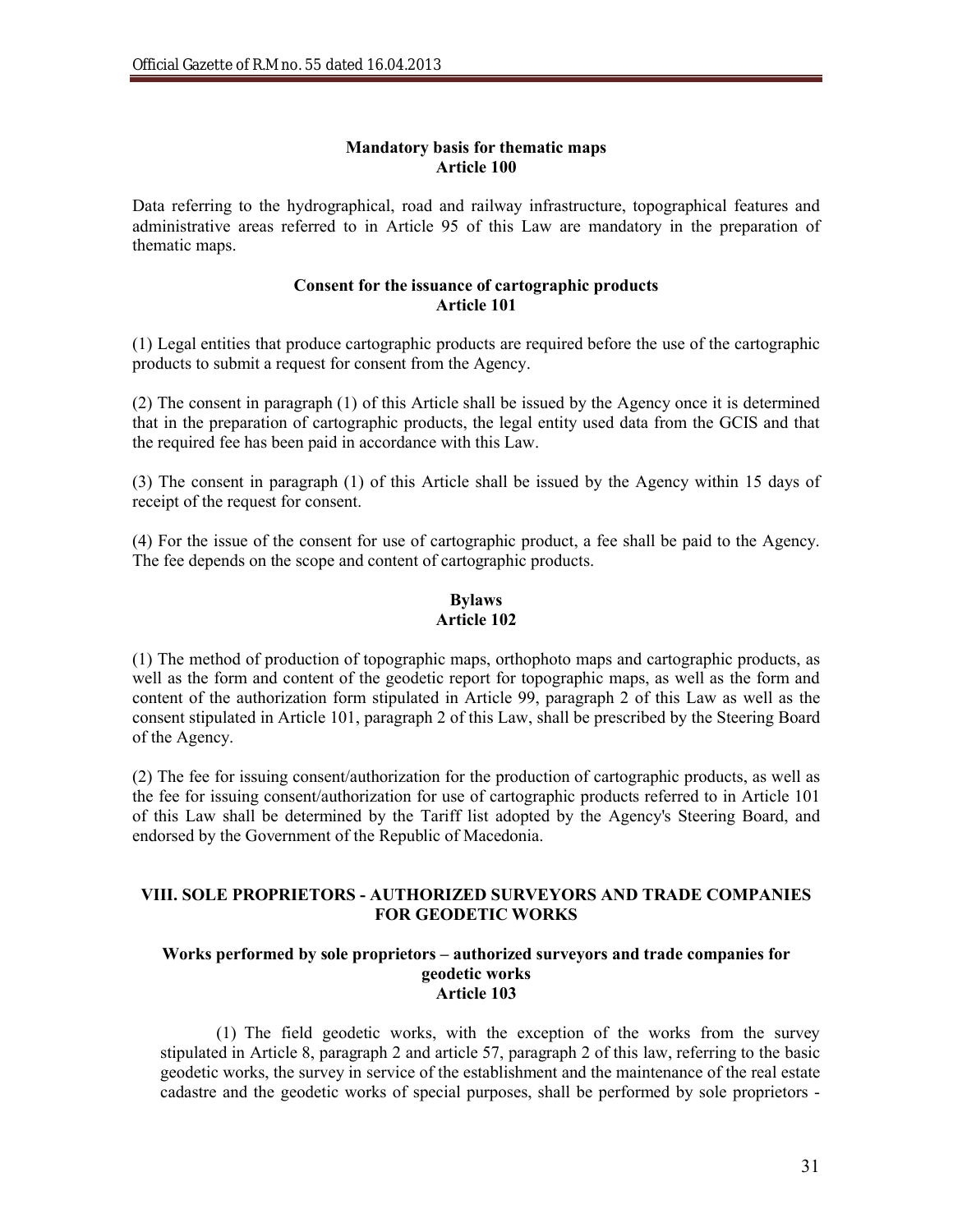authorized surveyors and trade companies for geodetic works, under the conditions and manner stipulated by this law, as public authorizations.

(2) The field geodetic works referring to the topographic maps can be performed by the entities stipulated in paragraph 1 of this article, selected in compliance with the public procurement regulations.

# **Conditions for performing geodetic works Article 104**

(1) The sole proprietors - authorized surveyors and trade companies for geodetic works in order to perform the field geodetic works stipulated in article 103 of this law, must meet the following conditions:

- Be registered in the trade registry at the Central Registry of the Republic of Macedonia with main occupational field of work - performance of geodetic works;
- Have minimum two employees from the geodetic field, out of which at least one licensed surveyor;
- Have damage liability insurance;
- Have licensed software for production of geodetic reports;
- Hold a license for performance of the geodetic works.

(2) The licensing of the sole proprietors - authorized surveyors and the trade companies for geodetic works/branch office is conditioned by the basic demographic standards of a statistical region according to the nomenclature of the territorial statistics units (NTUS).

(3) The basic demographic standard for one license for each of the entities stipulated in paragraph 2 of this article is 10.000 citizens.

(4) The sole proprietors – authorized surveyors and the trade companies for geodetic works can perform works on the entire territory of the Republic of Macedonia.

# **Foreign Legal Entity Article 105**

(1) Field geodetic works listed in Article 103 of this Law may be carried out by a foreign legal person registered to perform geodetic works in a Member State of the European Union, if it fulfills the conditions for performing such operations in the country in which it is registered.

(2) Field geodetic works listed in Article 103 of this Law may be carried out by a foreign legal entity registered to perform geodetic works in a state that is/is not a member of the European Union, under conditions of reciprocity.

## **Foreign Authorized Surveyor Article 106**

(1) A foreign geodetic engineer with an authorization from a Member Country of the European Union may perform geodetic works on the territory of the Republic of Macedonia if the geodetic works are performed in accordance with the laws and other regulations of the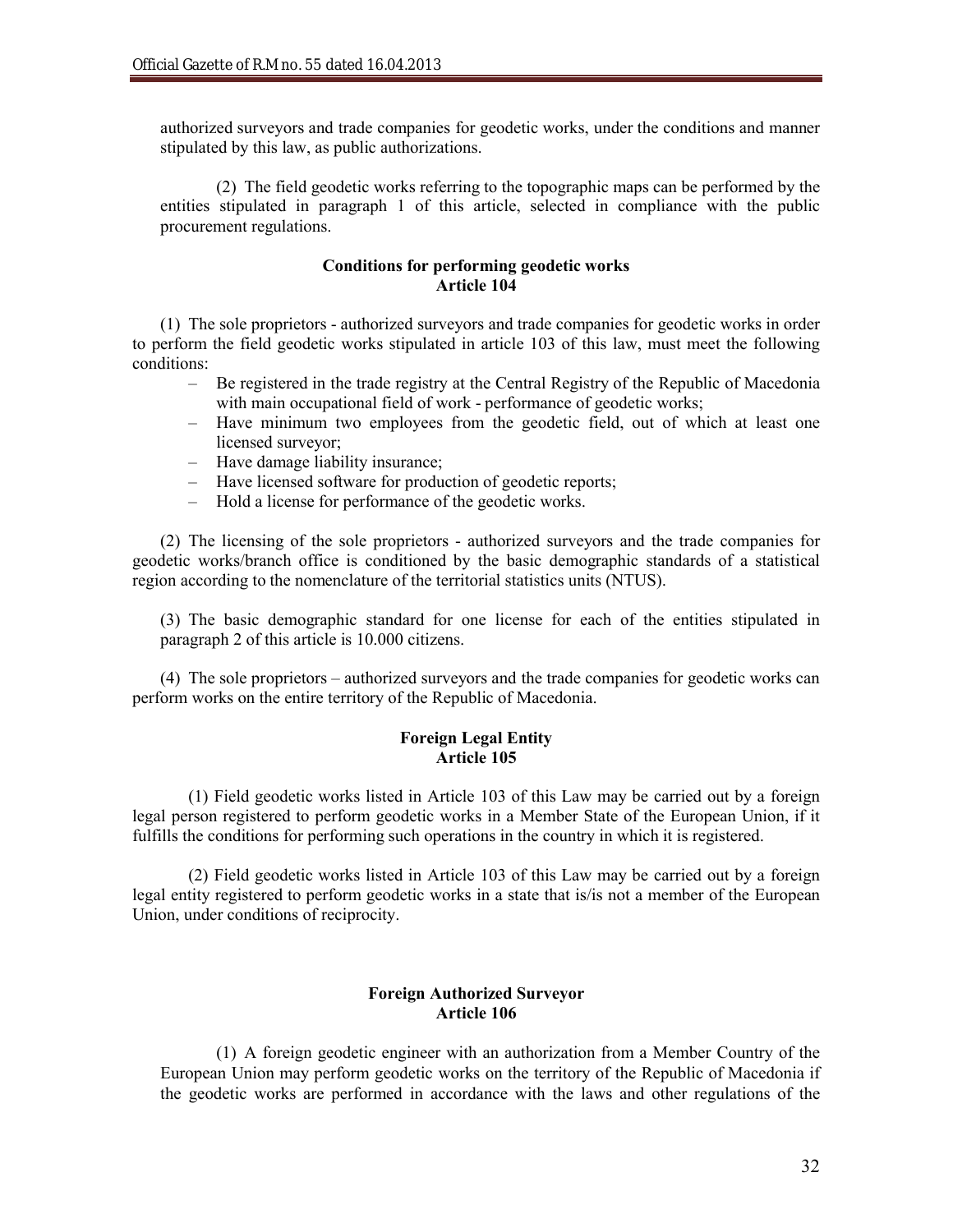Republic of Macedonia which refer to the field of geodetic works.

(2) A foreign geodetic engineer with an authorization by another country may perform geodetic works on the territory of the Republic of Macedonia, under the terms of reciprocity if the geodetic works are performed in accordance with the laws and other regulations of the Republic of Macedonia that refer to the field of geodetic works and if the authorization for performance of geodetic works has been confirmed by the Agency with a decision.

# **Authorized Surveyor Article 107**

An authorized surveyor, employed by a sole proprietor - authorized surveyor or by a trade company for geodetic works may perform geodetic works, such as:

- Survey in service of the real estate cadastre;
- Field geodetic works which refer to the basic geodetic works for topographic maps; and
- Field geodetic works for special purposes.

# **Acquiring a License for Authorized Surveyor Article 108**

(1) The title of an authorized surveyor may be acquired by any natural person, provided that the person meets the following criteria:

- is a citizen of the Republic of Macedonia or any member state of the European Union;
- to have obtained at least 300 credit points according to the European Credit Transfer System (ECTS) from the field of geodesy or a completed VII/1 level of geodesy studies,
- to have at least two years of work experience in the field of geodetic works after meeting the conditions in point 2 of this paragraph; and
- to have successfully passed the exam for acquiring a license for authorized surveyor;

(2) The exam stipulated in paragraph 1, point 4 of this Article shall be sat in front of a Commission for sitting an exam for authorized surveyor, established within the Agency, on the basis of a programme;

- (3) For sitting the exam stipulated in paragraph 1, point 4 of this Article, a fee shall be paid to the Agency;
- (4) The amount of the fee for sitting the exam for acquiring a license for an authorized surveyor shall be determined on the basis of the expenditures required for providing facilities and material conditions for conveying the exam. The amount of the fee for sitting the exam shall be prescribed by the Steering Board of the Agency with a Decision.
- (5) The Agency is obliged to notify the persons which have failed the exam within five days after conveying the exam and issue a license to the persons who have successfully passed the exam.
- (6) The Agency shall record the licenses issued to the authorized surveyors in the Register of Authorized Surveyors administered by the Agency.

# **Issuance, extension and confirmation of the license for authorized surveyor Article 109**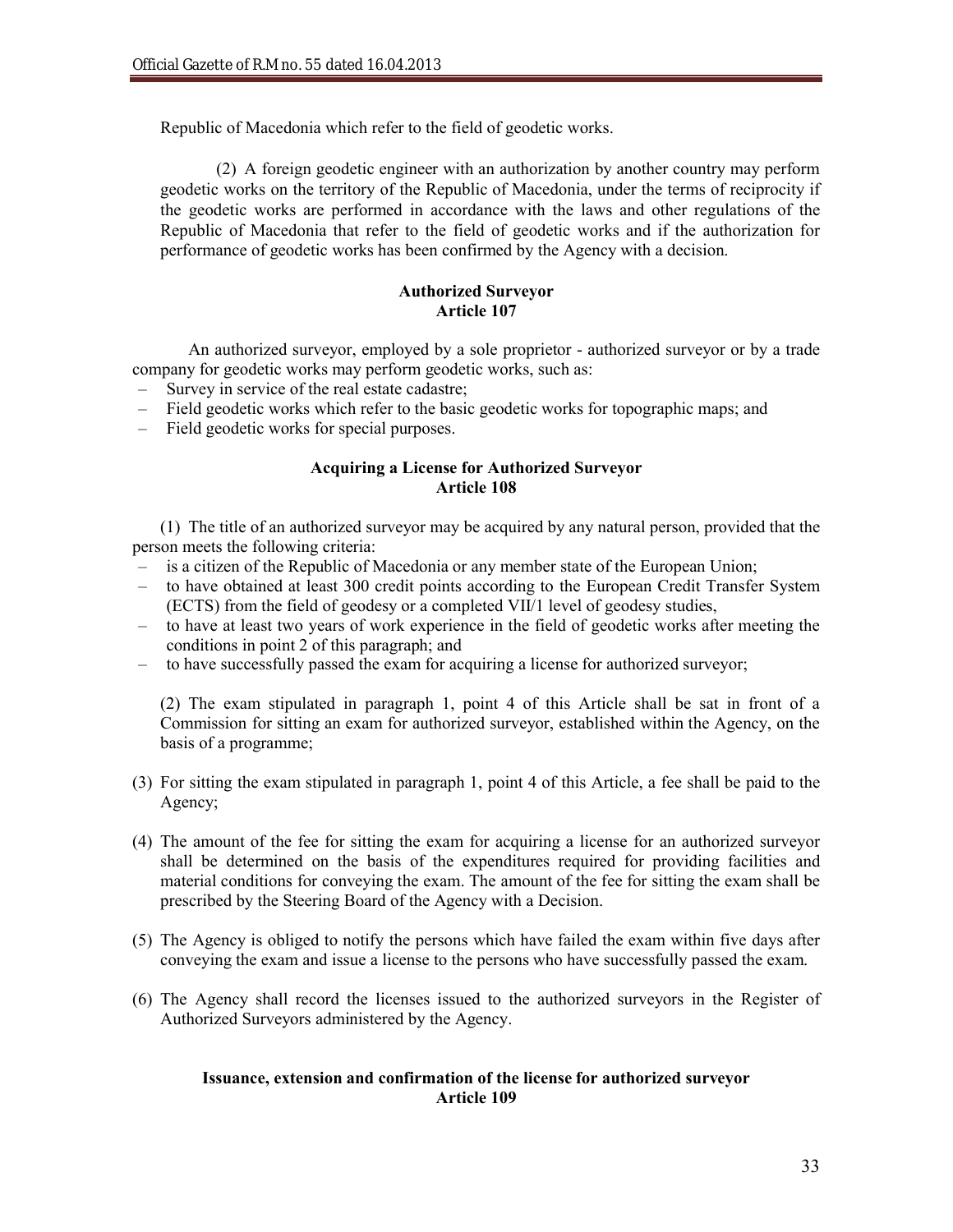(1) The license for authorized surveyor shall be issued for a five year period.

(2) The license for authorized surveyor shall be renewed every five years.

(3) In order to renew the license for authorized surveyor the license holder shall submit an extension application to the Agency six months before the expiration. The license holder shall attach a certificate issued by the Agency stating that during the five years they have attended continuous education of 30 lessons per year related to the field of geodetic works by the Agency, of which at least 20 lessons were related to the real estate cadastre.

(4) For the extension of the license for authorized surveyor, the Agency shall enact a decision within 15 days of the submitting of the request.

(5) The decision of the Agency not to renew the license for authorized surveyor is final and executive and it can be appealed against before an administrative court within 15 days from the day of receiving the decision.

(6) The authorization of a foreign geodetic engineer stipulated in article 106, paragraph 2 from this Law, at the request of the foreign geodetic engineer shall be confirmed by the Agency with a decision. The request for confirmation of the authorization needs to be annexed with evidence of paid fee required to the Agency.

(7) The amount of the fee for confirming the authorization of the foreign geodetic engineer is defined depending on the expenditures made for the confirmation of the authorization, with a decision by the Steering Board of the Agency.

(8) The decision of the Agency not to confirm the authorization of the foreign geodetic engineer is final and executive, and it can be appealed against before an administrative court within 15 days from the day of receiving the decision.

#### **Duties of the licensed surveyor** Article 110

(1) The authorized surveyor is obligated:

- To perform the geodetic works in accordance with the provisions of this law and the regulations made based on it, as well as the regulations and the standards of the geodetic profession.

- To sign every geodetic report made in hardcopy in its own hand, and to sign the geodetic report prepared in electronic format with a valid certificate issued by a licensed publisher.

- To use a licensed software during the production of the geodetic report,

- To use the data from the real estate cadastre and to use them only for the intent for which they are published,

- To submit a request for extension of the authorization within the deadline stipulated in article 109 paragraph 3 of this law.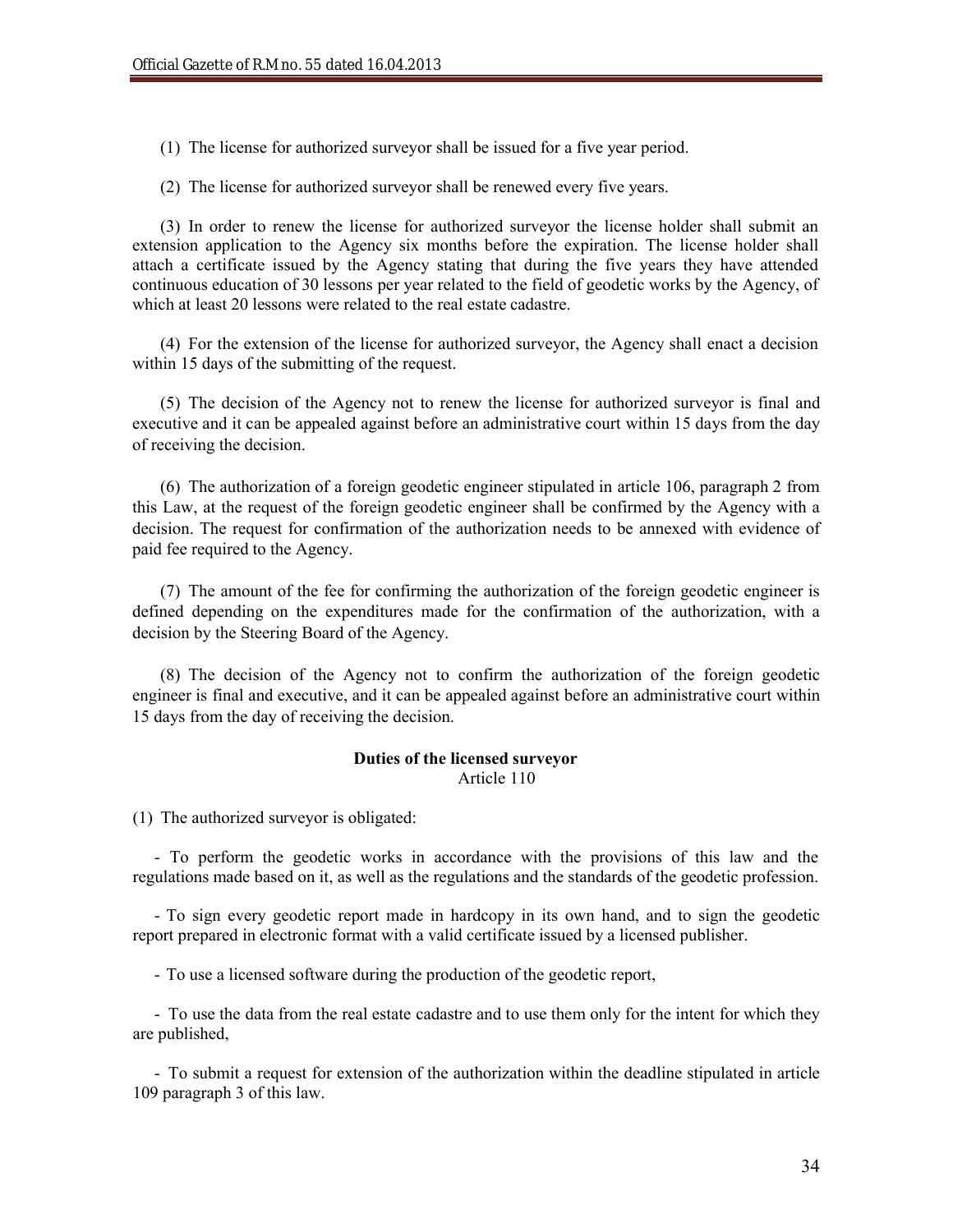- to produce geodetic reports after previously carried out survey and inspection of the real properties on the field, and

- To attend continuous education from the field of geodetic works.

(2) The authorized surveyor that is not employed at the sole proprietor – authorized surveyor i.e. trade company for geodetic works cannot perform geodetic works for the sole proprietors authorized surveyors i.e. trade companies for geodetic works.

## **Termination of the license for authorized surveyor Article 111**

- (1) The license for authorized surveyor shall cease to be valid if:
- the authorized surveyor has passed away;
- the authorized surveyor completely loses its business competence;
- The authorized surveyor is imprisoned for a committed criminal act during the performance of the geodetic works, for which a prison sentence longer than 6 months has been imposed.
- If the authorization is not extended.
- After the expiry of the authorization.

(2) The Termination of the license stipulated in paragraph 1 of this article is registered in the Registry of authorized surveyors administered in the Agency, while the Agency is obliged to inform the Chamber of each change in the registry.

# **Deprival of License for authorized surveyor Article 112**

- (1) The license for authorized surveyors shall be revoked, if:
- the authorized surveyor during the performance of the geodetic works does not act accordingly to this law and the regulations based on the law, as well as accordingly to the rules and standards of the geodetic practice,
- the prepared geodetic reports in paper format are not signed by its own hand,
- the prepared geodetic reports in electronic format are not signed with a valid certificate issued by a licensed publisher,
- they do not use the data from the real estate cadastre and they fail to use them only for the purpose for which they are issued;
- they have been issued with an injunction to perform a profession, activity or duty,
- the authorized surveyor has partially lost their business competence,
- the authorized surveyor fails to submit a request to renew the license for authorized surveyor within the deadline set in Article 109 paragraph (3) hereof,
- produces geodetic reports without prior performed survey and inspection of the real property on the field,
- fails to attend the continuous education from the field of geodetic works, and
- The authorized surveyor that is not employed at the sole proprietor authorized surveyor i.e. trade company for geodetic works is discovered to perform geodetic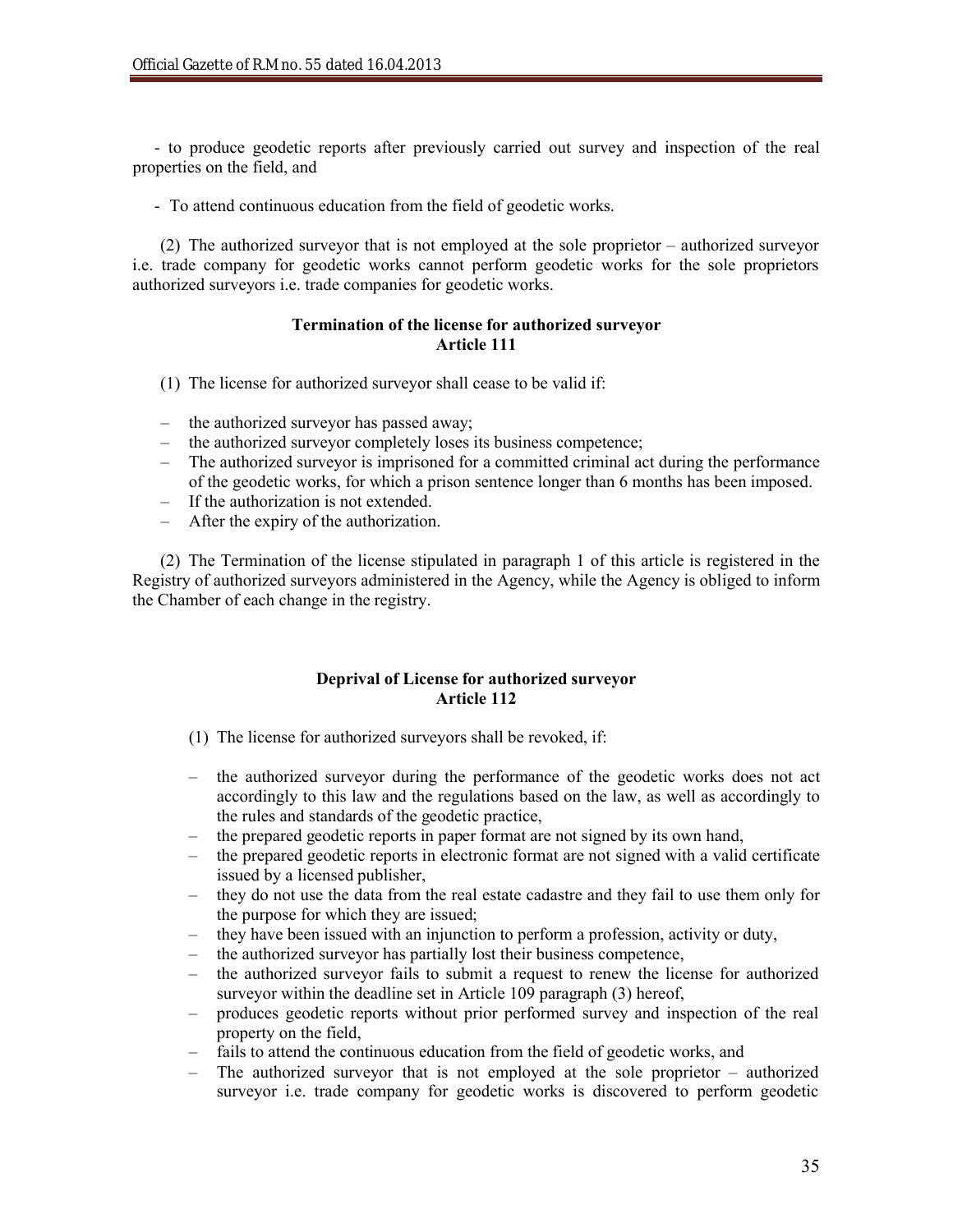works for the sole proprietors authorized surveyors i.e. trade companies for geodetic works,

(2) The license for authorized surveyor stipulated in paragraph 1 of this article shall be revoked by the Agency with a decision.

(3) The Decision from paragraph (2) hereof is final and executive, and any discontent party may lodge a complaint before an administrative court, within 15 days from receiving the decision.

(4) The revoking of the authorization shall be registered in the Registry of authorized surveyors.

(5) The Agency is obligated to immediately inform the Chamber for the changes made to the Registry from paragraph 4 of this Article.

### **Acquiring a new license Article 113**

(1) The authorized surveyor who has been deprived of its license in the case stipulated in article 112, paragraph 1, line 1, 2, 3, 4, 8 and 10 of this Law, cannot submit a request for acquiring a new license until the expiration of the 5 year period from the date of such deprival.

(2) In order to acquire the new license stipulated in paragraph 1 of this article, the person must again meet the criteria stipulated in article 108 paragraph 1 of this Law.

#### **Deprival of License for authorized surveyor in case when an injunction for performing a profession, activity or duty has been imposed and the business competence has been partially lost**

### **Article 114**

In the case stipulated in Article 112, paragraph 1, lines 5 and 6 of this Law, the Agency shall deprive the holder of its license for geodetic works. After the expiration of the measure for injunction for performing a profession, activity or duty i.e. after the cease of the reasons for partial loss of the business competence, the former license holder has the right to reclaim the license by providing a relevant act issued by a competent authority.

## **Deprival of the License for authorized surveyor in case of failure to submit a request for renewal of the license for authorized surveyor, failure to attend continuous education in the field of geodetic works**

#### **Article 115**

(1) In the case stipulated in article 112, paragraph 1, line 7 and 9 of this Law, the license for authorized surveyor shall be deprived by the Agency, with right to reclaim the license.

(2) The authorized surveyor who has been deprived of its license in the case stipulated in article 112 paragraph 1 point 7 and 9 of the of this Law cannot reclaim the license before the expiration of 1 year from the day of such deprival.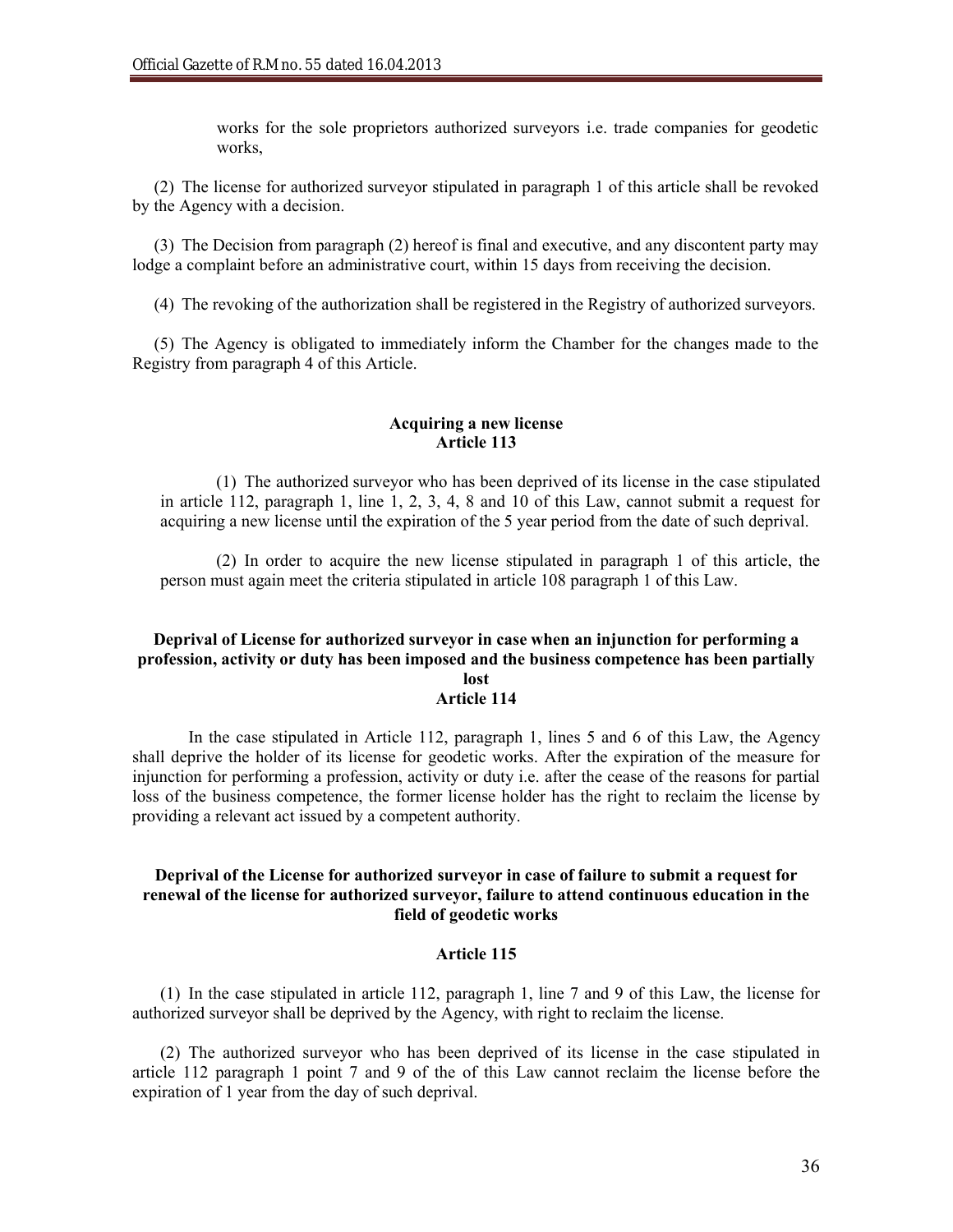### **Bylaws Article 116**

The method of sitting the exam for an authorized surveyor, the program content, the manner of issuance, renewal, confirmation, termination and revoking of license for authorized surveyor, the form and the contents of the license form for authorized surveyor, as well as the form, content and manner of administering the registry of authorized surveyors shall be prescribed by the Steering Board of the Agency.

## **Damage liability insurance Article 117**

(1) Prior the commencement of the work, the sole proprietor- authorized surveyor and the trade company for geodetic works are obliged to obtain a liability insurance against damage which can be caused to third parties during the performance of such works.

(2) The lowest amount of the damage liability insurance stipulated in paragraph 1 of this Article is  $\epsilon$ 30,000 in MKD equivalency, according the official exchange rate from the list of exchange rates of the National Bank of Republic of Macedonia, prevailing on the date of signing the Insurance Contract.

(3) The sole proprietor – authorized surveyor and the trade company for geodetic works are obliged to regularly extend the damage liability insurance and submit a copy from the insurance contract i.e. the contract for extension of the insurance to the Agency within 7 days from the date of signing the insurance contract.

## **License for Performing Geodetic Works Article 118**

(1) In order to start with the work, the sole proprietor – authorized surveyor i.e. trade company for geodetic works must obtain a license for performing geodetic works (hereinafter referred to as a "License").

(2) The license stipulated in paragraph 1 of this article shall be issued by the Steering Board of the Chamber to the sole proprietors – authorized surveyor and trade company for geodetic works which beside the conditions stipulated in article 104, paragraph 1, point 1, 2, 3 and 4 of this law, meets the conditions for office facilities and equipment needed for performance of the geodetic works and does not have the term/word Cadastre in the title of the sole proprietors – authorized surveyor and trade companies for geodetic works.

(3) For inspecting the fulfillment of the conditions stipulated in paragraph 2 of this article, the steering board of the chamber shall form a commission of three members, two of which are from the Chamber and one at the proposal of the Agency.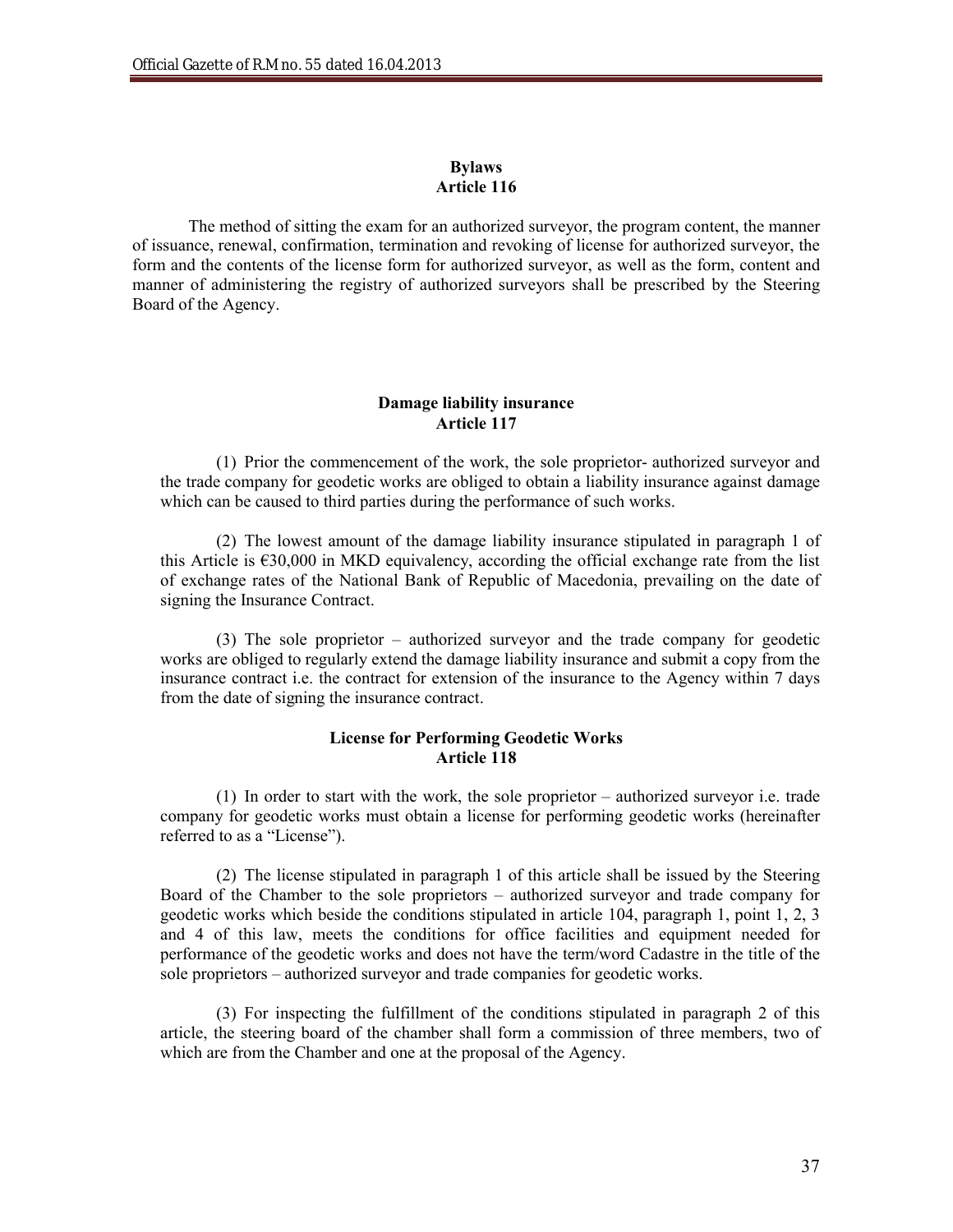(4) The commission shall draft Minutes from the performed inspection of the fulfillment of the conditions stipulated in paragraph 2 of this article.

(5) A fee for acquiring a license for performance of geodetic works shall be charged by the Chamber.

(6) The amount of the fee for issuing a license shall depend on the expenditures necessary for inspection of the conditions required for performance of the geodetic works. The amount of the fee for issuing a license shall be prescribed by the Steering Board of the Chamber.

(7) The data for the issued licenses must be immediately submitted by the Chamber to the Agency.

(8) The licenses issued to the sole proprietors - authorized surveyors and the trade companies for geodetic works shall be recorded in the Registry of sole proprietors - authorized surveyors and trade companies for geodetic works, administered by the Chamber.

## **Cease of the validity of the license for performance of geodetic works Article 119**

- (1) The license for performance of geodetic works shall cease to be valid in the following cases:
- Deletion of the sole proprietor authorized surveyor/trade company for geodetic works/branch office from the trade registry in the Central Registry of R. Macedonia.
- Deletion of main activity for performance of geodetic works from the Central Registry of R. Macedonia, and
- At the request of the sole proprietor authorized surveyor and Trade Company for geodetic works.

(2) After the cease of the validity of the license from paragraph 1 of this article, the sole proprietor – authorized surveyor and Trade Company for geodetic works shall be deleted from the Registry of sole proprietors – authorized surveyors and Trade Company for geodetic works which is administered in the Chamber.

(3) For the cease of the validity of the license stipulated in paragraph 1, point 2 and 3 from this Article, the Steering Board of the Chamber shall enact a decision.

(4) The decision of the steering board of the Chamber which stipulates the cease of the validity of the license for performance of geodetic works is final and executive, while against the same can be lodged an appeal to the Administrative court within 15 days from the day of the receipt of the decision.

## **Working Conditions for Branch office Article 120**

(1) For performance of the geodetic works stipulated in article 103 of this Law, the trade companies for geodetic works can establish branch offices for performing geodetic works.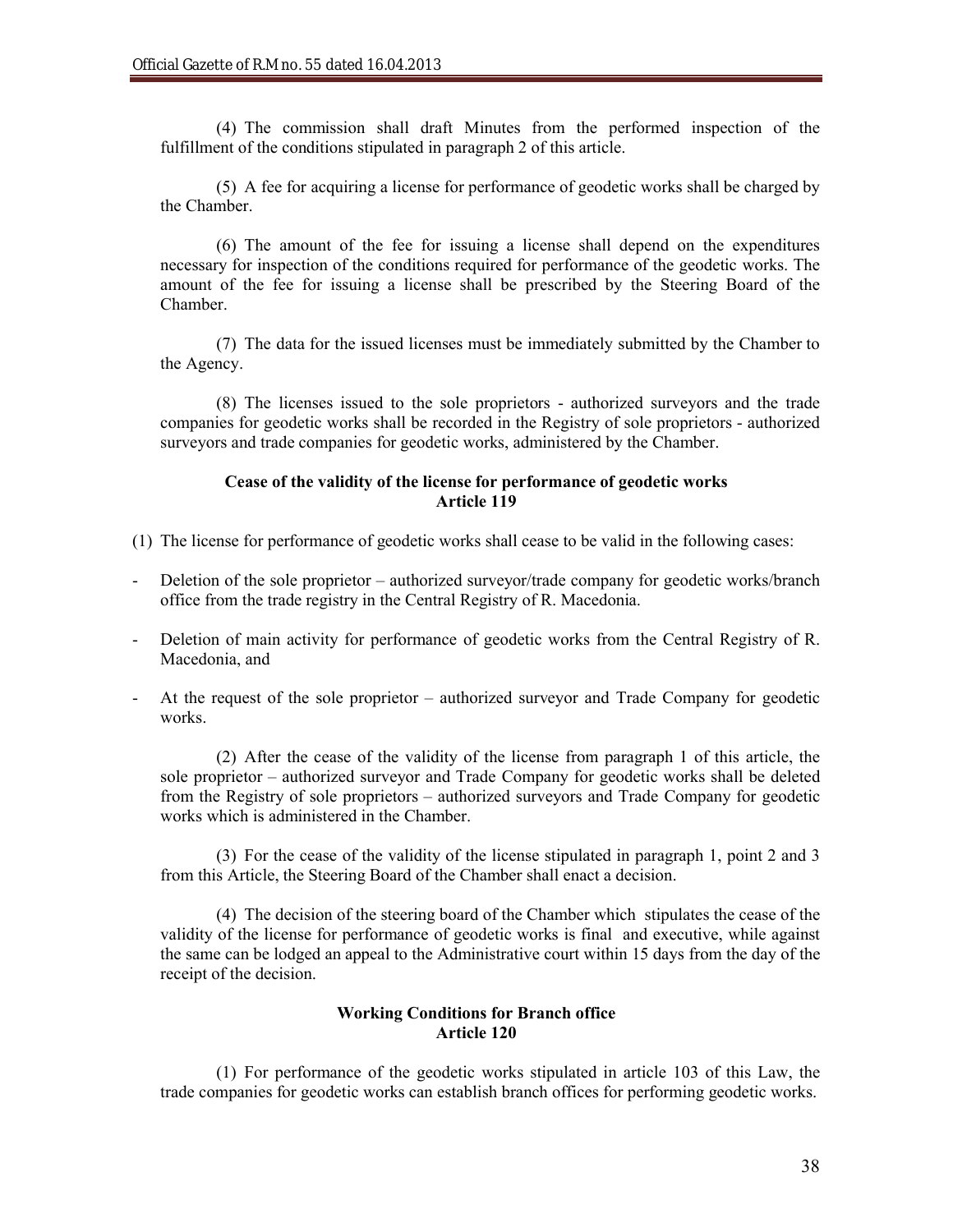(2) The branch offices stipulated in paragraph 1 of this Article can start working only if they employ minimum one authorized surveyor and have facilities and equipment required to perform the geodetic works.

(3) The fulfillment of the conditions stipulated in paragraph 2 of this article, shall be inspected by the commission stipulated in article 118, paragraph 3 of this law.

(4) The commission shall draft Minutes for the performed inspection of the fulfillment of the criteria stipulated in paragraph 2 of this article.

(5) On the basis of the Minutes stipulated in paragraph 4 of this Article, the Chairman of the Steering Board of the Chamber shall enact a decision.

(6) On the basis of the decision stipulated in paragraph 5 of this Article, the branch offices shall be registered in the Registry of sole proprietors-authorized surveyors and trade companies for geodetic works stipulated in article 118, paragraph 8 of this Law.

(7) The data for the issued decision must be immediately submitted by the Chamber to the Agency.

(8) The Chamber shall charge a fee for inspecting the conditions necessary for performing the geodetic works in the branch offices.

(9) The fee stipulated in paragraph 8 of this article shall be determined depending on the expenditures required for inspection of the fulfillment of the conditions required for performance of the geodetic works. The fee shall be prescribed by the Steering Board of the Chamber.

#### **Obligations of the sole proprietor – authorized surveyor and Trade Company for geodetic works Article 121**

The sole proprietor – authorized surveyor and Trade Company for geodetic works is obliged:

- to perform the geodetic works in compliance with the provisions of this law and the provisions enacted on the basis of this law, as well as in compliance with the rules and standards of the geodetic profession.
- to charge a fee for the performed geodetic works in compliance with this law and the Tariff list stipulated in article 125 of this law.
- to accept clients and to issue data from the performed geodetic works only in the headquarters of the sole proprietor – authorized surveyor and Trade Company for geodetic works

## **Verification /approval / processing of the Geodetic Report Article 122**

(1) The sole proprietor-authorized surveyor and the trade companies for geodetic works shall prepare a Geodetic Report for the performed geodetic works stipulated in article 70, 73, 89 in paper/electronic form and deliver the same to the Agency for verification, approval and processing, while the geodetic reports for the performed geodetic works stipulated in article 51 and 98 in electronic form are to be delivered for verification and approval.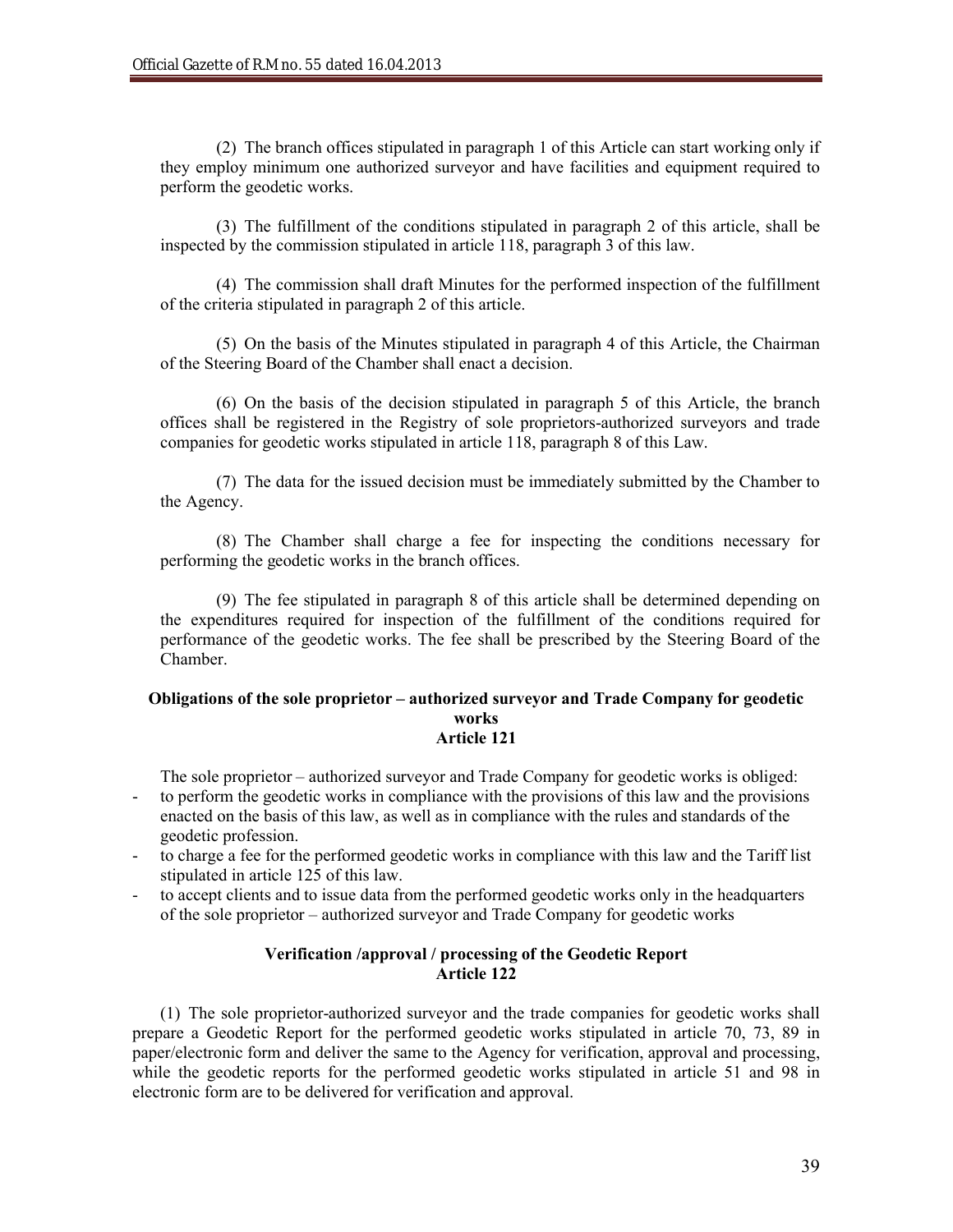(2) With the verification, the Agency confirms that during the production of the geodetic reports, GCIS data has been used.

(3) For verification of the geodetic reports a fee shall be charged.

(4) With the approval, the Agency confirms that the geodetic reports are produced in compliance with the provisions of this Law and the rules and standards of the geodetic profession.

(5) The amount of the fee for verification of the geodetic report stipulated in paragraph 1 of this article shall depend on the scope and the content of the geodetic report.

#### **Bylaws Article 123**

(1) The manner of issuing, termination and deprival of the license for performing the geodetic works, the form and the content of the license form for performing geodetic works, the conditions for facilities and equipment required for performing the geodetic works, as well as the form, the content and the manner of registering and administering the Register of sole proprietors-authorized surveyors and trade companies for geodetic works shall be prescribed by the Steering Board of the Agency.

(2) The amount of the fee for verification of the Geodetic Reports for performed geodetic works for special purposes shall be defined with a Tariff List enacted by the Steering Board of the Agency, endorsed by the Government of R. Macedonia.

## **Obligation to use data from the real estate cadastre Article 124**

(1) The sole proprietors - authorized surveyors and the trade company for geodetic works are obliged to use the data from the Real Estate Cadastre during the performance of the geodetic works.

(2) The sole proprietors – authorized surveyors and the trade company for geodetic works are obliged to use the data stipulated in paragraph 1 of this article only for the purpose for which they have been issued.

(3) The sole proprietors – authorized surveyors and the trade company for geodetic works are obliged to connect with the Agency via electronic means.

### **Bylaws Article 125**

(1) The sole proprietor-authorized surveyor and trade companies for geodetic works shall charge a fee for the performed geodetic works. The amount of the fee will depend on the scope (the area/volume/length of the real property area subject to survey, the number and type of buildings, separate parts of buildings and other objects), the remoteness of the real properties, the field conditions (detail density) and the complexity of the geodetic works.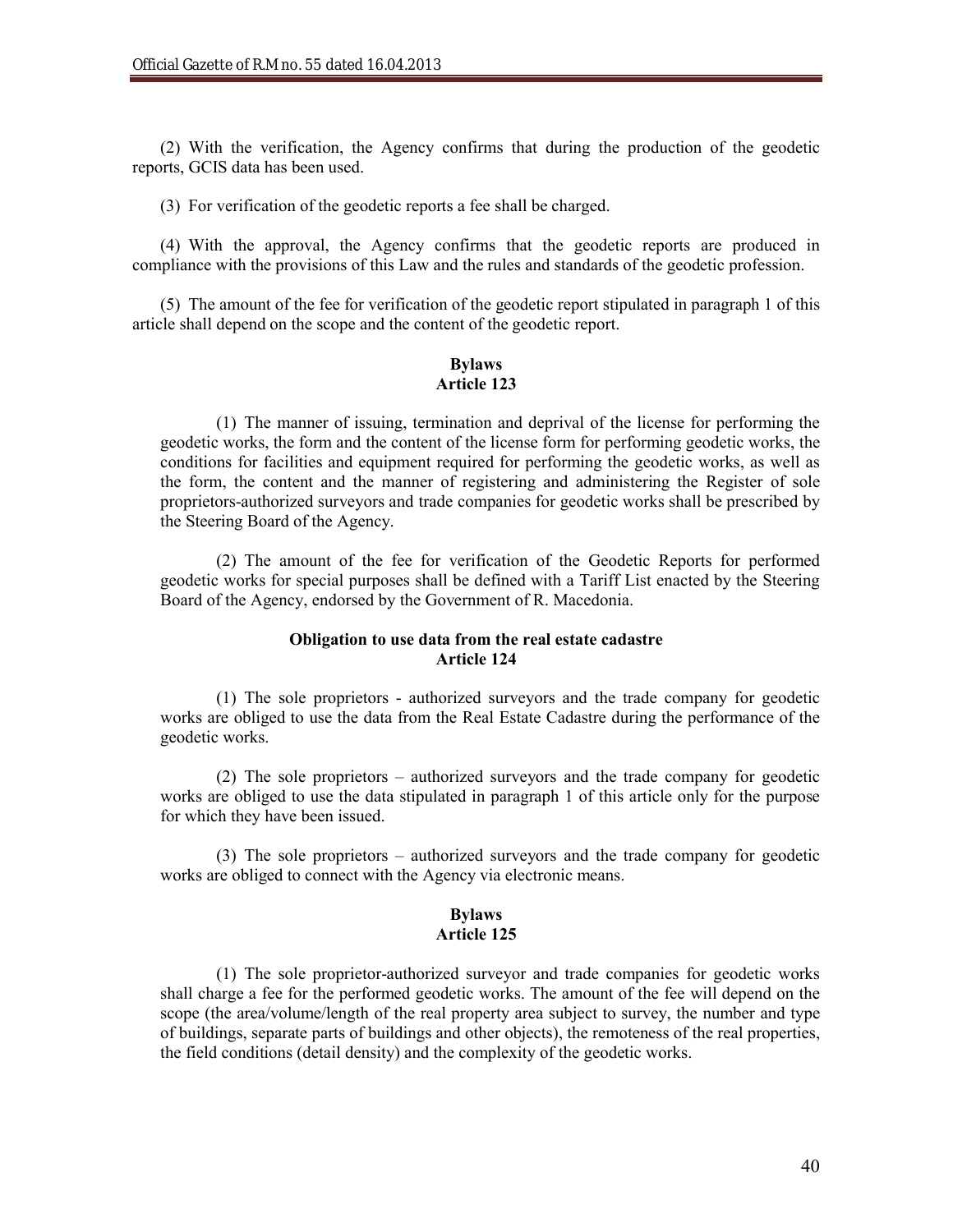(2) The amount of the fee stipulated in paragraph 1 of this article shall be determined with a Tariff List proposed by the Chamber of authorized surveyors, enacted by the Steering Board of the Agency and endorsed by the Government of Macedonia.

## **Log Book Article 126**

(1) The sole proprietors – authorized surveyors and the trade companies for geodetic works are obliged to record the clients' applications for performance of geodetic works in a log book.

(2) The Log book stipulated in paragraph 1 of this article is administered according to the regulations for archive materials and archiving.

(3) The Log book stipulated in paragraph 1 of this article may be administered in paper or in electronic form.

(4) The form and the content of the Log book stipulated in paragraph 1 of this article shall be prescribed by the Steering Board of the Agency

### **Chamber of Sole Proprietors - Authorized Surveyors and Trade Companies for Geodetic Works Article 127**

- (1) The sole proprietors-authorized surveyors and trade companies for geodetic works shall form a Chamber for the purpose of representing and integrating the mutual interests, protecting the public interests and protecting the interests of third parties.
- (2) The members of the Chamber stipulated in paragraph 1 of this article shall manage the Chamber directly through its representatives.
- (3) The sole proprietors-authorized surveyors and trade companies for geodetic works shall pay an annual membership fee of the Chamber in the amount determined by the Chamber's Statute.
- (4) Sole proprietors authorized surveyors and trade companies for geodetic works that do not pay an annual fee in accordance with paragraph (3) of this Article, shall be deleted from the records as members with a decision by the Chamber.
- (5) The headquarters of the Chamber is located in Skopje.
- (6) The Chamber is an independent, non-profit and independent organization, acting in the capacity of a legal entity.
- (7) The Chamber is registered in the Trade Registry within the Central Registry of the R. Macedonia.
- (8) The Chamber has a stamp in round shape and a facsimile in rectangular form, which contain the title and the headquarters of the Chamber. The Chamber has its own trade mark.

### **Competences of the Chamber Article 128**

(1) The Chamber shall have public competences stipulated by this Law for which records shall be administrated.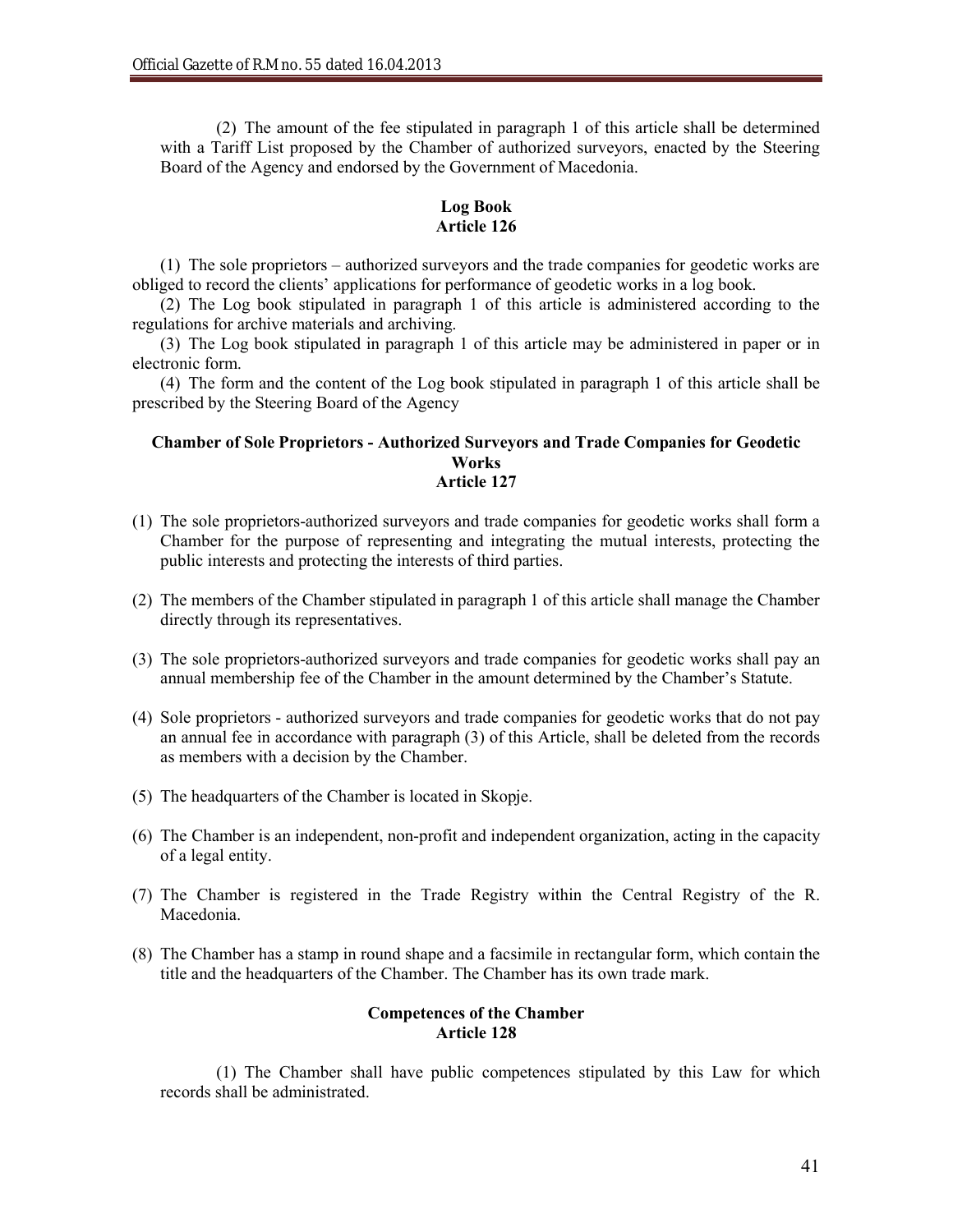(2) The public competences refer to the procedure for issuance and deprival of the license for performance of geodetic works, for administering the Registry of sole proprietors authorized surveyors and trade companies for geodetic works and to the procedure for drafting a proposal Tariff list for the amount of the fee for the performed geodetic works.

(3) The supervision over the performance of the public competences stipulated in paragraph 2 of this article shall be performed by the Agency by:

- identifying certain material and procedural weaknesses in the Chamber's work;
- providing recommendations for consistent implementation of the Law in the part of executing the public competences; and
- providing opinions and professional assistance.

(4) If the Chamber fails to remove the shortcomings from paragraph (3) point 1 hereof, the public authorizations shall be deprived or limited up to one year, with a Decision enacted by the Director of the Agency.

(5) The decision from paragraph (4) hereof is final and executive and a complaint against shall be allowed before an administrative court, within 15 days from the day of the receipt of the decision.

(6) The revoked or limited public authorizations referred to in paragraph (2) of this Article, shall be done by the Agency on behalf of the Chamber in accordance with this law, within a period not exceeding one year.

## **Activities, objectives and tasks of the Chamber Article 129**

Activities, objectives and tasks of the Chamber are:

- Representing the common interests of the members of the Chamber, improving work efficiency and operation of the members and their organization,

- Expressing the interests of the members of the Chamber before the competent state bodies and institutions,

- Providing business and professional services needs of the members,

- Providing advices, information and assistance in order to improve the results of operations of the members of the Chamber, encouraging free business initiative, cooperation and competition,

- Participation in international geodetic chambers and other geodetic associations, outlining and presenting common positions on issues of international character,

- Establishing and fostering good business practices, development of business morality and establishing rules of business conduct of the members of the Chamber in their mutual relations and in relations with third parties and on the market,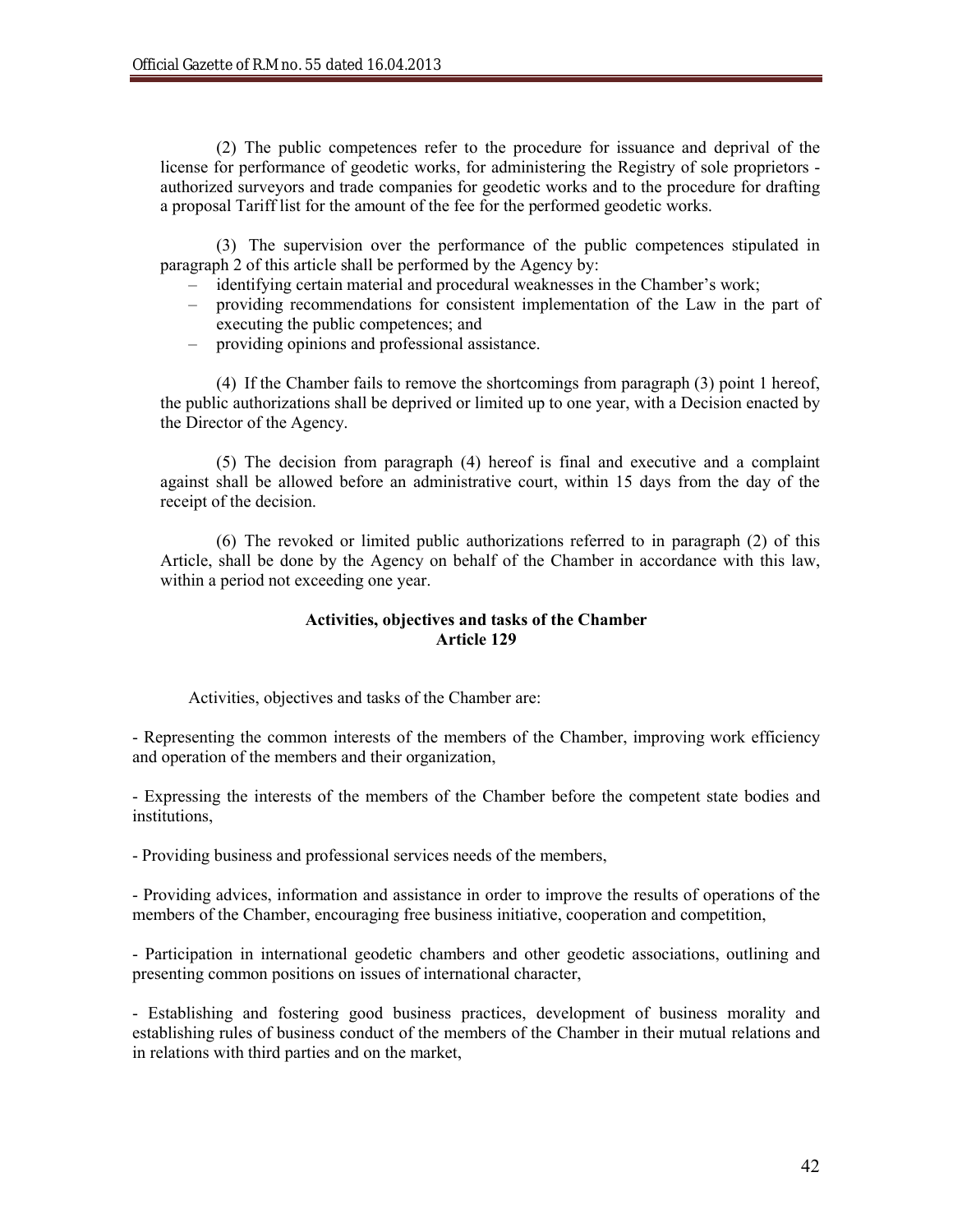- Support and providing recommendations to the members of the Chamber in establishing businesses, particularly abroad,

- Perform other activities of interest to members of the Chamber in accordance with this Law and the Statute of the Chamber.

### **Bodies of the Chamber Article 130**

- (1) Bodies of the Chamber are: Assembly of the Chamber, Steering Board of the Chamber and President of the Chamber.
- (2) The organization, the competences, the composition, the method of election, the rights and the liabilities of the Chamber's bodies shall be stipulated by this Law, the Statute and other Acts of the Chamber.

## **Assembly of the Chamber Article 131**

- (1) The Assembly of the Chamber is comprised of all sole proprietors-authorized surveyors or employees at trade companies for geodetic works.
- (2) The Assembly of the Chamber shall protect the reputation and the honor of the profession and shall ascertain that the field geodetic works as transferred public authorizations are performed conscientiously and in compliance to the Law.

#### **Competences of the Chamber's Assembly Article 132**

- (1) The Assembly of the Chamber shall:
	- enact a Statute and other Acts of the Chamber;
	- enact Proceedings of the Assembly;
	- elect members of the Steering Board and a President of the Chamber;
	- adopt the Annual Balance for the previous year and the proposal Financial Plan for the following year, review and adopt the Report for the overall activities drafted by the President of the Chamber;
	- decides upon the amount of the membership fee and its payment method,
	- form a commission for determining the eligibility for issuance, termination of validity and revoking of license for geodetic works, and
	- decides upon any other issues, stipulated by this Law and the Chamber's Statute.

(2) The Chamber's Assembly shall meet once a year. The meetings shall require presence of minimum half of the total number of members, while the decisions shall be passed with a majority vote from the present members at the Assembly.

(3) At the regular annual session, the Chamber's Assembly shall decide upon the Annual Balance and for the proposal Financial Plan for the following year and shall review and adopt the Report for the overall activities.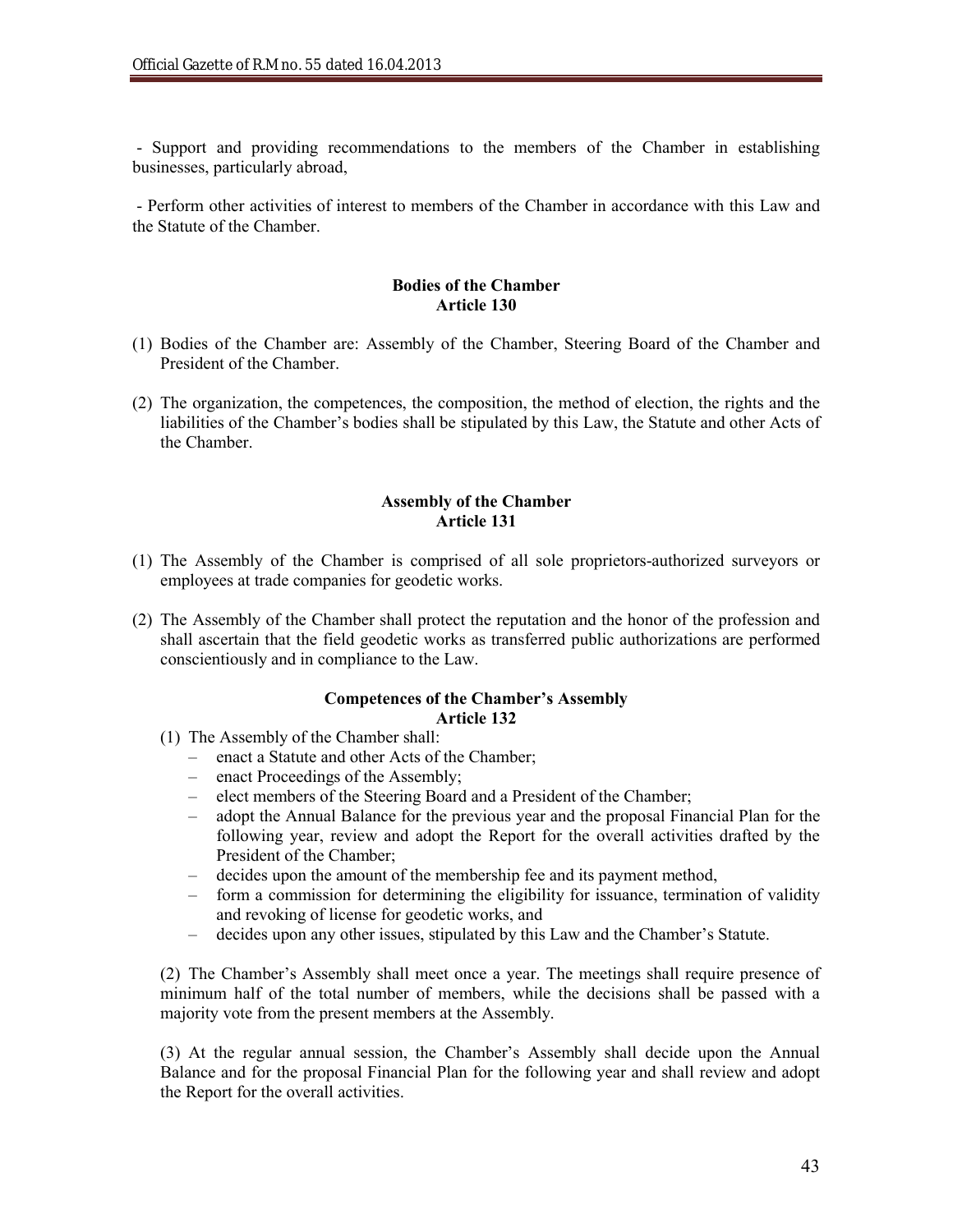(4) An extraordinary meeting of the Chamber's Assembly can be convened by the President of the Chamber, based upon a Decision by the Steering Board or by a written request of at least 30 members of the Chamber. If the President does not convene a session within 15 days from the date when the Steering Board has passed the decision i.e. from the date of submitting the request by the Chamber's members, the session shall be convened by a member of the Steering Board appointed by this body i.e. the members of the Steering Board submitting the request.

## **Steering Board Article 133**

(1) The Steering Board shall be comprised of 7 members, out of whom 4 members will be members of the Chamber and 3 members will be employees of the Agency proposed by the Director of the Agency.

- (2) The Steering Board shall:
- define a draft Statute and other acts of the Chamber;
- issue and revoke licenses for performance of geodetic works
- prepare and propose to the Agency a program for continuous or additional education of the employees of the Chamber;
- supervise the performance of the activities, the objectives and the tasks stipulated in article 129 of this law.
- administer a registry of Authorized surveyors and trade companies for geodetic works;
- deliver the data for the issued and revoked licensed to the Agency, within 3 days from when the change was made
- organize the Assemblies of the Chamber,
- execute the decision reached at the Assembly of the Chamber,
- drafts proposals for the annual balance and proposal financial plan for the following year;
- ensure the collection of the membership fee;
- prepare annual report for the Chamber's activities, and
- decide upon other issues, which by Law or Statute of the Chamber are delegated as competences.

(3) The members of the Steering Board shall be elected for a four–year term with a right to another re-election.

## **President of the Chamber Article 134**

- (1) The President of the Chamber is also the President of the Steering Board.
- (2) The President of the Chamber shall represent the Chamber.
- (3) The President of the Chamber shall be elected for a four year term with a right to re-election.

## **Compensation for the Members of the Chamber Bodies Article 135**

The President and the members of the Steering Board are entitled to compensation for the exercise of their function and the actual expenditures for the performance of their tasks and duties.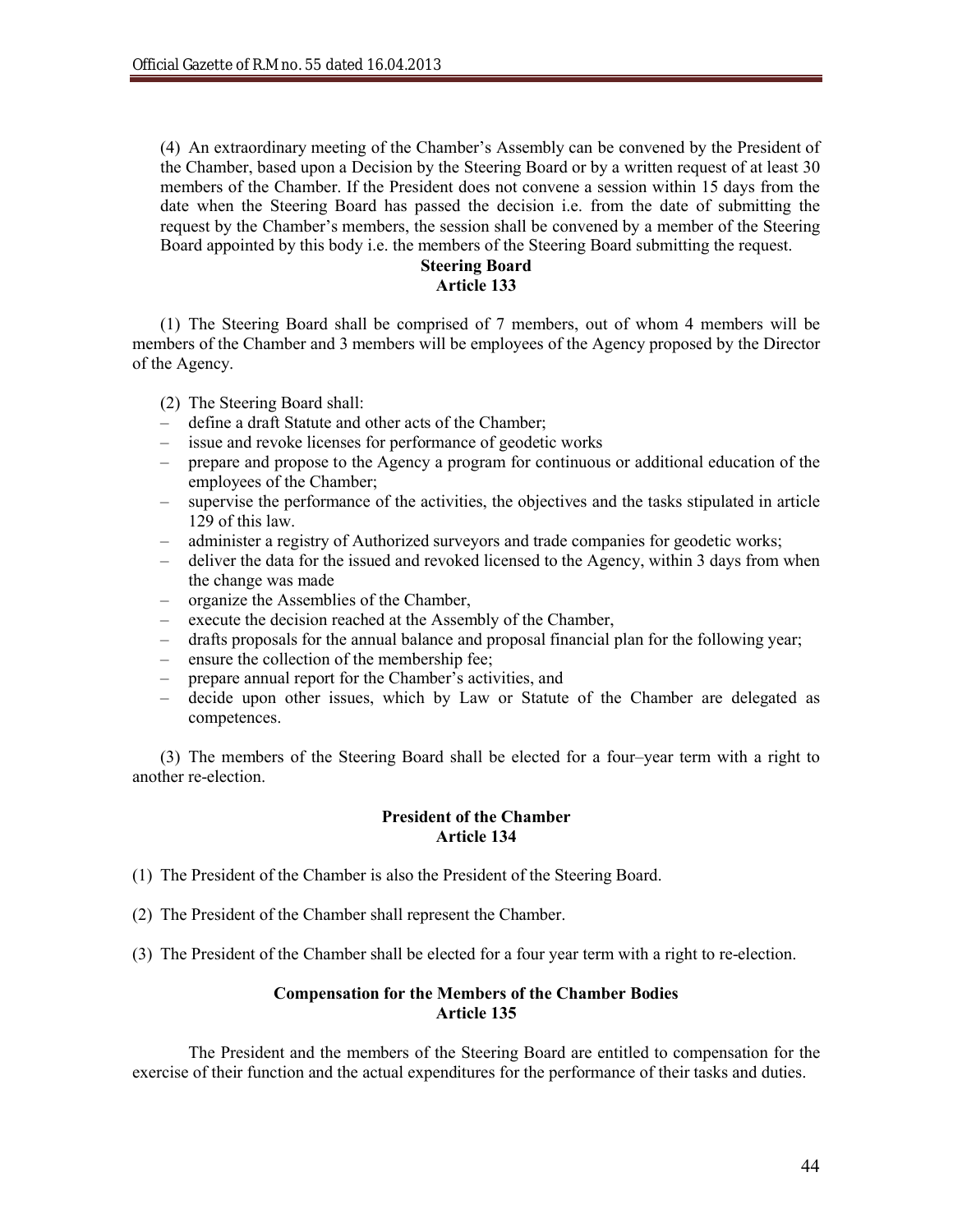## **Legal Remedies Article 136**

The amount of the fee for the exercise of the function and the actual expenditures from Article 135 of this Law shall be stipulated by the statute of the Chamber.

## **IX. REAL ESTATE CADASTRE**

## **Real Estate Cadastre as Public Book Article 137**

- (1) The right to ownership and other real rights shall be acquired with the registration in the Real Estate Cadastre.
- (2) The data registered in the Real Estate Cadastre are public and can be used by all parties, under the conditions stipulated by law.

## **The Real Estate Cadastre as a segment of GCIS Article 138**

- (1) The Real Estate Cadastre is a segment of the GCIS and comprises real property data, real property right holders' data as well as spatial and descriptive real property data.
- (2) The Real Estate Cadastre stipulated in paragraph 1 of this article shall be established and maintained on the entire territory of the Republic of Macedonia as a part of a centralized GCIS database.

### **Content of the Real Estate Cadastre Article 139**

The Real Estate Cadastre shall comprise the spatial and descriptive data for the real properties and the compilation of documents.

### **Compilation of Documents Article 140**

(1) The compilation of documents is comprised of Geodetic Reports from the survey, the legal basis for the sporadic registrations/processing of changes, certificates by the Agency for performed registrations/rejections, data from the intabulation books and any other registration related documents.

(2) The compilation of documents shall be kept in electronic and/or paper format as archive material of permanent value, in accordance with the regulations for archive work.

## **Originals and verified documents Article 141**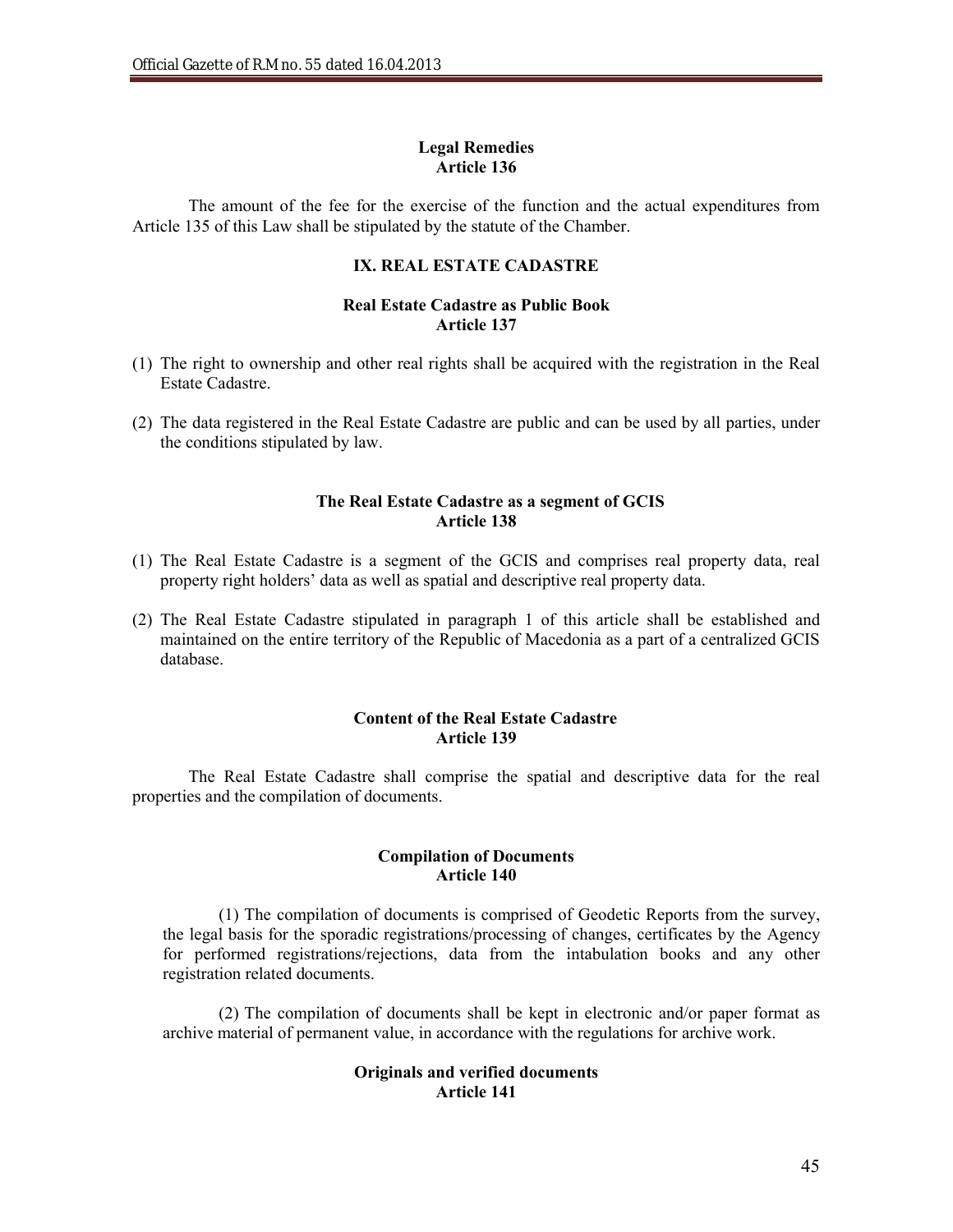(1) Legal basis for registration in the Real Estate Cadastre are the documents for the legal basis on the basis of which the registration/processing of changes in the Real Estate Cadastre is performed.

(2) The documents for the legal basis should be submitted in original or a copy verified by an entity authorized for the performance of such public authority.

### **Principle of Obligatory Registration Article 142**

(1) The registration of the right to ownership and other real property rights in the Real Estate Cadastre is obligatory, while the registration of other real property rights, temporary registration as well as conditional registration of facts of influence to the real property can be performed in cases prescribed by this Law or a separate law.

(2) The state bodies and the bodies of the local self-government units, the notary public, the lawyers, the enforcement officers and other public enterprises are obliged to use the data from the Real Estate Cadastre during enactment of decisions i.e. production and confirmation of documents.

### **Principle of Constituency of Registration Article 143**

The right to ownership and other real property rights can be acquired by their registration in the Real Estate Cadastre and can be terminated by deleting the registration.

### **Principle of Transparency Article 144**

The data in the Real Estate Cadastre are public, unless otherwise predetermined with another Law.

## **Principle of Accuracy and Trust in the Registered Article 145**

The data in the Real Estate Cadastre are considered to be accurate, therefore the conscientious entity relying on what has been registered in the Real Estate Cadastre, not knowing that what was registered is inaccurate or incomplete, shall not suffer any consequences**.**

## **Principle of Legitimacy of the Registration Article 146**

During the registration in the Real Estate Cadastre, the authorized officer by ex-officio is obliged to inspect whether the criteria for registration stipulated by Law have been met, without investigating whether the documents for the legal basis are produced i.e. enacted according to a Law.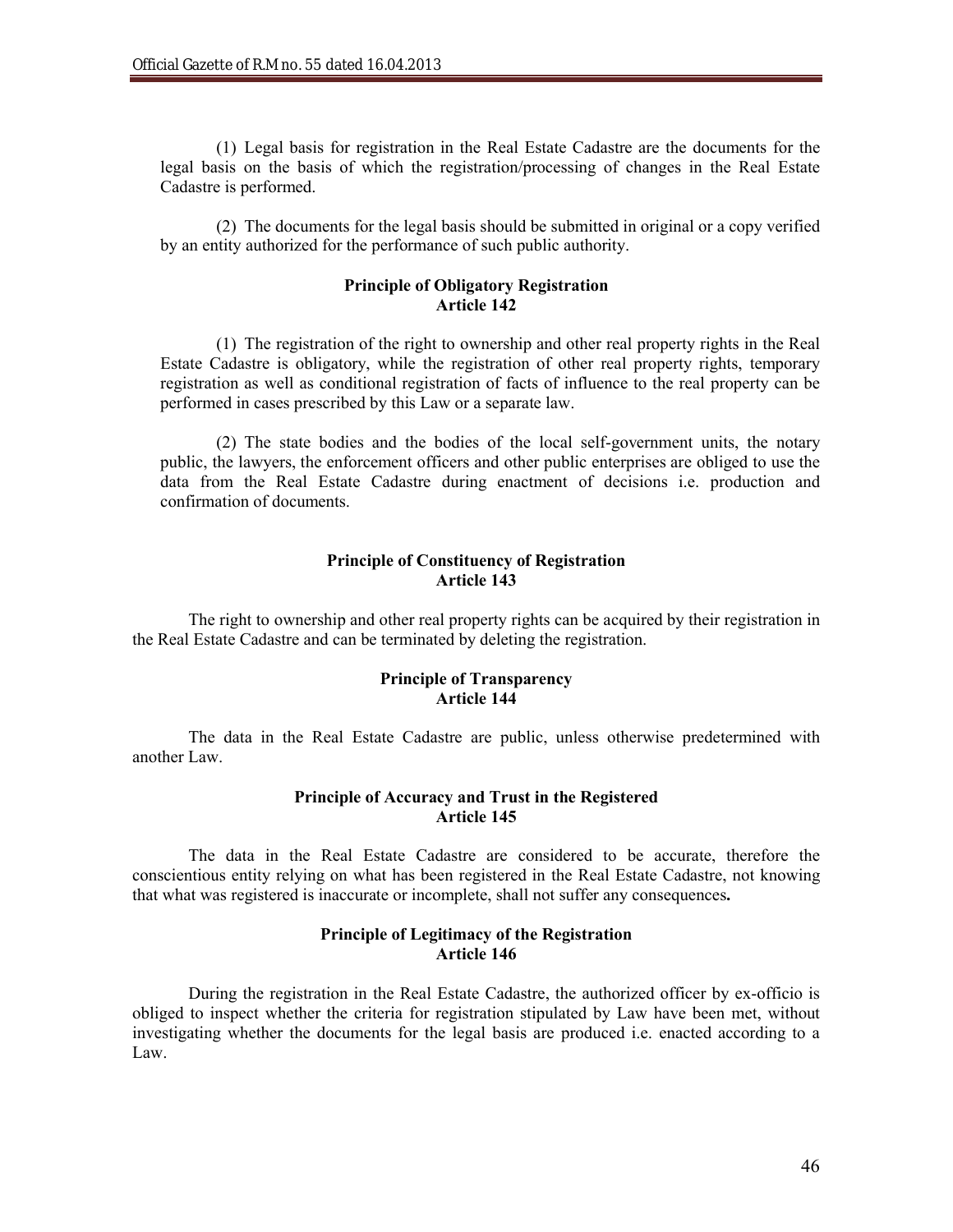## **Principle of Priority Article 147**

The registration in the Real Estate Cadastre shall be performed according the time of receiving the applications for registration.

### **Principle of Clarity Article 148**

The data registered in the Real Estate Cadastre must be completely and clearly defined in regard to the real property which is subject to the registration, the real property right holder as well as the rights i.e. the other facts which are registered.

## **Principle of independence of the registration Article 149**

The official person which processes the applications for registration/processing the changes in the real estate cadastre shall independently enact a decision i.e. confirmation within its delegated authorizations.

## **Reasons for exclusion of an official person Article 150**

The Official person who is authorized to process applications for registration/processing of changes in the real estate cadastre shall be excluded if:

- is an Applicant, co-owner, authorized agent or legal representative of the applicant,
- is a blood relative of first order with the applicant, with the agent or the legal representative of the applicant, and of fourth order, spouse or relative's spouse as to second order, even when the marriage has ceased;
- is a guardian, adopting parent, adopted offspring or provider to the applicant, authorized agent or the legal representative of the applicant.

## **Exemption of an official person Article 151**

(1)When the official person, who processes the application for registration/processing the changes in the real estate cadastre, finds out about the existence of some of the reasons for exemption from Article 150 of this law, is obliged to suspend any further work and to inform directly the superior senior civil servant.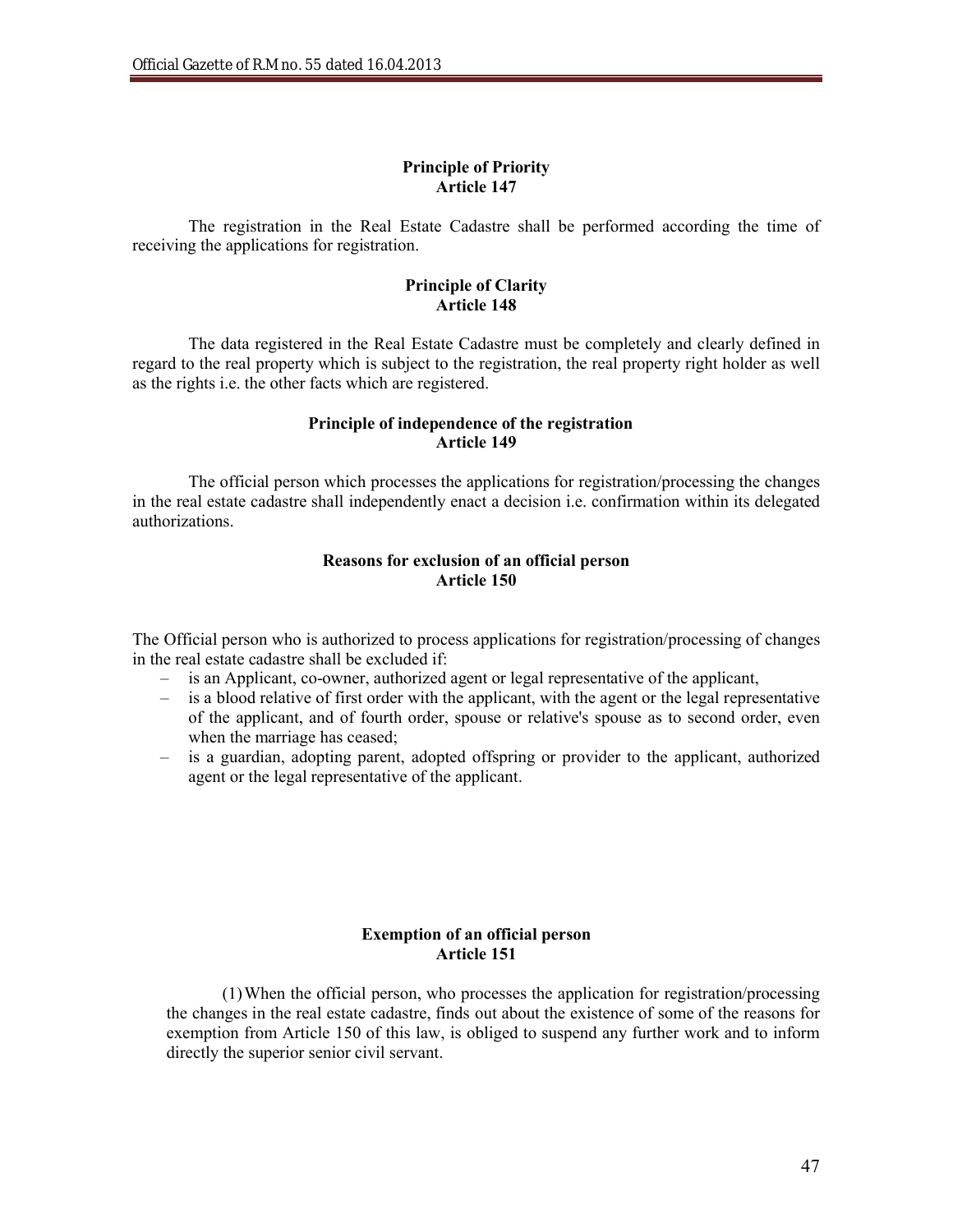(2)The applicant may request an exemption of an official person processing the application for registration/processing the changes in the real estate cadastre, on the grounds referred to in Article 150 of this Law.

## **Notification for exemption of an official person Article 152**

(1) The superior senior civil servant shall directly decide for the exemption of the official person who processes the application for registration / processing the changes in the real estate cadastre and shall issue a notification for such decision.

(2) The notification referred to in paragraph (1) of this Article shall be final and enforceable, and against the same a lawsuit can be lodged before the Administrative Court within 15 days of receipt of the notification.

## **Withdrawal of the application Article 153**

(1) The applicant can request to cancel/withdraw the application until the enactment of the notification by the official person.

(2) For the cancellation or the withdrawal of the application of paragraph (1) of this Article, the official person shall draft a notification.

(3) At the request of the applicant, the Agency shall return to the applicant all attachments submitted with the application for registration/processing of changes in the real estate cadastre.

(4) The notification referred to in paragraph (2) of this Article shall be final and enforceable, and against the same a lawsuit can be lodged before the Administrative Court within 15 days of receipt of the notification.

### **Case where institutes are not applied Article 154**

During the establishment and maintenance of real estate cadastre the institutes governing the termination, cancelation, repetition of the administrative procedure, reinstatement, as well as particular cases of cancellation, suspension and changing a decision shall not be applied.

## **Issuing data from the Real Estate Cadastre Article 155**

(1) The Agency shall issue the data from the Real Estate Cadastre in a form of:

-Property list

- Property list for infrastructure objects

-List for conditional registration of a construction

-Evidence list

-Evidence list for infrastructure objects,

-Certificate of historical overview of performed registrations,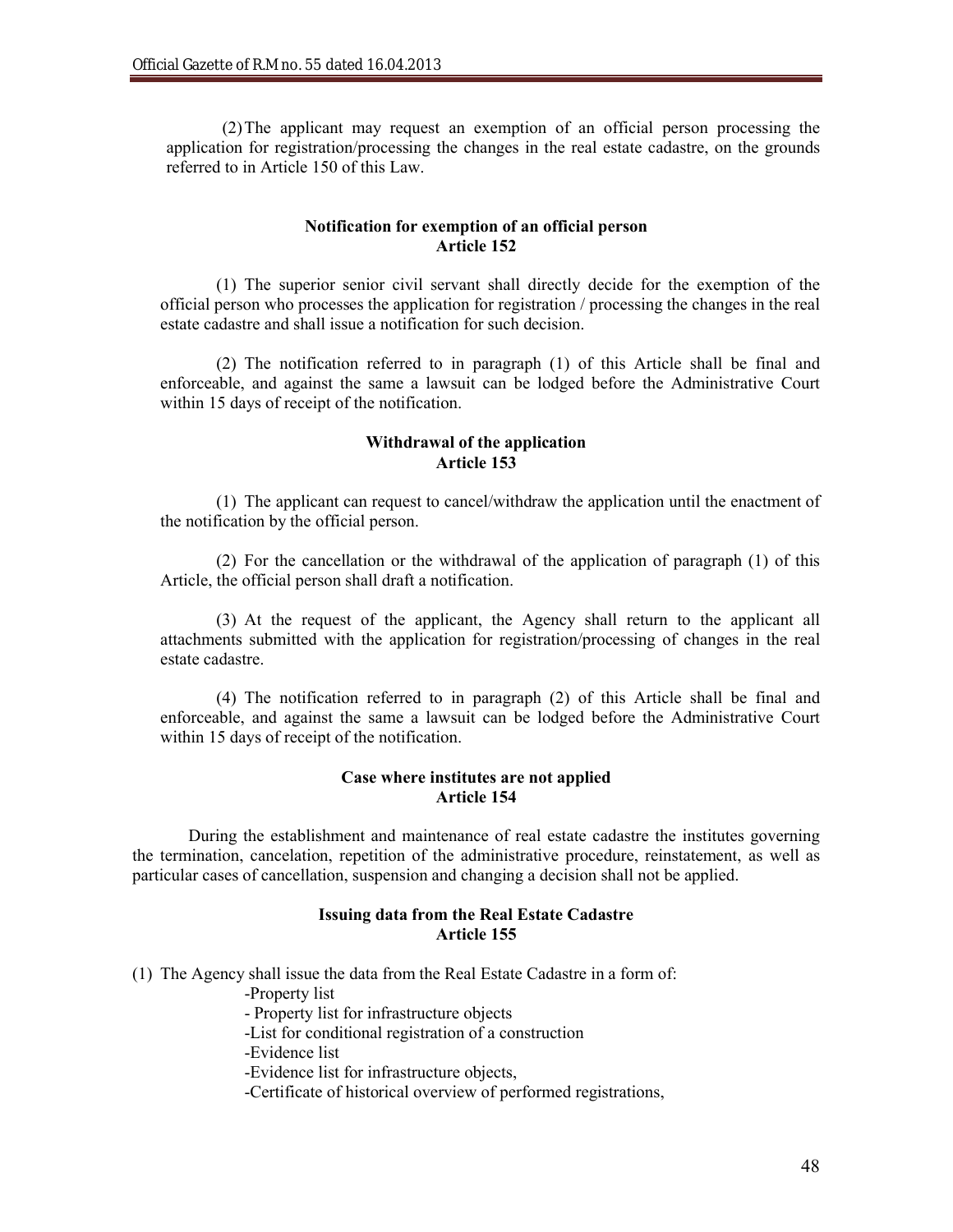-Certificate of historical overview of performed registrations of the property value, -Certificate that the person is not registered in the real estate cadastre,

- List of cadastre parcel indications
- Copies of the document compilation
- -Cadastre map copy;
- -Copy from the plan of infrastructure objects
- -Data for the property value and
- Other data resulting from the real estate cadastre
- (2) The data stipulated in paragraph 1, point 1, 2, 3, 4, 5, 10, 11 and 12 of this article shall be issued immediately by the Agency i.e. not later than one day from the day of submitting the application, while the data stipulated in paragraph 1 point 6, 7, 8, 9, 13 and 14 of this article shall be issued by the Agency in a period not longer than three days from the day of submitting the application.

### **Property List Article 156**

- (1) The Property List is a public document proving the registered ownership right and other real property rights in compliance to Law.
- (2) The Property List comprises data for:
	- a. The cadastre parcels;
	- b. The buildings, separate and common parts of buildings and other objects;
	- c. The real property right holders, with their address data, as well as data for the Personal Identification Number of the Citizen, i.e. the Entity;
	- d. The ownership right and other real property rights as well as any other rights whose registration is stipulated by Law;
	- e. The legal basis for registration;
	- f. The date and time of the registration and the application number according to which the registration is performed;
	- g. The ceiling of the loan granted with the collateral right;
	- h. The conditional registration;
	- i. The temporary registration.

#### **Property List for infrastructure objects**

## Article 157

(1) The Property List for infrastructure objects is a public document proving the registered ownership right and other real rights of infrastructure objects in compliance to Law.

### (2) The Property List comprises data for:

-The infrastructure object;

-Location of the beginning and the end of the infrastructure object expressed descriptively and with coordinates;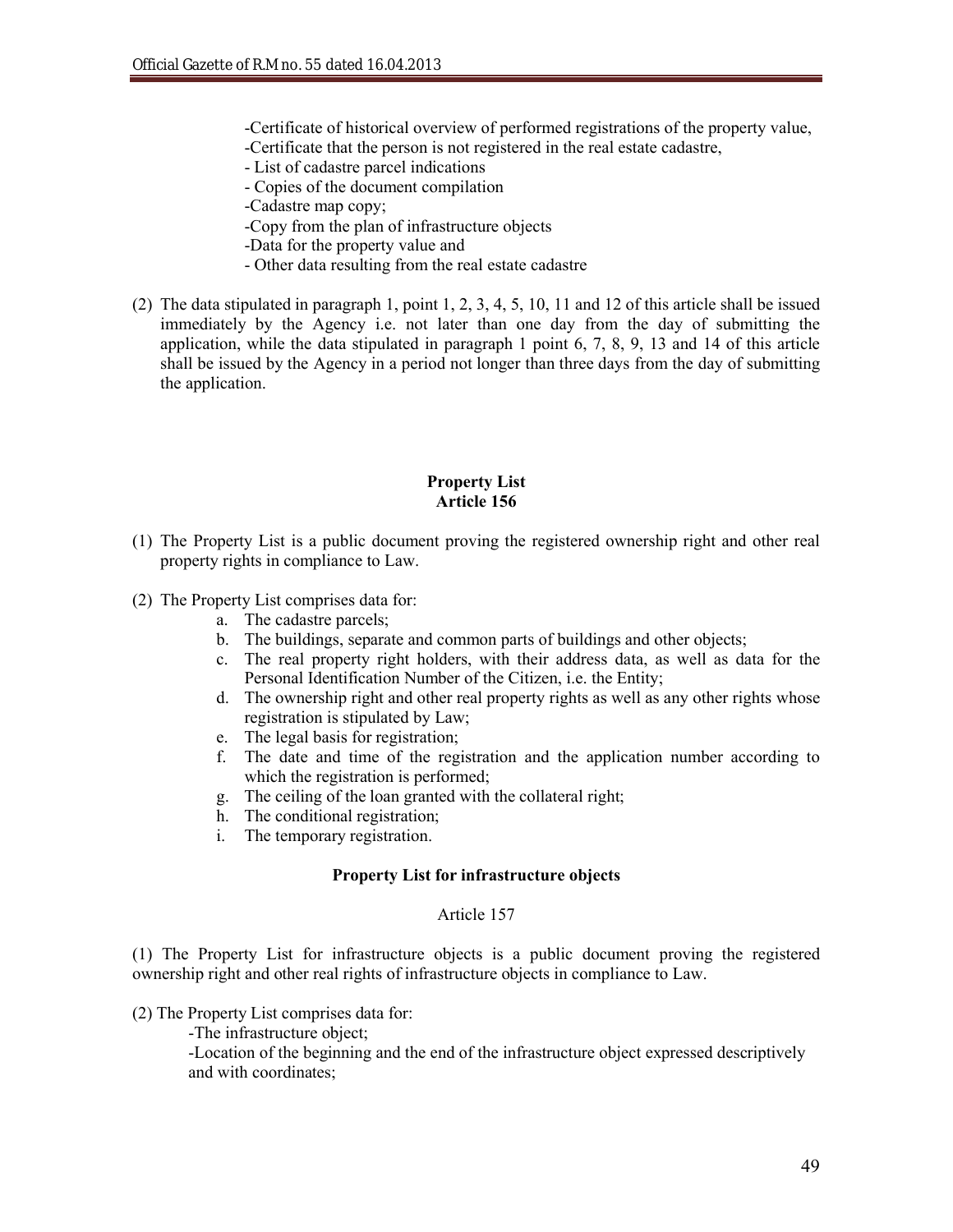-The right holders of the infrastructure object, with their address data, as well as data for the Personal Identification Number of the Citizen, i.e. the Entity;

-The ownership right and other real rights of the infrastructure object as well as any other rights whose registration is stipulated by Law;

-The legal basis for registration;

-The date and time of the registration and the application number according to which the registration is performed;

-The amount of the loan granted with the collateral right;

-The conditional registration;

-The temporary registration.

### **List for conditional registration of an object**

## Article 158

(1) The List for conditional registration of an object can be issued for a conditionally registered ownership right to a building, separate and common part of building or any other object under construction.

(2) The List stipulated in paragraph 1 of this Article is comprised of:

-Data for the individuals who have the right to construction, in compliance to the building permit;

-data for the cadastre parcel on which the construction is built

-Data on buildings, separate and common parts of buildings and any other objects copied from the original project design, verified by the relevant body/institution; and;

-Data for the right to collateral (mortgage) on the object/construction and the other legal acts related to the performed conditional registration.

## **Evidence List**

## Article 159

(1) The Evidence list shall contain the data for:

-the cadastre parcel on which the illegally built objects are located, -the illegally built objects -the occupants of the illegally built objects

(2)The Evidence List is not a public document and changes to the data stipulated in paragraph 1 of this article cannot be performed in the Evidence List.

### **Evidence List for infrastructure objects** Article 160

(1)The Evidence list for infrastructure objects shall contain data for:

-the location of the beginning and the end of the infrastructure object expressed descriptively and with coordinates,

-the infrastructure objects

-the occupants of the infrastructure objects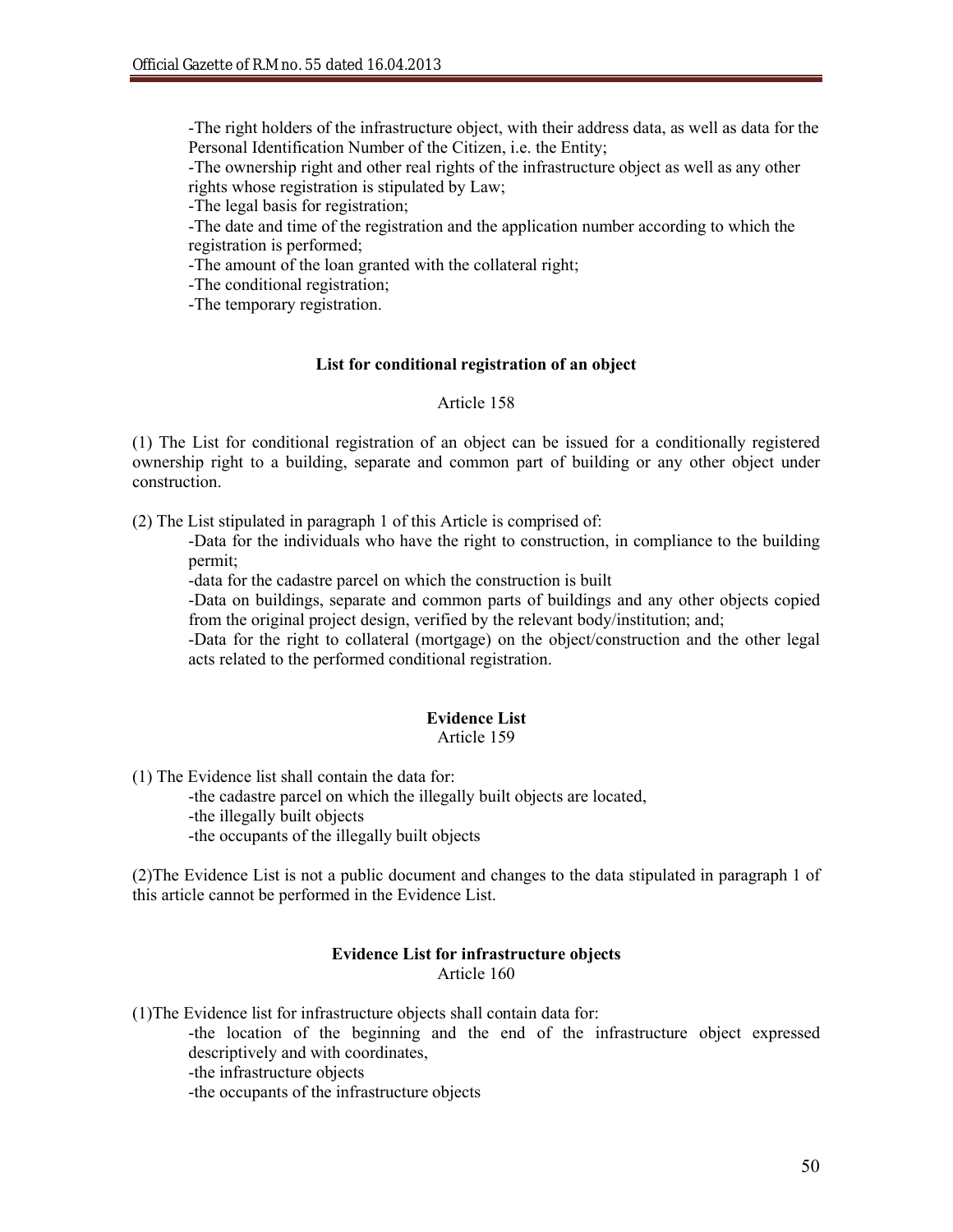(2) The Evidence List for infrastructure objects is not a public document and changes to the data stipulated in paragraph 1 of this article cannot be performed in the Evidence List for infrastructure objects.

## **Certificate of historical overview of performed registrations** Article 161

The Certificate of historical overview of performed registrations is a public document which contains the facts and the data for the real properties, the real property right holders, the legal basis which were used to perform the registration/the changes and the time of the performed registration/changes in the real estate cadastre.

## **Certificate of historical overview of performed registrations of the property value** Article 162

The Certificate of historical overview of performed registrations of the property value is a public document which contains the facts and the data for the real properties, the value of the real properties, the real property right holders, the legal basis which were used to perform the registration/changes in the value of the properties and the time of the registration/changes of the property value in the real estate cadastre.

## **Certificate that a person is not registered in the real estate cadastre**

## Article 163

The certificate that a person is not registered in the real estate cadastre is a public document which, on the basis of facts and data contained in the real estate cadastre, proves that the person is not registered as a right holder in the real estate cadastre.

### **List of indications of cadastre parcels**

## Article 164

The list of indications of cadastre parcels contains data for the personal and address data for the ownership right holder of the cadastre parcel, number of property list, number of cadastre parcel with a name place, cadastre land use, class, area and part of the right registered in the real estate cadastre.

### **Copies from the compilation of documents** Article 165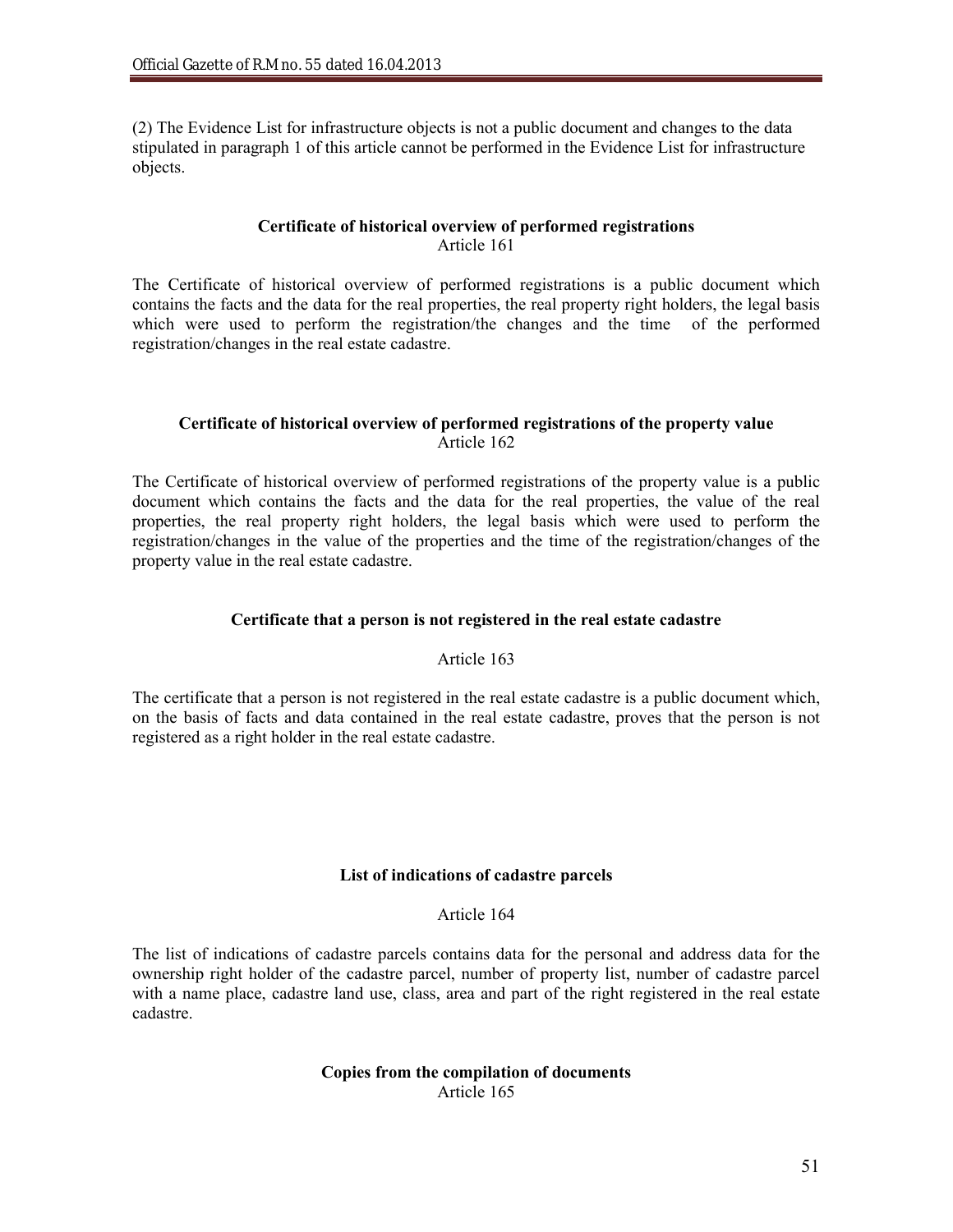From the compilation of documents can be issued copies of the Geodetic Reports, the legal basis for the sporadic registrations, the confirmations by the Agency used to perform registration i.e. rejection of the applications for registration, data from the Intabulation Books as well as any other registration related documents.

## **Cadastre Map Excerpt**

### Article 166

The Cadastre Map Excerpt is an excerpt from the centralized database in form of a visual graphic layout of the horizontal projection of the real properties.

#### **Excerpt from the Map of infrastructure objects**

## Article 167

Excerpt from the map of infrastructure objects is an excerpt from the centralized database in form of a visual graphic layout of the horizontal and/or vertical projection of the infrastructure objects.

#### **Bylaws**

#### Article 168

The form and the content of the application/notification for exemption of an official person, the form and the content of the application/notification for withdrawal of the application for registration/processing the changes in the real estate cadastre, the manner of issuance, as well as the form and the content of the data from article 155 paragraph 1 of this law which are issued on forms shall be prescribed by the Steering Board of the Agency.

## **X. TYPES, LEGAL BASIS AND DOCUMENTATION FOR REGISTRATION OF THE REAL PROPERTY RIGHTS IN THE REAL ESTATE CADASTRE**

#### **Types of Registration in the Real Estate Cadastre**

#### Article 169

The types of registration in the Real Estate Cadastre are final registration, conditional and temporary registration.

### **Final Registration**

### Article 170

The final registration is a complete and definite unconditional registration of the establishment or the termination of the: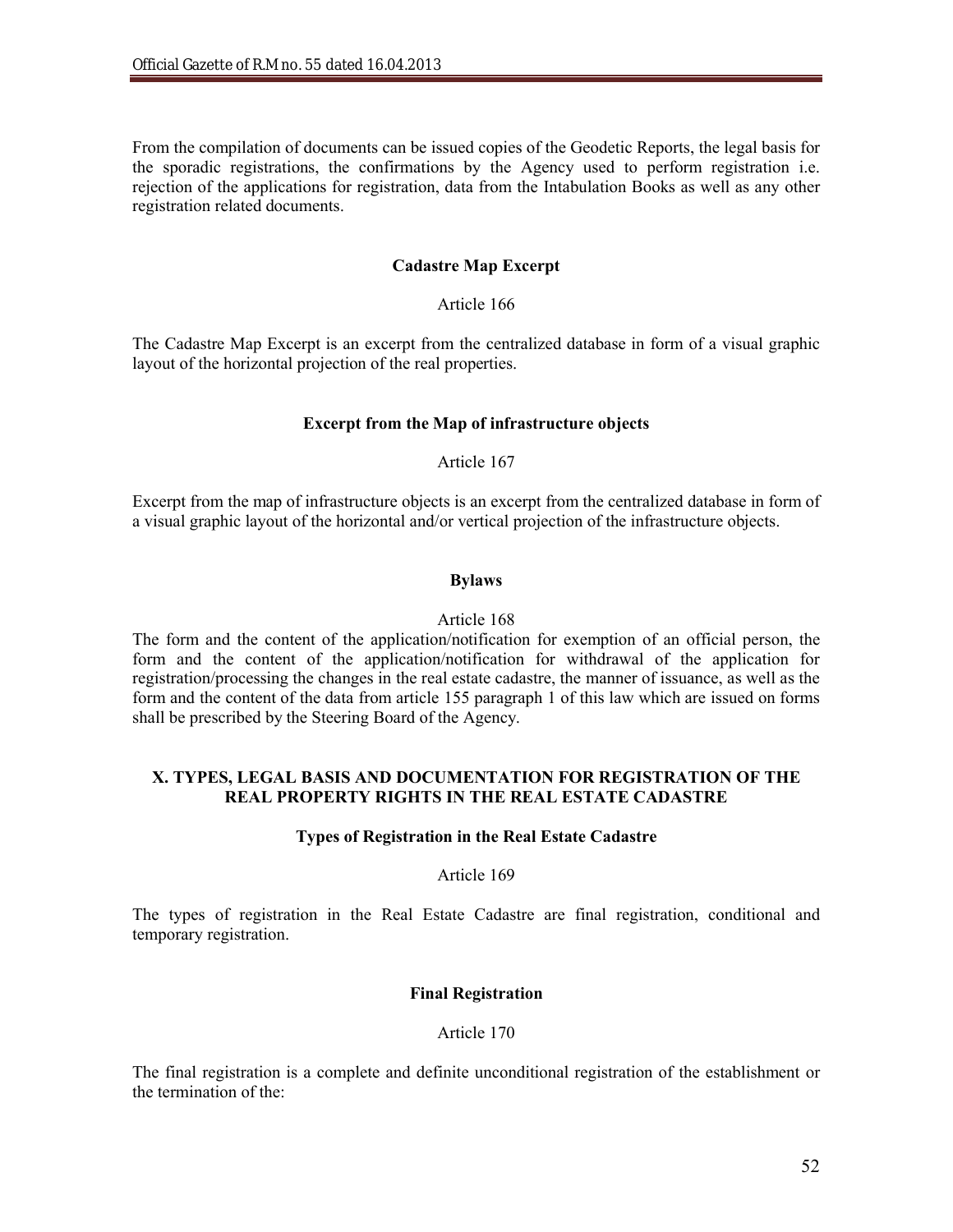-the right to ownership and sub-forms of the ownership right (co-ownership and joint ownership),

-other real rights (easement right, collateral right (mortgage), real encumbrance right and the right to a real long-term lease on construction land in compliance with the Law on construction land) under the conditions and in the manner stipulated by law.

## **Conditional Registration**

## Article 171

(1)Conditional registration is the conditional registration of acquisition or termination of the ownership right and the sub-forms of the ownership right of a real property in case when an application for registration is submitted in the real estate cadastre, but the legal presumptions i.e. the conditions for registration stipulated in article 176 of this Law are not fulfilled and if the basis for the final registration is not sufficiently presented.

(2)By providing an evidence for fulfillment of the legal presumptions i.e. the conditions for registration stipulated in article 176 of this Law, the conditional registration shall be deleted and the right to ownership shall be subject to final registration.

(3)The conditional registration stipulated in paragraph 1 of this article shall be deleted in cases when the legal presumptions i.e. the conditions for registration are not fulfilled, at the request of a holder of the ownership right of the property on which the conditional registration is performed, within a period of 6 months from the day of the performed conditional registration

(4)The legal action of the conditional registration provides precedence for final registration, provided that the conditional registration per se can be confirmed in compliance to the conditions for registration of the rights stipulated by Law.

## **Conditional Registration of buildings under construction**

## Article 172

(1)Subject to conditional registration in the real estate cadastre are the ownership right, the subforms of the ownership right (co-ownership and joint ownership) of a building and separate part of a building, as well as the right of ownership of the common parts of the building which are in service of the separate part of the building, which is under construction, by registering data for the individuals who have construction right in compliance with the construction permit and the data for the buildings, separate and common parts of buildings copied from the basic project design verified by an authorized entity.

(2)The conditional registration stipulated in paragraph 1 of this article shall provide precedence of the conditional registration of the legal acts for transaction of the conditionally registered rights from paragraph 1 of this article, in reference to the eventual future legal acts which are to be submitted for conditional registration.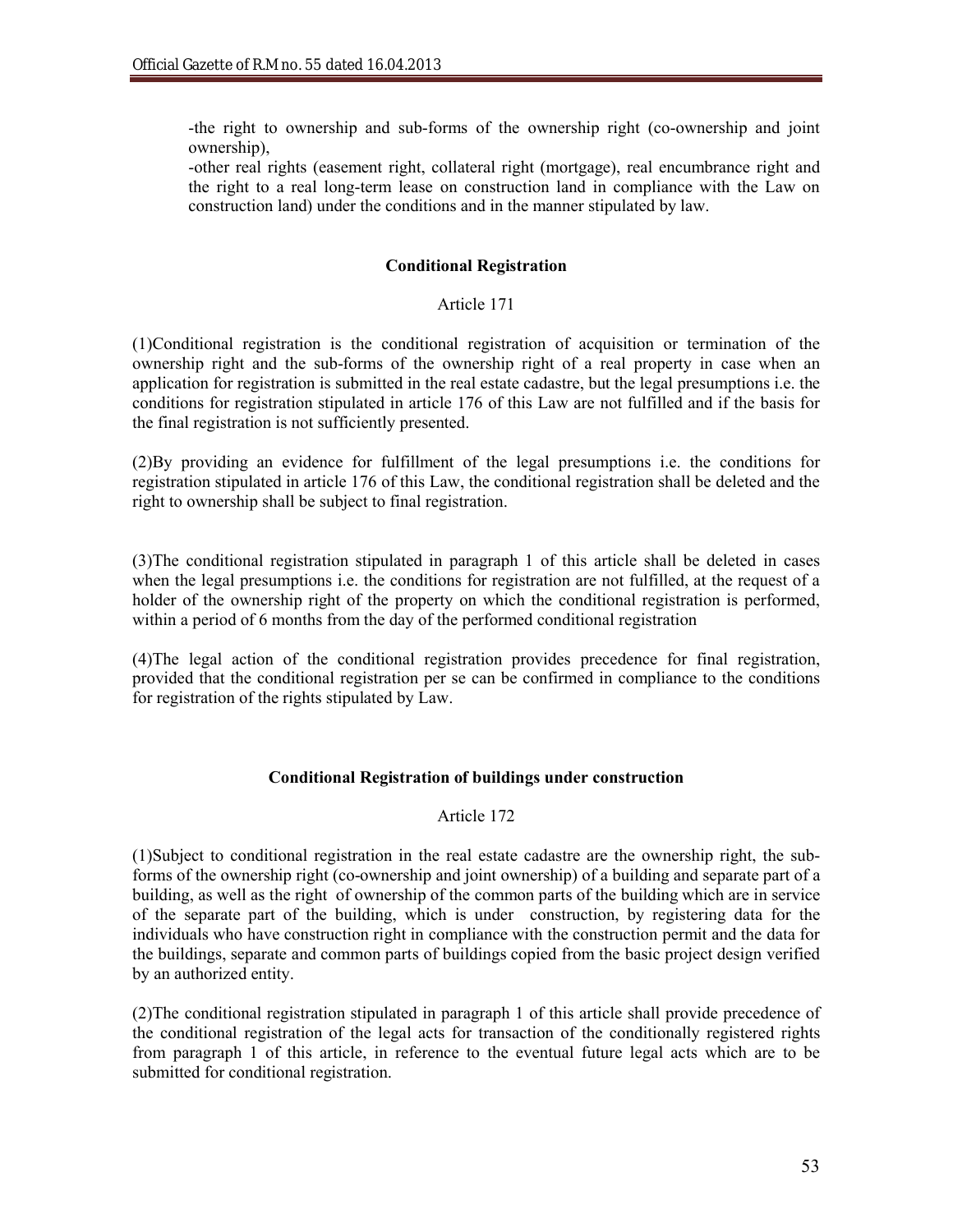(3)The conditional registration stipulated in paragraph 1 of this article shall be performed by request of an entity authorized to issue enforceable construction permits, submitted via electronic means.

(4)The changes which occurred during the construction of the object related to the construction permit, to the individuals that have the right to construct, to the parts of the construction right, to the basic project design, as well as to the other changes related to the construction shall be registered in the list of conditional registration of an object and shall be recorded in the Property list, at the request of the entity stipulated in paragraph 3 of this article, which should be annexed with the documents for the legal basis evidencing the occurred changes as well as evidence of paid fee for registration of the change.

(5)The conditionally registered right to construction shall be deleted and the ownership right shall be registered, at the request of the entity stipulated in paragraph 3 of this article, which should be annexed with the documents for the legal basis which approve the use of the construction, in compliance with the provisions from the Law on Construction, as well as with a geodetic report from the performed survey and evidence of paid fee for registration of the change.

## **Temporary Registration**

## Article 173

(1)Temporary registration is registration of obligation rights (property lease, concession contracts signed in compliance with the law, rent of properties and contractual right of preceding property purchase) of previous and temporal measures (restrains and limitations) which are of influence for the property rights, of facts which are of influence to the real properties as well as other rights whose registration is stipulated by another law.

(2)Facts which are temporary registered in the real estate cadastre are:

- -the personal status of the real estate right holder (adolescence, deceased person, custody, deprivation of business capability, extension of parental right, property management of both spouses, liquidation, reorganization, bankruptcy procedure, etc);
- -the fact that the ownership right of the property is acquired on the basis of fiduciary transfer of the ownership,
- -The fact that underway is a construction of an object on a certain cadastre parcel, for which the ownership right to a building or separate part of a building under construction has been previously conditionally registered by specifying the number of the List for conditional registration of the object.

-the right to collateral (mortgage) of the conditionally registered ownership right to a building and special part of a building under construction; and,

-Legal acts for transaction of the conditionally registered right to a building and separate part of a building under construction.

(3)The Real Estate Cadastre shall temporary register any other facts of significance for the acquiring, the change, the termination or the transfer of the real property rights, whose temporary registration is foreseen by another Law.

## **Legal bases for registration in the Real Estate Cadastre**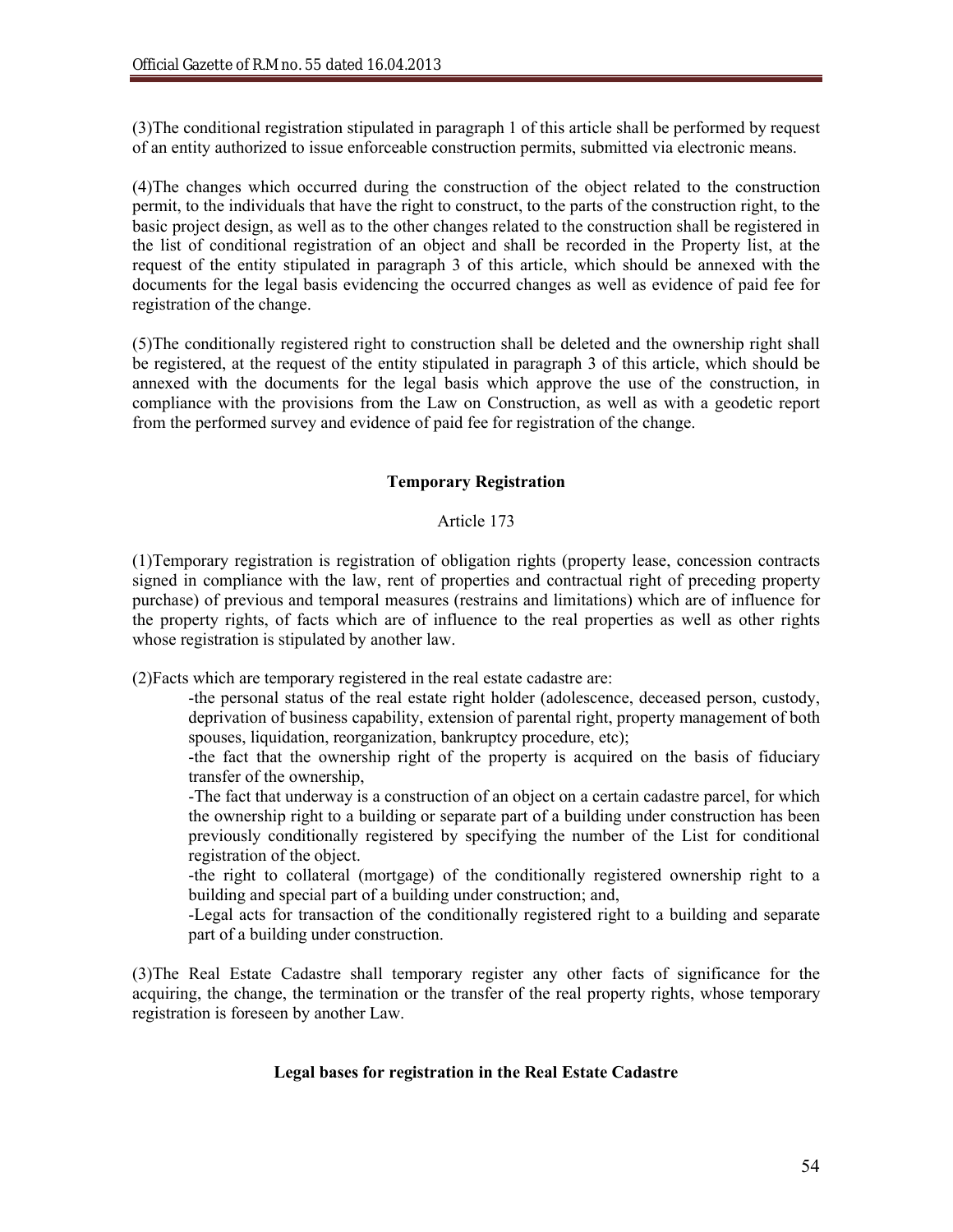## Article 174

(1)The registration in the Real Estate Cadastre shall be performed on the basis of:

-The Law;

-Enforceable court decisions; Decisions for temporary measure, previous measure and other acts for protection of liabilities in compliance to Law;

-Decision of the Government of R. Macedonia

-Final i.e. legally enforceable acts of the bodies of the state authority, the bodies of the local self-government units and the city of Skopje, legal and other entities authorized to perform public authorizations; and

-Legal acts.

(2)As an exception to paragraph (1) of this Article, under the procedure for registration of properties which remained with unregistered rights, if the legal basis stipulated in paragraph 1 of this Article does not exist, the right to land and the right to ownership of the objects up to the ground floor which were recorded in the Land Cadastre, shall be registered on basis of the data in the Land Cadastre.

## **Documents for registration**

## Article 175

(1) The documents which contain the legal basis stipulated in article 174, paragraph 1 of this law shall be used in the procedures of establishing and the maintenance of the Real Estate Cadastre.

(2) For registration of real properties which remained with unregistered rights, for which there is no data in the land cadastre, the documents stipulated in paragraph 1 of this article should comprise sufficient data for the real property and for the real property right holders (address, number, entrance, apartment, etc), which compared to the data collected from the survey will enable identification of the real property (data compatibility).

(3) For registration of infrastructure objects in the cadastre of infrastructure objects as part of the real estate cadastre, the documents stipulated in paragraph 1 of this article should contain sufficient data for the real property and for the right holders of the property (identification number of the infrastructure object, type of infrastructure object in the basic classification, type of subclassification within the basis classification, length/height/area, personal and address data of the entities that are right holders of the infrastructure object (SIN/Tax no, title/name surname, headquarters/address) and other data typical for the infrastructure object) which compared to the data collected from the survey will enable identification of the real property (data compatibility).

(4) Under a Real Estate Cadastre maintenance procedure, it shall be considered that there is data compatibility in reference to the right holder of the property and the property, provided that the data for the legal predecessor and the data for the property stated in the document for the legal basis are identical with the data for the right holder of the property and the property registered in the real estate cadastre before the submission of the application.

(5) The registration of the property rights under a procedure for maintenance of the real estate cadastre shall not be performed if there is no compatibility of the data contained in the document for the legal basis.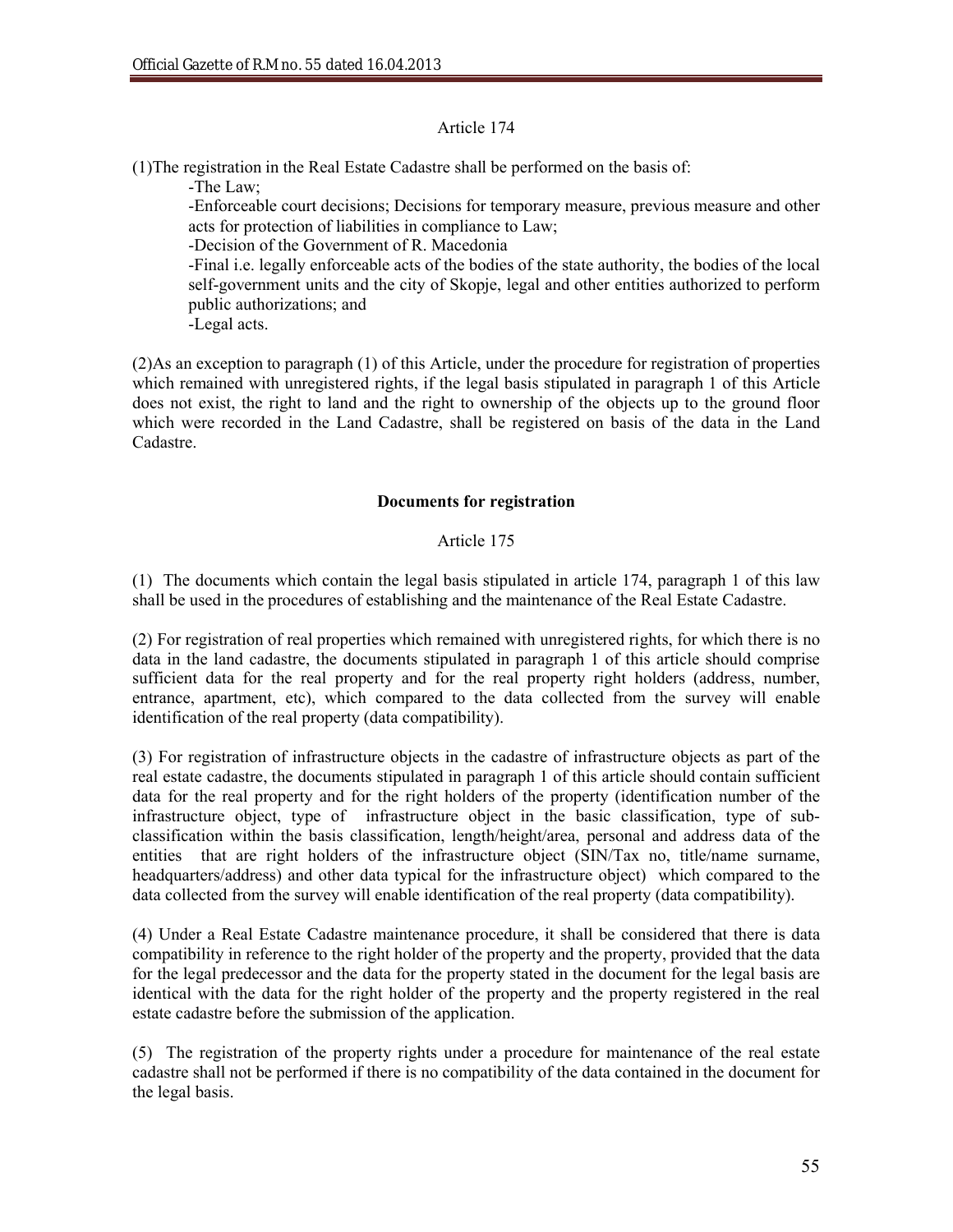## **Conditions for registration**

## Article 176

(1) A condition for registration in the Real Estate Cadastre is the existence of a legal basis, eligible for registration.

(2) The legal basis stipulated in paragraph (1) of this Article is eligible for registration when:

- The documents for the legal basis are drafted in paper/electronic form and are verified by a competent authority in compliance to Law;

- The acts by the authorized entities are final i.e. legally enforceable; and

- There is compatibility of the data stipulated in article 175 of this Law.

## **XI. ESTABLISHMENT OF CADASTRE OF INFRASTRUCTURE OBJECTS**

## **Cadastre of infrastructure objects as part of the real estate cadastre**

Article 177

The Cadastre of infrastructure objects shall be established as part of the real estate cadastre.

## **Registration of infrastructure objects**

Article 178

(1)The registration of the rights of infrastructure objects in the cadastre of infrastructure objects shall be performed upon submission of an application.

(2)The application for registration stipulated in paragraph 1 of this article shall comprise: personal and address data of the right holder/beneficiary of the infrastructure object, data for SIN/Tax number, e-mail address/mobile number, data for the legal basis for registration, data for the geodetic report for infrastructure objects and data for infrastructure objects.

(3)The application for registration stipulated in paragraph 1 of this article should be annexed with a document for the legal basis, a geodetic report for the infrastructure object and evidence of paid fee.

#### **Submission of application for registration** Article 179

(1) The application for registration, along with the supporting documents/annexes, can be submitted via electronic means or in paper form, in person or by mail.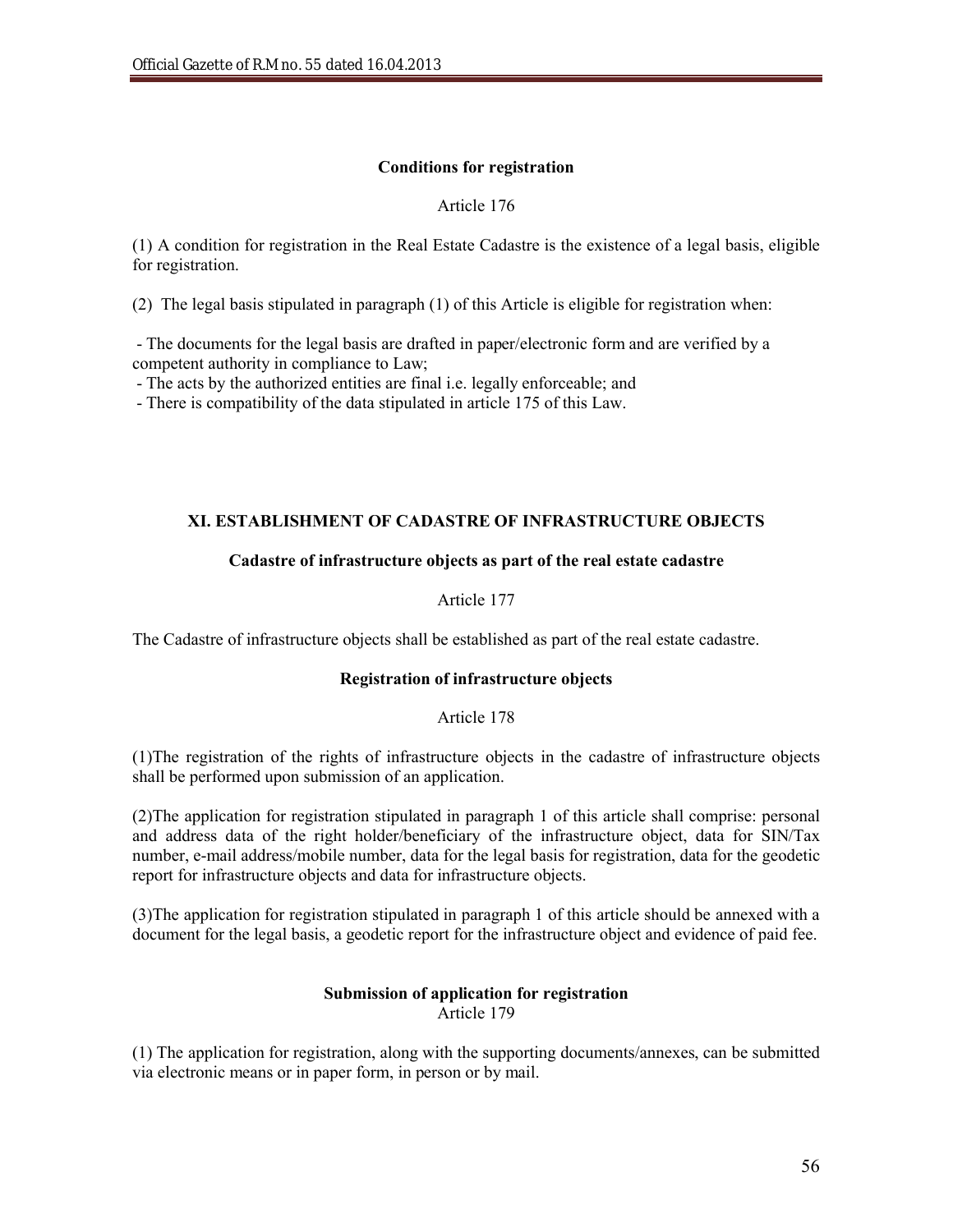(2) When the application and the supporting documents/annexes from paragraph (1) are submitted via electronic means, they shall be signed with a valid certificate issued by an authorized issuer.

## **Registration fee** Article 180

(1) The fee for registration of the rights of the infrastructure objects in the cadastre of infrastructure shall be borne by the applicant.

(2) In the case of electronic payment of the fee, the evidence of the paid fee shall be verified electronically by the Agency.

(3) In the event of an increased number of applications lodged by the same applicant, the Agency may make an agreement with the applicant which shall regulate the manner of payment.

## **Bylaws**

## Article 181

(1)The amount of the fee for registration of the infrastructure objects in the cadastre of infrastructure objects shall be determined on the basis of the actual expenditures required for undertaking the activities for registration and the amount of data subjected to registration, contained in the geodetic report: meters for length/ height/depth and square/cubic meters, and it is expressed through the measurement unit of meter, square meter and cubic meter, as well as the value of the secured loans.

(2) The amount of the fee from paragraph (1) of this Article shall be determined by a Tariff List enacted by the Steering Board of the Agency and endorsed by the Government of RM.

## **Notification for accepting the application for registration** Article 182

(1) The application for registration of the rights of the infrastructure objects is recorded in an electronic log book which automatically assigns a reference number and issues a Notification for acceptance of the application.

(2) The Notification for accepting the application from paragraph (1) of this article is issued on a template form which contains information for the time of submitting the application, the reference number under which the application is recorded in the electronic log book, and the supporting documents/annexes enclosed to the application.

## **Sequence of processing the application for registration** Article 183

(1)The registration of the rights of infrastructure objects in the real estate cadastre shall be performed according the time of accepting the application.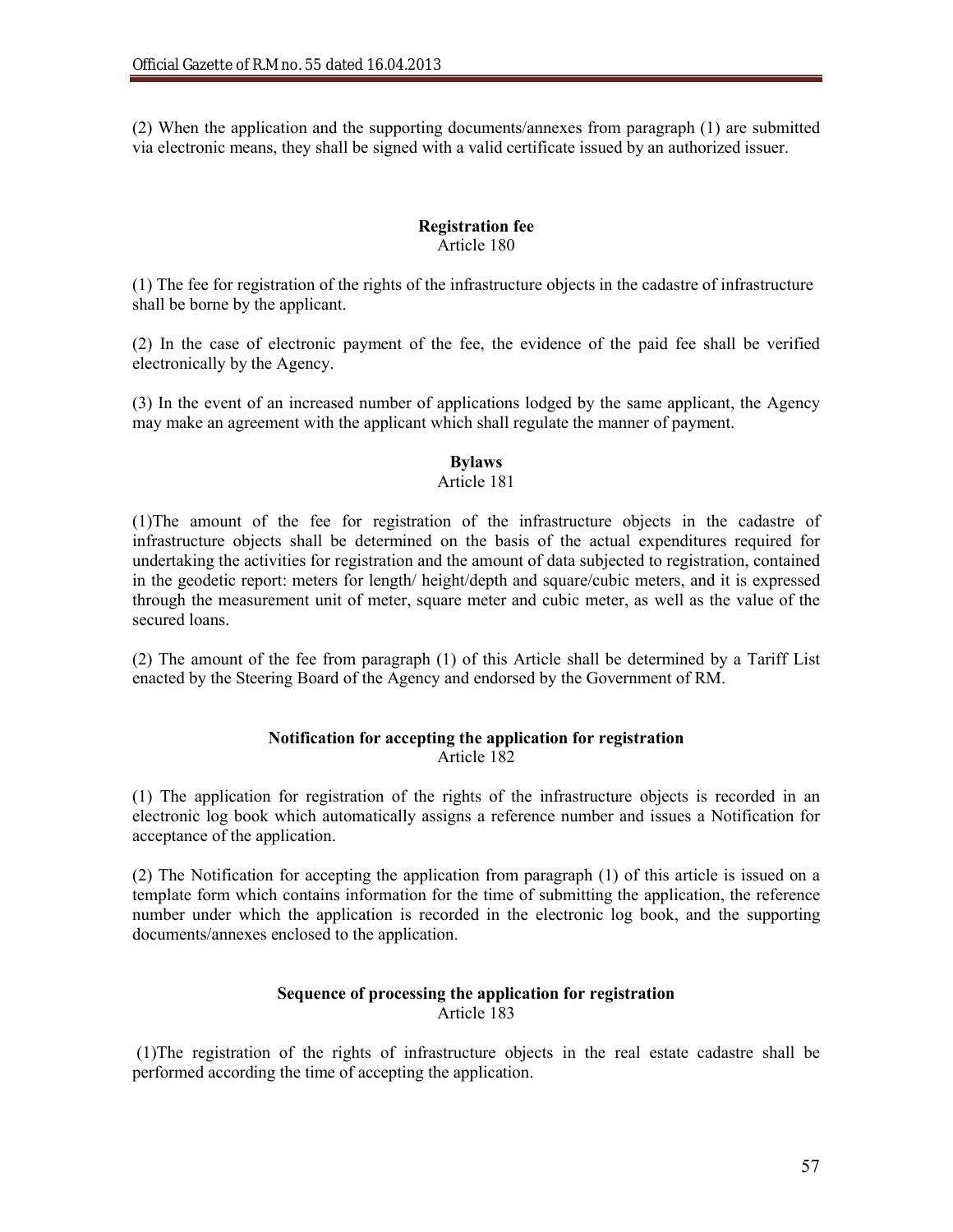(2) In case of submitted several applications for registering a right over a same infrastructure object, the processing of the applications for registration shall be performed according the first accepted application.

## **Incomplete applications for registration**  Article 184

The applications for registration which do not contain the data stipulated in the article 178, paragraph 2 of this law, as well as the applications which do not comprise a geodetic report, shall be rejected by the Agency with a Rejection Note.

## **Confirmation for registration and notification for recording an infrastructure object**

## Article 185

(1) After receiving the application for registration of an infrastructure object in the cadastre of infrastructure objects, the data contained in the legal basis is compared with the data contained in the geodetic report.

(2) If the comparison has determined that there is a compliance of the data in accordance with Article 175, paragraph (3) of this Law, a registration shall be performed in the cadastre of infrastructure objects, and the applicant shall be issued a confirmation for registration.

(3) If the comparison has determined that there is no compliance of data in accordance with Article 175 paragraph (3) of this Law, a recording shall be performed in the cadastre of infrastructure objects, and the applicant shall be issued a notification for recording of an infrastructure object.

(4) The recording in the cadastre of infrastructure objects is carried out in the case when the legal basis is not submitted along with the application for registration, for which the applicant shall be issued a notification for performed recording.

## **Deadlines for processing the application for registration** Article 186

(1) The authorized officer is obliged to perform the requested registration or reject the application for registration within a period not longer than 15 working days from the date of receiving the application for registration.

(2)If the authorized officer does not perform the requested registration or does not reject the application for registration within the period stipulated in paragraph (1) of this article, the applicant has the right within a period of three working days to submit a request to the archive of the Director of the Agency and the Director is obliged to enact a decision. If the Director of the Agency does not have an archive, the request is to be submitted to the archive of the Headquarters of the Agency.

(3)The form and the content of the request stipulated in paragraph (2) of this article shall be prescribed by the Steering Board of the Agency.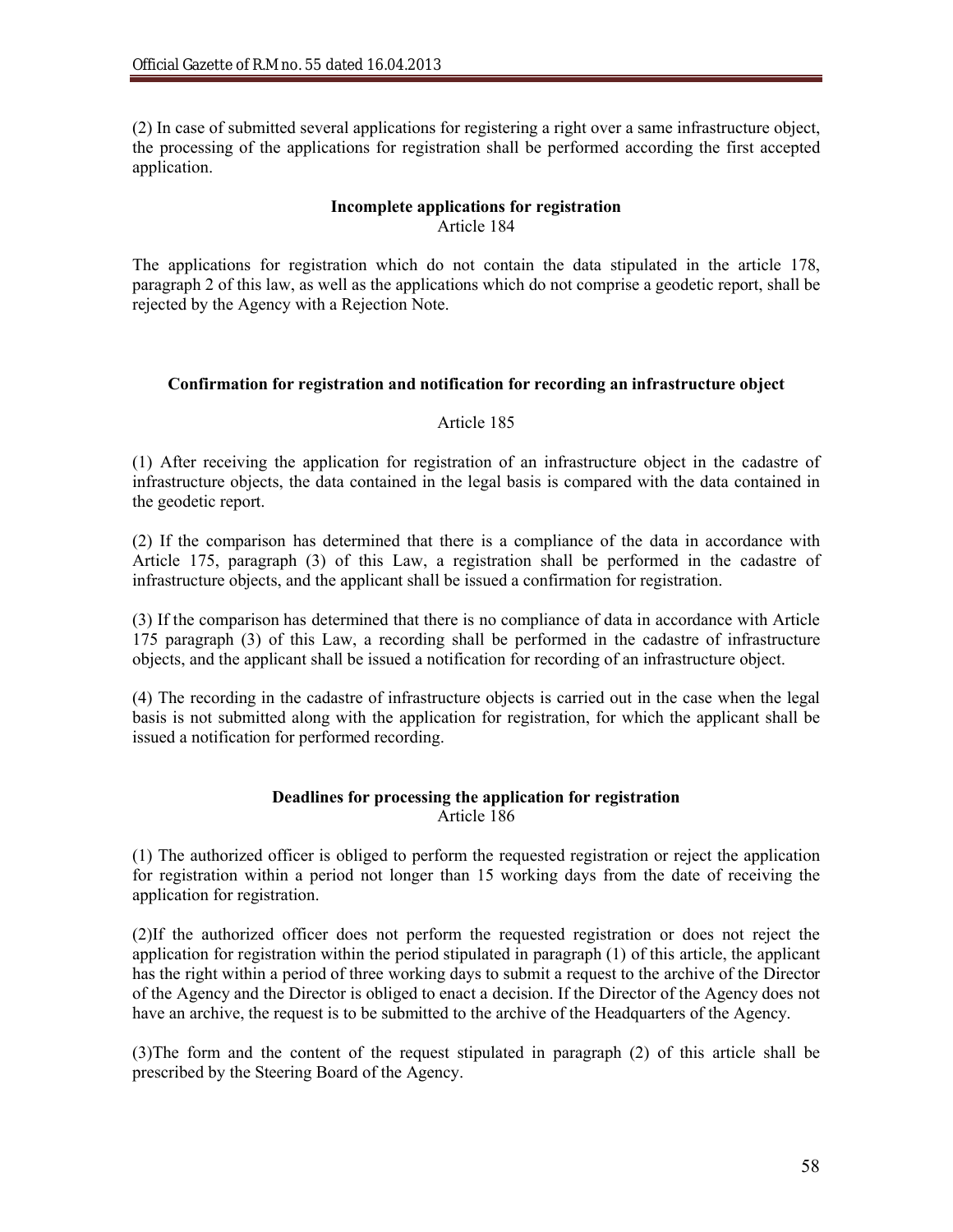(4)Along with the request stipulated in paragraph (2) of this article, the applicant shall also submit a copy of the application for registration of infrastructure objects in the real estate cadastre stipulated in paragraph (1) of this article.

(5)Within a period of five working days from the day of submitting the request stipulated in paragraph (2) of this article to the archive of the Director of the Agency, the Director of the Agency is obliged to enact a decision stating that the request stipulated in paragraph (2) of this article is accepted or rejected.

(6)If the Director of the Agency does not does not enact a decision within the period stipulated in paragraph (5) of this Article, the applicant is eligible to notify the State Administrative Inspectorate within a period of 5 working days.

(7)Within a period of ten days from the day of receiving of the notification stipulated in paragraph (6) of this Article, the State Administrative Inspectorate is obliged to carry out an inspection in the Agency and identify whether the procedure has been conveyed according to the law and within a period of three working days from the day of the performed inspection shall notify the applicant.

(8)After the performed inspection in compliance to law, the Inspector from the State Administrative Inspectorate shall enact a decision obliging the Director of the Agency to decide upon the submitted request within a period of ten days, i.e. to reject or accept the request and to notify the Inspectorate of the enacted decision. The notification is to be accompanied by a copy of the decision enacted on the basis of the submitted request.

(9)If the Director of the Agency does not enact a decision within the period stipulated in paragraph (8) of this Article, the Inspector shall submit a request for initiation of a violation procedure for a violation stipulated by the Law on Administrative Inspection. The Inspector shall set an additional period of five working days in which the Director of the Agency can decide upon the request submitted by the applicant. In the same period, the Director is obliged to notify the Inspector of the enacted decision. The notification is to be accompanied by a copy of the decision enacted on the basis of the submitted request. The Inspector shall inform the applicant of the undertaken measures within a period of three working days.

(10)If the Director of the Agency does not enact a decision within the additionally set period stipulated in paragraph (9) of this article, the Inspector within a period of five working days shall submit a complaint to the relevant Public Prosecutor and within the same period shall inform the applicant of the undertaken measures.

(11)If the Inspector does not act according to the notification stipulated in paragraph (6) from this article, the applicant within five working days has the right to submit a complaint to the archive of the Director of the State Administrative Inspectorate. If the Director of the Inspectorate does not have an archive, the complaint is to be submitted to the archive of the Headquarters of the Inspectorate.

(12)The Director of the State Administrative Inspectorate is obliged within three working days to review the complaint stipulated in paragraph (11) of this article and if identified that the Inspector has not undertaken any actions in reference to the notification submitted by the applicant in compliance to paragraph (7) and (8) and/or has not lodged a complaint in compliance to paragraph (9) and (10) of this Article, the Director of the State Administrative Inspectorate shall submit a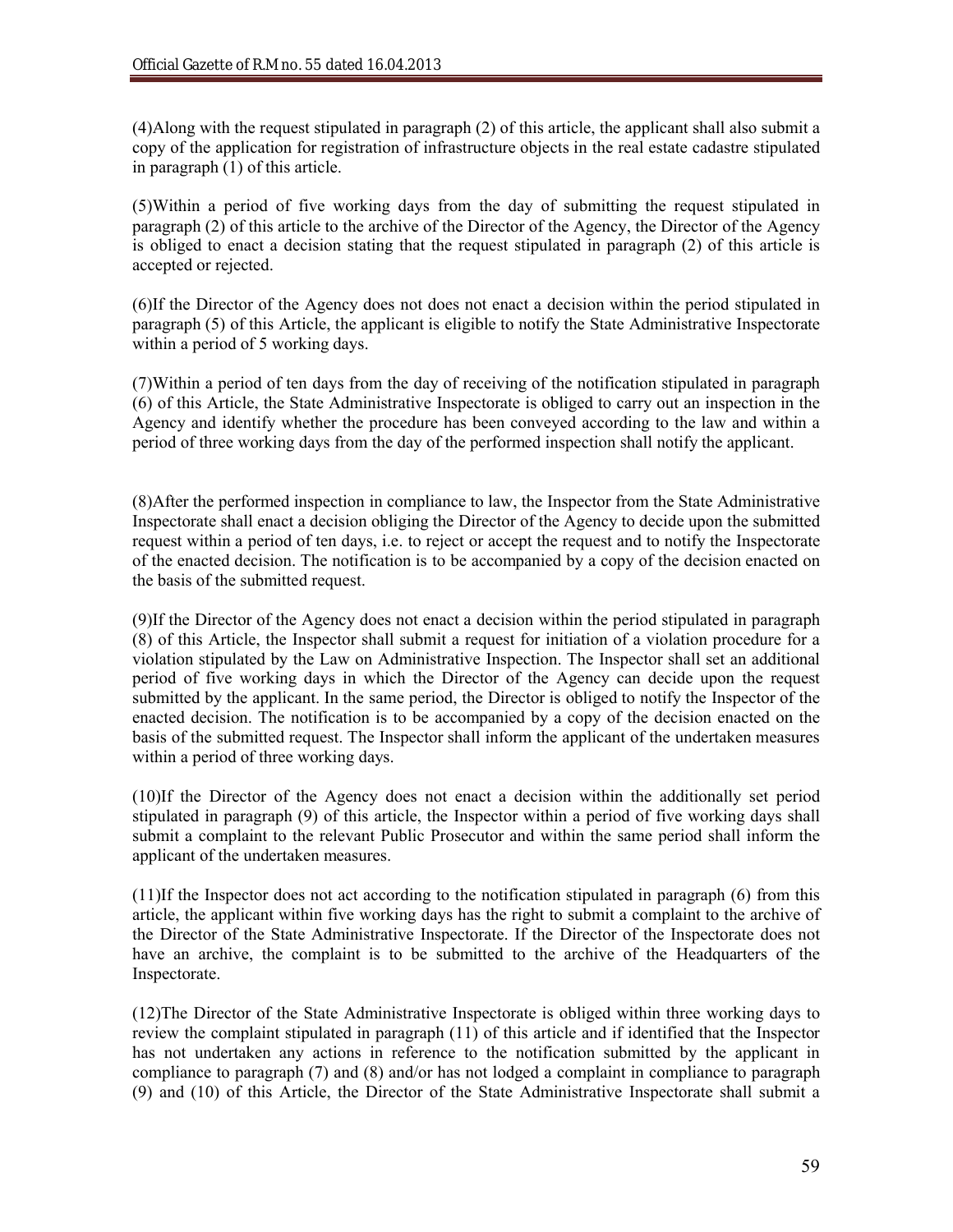request for initiation of a violation procedure for a violation stipulated in the Law on Administrative Inspection against the Inspector and shall set an additional period of 5 working days in which the Inspector is to carry out an inspection in the Agency to identify whether the procedure has been carried out in compliance to Law and within a period of three working days from the day of the performed inspection shall inform the applicant for the undertaken measures.

(13)If the Inspector does not act within the additionally set period stipulated in paragraph (12) of this Article, the Director of the State Administrative Inspectorate shall submit a complaint to the relevant Public Prosecutor against the Inspector and within a period of three working days shall inform the applicant of the undertaken measures.

(14) In the case stipulated in paragraph (13) of this Article, the Director of the State Administrative Inspectorate shall immediately or within one working day authorize another Inspector to immediately carry out the inspection.

(15)In the case stipulated in paragraph (14) of this article, the Director of the State Administrative Inspectorate within a period of three working days shall inform the applicant of the undertaken measures.

(16)If the Director of the State Administrative Inspectorate does not act in compliance with paragraph (12) of this Article, the applicant can lodge a complaint to the relevant Public Prosecutor within a period of eight working days.

(17)If the Director of the Agency does not enact a decision within the period stipulated in paragraph (10) of this article, the applicant may file an administrative lawsuit at the relevant court.

(18)The procedure at the Administrative Court is urgent.

(19)After the enforcement of the bylaw act stipulated in paragraph 3 of this article, the bylaw act shall be immediately or within 24 hours published at the web-page of the Agency.

## **Delivery of Notifications and Confirmations** Article 187

(1)The confirmations from Article 184 and Article 185, paragraph (2) and the notifications from article 185, paragraph (3) and (4) of this law, are delivered by the Agency to the applicants/right holders via mail or in electronic form within three (3) days from the day of the performed registration.

(2) If the confirmations cannot be delivered under the methods stipulated in paragraph (1) of this Article, then an Announcement shall be posted on the Bulletin Board in the premises of the Agency.

(3) After the expiry of the seven day period from the date of posting the announcement stipulated in paragraph (2) of this article, it is considered that proper delivery is completed.

(4)The applicants shall be informed of the performed registration/rejection by electronic means, via SMS or e-mail, depending on what they entered in their application.

## **Bylaws**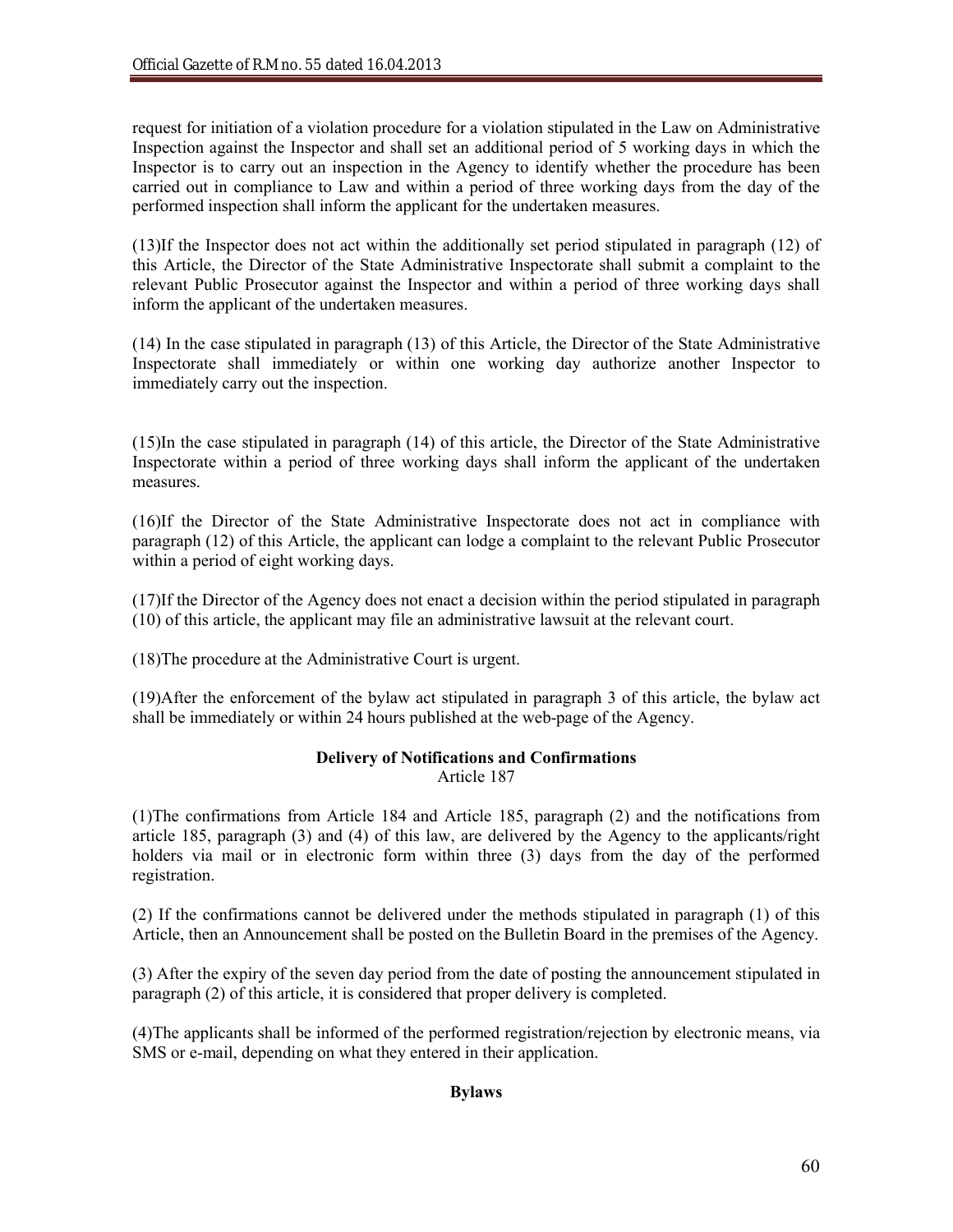## Article 188

The manner of registering infrastructure objects, the form and content of the registration application for an infrastructure object, the confirmation for the receipt of the application, the confirmation for registration or rejection, and the recording notification shall be prescribed by the Steering Board of the Agency.

## **XII. MAINTENANCE OF THE REAL ESTATE CADASTRE**

## **Scope of the maintenance of the Real Estate Cadastre**  Article 189

The maintenance of the Real Estate Cadastre is comprised of registration of the real properties which remained with unregistered rights, as well as registration of changes in the Real Estate Cadastre and the cadastre of infrastructure objects as part of the Real Estate Cadastre.

## **XII.1. REGISTRATION OF REAL PROPERTIES WHICH REMAINED WITH UNREGISTERED RIGHTS**

## **Application for registration of real properties which remained with unregistered rights**

## Article 190

(1) The registration of real properties which remained with unregistered rights is carried out by submitting an application for registration, enclosing a legal basis for registration, a geodetic report and evidence for the paid fee.

(2) The application for registration under paragraph (1) of this article shall include: personal and address data of the right holder/property user, data on PIN/Tax number, data on the legal basis for registration, data for the geodetic report, real property data and e-mail address/mobile phone number.

(3) The application for registration and the evidence for the paid fee shall be submitted in compliance with the provisions of Article 179 and Article 180 of this Law.

## **Verification, confirmation of receipt and sequence of registration** Article 191

The verification and the confirmation of the receipt of the application for registration, as well as the sequence of registration shall be performed in compliance with the provisions of Article 182 and Article 183 of this Law.

### **Incomplete applications for registration**  Article 192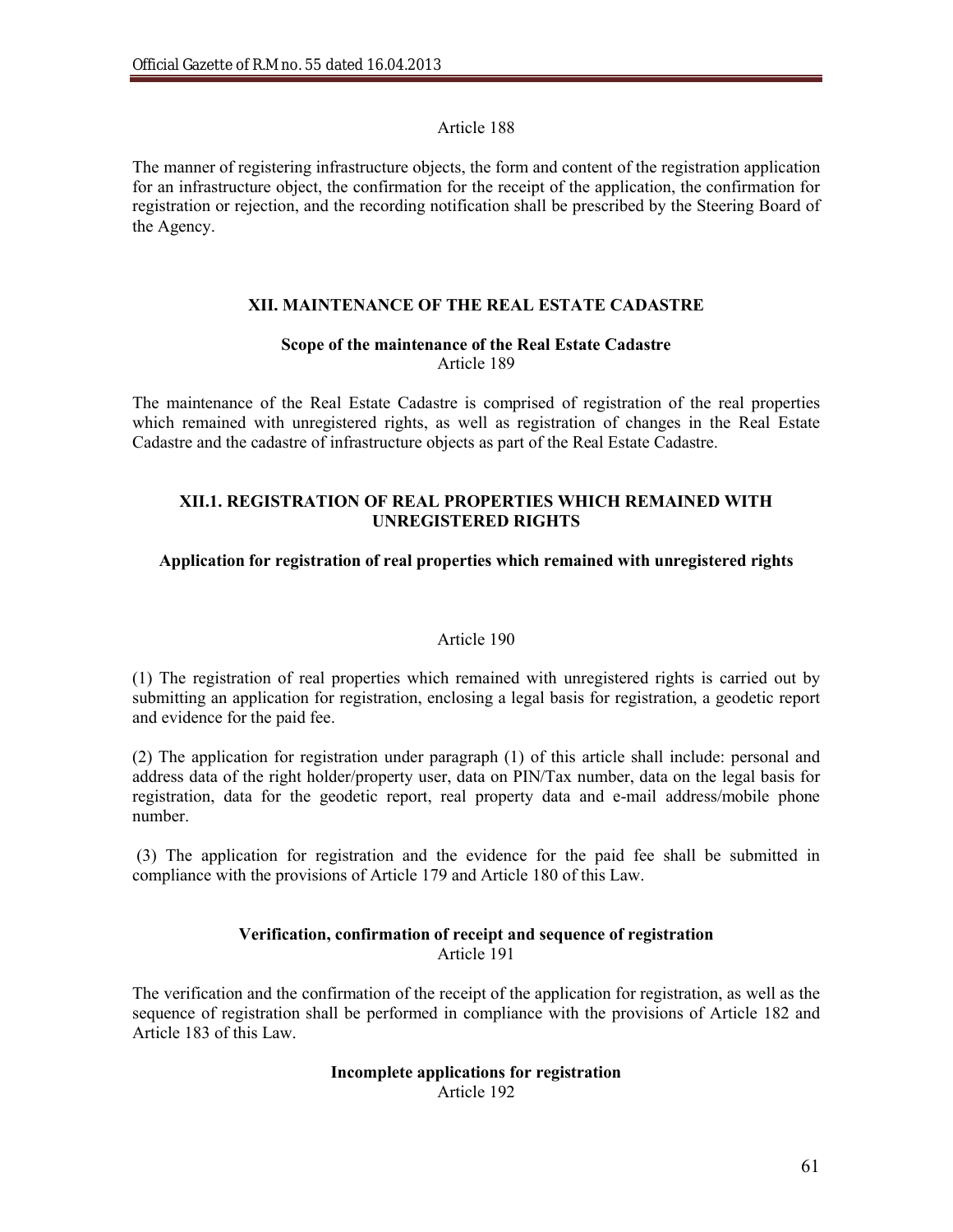The applications which do not contain the data stipulated in the Article 190, paragraph (2) of this Law, as well as the applications which do not comprise the legal basis for registration, a geodetic report or whose application fee hasn't been paid, shall be rejected by the Agency with a Rejection Note.

### **Comparison of data** Article 193

After accepting the application for registration, the data in the application for registration shall be compared with the data in the legal basis and the data collected with the survey comprised in the geodetic report.

### **Acceptable differences in the cadastre parcel area** Article 194

(1) If during the registration of rights to real property located in cadastre municipalities where a Land Cadastre is established on the basis of performed survey (descriptive cadastre) is identified that the cadastre parcel area (comprised in the legal basis) is in discrepancy with the area collected with the survey and the difference accounts up to 5% of the cadastre parcel area (comprised in the legal basis) but is not bigger than 500 m2, then the real estate cadastre shall register the cadastre parcel area collected with the survey;

(2) If during the registration of rights to real properties located in cadastre municipalities where a Land Cadastre is established without a performed survey (inventory cadastre) is identified that the cadastre parcel area (comprised in the legal basis) is in discrepancy with the area collected with the survey and the difference accounts up to 20% of the cadastre parcel area (comprised in the legal basis) but it is not bigger than 1000 m2, then the real estate cadastre shall register the cadastre parcel area collected with the survey.

(3) The registration in compliance to paragraph (1) and (2) of this article shall be performed if the above specified differences are a result of the different survey techniques and methods.

(4) In case when the survey of the actual situation showed that the boundary line of the cadastral parcel, subject to the survey, deviates from the boundary line of the cadastral parcel registered in the real estate cadastre, whereby the difference of the area obtained in the survey is within the allowed difference from paragraph (1) of this Article, the area determined by the survey shall be recorded, if the geodetic report is accompanied by statements of consent for acceptance of the boundary line and the newly defined area of the cadastral parcel which is the subject of survey, signed by the right holders of the neighboring cadastral parcels and certified by a competent authority in accordance with law.

## **Unacceptable differences in the cadastre parcel area**

Article 195

When the differences in the areas of the cadastral parcels exceed the acceptable differences stipulated in Article 194 of this Law, data for the cadastral parcels shall be taken from the survey, compared to the situation of the cadastral map from the land cadastre and with the attached legal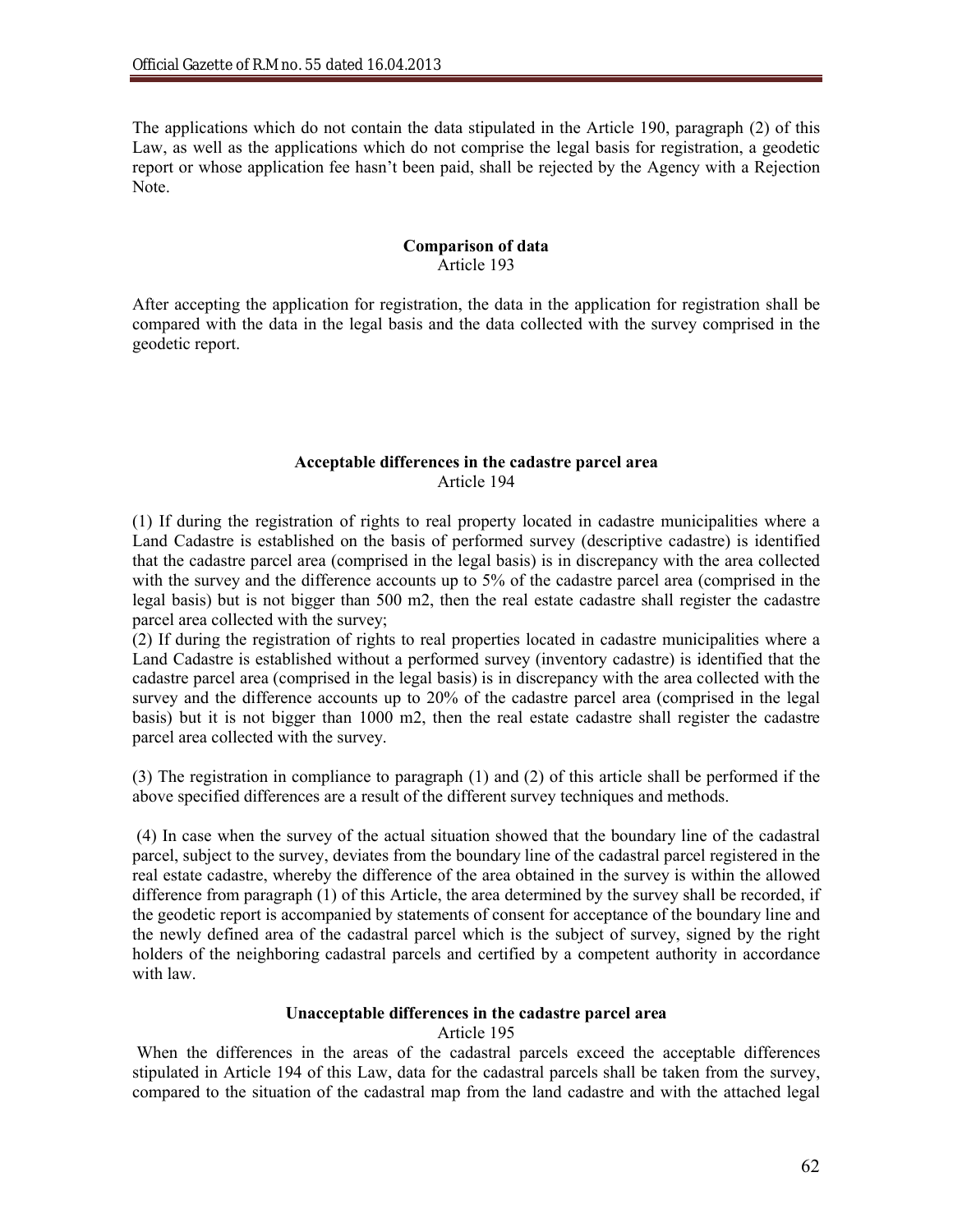basis, while the data regarding the right holders and the type of right shall be taken from the legal basis, i.e. the land cadastre.

## **Differences in the building use areas** Article 196

When the data for the area of buildings, the separate and common parts of buildings and other objects collected with the survey differ from the data specified in the legal basis, then the applications for registration of changes shall be rejected.

## **Confirmation of registration and Rejection Note** Article 197

(1) If during the comparison it is determined that there is a compliance of the data contained in the legal basis and the geodetic report, as well as compliance to Article 175 paragraph (2) of this law, the registration shall be performed in the real estate cadastre, for which a confirmation of registration shall be issued to the applicant.

(2) The applications for registration which do not comprise eligible legal basis for registration shall be rejected with a Rejection Note.

## **Deadline for processing of application for registration** Article 198

(1) The official is obliged to perform the requested registration or to reject the application for registration within a period not exceeding 15 days from the date of receipt of the application for registration.

(2) If the officer fails to perform the required registration or fails to reject the application for registration within the time period specified in paragraph (1) of this Article, the applicant has the right, within a period of three working days, to submit a request to the archive of the Director of the Agency and the Director is obliged to enact a decision. If the Director of the Agency does not have an archive, the request is to be submitted to the archive of the Headquarters of the Agency.

(3) The form and the content of the request stipulated in paragraph (2) of this Article shall be prescribed by the Steering Board of the Agency.

(4)Along with the request stipulated in paragraph (2) of this article, the applicant shall also submit a copy of the application for registration of infrastructural objects in the real estate cadastre stipulated in paragraph (1) of this Article.

(5) Within a period of five working days from the day of submitting the request stipulated in paragraph (2) of this article, to the archive of the Director of the Agency, the Director of the Agency is obliged to enact a decision stating that the request stipulated in paragraph (2) of this article is accepted or rejected.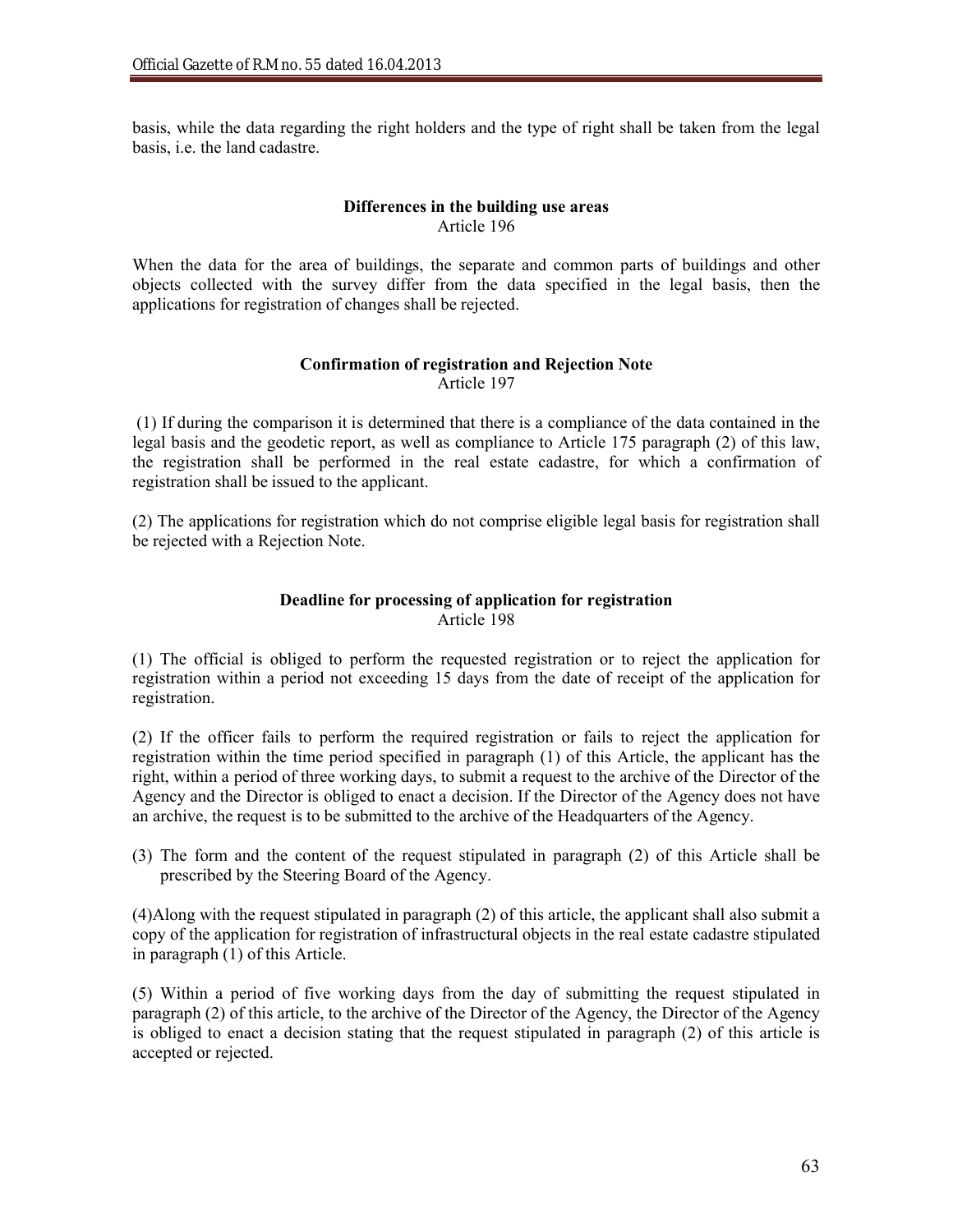(6) If the Director of the Agency does not enact a decision within the period stipulated in paragraph (5) of this article, the applicant is eligible to inform the State Administrative Inspectorate within a period of 5 working days.

(7) Within a period of ten days from the day of receipt of the information stipulated in paragraph (6) of this article, the State Administrative Inspectorate is obliged to carry out an inspection in the Agency and identify whether the procedure has been conveyed according to the law and within a period of three days from the day of the performed inspection shall notify the applicant.

(8) After the performed inspection in compliance to law, the Inspector from the State Administrative Inspectorate shall enact a decision obliging the Director of the Agency to decide upon the submitted request within a period of ten days, i.e. to reject or accept the request and to notify the Inspectorate of the enacted decision. The notification is to be accompanied by a copy of the decision enacted on the basis of the submitted request.

(9)If the Director of the Agency does not enact a decision within the period stipulated in paragraph (8) of this article, the Inspector shall submit a request for initiation of a violation procedure for a violation stipulated by the Law on Administrative Inspection. The Inspector shall set an additional period of five working days in which the Director of the Agency can decide upon the request submitted by the applicant. In the same period, the Director is obliged to notify the Inspector of the enacted decision. The notification is to be accompanied by a copy of the decision enacted on the basis of the submitted request. The Inspector shall inform the applicant of the undertaken measures within a period of three working days.

(10) If the Director of the Agency does not enact a decision within the period stipulated in paragraph (9) of this article, the applicant is eligible to inform the State Administrative Inspectorate within a period of 3 working days, and the Inspector shall inform the applicant of the undertaken measures within that period.

(11) If the Inspector does not act according to the notification stipulated in paragraph (6) from this article, the applicant within five working days has the right to submit a complaint to the archive of the Director of the State Administrative Inspectorate. If the Director of the Inspectorate does not have an archive, the complaint is to be submitted to the archive of the Headquarters of the Inspectorate.

(12)The Director of the State Administrative Inspectorate is obliged within three working days to review the complaint stipulated in paragraph (11) of this Article, and if identified that the Inspector has not undertaken any actions in reference to the notification submitted by the applicant in compliance to paragraph (7) and (8) and/or has not lodged a complaint in compliance to paragraph (9) and (10) of this article, the Director of the State Administrative Inspectorate shall submit a request for initiation of a violation procedure for a violation stipulated in the Law on Administrative Inspection against the Inspector and shall set an additional period of 5 working days in which the Inspector is to carry out an inspection in the Agency to identify whether the procedure has been carried out in compliance to Law and within a period of three working days from the day of the performed inspection shall inform the applicant for the undertaken measures.

(13) If the Inspector does not act within the additionally set period stipulated in paragraph (12) of this article, the Director of the State Administrative Inspectorate shall submit a complaint to the relevant Public Prosecutor against the Inspector and within a period of three working days shall inform the applicant of the undertaken measures.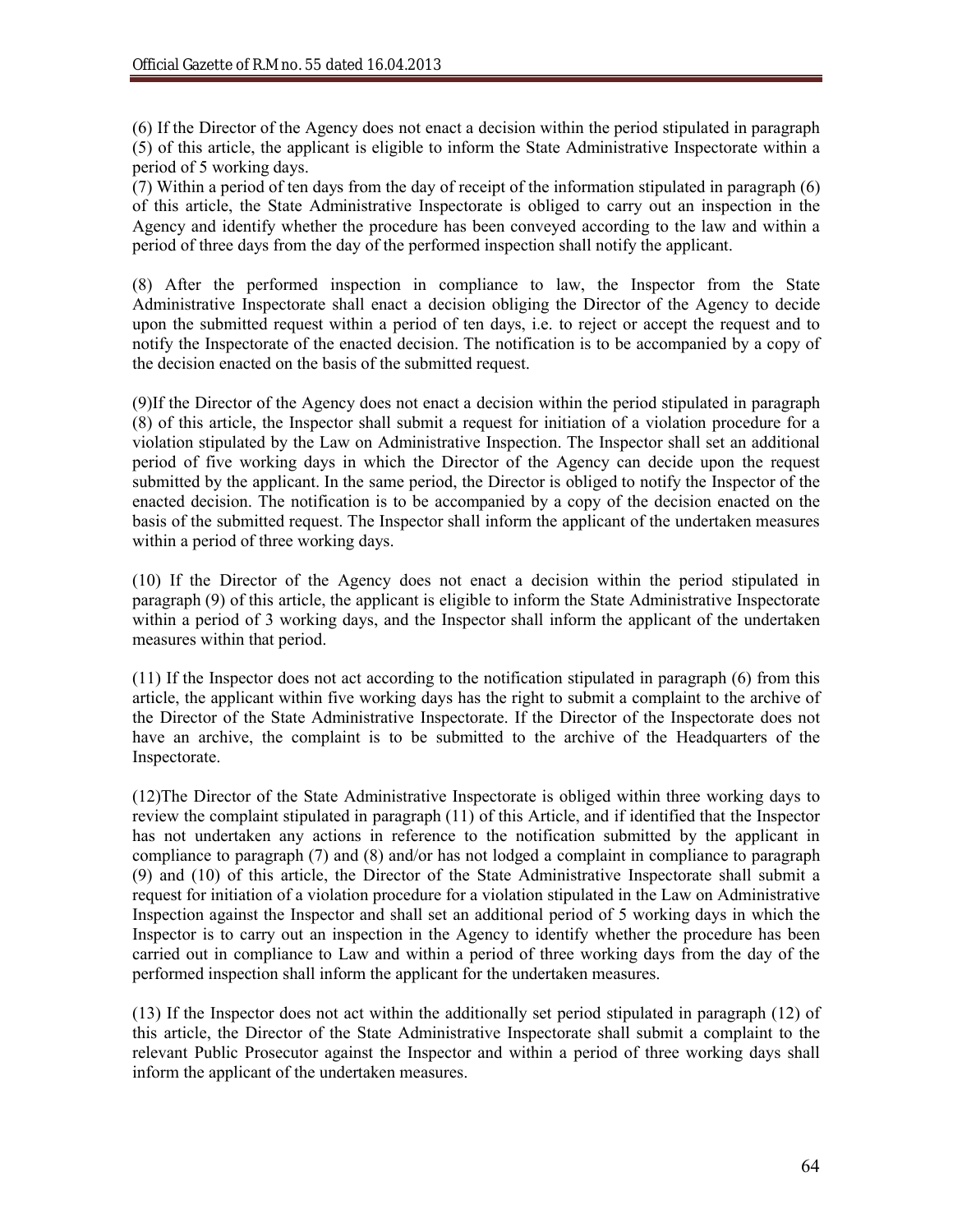(14) In the case stipulated in paragraph (13) of this article, the Director of the State Administrative Inspectorate shall immediately or within one working day authorize another Inspector to immediately carry out the inspection.

(15) In the case stipulated in paragraph (14) of this article, the Director of the State Administrative Inspectorate within a period of three working days shall inform the applicant of the undertaken measures.

(16) If the Director of the State Administrative Inspectorate does not act in compliance with paragraph (12) of this article, the applicant can lodge a complaint to the relevant Public Prosecutor within a period of eight working days.

(17) If the Director of the Agency does not enact a decision within the period stipulated in paragraph (10) of this article, the applicant may file an administrative lawsuit at the relevant court.

(18) The procedure at the Administrative Court is urgent.

(19) After the enforcement of the bylaw act, the bylaw act shall be immediately or within 24 hours published on the web-page of the Agency.

# **Submission**

Article 199

The confirmations from Article 197 paragraph (1) and (2) of this Law shall be submitted in compliance with the provisions stipulated in Article 187 of this Law.

## **XII.2. REGISTRATION OF CHANGES IN THE REAL ESTATE CADASTRE AND THE CADASTRE OF INFRASTRUCTURE OBJECTS AS A PART OF THE REAL ESTATE CADASTRE**

### **Scope of the registration of changes in the real estate cadastre** Article 200

The registration of changes in the real estate cadastre and the cadastre of infrastructure objects, as a part of the real estate cadastre, includes the changes regarding data on:

- real property,
- real property rights,
- real property rights holders,
- conditional registration of facts which are of influence to the real property, and
- temporary registration

### **Changes of the data in the Real Estate Cadastre** Article 201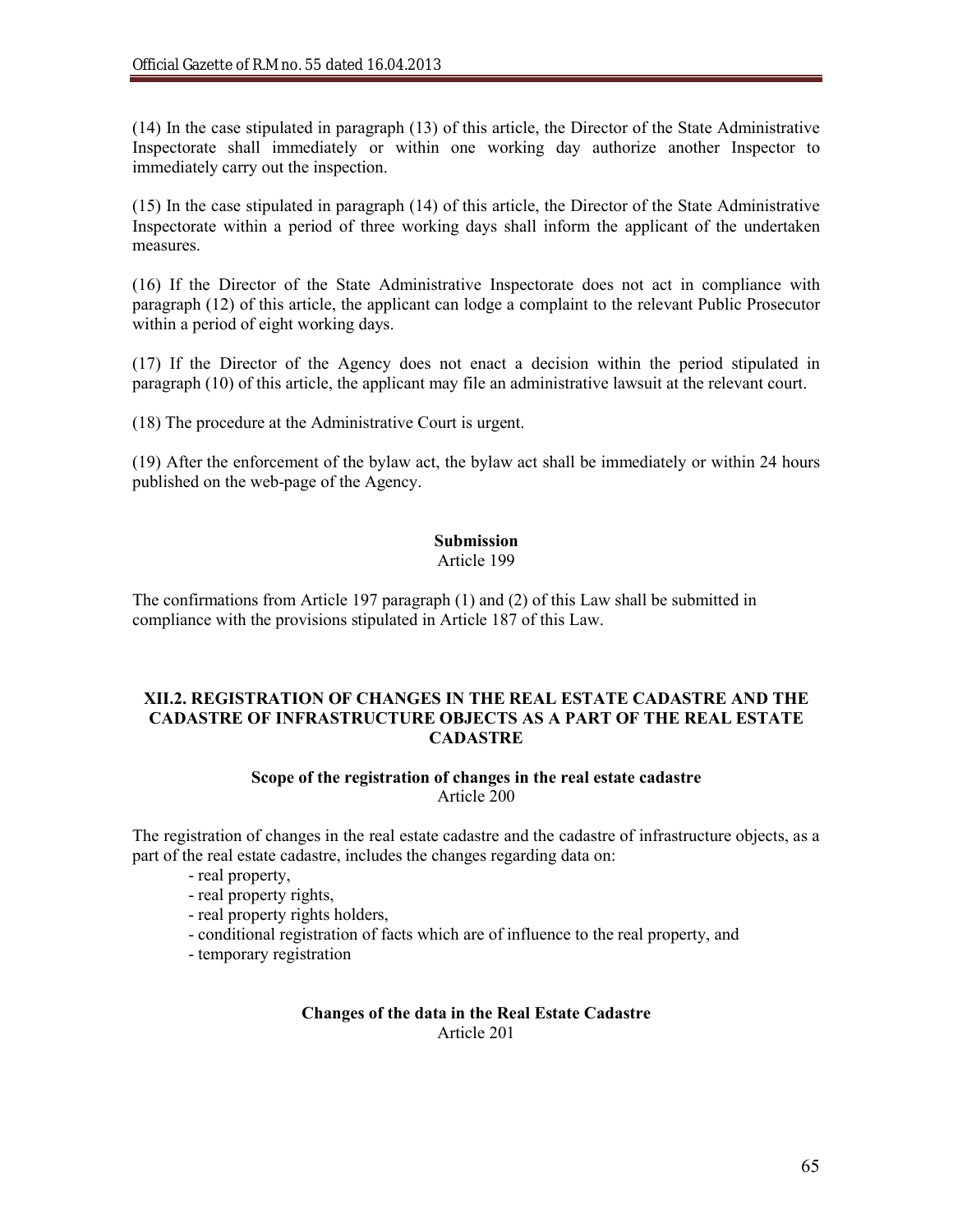(1) The changes in the real property data are the changes which have occurred in the land data, the data for the buildings, the separate/common parts of buildings and other objects, as well as infrastructure objects.

(2) The changes which have occurred in the real property rights data are changes of the registered real property rights.

(3) The changes which have occurred in the real property right holders data are the changes in the personal data, i.e. the name and surname of the natural entity and the name of the legal entity, as well as the change in the address data of the natural entity and the headquarters of the legal entity.

(4) The changes in the data for the conditional registration of facts which are of influence to the real property are the changes which are used to perform a conditional registration of facts which are of influence to the real estate rights, as well as their deletion.

(5) The changes in the data for the temporary registration are changes which are used to perform conditional and temporary registration of constructions underway, as well as their deletion.

## **Registration of changes in the real estate cadastre**

### Article 202

The real property right holder is obliged to submit an application for registration of the change in the real estate cadastre within 30 days from the day of the occurrence of the change on the real property.

## **Application for registration of a change in the real estate cadastre** Article 203

The application for registration of changes in the real estate cadastre, apart from the data stipulated in article 178, paragraph (2) and article 190, paragraph (2) of this Law, shall also comprise the data for the type of the change as well as the number of the geodetic report depending on the type of the change.

### **Submitting an application and evidence for the paid fee** Article 204

The application for registration of a change and the evidence for the paid fee shall be submitted in compliance with provisions from Article 179 and Article 180 of this Law.

## **Verification, confirmation for receipt and sequence of registration** Article 205

The verification and confirmation for receipt of the application for change, as well as the sequence of registration of the applications are performed in compliance with the provisions of Article 182 and Article 183 of this Law.

### **Incomplete applications for registration**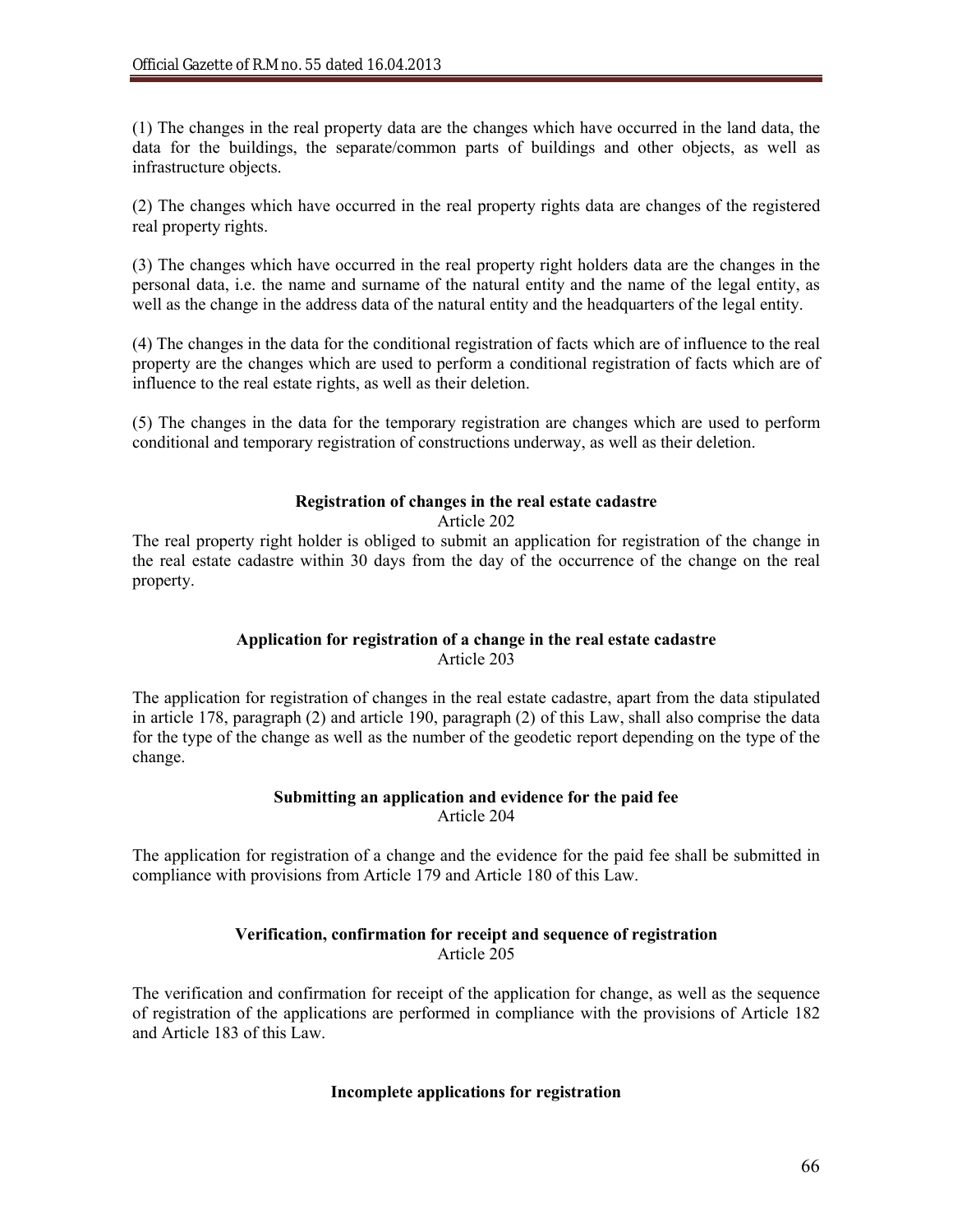## Article 206

The applications for registration of changes which do not contain the data stipulated in the article 178 paragraph (2) and article 190, paragraph (2) of this law, as well as the applications which do not comprise the legal basis for registration or which do not comprise a geodetic report, depending on the type of the change, shall be rejected by the Agency with a Rejection Note.

### **Comparison of data** Article 207

(1)After the receipt of the application for registration of a change, the data comprised in the application for registration of a change, the data comprised in the document for the legal basis and depending on the type of the change, the data in the geodetic report, shall be compared with the data for the subject real property and the real property right holder according to the data registered in the real estate cadastre.

(2) If the comparison of the data stipulated in paragraph (1) of this Article identifies that there is incompatibility, then the application for registration of the change shall be rejected with a rejection note.

(3) If the comparison of the data stipulated in paragraph (1) of this Article identifies that there is compatibility of the data, the registration shall be performed and the applicant shall receive a confirmation for registration.

(4) The rejection/registration with the rejection note or the confirmation for registration stipulated in paragraphs (2) and (3) of this Article is performed within a period not longer than 1 working day for changes processed without a geodetic report and within a period not longer than 3 working days for changes which are processed with a geodetic report.

### **Registration of common parts** Article 208

The legal basis which is used to register the ownership right and the sub-forms of the ownership right (co-ownership and joint ownership) of the separate part of the building can also be used to register the ownership right of the common parts of the building which are in service of the separate part of the building.

### **Correction of errors** Article 209

(1) Errors are considered to be the errors which have occurred during the acquisition and registration of the real property data, which refer to:

- The real property data, as a result of miscalculation of the parcel area i.e. building or the separate part of the building on the parcel,

- The address data of the real property and the personal and address data of the real property rights holders;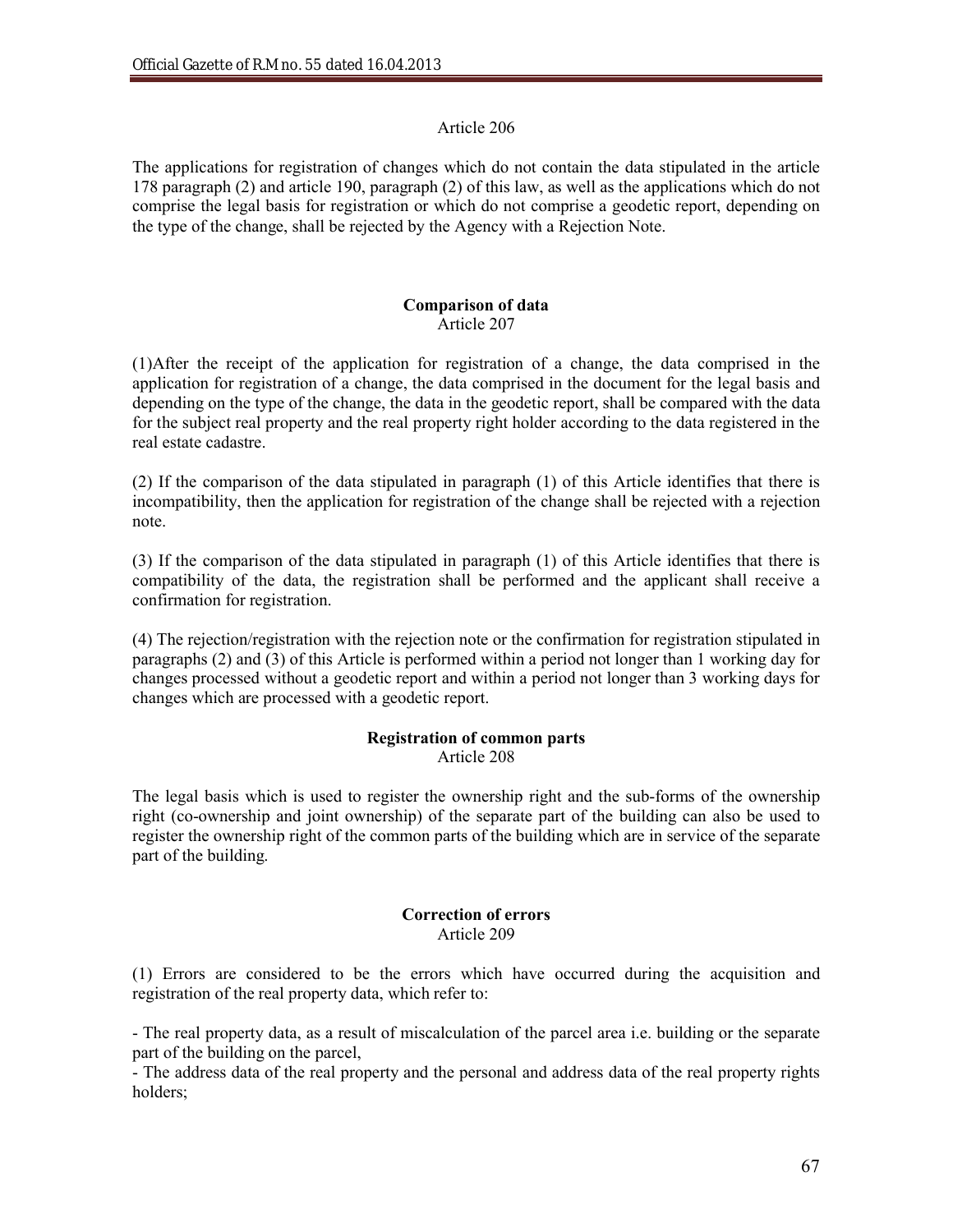(2) In the process of maintenance of the real estate cadastre, errors that refer to the data regarding the rights and the right holders registered during the establishment and maintenance of the real estate cadastre shall be removed, if no changes have been made during the maintenance of the real estate cadastre, which is established by inspecting the legal basis for registration.

(3) The errors stipulated in paragraph (1) and (2) of this article shall be corrected at the request of a client and under ex officio procedure, with a confirmation for correction of an error.

(4) The confirmation note from paragraph (3) of this Article shall be submitted in compliance with the provisions from article 187 of this Law.

(5) The correction of the errors stipulated in paragraph (1) and (2) of this article shall be performed free of charge.

## **Updating of data** Article 210

(1) During the maintenance of real estate cadastre, the real property data shall be updated.

(2) Updating of the data referred to in paragraph (1) of this Article shall be performed under ex officio procedure and at the request of a client.

## **Updating of data under ex officio procedure** Article 211

(1) Updating of data in the real estate cadastre under an ex officio procedure is carried out for the cadastre municipalities where the percentage of real properties which remained with unregistered rights is greater than 20%, based on the performed survey of Article 57 paragraph (3) of this law.

(2) By updating the data referred to in paragraph (1) of this Article, the real property rights shall be registered in accordance with the provisions of Article 190 paragraph (2), Article 191, Article 193, Article 194, paragraph (2), Article 197 and Article 198 of this Law. The confirmation for registration shall be submitted in accordance with the provisions of Article 187 of this Law.

(3) If the property subject to the application for registration was not identified by the holders of the property right during the survey referred to in Article 57 paragraph (3), performed under ex officio procedure, the property right shall be registered in the appropriate proportionate (co-ownership) parts.

(4) If the property subject to the application for registration can be identified by the property right holders during the survey referred to in Article 57 paragraph (3), performed under ex officio procedure, the property right shall be registered in compliance with Article 194, paragraph (2) of this Law.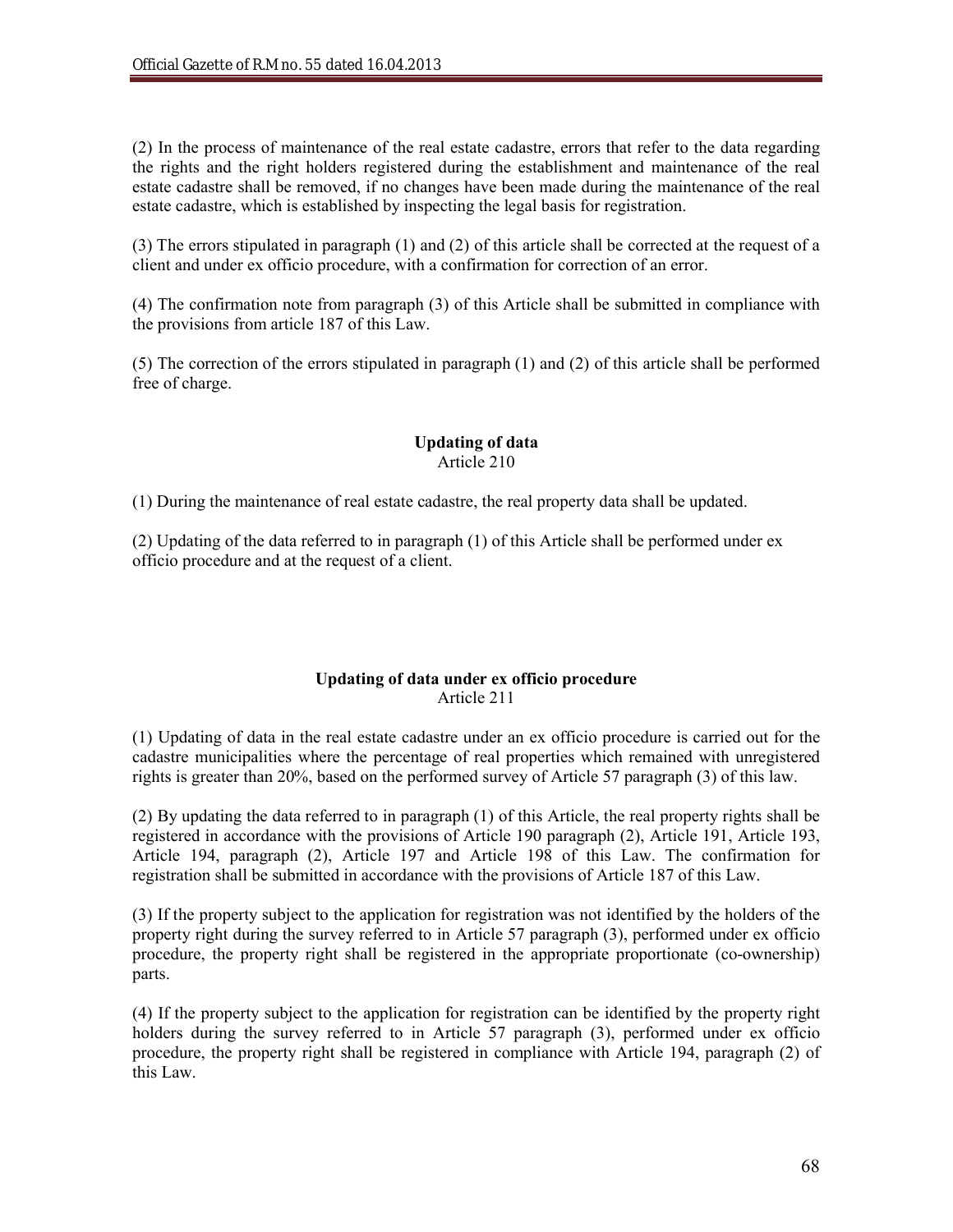(5) The Agency prepares an annual program for the updating of the data.

(6) The Annual program referred to in paragraph (5) of this Article shall be enacted by the Steering Board of the Agency and endorsed by the Government of RM.

## **Updating of data at the request of a client** Article 212

(1) In service of harmonization of the real estate cadastre data with the actual condition on the field, updating of the data is performed at the request/application of a client.

(2) The application referred to in paragraph (1) shall be accompanied by a geodetic report and documentation for the legal basis.

(3) The geodetic report under paragraph (2) of this Article shall mandatory contain statements of consent for acceptance of the borderline and newly established area of the cadastral parcel which is subject to updating, signed by the right holders of the neighboring cadastral parcels and certified by a competent authority in accordance with law.

(4) The processing of the application for updating is done in accordance with the provisions of Article 190 paragraph (2) and paragraph (3), Article 191, Article 192, Article 193, Article 197 and Article 198 of this Law, and the delivery of the confirmation of performed updating is performed in accordance with the provisions from Article 187 of this Law.

## **Archiving in electronic form** Article 213

The case files formed for the applications for issuing data from the GCIS, under ex officio procedure, as well as for the applications for registration, updating and correction of errors which have been submitted electronically and are verified in the electronic logbook, shall be archived in electronic form.

### **Registration fee** Article 214

(1) The fee for registration of real properties which have remained with unregistered rights and for registration of changes in the real estate cadastre and the cadastre of infrastructure objects as part of the real estate cadastre is determined depending on the actual costs of their registration and on the quantity of data subject to registration, contained in the geodetic report, and is expressed through units of measurement in meter, square meter and cubic meter, as well as through the value of secured loans.

(2) The fee referred to in paragraph (1) of this Article shall be determined by a Tariff List enacted by the Steering Board of the Agency, and endorsed by the Government of the Republic of Macedonia.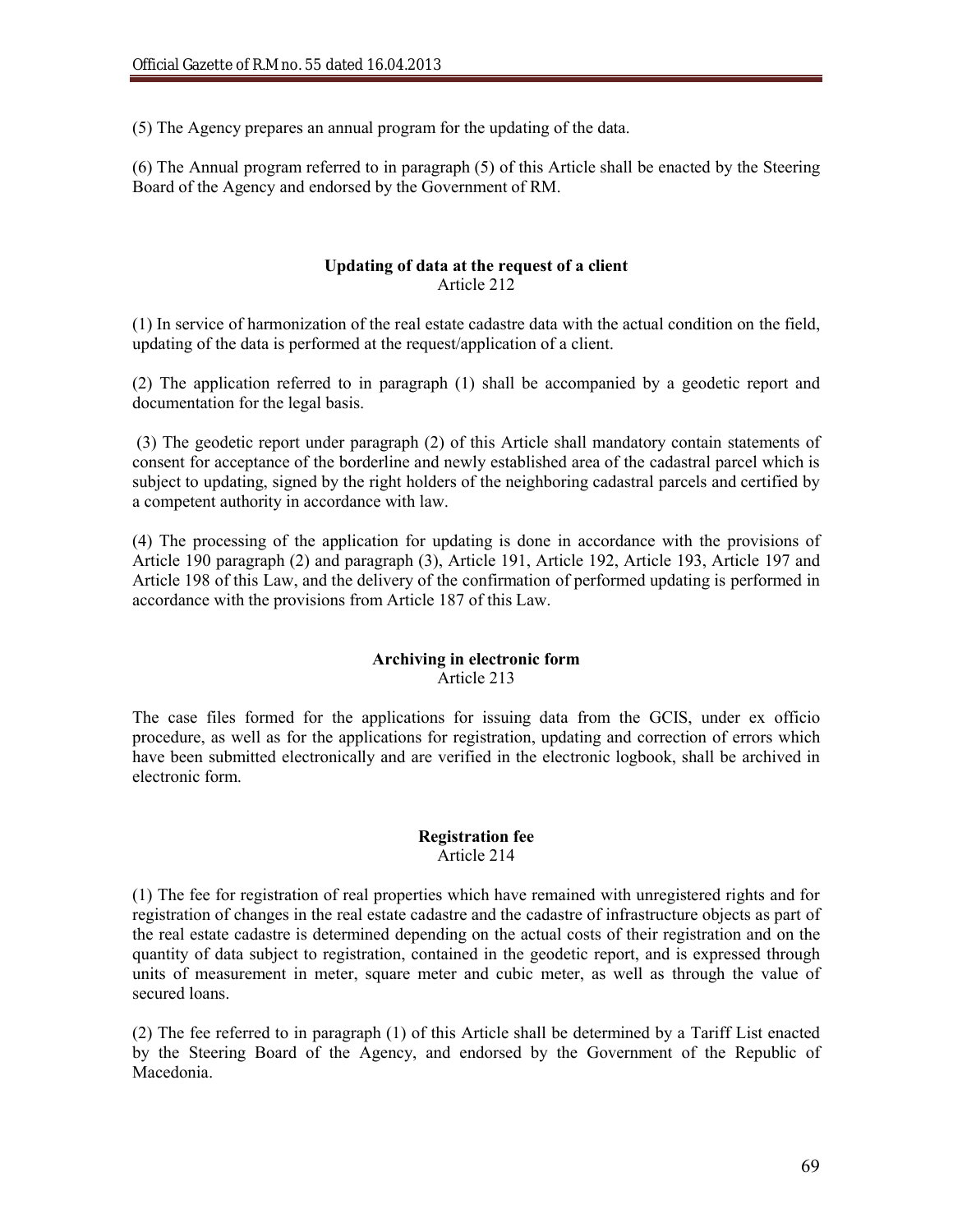## **Bylaws**

## Article 215

The manner of registration of the real properties which have remained with unregistered rights and for registration of changes in the real estate cadastre and the cadastre of infrastructure objects as a part of the real estate cadastre, the manner of correcting the errors, the manner of updating of data in the real estate cadastre, the form and content of the registration/change/correction of error/updating, the form and content of the confirmation note for registration/rejection/correction of error, is prescribed by the Steering Board of the Agency.

## **XIII. VALUATION AND RECORDING OF THE VALUE OF THE REAL PROPERTIES**

## **Valuation of the real properties**

Article 216

(1) The valuation of the real properties registered in the real estate cadastre is performed on the basis of a model for mass valuation.

(2) The mass valuation of the real properties referred to in paragraph (1) of this Article shall be performed by the Agency under ex officio procedure.

(3) The valuation i.e. the calculated value of the real properties referred to in paragraph 1 of this article can be used or taken under consideration during the determination of the amount of the property tax in compliance to law.

### **Recording the value in the GCIS** Article 217

(1) The data on the value of the real property determined with the mass property valuation shall be recorded in the GCIS.

(2) The data for the manner in which the mass valuation has been performed, as well as the index stipulated in article 220 of this law shall be published at the web page of the Agency for REC and can be published in the printed bulletin of the Agency for REC.

(3) The Agency for REC, under ex officio procedure, shall record in the GCIS the values of the real properties contained in the documents for the legal basis, which are annexed to the applications for registration i.e. processing of changes in the real estate cadastre.

## **Notifying the applicant** Article 218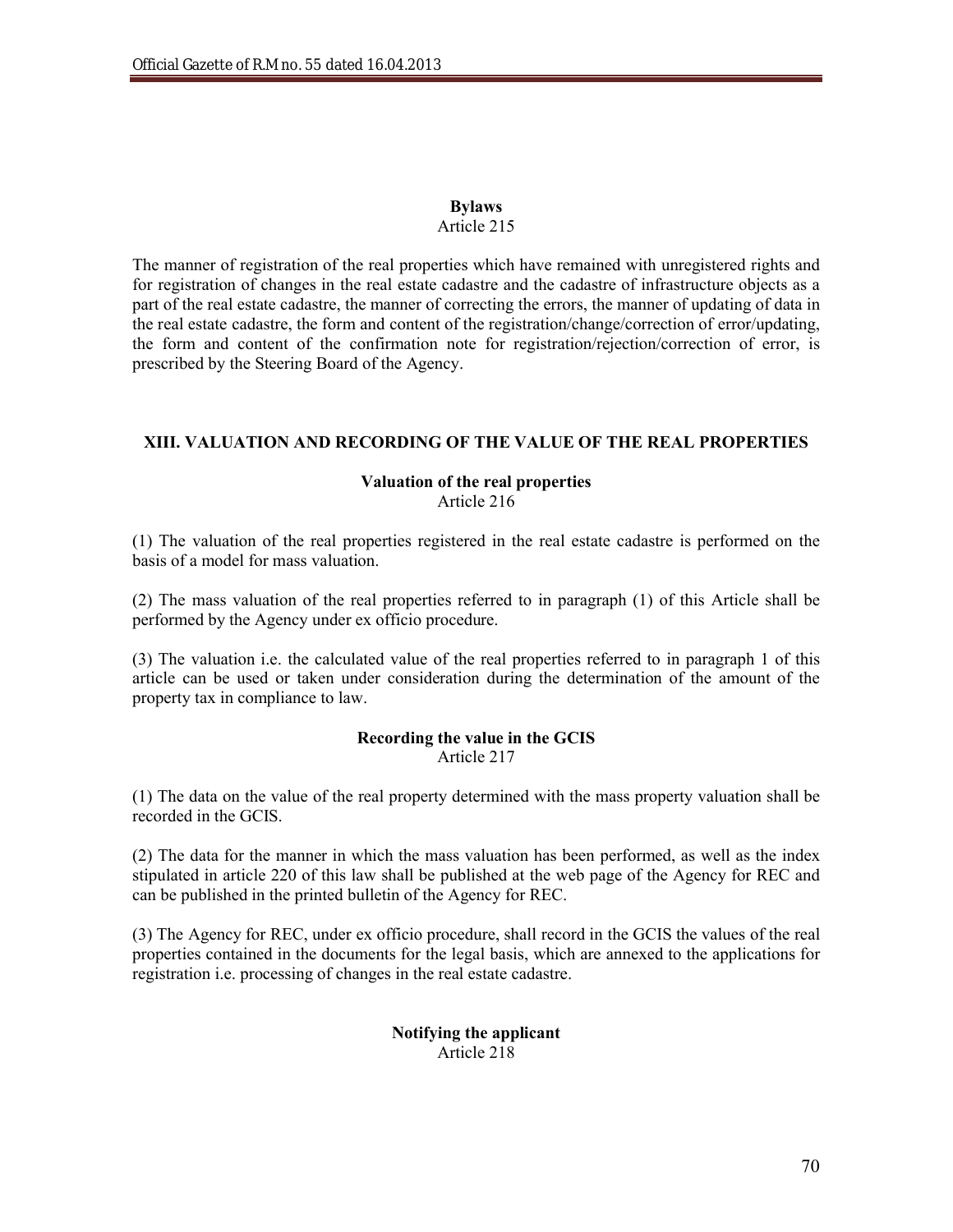The Agency for REC, with the confirmation for registration i.e. confirmation for processing changes in the real estate cadastre, shall also notify the client submitting the application stipulated in article 217 paragraph (3) of this Law for the performed recording of the value of the real property.

## **Mass Valuation Model** Article 219

The Agency shall determine the methodologies for the model of mass valuation and shall categorize the real properties according the value and shall determine the cycles of calculating the values.

### **Determination of index of value**  Article 220

Based on data from the mass property valuation and the value of the real property referred to in Article 217 paragraph (3) of this Law, the Agency shall determine and maintain the index of value of the real properties per categories, which represents a statistical measure for monitoring and recording of changes to a certain value.

### **Recording the lease value** Article 221

(1)On the basis of the data for the amount of the leases contained in the documents for the legal basis which are used to establish a lease over a real property, which are recorded in the Real Estate Cadastre, the Agency shall record the value of the leases in the GCIS.

(2) The entities authorized to sign/verify documents for the legal basis which are used to establish a lease over real properties are obliged to submit the same to the Agency for the purpose of recording in the real estate cadastre.

## **Bylaws**

### Article 222

The manner of performing the mass property valuation and the manner of changing the recorded real property value, as well as the manner of recording the value of the leases shall be prescribed by the Steering Board of the Agency.

## **XIV. REGISTRIES IN THE GEODETIC CADASTRE INFORMATION SYSTEM**

### **Types of registries** Article 223

The GCIS administers the Spatial Units Registry, the Graphic registry of streets and house numbers, and a Graphic registry of construction land.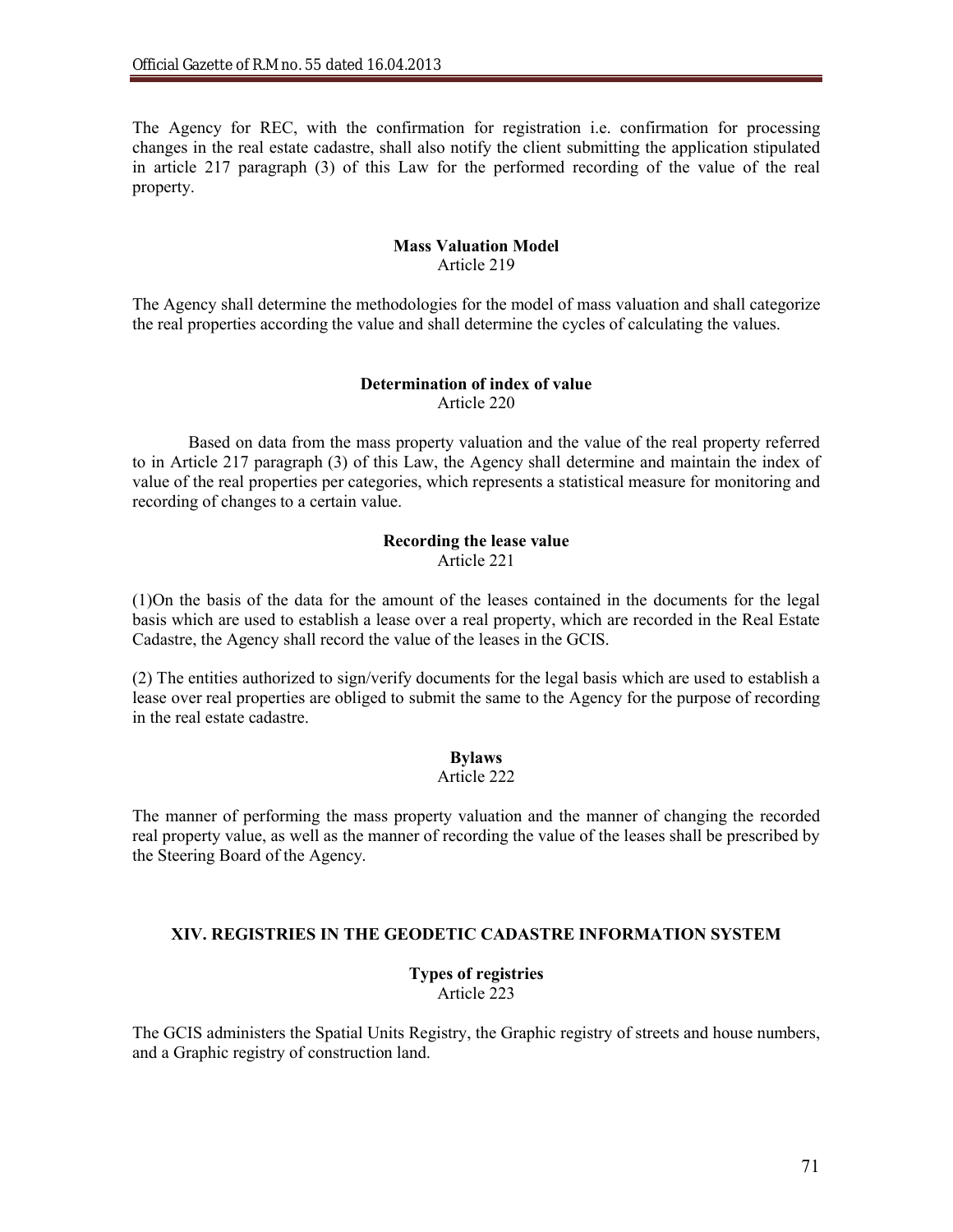# **XIV.1. SPATIAL UNITS REGISTRY**

### **Scope of the Spatial Units Registry** Article 224

The Spatial Units Registry shall include the following spatial units:

- Local self-government units,
- Cadastre municipalities,
- Inhabited areas
- Statistical areas,
- Census areas of the Republic of Macedonia

#### **Content of the Spatial Units Registry** Article 225

(1) Within the spatial units' registry, the following data is registered for each spatial unit:

- name, type and identification number (code) of the spatial unit,
- graphic layout/description of the boundaries and the data source of the spatial unit,
- data for the spatial unit which is connected to
- type of change, the source and date of the change of the spatial unit

(2) The Agency shall submit to the State Statistical Office the data from the Register of Spatial Units, for the purpose of conducting a census of population and agricultural land.

# **Bylaws**

### Article 226

The form and the manner of administering the Spatial Units Registry shall be prescribed by the Steering Board of the Agency.

# **XIV.2. GRAPHIC REGISTRY OF STREETS AND HOUSE NUMBERS**

### **Content of the graphic registry of streets and house numbers** Article 227

(1)The graphic registry of streets and house numbers contains spatial and descriptive data for streets and house numbers, as well as spatial data for the scope line on the basis of which the connection of the house number with the street is determined.

(2) The spatial data for the streets are coordinates of characteristic points which form a line that defines the location of the street.

(3) The spatial data for the house numbers are coordinates of a point which define the location of the object for which the house number is being determined.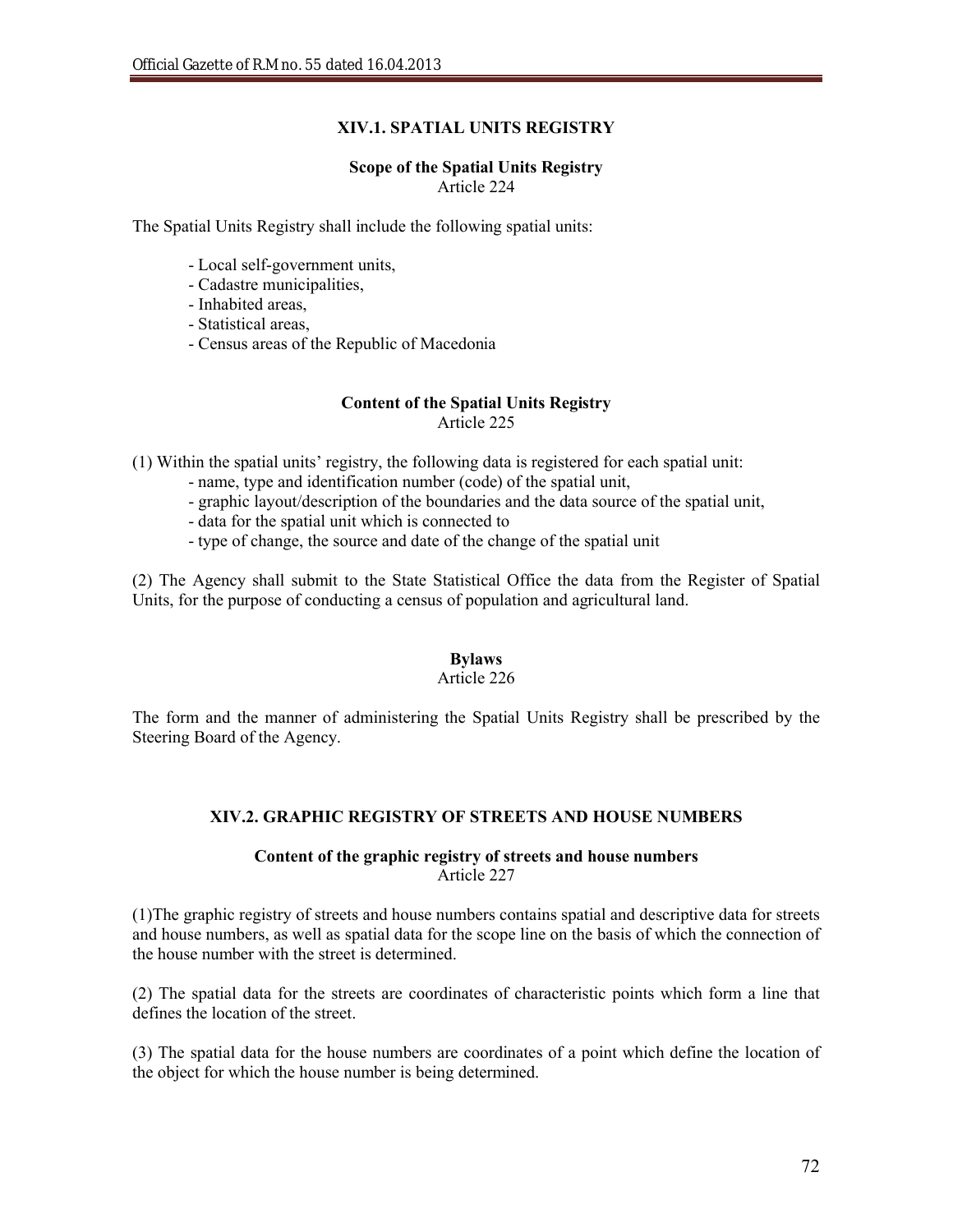(4) The spatial data for the line of the territorial scope is coordinates on the basis of which the house numbers are determined that belong to the street and enable their visual graphic layout.

(5) Descriptive data on the streets include street name and its number.

(6) Descriptive data on house numbers contain the house number.

(7) The descriptive and spatial data of this article are connected with the data for the local selfgovernment units and the populated areas contained in the Spatial Units Registry stipulated in article 224 of this law.

(8) The descriptive data stipulated in paragraph 1 of this article shall be taken over by the Agency for REC under ex officio procedure from the Registry of names of streets and house numbers which is administered within the Central Registry of R. Macedonia.

# **Unique identifier of streets and house numbers** Article 228

(1) Streets and house numbers are marked with a unique identifier in the Graphic registry of streets and house numbers.

(2) The unique identifier for the streets referred to in paragraph (1) of this Article is defined by the municipality number, township number and street number.

(3) The unique identifier for house numbers referred to in paragraph (1) of this Article is defined by the municipality number, township number, street number and house number.

# **Submitting data to the Agency**

Article 229

(1) Local self government units are obliged within 5 working days to submit the documentation for the legal basis for the change of the data for streets and house numbers, and a geodetic report depending on the type of the change, to the Agency in electronic form.

(2) The Central Registry of the Republic of Macedonia is obliged, within 5 working days, to submit data in electronic form to the Agency for the changes made in the Registry of street names and house numbers, administered within the Central Registry of R. Macedonia.

# **Changes in the Registry**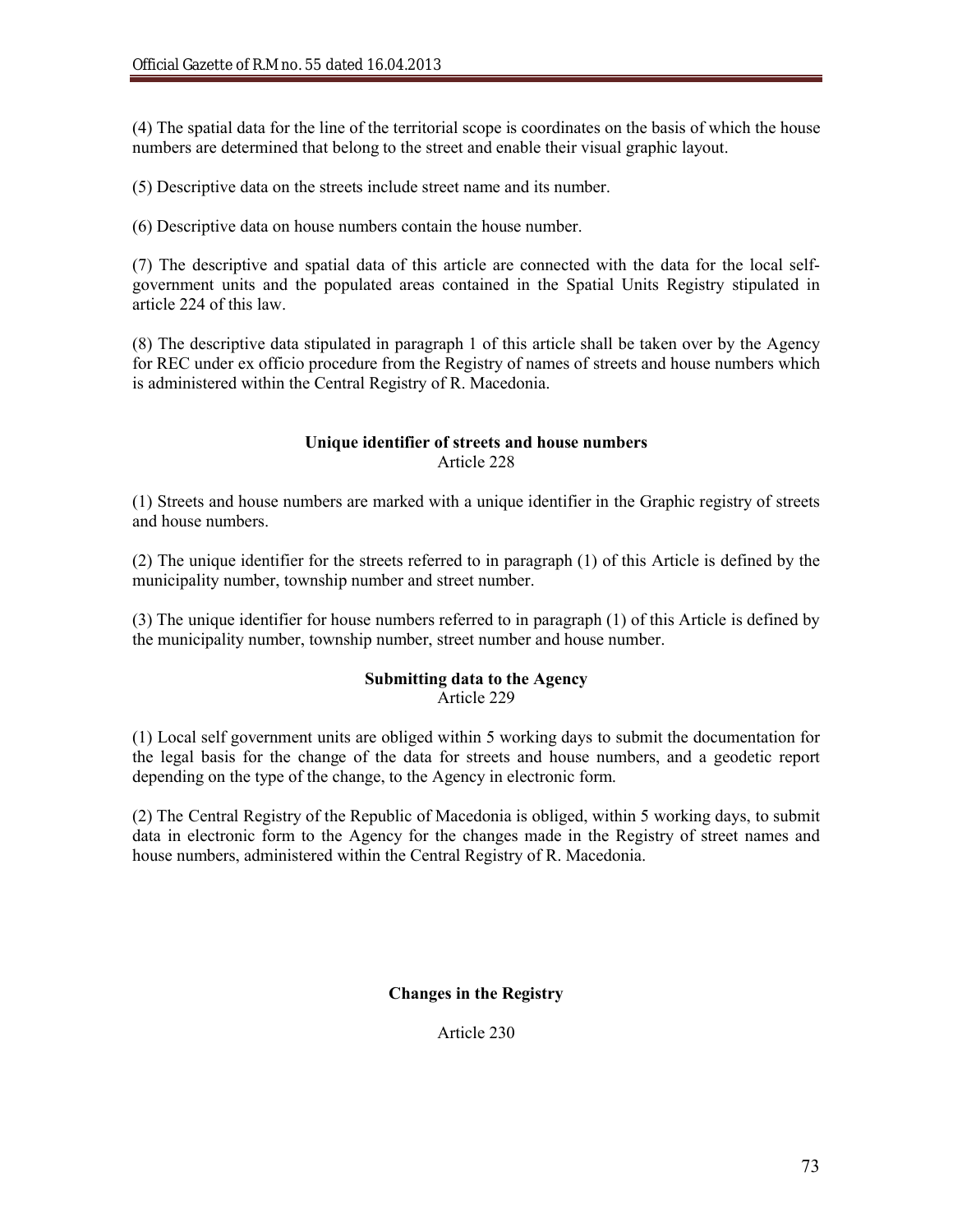(1) On the basis of the submitted documentation for the legal basis and the data from Article 229 of this law, the Agency shall carry out changes in the graphical registry of streets and house numbers within a period of 30 days from the receipt of the data.

(2) During the conveyance of the changes referred to in paragraph (1) of this Article, if identified that the same street passes through several townships, the number of the street contained in the unique identifier referred to in Article 228 paragraph (2) of this law, shall not be changed.

# **Bylaws**

### Article 231

The form and the manner of administering the graphic registry of streets and house numbers shall be prescribed by the Steering Board of the Agency.

### **XIV.3. GRAPHIC REGISTRY OF CONSTRUCTION LAND**

#### **Scope of the graphic registry of construction land**  Article 232

(1) The graphic registry of construction land contains spatial and descriptive data for the construction land.

(2) The registry referred to in paragraph (1) of this Article shall be established and administered on the basis of the data obtained from urban plans and urban planning documentation prepared in electronic form, compatible with the electronic form in which cadastral maps are prepared.

#### **Submitting data to the Agency** Article 233

The state enterprise/entity authorized to perform the works in the area of spatial planning as well as the local self-government units are obliged to submit urban plans and urban planning documentation to the Agency within a period of 30 days from the day of the enactment of the plans/documentation, for the purpose of administering the graphic registry of construction land.

#### **Purpose of the Registry** Article 234

The data contained in the graphic registry of construction land, shall be used by the Agency during performance of office geodetic works for special purposes related to the production of numerical data for the implementation of urban plans and urban planning documentation from Article 88 paragraph (1) of this Law.

#### **Excerpt from the Graphic Registry of Construction Land**  Article 235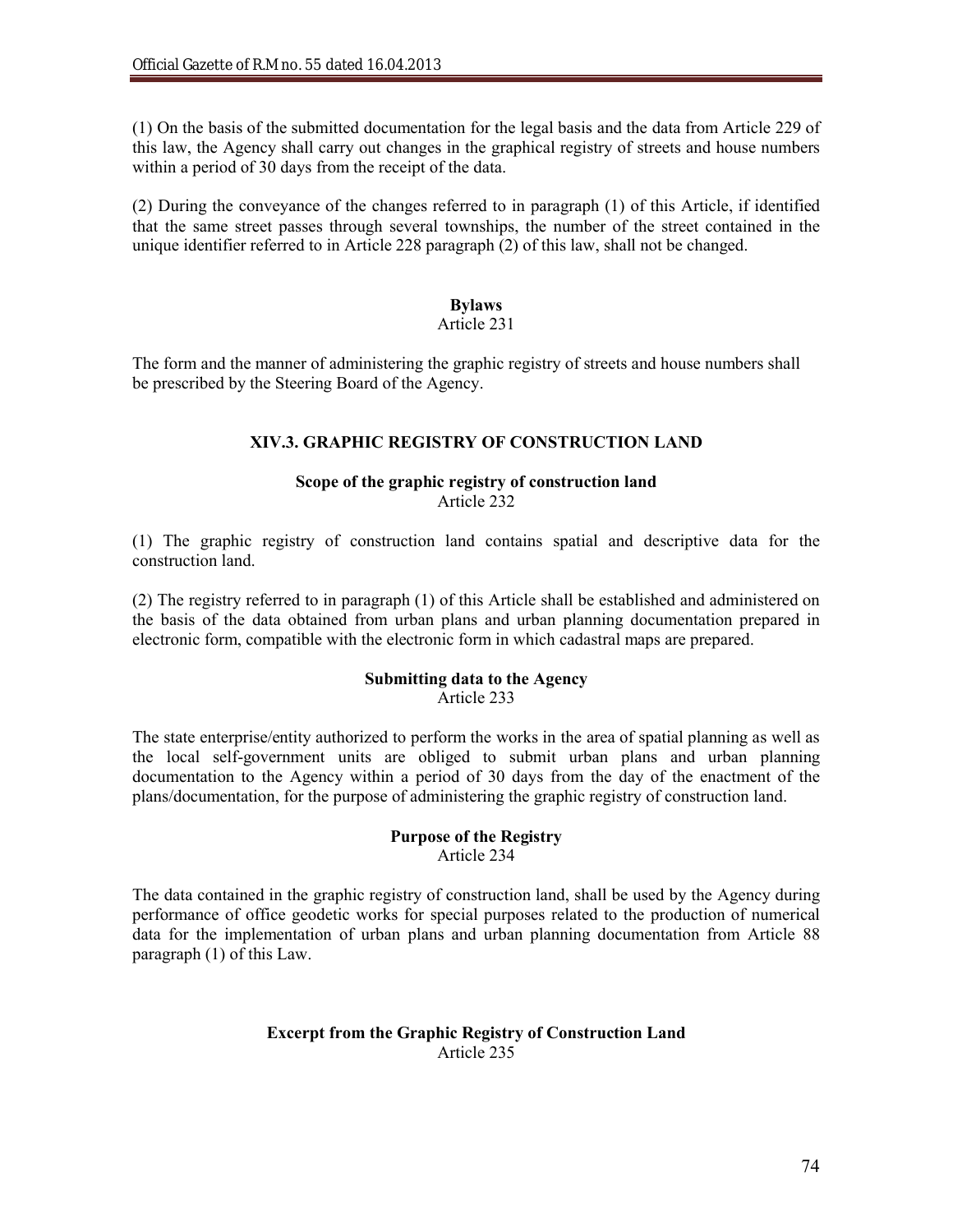The Agency shall issue from the graphic registry of construction land an excerpt in the form of a visual graphic layout of the horizontal projection of the construction land.

# **Bylaws**

# Article 236

The form and the manner of administering the graphic registry of construction land as well as the form of the excerpt from Article 235 of this Law shall be prescribed by the Steering Board of the Agency.

#### **XI. JUDICIAL PROTECTION**

#### **Establishing legitimacy of the application for registration**

#### Article 237

The Notes stipulated in article 83 paragraph (2), article 184, article 185, paragraph (2), article 192, article 197, paragraph (1) and paragraph (2), article 206, article 207, paragraph (2) and paragraph (3), article 209, paragraph (3), article 211 and article 212 of this law are final and enforceable. The applicant i.e. the right holder has the right to lodge a lawsuit against the above mentioned notes before the Administrative Court within a period of 15 days from the day of the receipt of the Note.

### **Lawsuit for Deletion**

Article 177

Every person who has legal interest may lodge a lawsuit before the Administrative Court and request for deletion of the registered in the real estate cadastre within 3 years from the date of the performed registration.

### **XVI. INTERNAL CONTROL OF THE AGENCY AND AUDIT**

#### **Internal control of the Agency** Article 239

The Director of the Agency is obliged to establish internal control through implementation of an adequate system for financial management and control and internal audit in compliance to Law.

### **Audit**

#### Article 240

(1) The audit of the material and the financial performance of the Agency shall be conducted in compliance to Law.

(2)The annual financial reports of the Agency shall be inspected and evaluated by an authorized Audit Company.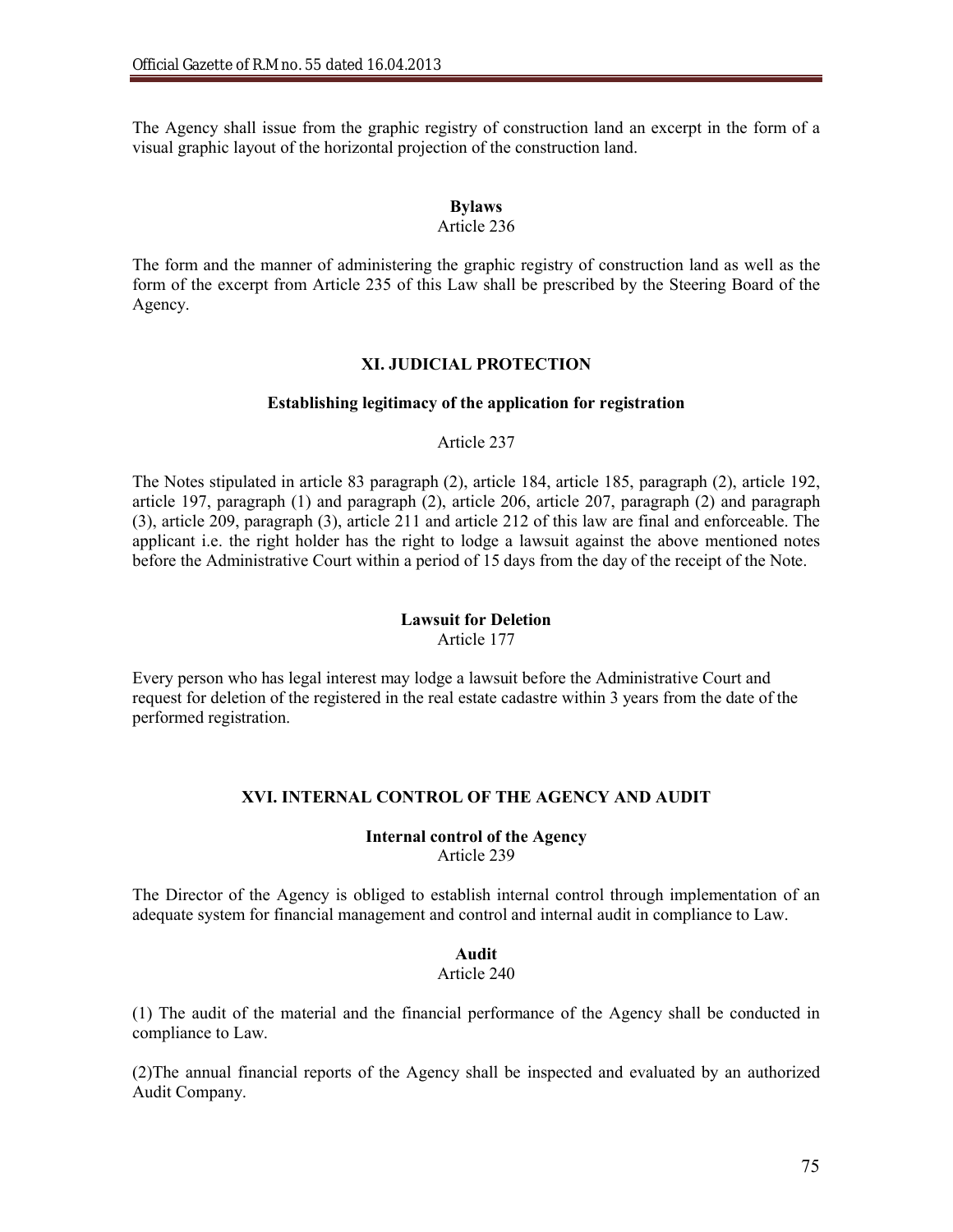(3)The Audit Company, stipulated in paragraph (2) of this Article, is obliged to submit to the Agency an Audit Report within a time period of three months after the end of the calendar year.

### **XVII. SUPERVISION OF THE WORK OF THE SOLE PROPRIETORS – AUTHORIZED SURVEYORS AND TRADE COMPANIES FOR GEODETIC WORKS**

### **Supervision**

Article 241

(1)The Agency shall perform supervision over the legitimacy of the work of the sole proprietors – authorized surveyors and trade companies for geodetic works under ex-officio procedure or by request of a client.

(2)The supervision stipulated in paragraph 1 of this article shall identify whether the sole proprietors – authorized surveyors and trade companies for geodetic works:

- Have been registered in the Trade Registry with a main occupation – performance of geodetic works (Article 104, paragraph (1), point 1 );

- Perform the geodetic works in accordance with this law and the regulations based on this law, as well as the regulations and the standards of the geodetic profession (Article 121, point 1);

- Have liability insurance for damage that could be caused to third parties during the performance of the geodetic works and whether they have properly renewed the damage liability insurance (Article 117);

-Use the data from the survey and the real estate cadastre during the performance of the geodetic works and whether the data are used explicitly for the purpose for which they have been issued (Article 124, paragraph (1) and (2);

- Charge fee for the performed geodetic works in compliance to Article 125;

- Fulfill the conditions stipulated by this law in regard to the staff, premises and equipment required for performance of the geodetic works (Article 104, paragraph (1) point 2, Article 118, paragraph (2) and Article 120, paragraph (2));

- Record the client applications for performance of geodetic works in the log-book (article 126).

- Draft each geodetic report according to a previously carried out survey and carry out onsite inspection of the properties (Article 110, paragraph 1, point 6), sign every geodetic report made in hardcopy in their own hand, and sign the geodetic report prepared in electronic format with a valid certificate issued by a licensed publisher (Article 110, paragraph 1, point 2),

- use licensed software for production of geodetic reports (Article 104, paragraph (1) point 4)

- accept clients and publish data from the performed geodetic work only at the headquarters of the sole proprietor authorized surveyor or trade company for geodetic works (Article 121, point 3)

- has incorporated the word "cadastre" in the title of the Trade Company (Article 118 paragraph (2)),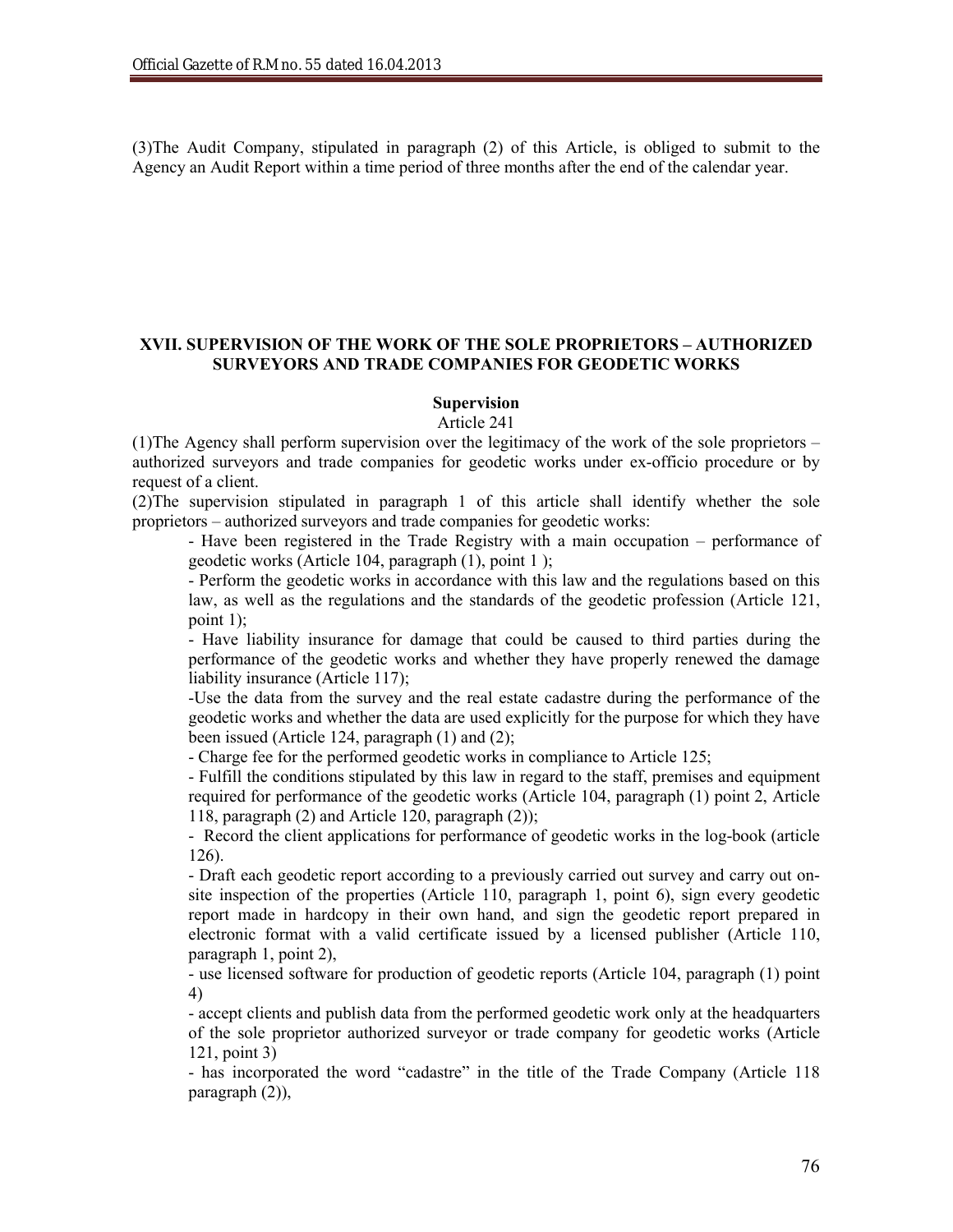- if an employee of the Agency is registered as a sole proprietor authorized surveyor, i.e. acts as an owner or a partner in a trade company for geodetic works or the geodetic works of a sole proprietor authorized surveyor, i.e. trade company for geodetic works are carried out by employees of the Agency (Article 25 paragraph(2) and (3)),

- have an electronic connection with the Agency (Article 124, paragraph (3)), and

- the employed authorized surveyors attend continuous training in the field of geodetic works (Article 110, paragraph 1, point 7).

(3)While conducting the supervision referred to in paragraph (1) of this Article, the Agency may carry out an on-site control of the performed surveys by a sole proprietor authorized surveyor or Trade Company for geodetic works.

### **Authorized officials** Article 242

(1)During the performance of the works from Article 241 of this Law, the provisions from the Law for the general administrative procedure shall apply, provided this law has not prescribed otherwise.

(2)The works from Article 241 of this Law shall be performed by authorized officers employed by the Agency, authorized by the Director of the Agency.

(3)The Authorized officers are independent in performing the works from paragraph (2) of this Law.

# **Procedure**

# Article 243

(1)Sole proprietors - authorized surveyors and trade companies for geodetic works shall provide the authorized officer a smooth execution of his/her job, ensure the conditions necessary for the work and for the determination of the facts and to make available all the necessary documents and data.

(2) For the performed work, the authorized officer shall draw up minutes to record the notes, statements and other relevant facts and circumstances with summary of the factual situation.

(3) If during the execution of the article 241 of this law are determined irregularities in the application of Article 110, paragraph 1, point 7, Article 118 paragraph (2) and Article 126 of this Law, the minutes shall record the established irregularity and the authorized officer shall initiate a procedure for correction of such irregularity, i.e. sanctions proceedings, with a notification to remedy the irregularity within 15 working days.

(4) A copy of the minutes referred to in paragraph (2) of this Article shall be submitted by the authorized officer to the sole proprietor authorized surveyors and trade company for geodetic works on the day of performance of the works.

# **Deprival of the License**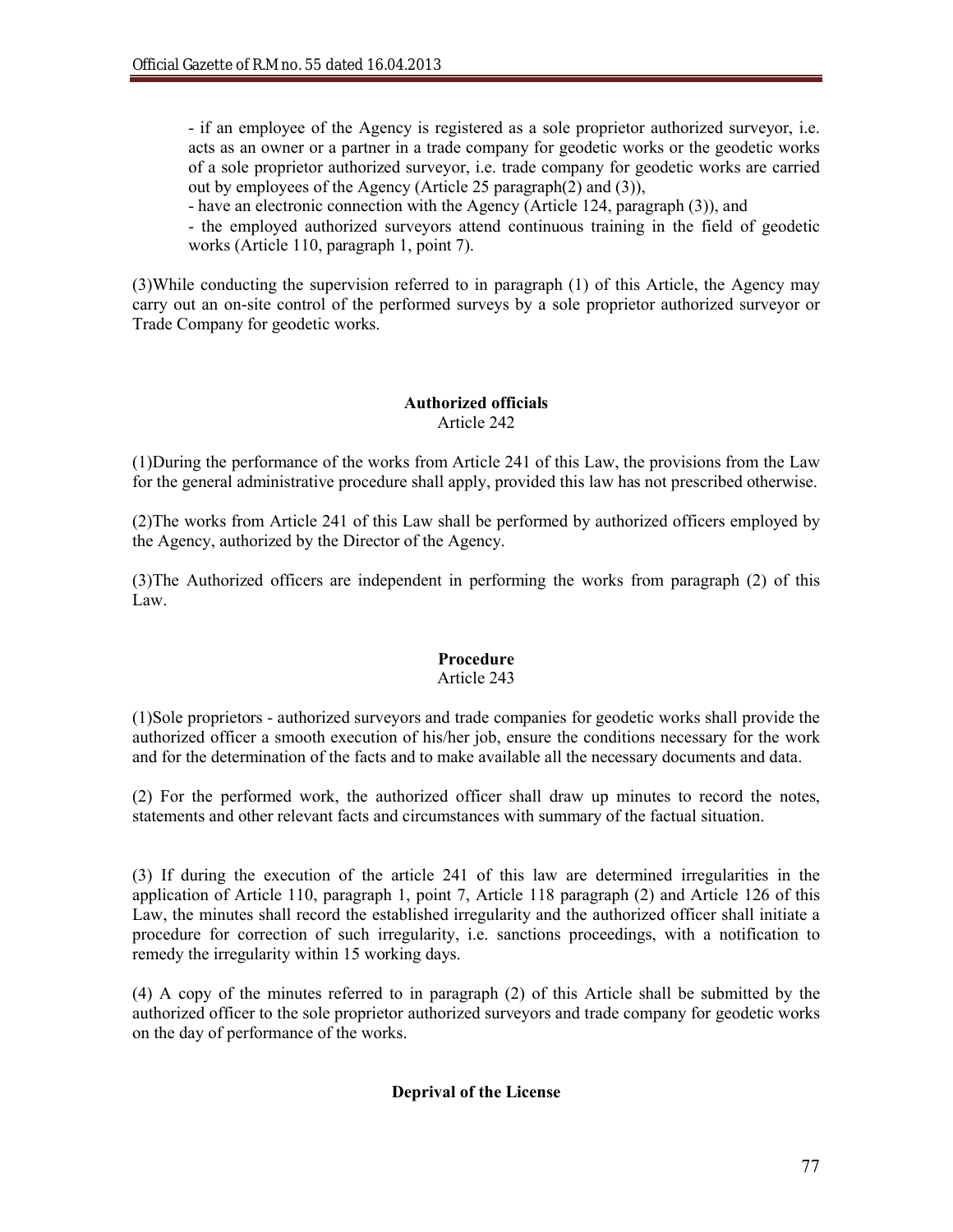# Article 244

(1)If after the expiry of the deadline prescribed in article 243, paragraph 3 of this law, and is found that the irregularities have been rectified, a conclusion will be drafted and the procedure shall be stopped. However, if it is determined that the irregularities are not rectified, the Agency shall initiate a procedure for correction, i.e. a sanction procedure and shall submit to the Chamber a proposal to revoke the license.

(2)When determined that the sole proprietor authorized surveyors and trade company for geodetic works does not act in accordance with Article 110, paragraph 1, point 2 and point 6, Article 124, paragraph (1) and (2) and Article 125 of this law, the authorized officer shall initiate a procedure for correction i.e. a sanction procedure.

(3) The authorized official shall initiate a procedure for correction i.e. sanction procedure and shall submit to the Chamber a proposal for revoking the license when determined that the sole proprietor authorized surveyors and trade company for geodetic works:

- Committed a violation of the provision of Article 25 paragraph (2) and (3) of this Law relating to conflict of interest,
- Does not meet the requirements of Article 104, paragraph (1) point 1 of this Law in relation to the main activity for performance of geodetic works,
- Committed an irregularity in relation to the obligation to obtain damage liability insurance in compliance to Article 117 of this Law,
- Do not meet the requirements of Article 104 paragraph (1) point 2 and Article 120, paragraph (2) of this Law in respect of the employees.
- Committed an irregularity in relation to the obligation to use the licensed software for production of the geodetic reports from Article 104 paragraph (1) point 4 of this law.
- Committed a violation of the provision of Article 124 paragraph (3), in relation to the obligation to electronically connect with the Agency.
- Committed the irregularity of Article 121 paragraph 1 point 3 of this Law and
- Do not allow for a smooth execution of the works, do not provide the conditions necessary for the work and for determination of the facts and do not present all the necessary documents and data in accordance with Article 243 paragraph (1) of this Law.

(4) The Agency shall submit to the Chamber a proposal for revoking the license in case of violation of Article 243 paragraph (3) of this Law, as well as for violation of Article 110, point 2 and point 6, Article 124, paragraph (1) and (2) and Article 125 of this Law, if the sole proprietor authorized surveyor and trade company for geodetic works has been previously fined for a committed violation.

(5) The Chamber shall, within 5 working days, decide on a proposal to revoke the license and enact a decision.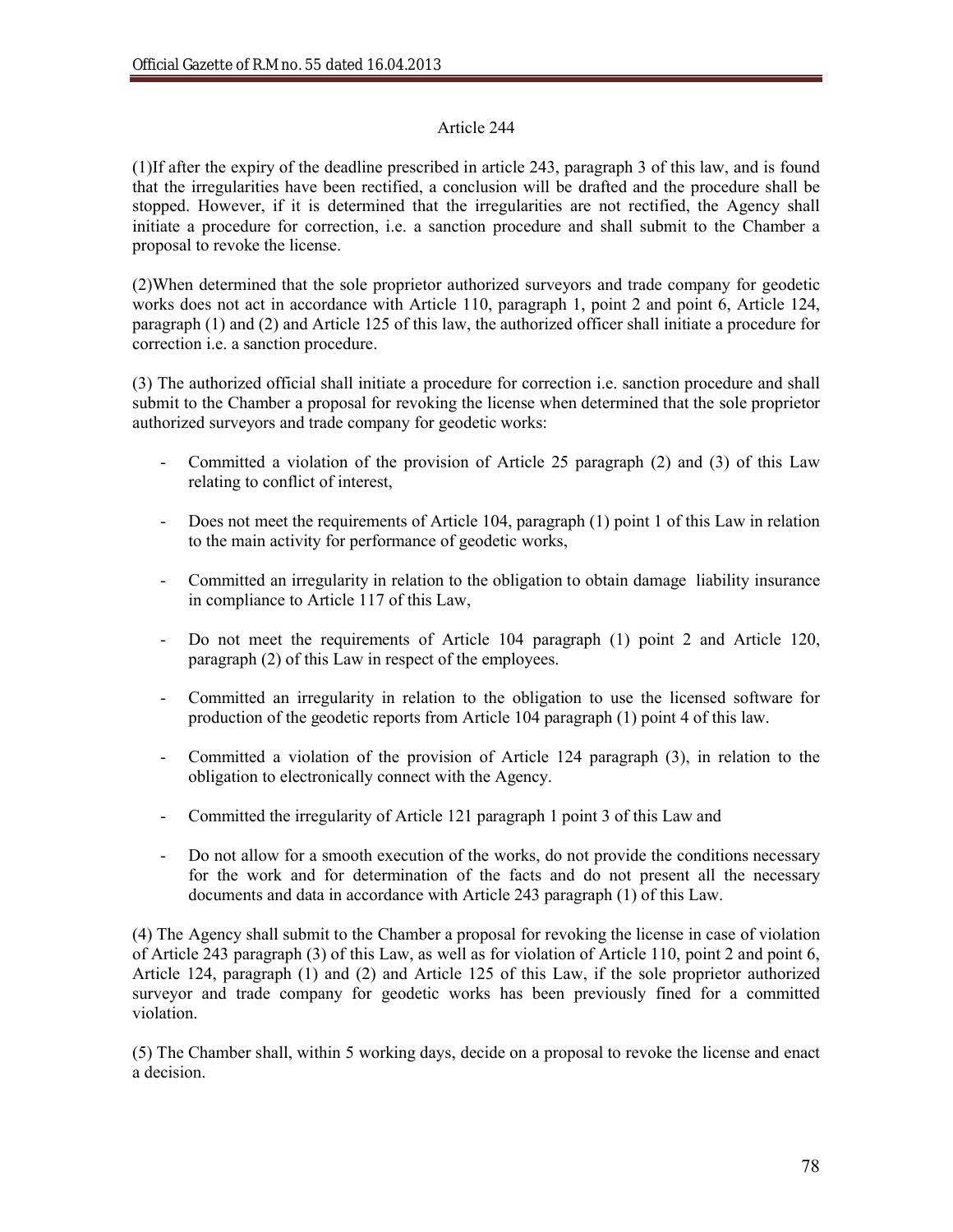(6) If within the specified period the Chamber does not make a decision, the Director of the Agency shall adopt a decision to revoke the license.

(7) The decision referred to in paragraph (5) and (6) of this Article shall be final and enforceable, and against the same a lawsuit can be lodged before the Administrative Court within 15 days of receipt of the decision.

(8) If the authorized officer determines that the authorized surveyor does not act in accordance with the provisions of Article 112 of this law, the authorized officer shall initiate a procedure for correction i.e. sanction procedure, while the Director of the Agency at the proposal of the authorized officer shall enact a decision to revoke the license for an authorized surveyor.

(9) The decision referred to in paragraph (8) of this Article shall be final and enforceable, and against the same a lawsuit can be lodged before the Administrative Court within 15 days of receipt of the decision.

#### **Deletion from Directory** Article 245

(1) On the basis of the decision referred to in Article 244 paragraph (5) and (6) of this law, the sole proprietor authorized surveyor or trade company for geodetic works shall be deleted from the Directory of sole proprietors - authorized surveyors and trade companies for geodetic work which is administered within the Chamber.

(2) The sole proprietor authorized surveyor or the responsible person in the trade company for geodetic works, after the deprival of the license for performance of geodetic works cannot within a period of five years register as a sole proprietor authorized surveyor, i.e. cannot establish a trade company for geodetic works.

(3) On the basis of the decision referred to in Article 244 paragraph (8) of this Law, the authorized surveyor shall be deleted from the Directory of Authorized Surveyors which is administered within the Agency.

# **XVIII. PENALTY PROVISIONS**

# Article 246

(1) A fine in the amount of  $\epsilon$ 2000 to  $\epsilon$ 2500 in MKD equivalent shall be imposed to the legal entity, if:

1. Removes, damages, destroys, or relocates without authorization a point from the geodetic reference network stipulated in article 49, paragraph 1 of this law or fails to report to the Agency any type of destruction, damage or unauthorized relocation within 15 days from the day of such discovery, in compliance with article 49, paragraph 2;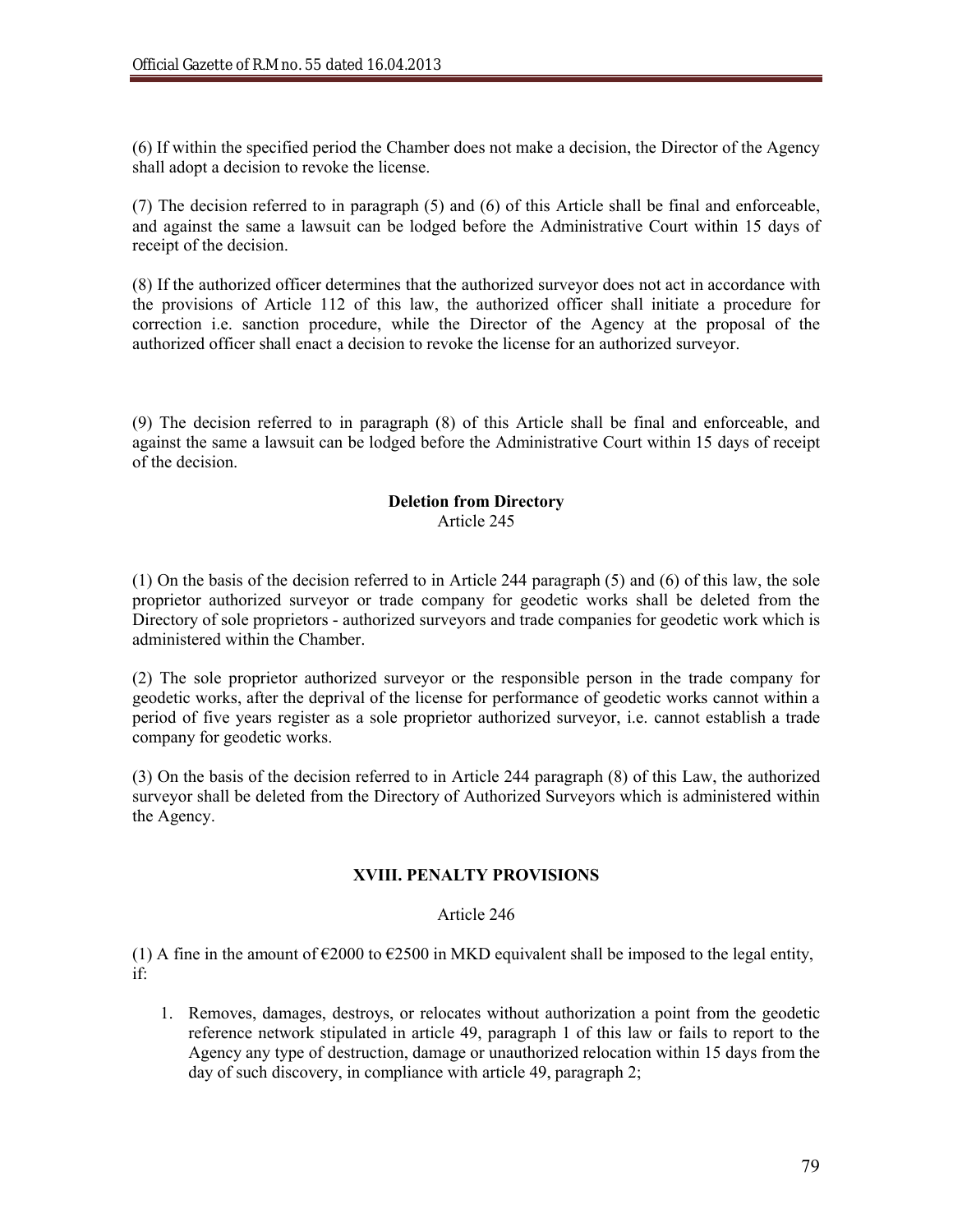- 2. Fails to report to the Agency within the set deadline, any construction and other types of work which may damage, destroy or dislocate points from the reference network stipulated in article 50 paragraph 1 of this law;
- 3. Fails to submit within the set deadline an application for registration of a change in the real estate cadastre to the Agency, in compliance with article 202 from this law;
- 4. Produces cartographic products without prior authorization issued by the Agency for REC in compliance with article 99, paragraph (2) of this Law, and
- 5. Puts into use cartographic products without consent from the Agency in compliance with article 101 of this law.

(2) A fine in the amount of  $\epsilon$ 1000 to  $\epsilon$ 1500 in MKD equivalent shall be imposed to the responsible person employed at the legal entity for the violation stipulated in paragraph 1 of this article;

(3) A fine in the amount  $\epsilon$ 1000 to  $\epsilon$ 1500 in MKD equivalent shall be imposed to the natural person for the violation stipulated in paragraph 1 of this article;

# Article 247

A fine in the amount of 1.500 to 3.000 Euros in MKD equivalent shall be imposed to the authorized surveyor employed by a sole proprietor – authorized surveyor and to a trade company for geodetic works, if the authorized surveyor does not act in accordance with the provisions of Article 110 in this law i.e. if he/she:

- 1. Does not perform the geodetic works in accordance with the provisions of this law and the regulations made pursuant to it, as well as in accordance with the rules and standards of the geodetic profession,
- 2. Does not sign in his/her own hand every geodetic report prepared in hardcopy, and does not sign every geodetic report made in electronic format with a valid certificate issued by a authorized issuer,
- 3. Does not use a licensed software for the production of a geodetic report,
- 4. Does not use the data from the real estate cadastre and does not use them solely for the purpose for which they are issued,
- 5. Does not submit an application for renewing the license within the deadline set in Article 109, paragraph (3) of this Law,
- 6. Prepares geodetic reports without previously performing a survey and inspection of the real property on-site, and
- 7. Does not attend continuous education related to geodetic works.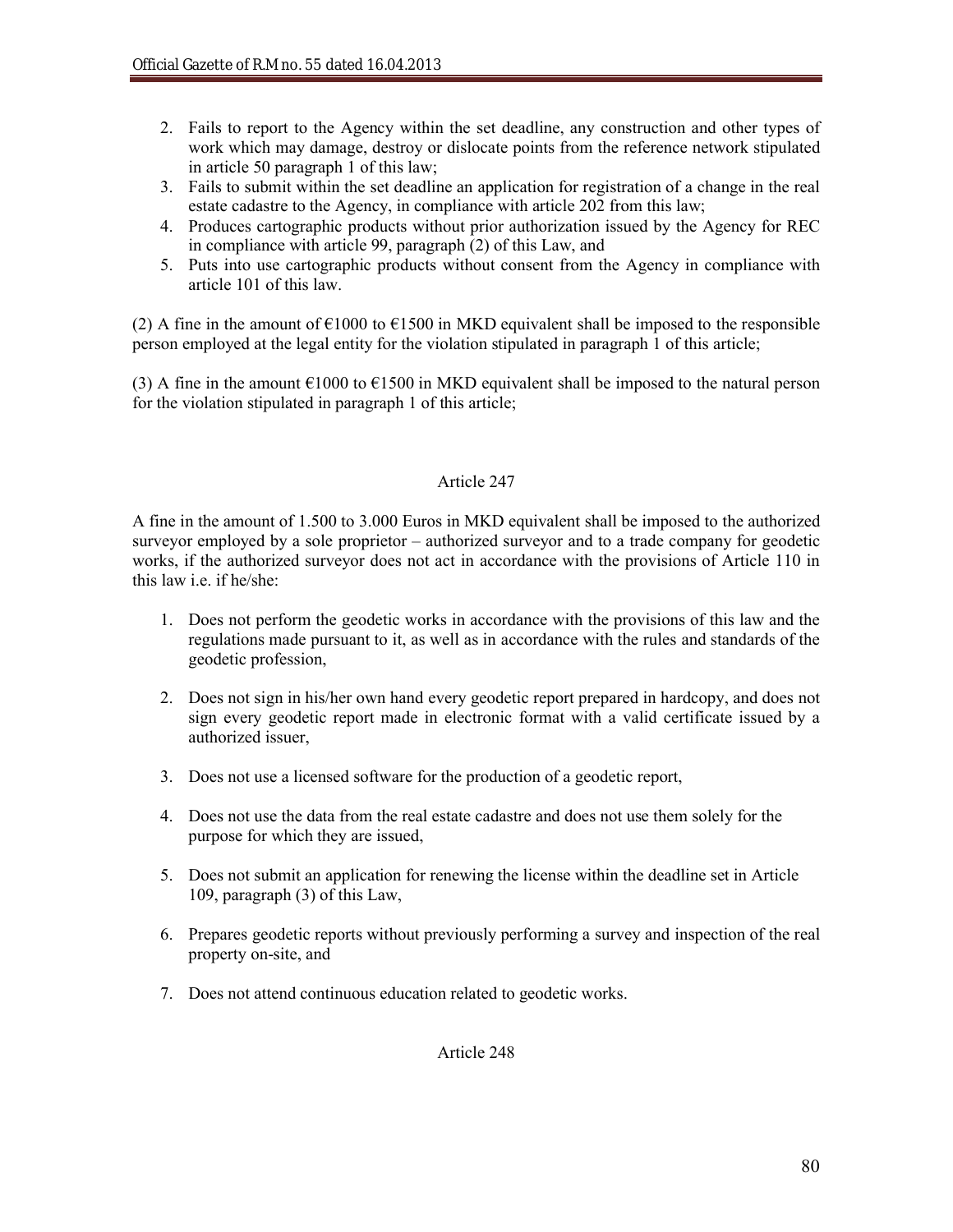(1) A fine in the amount of 2.000 to 4.000 Euros in MKD equivalent shall be imposed to the trade company for geodetic works, if:

1. The employed authorized surveyors do not attend continuous training related to geodetic works. (Article 110, paragraph 1, point 7),

2 The title of the company contains the word 'cadastre' (Article 118 paragraph (2)),

3.Trade company does not record the applications of the clients in a log book and does not administer the log book in compliance with the regulations on archive materials and archiving (Article 126),

(2) A fine in the amount of 750 to 1.500 Euros in MKD equivalent shall be imposed to the responsible person in the trade company for geodetic works for the violation stipulated in paragraph (1) of this Article,

(3) A fine in the amount of 500 to 1.000 Euros in MKD equivalent shall be imposed to the authorized surveyor registered as a sole proprietor for the violation of paragraph (1) of this Article.

#### Article 249

(1) A fine in the amount of 4.000 to 8.000 Euros in MKD equivalent shall be imposed to the trade company for geodetic works for a violation, if:

1. The Trade Company is not registered with main activity for performance of geodetic works (Article 104, paragraph (1), point 1),

2. The Trade Company does not provide for unobstructed performance of the works, does not provide the conditions that are necessary for work and for the identification of the factual situation, and does not enable access to the documents and the data for the purpose of inspection that are required in compliance with Article 243, paragraph (1) of this Law,

3. Does not rectify the irregularities within five working days (Article 243, paragraph (3) of this Law,

4. Does not perform the geodetic works in accordance with the provisions hereof and the regulations made based on this law, as well as in accordance with the rules and the standards of the geodetic profession (Article 121, point 1),

5. Has committed a violation regarding the obligation for damage liability insurance from Article 117 of this Law,

6. Does not meet the requirements from articles: Article 104, paragraph (1) point 2 and Article 120 of this Law in respect to the employees,

7. Has committed a violation of the obligation for the use of licensed software from Article 104, paragraph (1), point 4,

8. Has committed a violation of the provision of Article 25 paragraph (2) and (3) of this law relating to conflict of interests,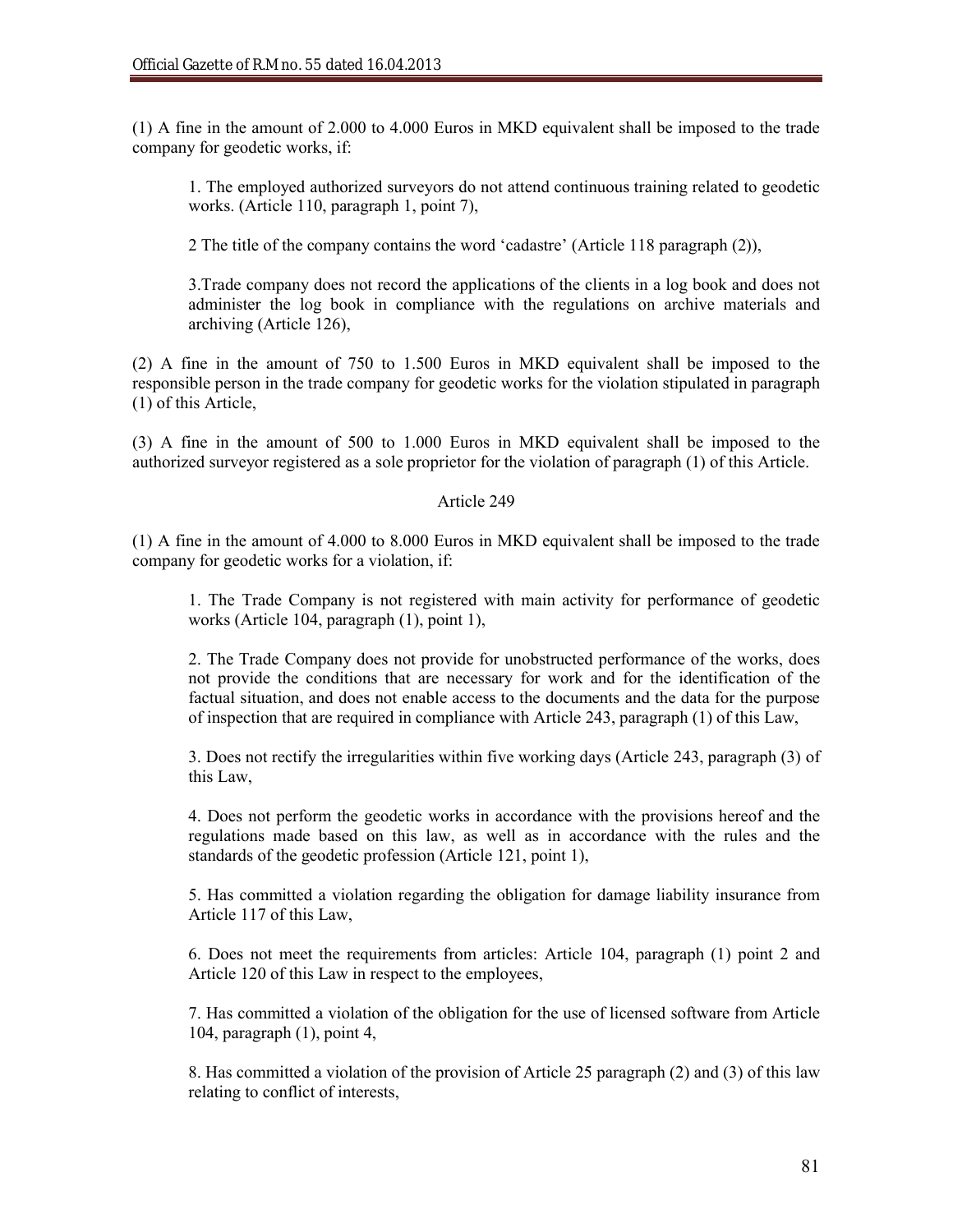9. Has committed a violation of the provision of Article 124, paragraph 3, regarding the obligation to connect with the Agency via electronic means,

10. Has prepared geodetic reports without previously performing a survey and inspection of the real property on-site. (Article 110, paragraph 1, point 6),

11. Does not use the data from the real estate cadastre and does not use them solely for the purpose for which they are issued (Article 124 paragraph (1) and (2)),

12. Charges a fee for the geodetic works which is not in accordance with Article 125 of this law,

13. Accepts clients and issues data from the performed geodetic works outside the headquarters of sole proprietor authorized surveyor, i.e. outside the trade company for geodetic works,

14. Does not sign in his/her own hand every geodetic report prepared in hardcopy, and does not sign every geodetic report made in electronic format with a valid certificate issued by a authorized issuer (Article 110, paragraph 1, point 2).

(2) A fine in the amount of 2.500 to 5.000 Euros in MKD equivalent shall be imposed to a responsible person in the trade company for geodetic works for a violation from paragraph (1) of this Article.

(3) A fine in the amount of 1.500 to 3.000 Euros in MKD equivalent shall be imposed to the authorized surveyor registered as a sole proprietor for the violation of paragraph (1) of this Article.

#### Article 250

(1) For the violations stipulated in this law, a violation procedure shall be administered and sanctions for the violations shall be issued by the Agency (hereinafter referred to as: the violations entity).

(2) The violation procedure from paragraph (1) hereof in front of a violations entity, shall be governed by a Commission for determination of a violation (hereinafter referred to as: Violations Commission) formed by the Director of the Agency.

(3) The violation commission is consisted of a President and two members. The president shall be a graduated lawyer, who has passed the BAR and has five years of work experience in their relevant field, and the members shall have a high level educational background and five years of work experience in their own relevant fields, one of which shall be graduated lawyer and the other a graduated geodetic engineer.

(4) The Violation Commission shall be elected every three years.

(5) Besides the members of the Violation Commission, the Director of the Agency shall appoint a Secretary who shall perform the administrative work for the Commission and a Deputy President and Deputy Members which will participate, as an exception, in the work of the Commission, in case of absence of some of the members of the Commission.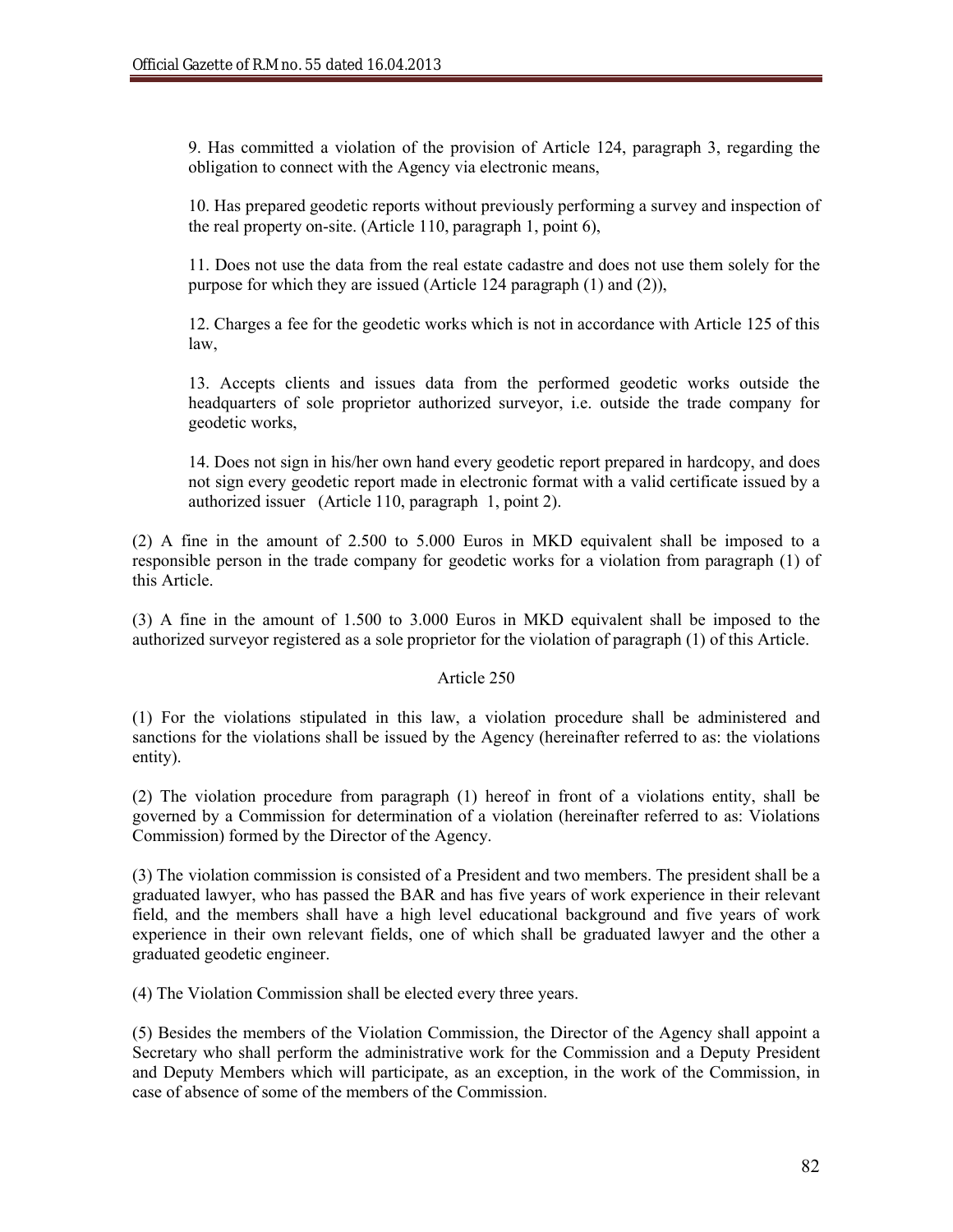(6) The Violation Commission shall enact a Work Proceedings for its work and shall administer a sole record on violations, issued sanctions and enacted decisions.

(7) The members of the Violations Commission shall be entitled to a reward for their work in the Violations Commission which shall be determined by the Steering Board of the Agency which shall be reasonably adequate for the meaning, work scope of the members and the complexity of the violations.

(8) The Violations Commission shall work in a council, and it shall decide with a majority of the total number of votes of the members.

(9) The President and the Members of the Violations Commission shall be independent in the work of the Violations Commission and they shall decide based on their expert knowledge and their individual belief.

(10) The Violations Commission shall be entitled to present evidence and collect data that are necessary for establishing the violation, and to undertake other measures and actions established by this law, the Law on Violations or with another law.

(11) The decision of the Violations Commission that issues a violation sanction shall be final and enforceable, and a lawsuit can be lodged against it before an Administrative Court.

# Article 251

(1)When the authorized officer of the Agency establishes that a violation has been committed which is stipulated by this law, he/she shall submit a request for initiating a violation procedure to the Violations Commission.

(2)Before submitting the request for initiating a violation procedure, the authorized officer shall be obligated to propose a procedure for correction to the person committing the violation.

(3) If the person committing the violation agrees with the initiation of a procedure for correction, the authorized officer shall draft Minutes stating the relevant elements of the violations, the time, place and manner of committing the violation, the description of the violation and the persons present on the site.

(4) If the person committing the violation admits to committing the violation, the authorized person of the Agency shall issue a payment order for the payment of a fine which is foreseen for the violation. By signing the payment order it shall be considered that the person committing the violation has agreed to pay the foreseen fine.

(5)The person committing the violation is obliged to pay the fine within eight days from receiving the payment order, to the account of the Agency. The person committing the violation shall pay only one half of the stated fine if the payment is made within eight days.

(6)If the person committing the violation does not pay the fine within the deadline set in paragraph (5) hereof, the authorized officer of the Agency shall submit a request for initiating a violation procedure before the competent Violations Commission.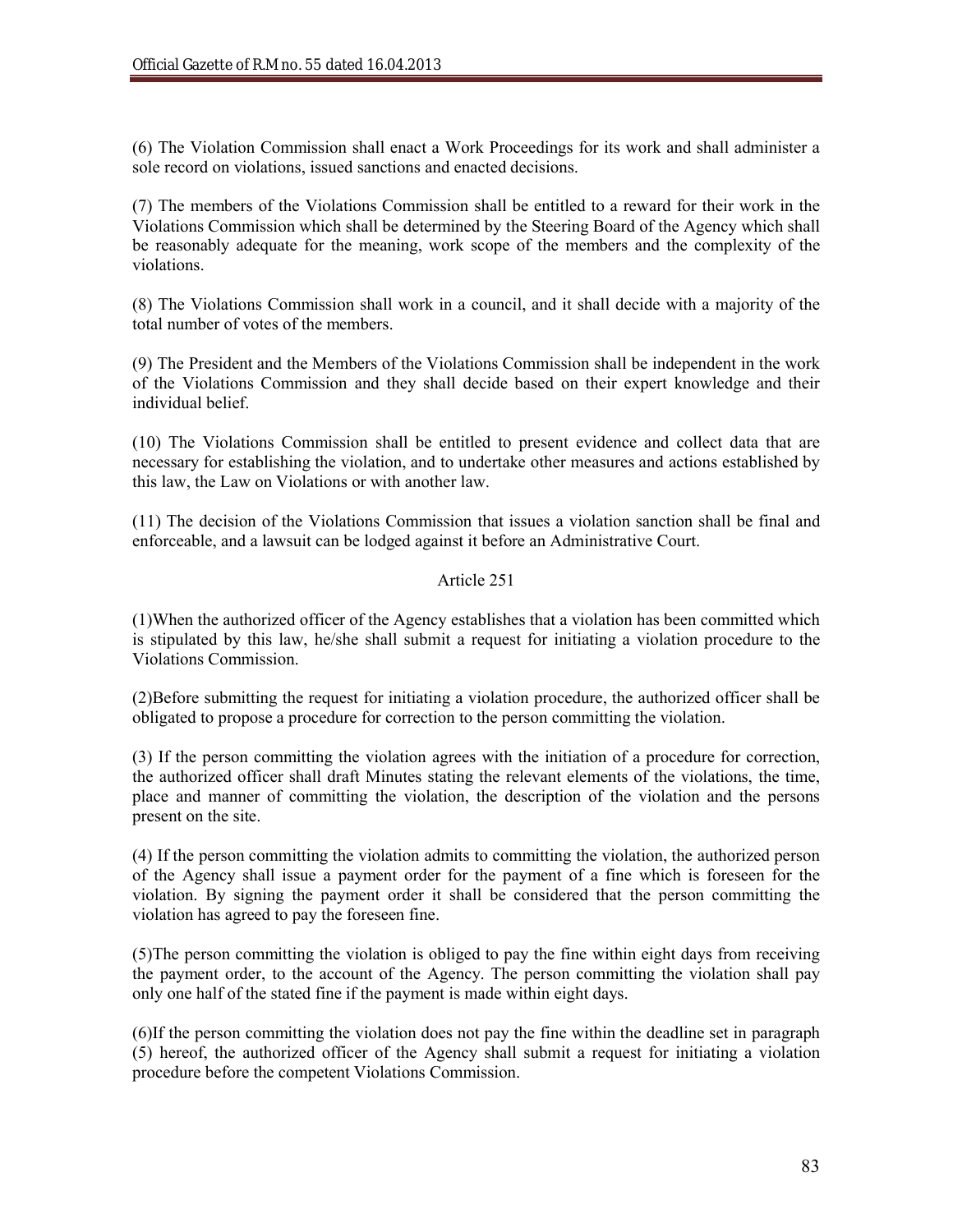### **XIX. ХVIII.TRANSITIONAL AND FINAL PROVISIONS**

#### Article 252

(1) For the initiated procedures for processing the applications for registration of real property rights and for the processing of changes in the real estate cadastre, initiated before the day of entry into force of this Law, which are processed by the Agency for REC and the State Commission for administrative procedures and procedure for employment relation of second degree, i.e. the Administrative Court, the provisions of this law shall apply.

### Article 253

The conditionally recorded facts and circumstances in the real estate cadastre whose registration in the real estate cadastre is not stipulated with this or other law shall be deleted by the Agency for REC under ex officio procedure within a period of six months from the day of the enactment of this law.

#### Article 254

During the registration of real properties which remained with unregistered rights, the legal basis documents, concluded between natural i.e. legal entities and the authorized state bodies and other legal entities authorized by the authorized state body, as well as the construction companies, until the start of the implementation of the Law on performance of notary works (Official Gazette of R. Macedonia no. 59/1996 and 25/1998) shall represent the legal basis for registration even if they are not verified by an authorized body i.e. shall represent a legal basis for registration even without a clause for evidence of paid tax, until the enactment of the Law on property taxes (Official Gazette of R. Macedonia no. 80/1993, 3/1994, 71/1996, 54/2000, 24/2003).

### Article 255

When the data for the area of the buildings, separate and common parts of buildings and other objects collected with the survey differ from the data contained in the legal basis for registration enacted as of 01.07.2005, the Agency shall record the data for the area of the building, the separate and the common parts of the buildings and other objects contained in the legal basis for registration, while the difference in the area shall be recorded in the evidence list for the illegally built objects.

- (1) The holders of the infrastructure objects are obliged within a period of one year from the day of the enforcement of this law to submit to the Agency the data for the infrastructure objects in the form and the content prescribed by the Agency for the purpose of recording of such infrastructure objects in the cadastre of infrastructure objects.
- (2) The right holders i.e. the holders of the infrastructure objects are obliged within a period of five years from the day of the enactment of this law to submit to the Agency applications for registration/recording of the infrastructure objects in compliance with article 178 of this law.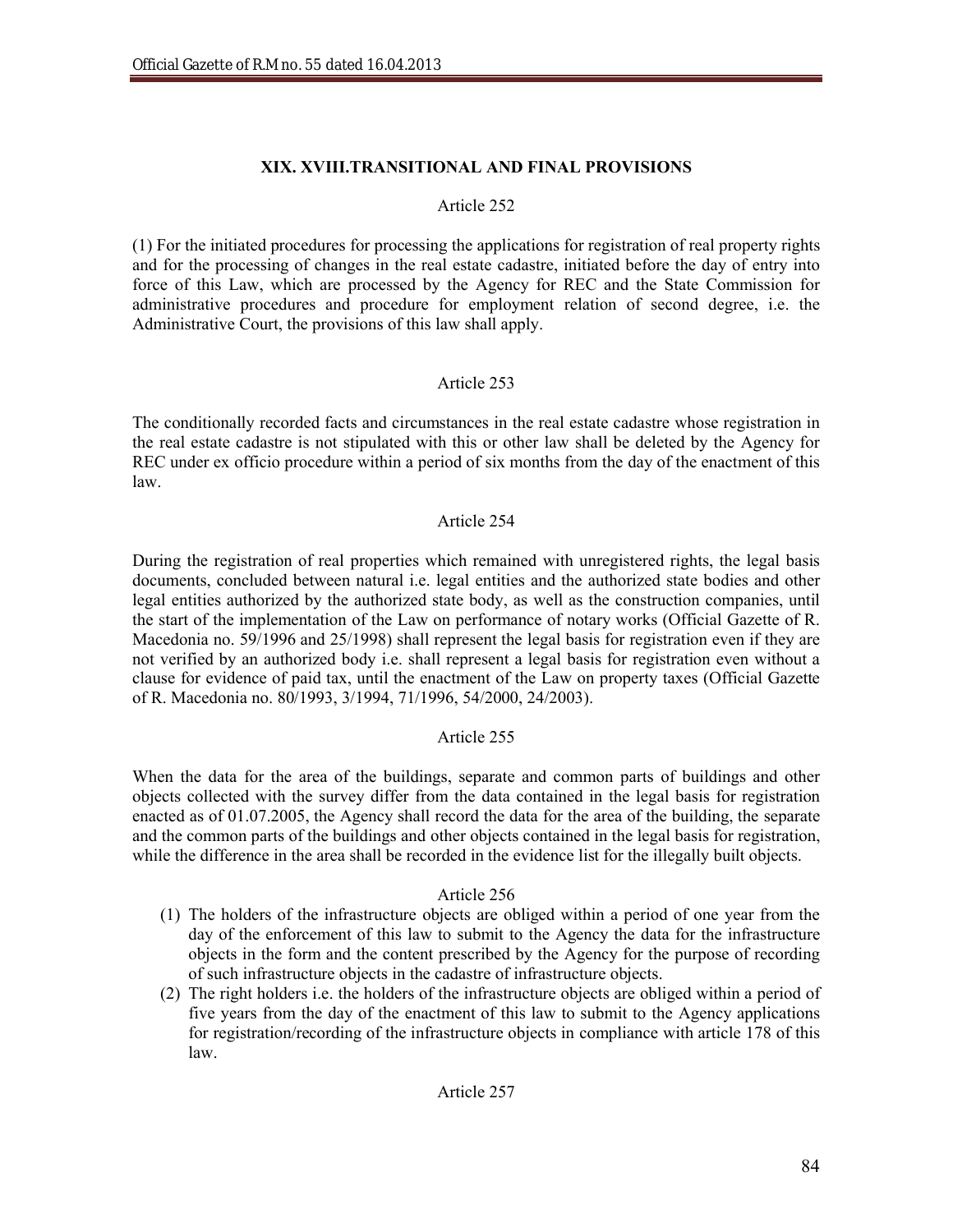The Infrastructure objects registered in the Real Estate Cadastre under the provisions of the Law on Real Estate Cadastre ("Official Gazette" No. 40/2008, 158/2010, 17/2011, 51/2011 and 74/2012) and the bylaws adopted on the basis of the Law, shall be transferred in the cadastre of infrastructure objects as part of the Real Estate Cadastre within a period of one year from the day of the establishment of the cadastre of infrastructure objects.

# Article 258

The authorizations for authorized surveyors issued in accordance with the Law on Survey, Cadastre and Registration of Real Estate Rights (Official Gazette of RM no. 27/86, 17/91, 84/2005, 109/2005 and 70/2006) and the Law on Real Estate Cadastre ("Official Gazette" No. 40/2008, 158/2010, 17/2011, 51/2011 and 74/12) shall continue to apply until the expiration of the period for which they have been issued, with a possibility for extension in compliance to the provisions of this Law.

# Article 259

(1)The sole proprietors - authorized surveyors and trade companies for geodetic works are obliged within a period of 3 months from the day of enactment of this Law to conform their performance in compliance to the provisions stipulated in article 117, paragraph 2 of this law.

(2)The sole proprietors - authorized surveyors and trade companies for geodetic works which will not conform their performance according to paragraph 1 of this article shall be deprived by the Chamber of their license for performance of geodetic works and shall be deleted from the Registry/Directory of sole proprietors authorized surveyors and trade companies for geodetic.

### Article 260

The sole proprietors authorized surveyors and trade companies for geodetic works as well as all other entities with transferred public authorizations, which according to the law are obliged to submit the documents for the legal basis under ex officio to the Agency, are obliged within a period of 60 days from the day of the enactment of this law to establish a connection with the Agency via electronic means.

### Article 261

- (1) The sole proprietors authorized surveyors and trade companies for geodetic works are obliged within a period of one month from the day of the enactment of the bylaw regulations stipulated in article 123 of this law to conform their performance according to the provisions of this law.
- (2) After the expiry of the deadline set in paragraph 1 of this article, the sole proprietors authorized surveyors and trade companies for geodetic works are obliged to submit a request to the Chamber for replacement of the license for performance of geodetic works issued by the Agency, with a license issued by the Chamber.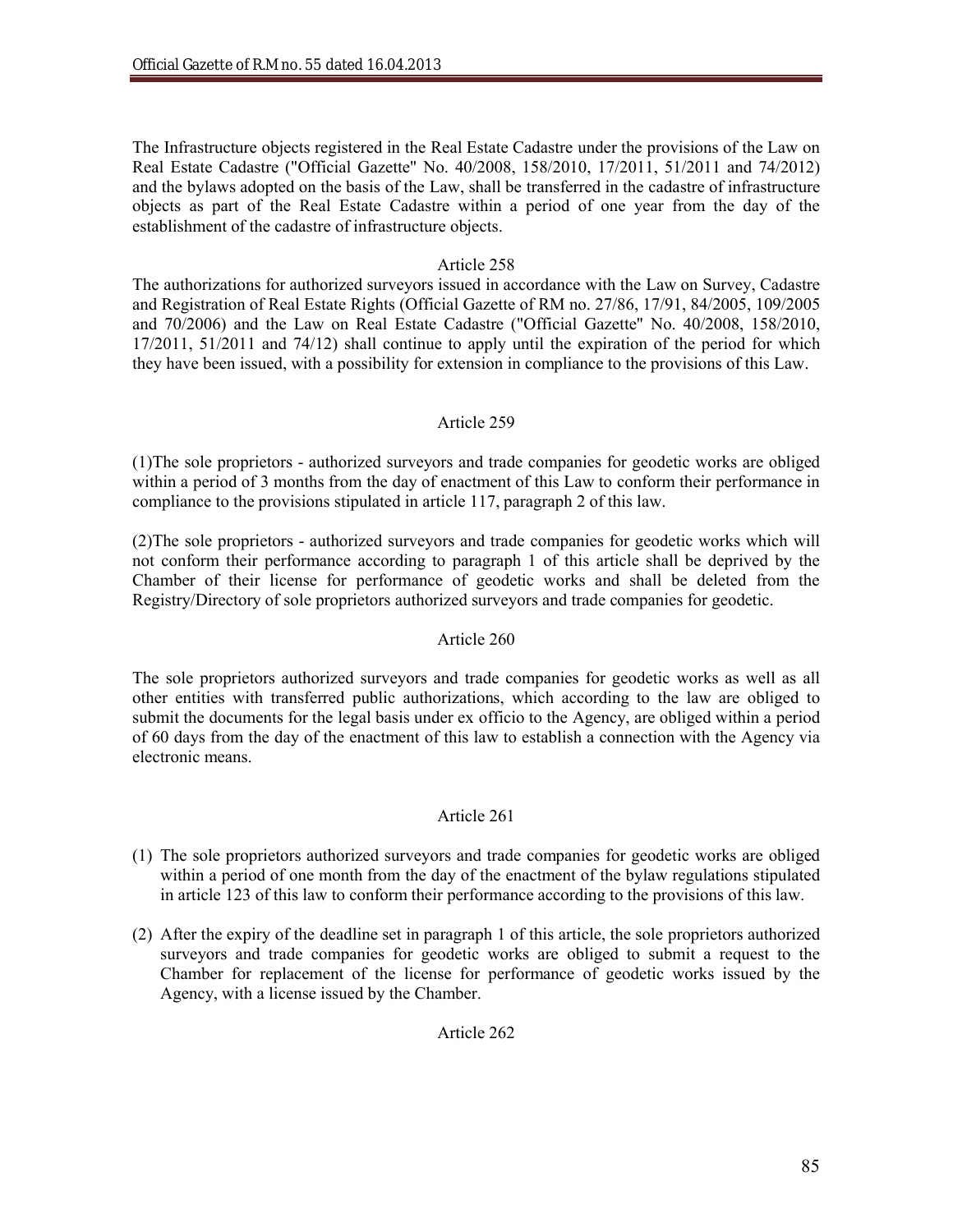- (1) The Chamber of authorized surveyors, within a period of three months from the day of the enactment of this law, shall re-register itself into a Chamber of sole proprietors authorized surveyors and trade companies for geodetic works, as a legal successor.
- (2) The authorizations of the Chamber of sole proprietors authorized surveyors and trade companies for geodetic works shall be executed by the Agency until the re-registration of the Chamber.

### Article 263

- (1) The Chamber of authorized surveyors is obliged to hand over the Registry/Directory of authorized surveyors to the Agency on the day of enforcement of this law, for which Minutes shall be drafted by representatives from the Chamber and the Agency.
- (2) The Agency is obliged to hand over the Registry/Directory of sole proprietors authorized surveyors and trade companies for geodetic works to the Chamber within a period of 30 days from the day of the re-registration of the Chamber.

#### Article 264

(1) The interested entities, within a period of five years from the publication of the data from the intabulation books in compliance with the provisions from Article 52 paragraph (1) and paragraph (2) of the Law on Amending the Law on Real Estate Cadastre ("Official Gazette of the Republic of Macedonia" br.74/2012) may submit an application for registration of the real property rights and for registration of the data from the intabulation books in the real estate cadastre, and they shall attach a legal basis to the application for registration of the real properties and data which result from the intabulation books, a geodetic report and a statement for identification prepared by a sole proprietor – authorized surveyor or a trade company for geodetic works.

(2) The data for the real property or the real property rights holders which have remained unidentified or with unregistered rights shall be deleted by the Agency from the published list at the request of the creditor, on the basis of a notarized statement, which confirms that the liabilities of the debtor to the creditor are settled and that deleting of data in the published list is required, as well as on the basis of an evidence from an adequate registry, issued by an authorized body which administers the registry, confirming that the creditor has ceased to exist as a legal entity. The deleted data are published in the "Official Gazette of the Republic of Macedonia".

### Article 265

(1) The civil servants, who have been assigned to a working position that requires a geodetic educational background on the day of the enactment of this law, and for which they do not meet the required conditions in the Act for Systemization of working positions and in the Law on Civil Servants regarding the credit points obtained in accordance with the ECTS, shall keep the working position, and shall have the obligation to acquire 300 credit points in accordance with ECTS from the field of geodetic sciences within a period of three years from the day of the enactment of this law.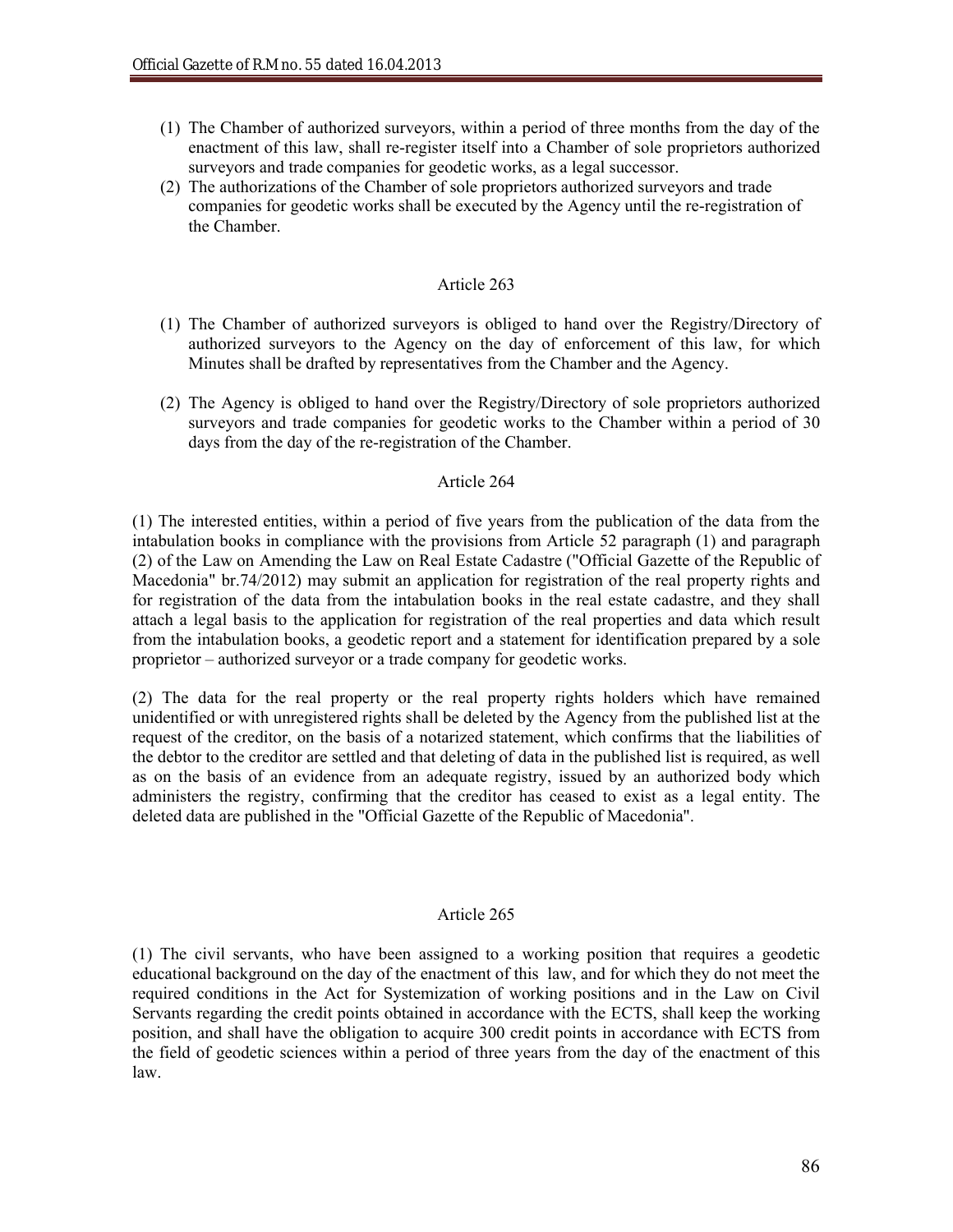(2) The employees stipulated in paragraph (1) of this Article who shall not acquire 300 ECTS points according to ECTS from the field of geodetic sciences, within the stipulated deadline, shall be re-assigned to working positions for which they meet the conditions prescribed in the Act for Systemization of working positions.

# Article 266

The Central Registry of Republic of Macedonia, the municipalities and the City of Skopje are obliged to submit the data from the Registry of street names and house numbers to the Agency within a period of one year from the day of the enactment of this law for the needs of the Graphic Registry of streets and house numbers.

# Article 267

- (1) The entity authorized for performance of works in the area of spatial planning and the local self government units are obliged to submit the data from the urban plans and the urban planning documentation in electronic form, compatible with the form of the cadastre maps, to the Agency within a period of two years from the day of the enactment of this law.
- (2) The provisions from article 88, paragraph 1 of this law shall apply after the delivery of the data from paragraph 1 of this article and the establishment of the Graphic registry of construction land, while by the expiry of the deadline stipulated in paragraph 1 of this article, the works stated in article 88, paragraph 1 of this law shall be carried out by the sole proprietors authorized surveyors and trade companies for geodetic works.

# Article 268

- (1) The bylaw regulations stipulated in article 37, article 54, article 61, article 65, article 74, article 81, article 85, article 90, article 99, article 102, article 116, article 125, article 168, article 181, article 188, article 215, article 222, article 226, article 231 and article 236 from this law shall be enacted within a period of 6 months from the day of the enactment of this law, while the bylaw regulations stipulated in article 123 of this law shall be enacted within a period of three months from the day of the enactment of this law.
- (2) The Bylaw regulations stipulated in article 186, paragraph 3 and article 198, paragraph 3 of this law shall be enacted within a period of 15 days from the day of the enactment of this law.
- (3) The bylaw regulations enacted on the basis of the Law on Real Estate Cadastre (Official Gazette of R. Macedonia no. 40/2008, 158/2010, 17/2011, 51/2011 and 74/2012) shall continue to apply until the day of the enactment of the bylaw regulations stipulated in a paragraph 1 and 2 of this article.